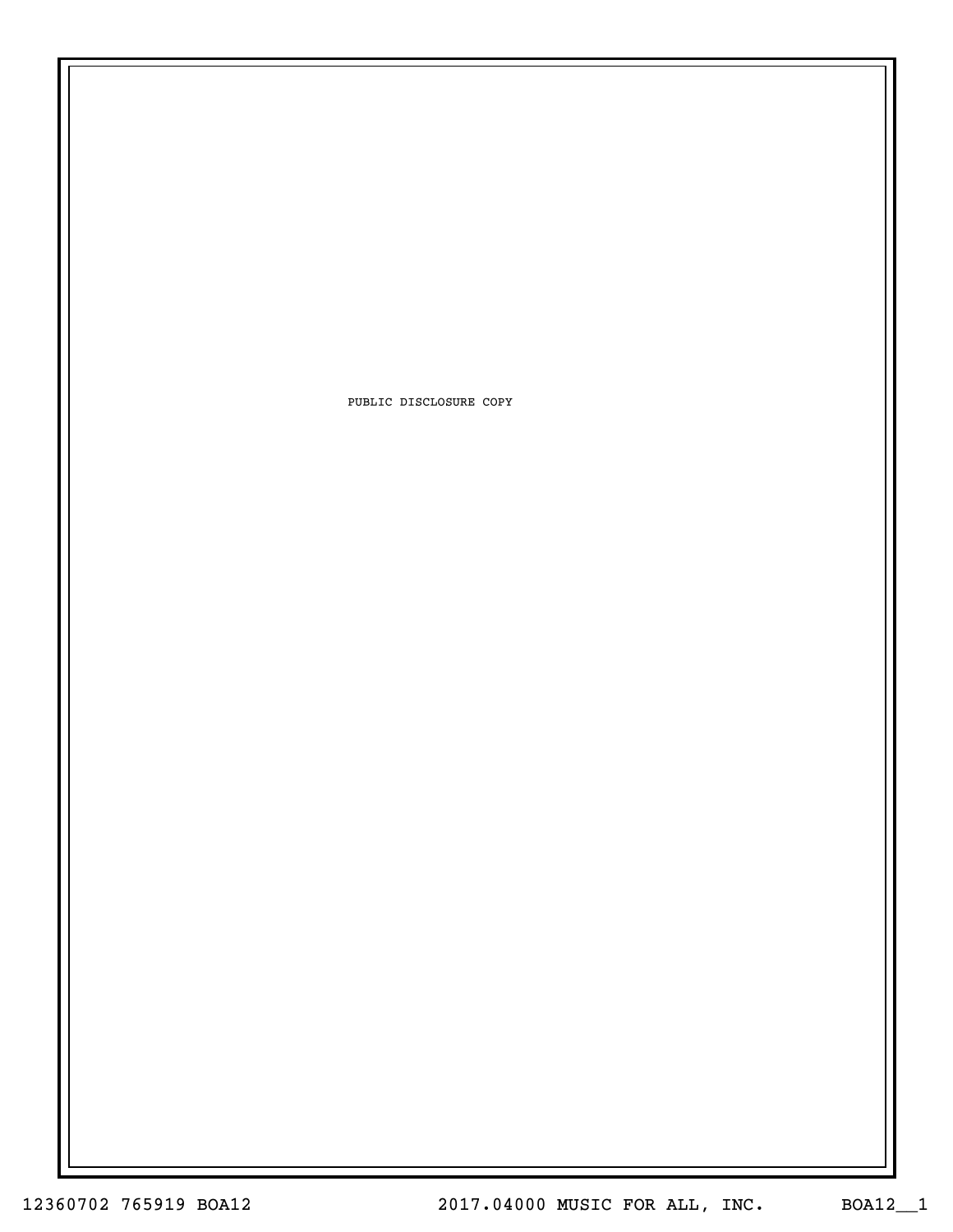## Return of Organization Exempt From Income Tax \*\* PUBLIC DISCLOSURE COPY \*\*

OMB No. 1545-0047

Under section 501(c), 527, or 4947(a)(1) of the Internal Revenue Code (except private foundations)

Department of the Treasury Internal Revenue Service

▶ Do not enter social security numbers on this form as it may be made public. <br>● Go to www.irs.gov/Form990 for instructions and the latest information. (Inspection  $\triangleright$  Go to www.irs.gov/Form990 for instructions and the latest information.

|                         |                                  | 2017<br>MAR 1.<br>A For the 2017 calendar year, or tax year beginning                                                                     | and ending     | FEB 28, 2018                                        |                                            |  |  |  |  |
|-------------------------|----------------------------------|-------------------------------------------------------------------------------------------------------------------------------------------|----------------|-----------------------------------------------------|--------------------------------------------|--|--|--|--|
|                         | <b>B</b> Check if<br>applicable: | <b>C</b> Name of organization                                                                                                             |                | D Employer identification number                    |                                            |  |  |  |  |
|                         | <b>Address</b><br>change         | MUSIC FOR ALL, INC.                                                                                                                       |                |                                                     |                                            |  |  |  |  |
|                         | Name<br>change                   | Doing business as                                                                                                                         |                | 36-3413042                                          |                                            |  |  |  |  |
|                         | Initial<br>return                | Number and street (or P.O. box if mail is not delivered to street address)                                                                | Room/suite     | E Telephone number                                  |                                            |  |  |  |  |
|                         | Final<br>return/                 | 39 WEST JACKSON PLACE                                                                                                                     | 150            |                                                     | $317 - 636 - 2263$                         |  |  |  |  |
|                         | termin-<br>ated                  | City or town, state or province, country, and ZIP or foreign postal code                                                                  |                | G Gross receipts \$                                 | 8,908,642.                                 |  |  |  |  |
|                         | Amended<br>return                | INDIANAPOLIS, IN 46225                                                                                                                    |                | $H(a)$ is this a group return                       |                                            |  |  |  |  |
|                         | Applica-<br>tion<br>pending      | F Name and address of principal officer: ERIC MARTIN                                                                                      |                | for subordinates?                                   | ∣Yes <u>│<sup>X</sup> │</u> No             |  |  |  |  |
|                         |                                  | SAME AS C ABOVE                                                                                                                           |                | $H(b)$ Are all subordinates included? $\Box$ Yes    | No                                         |  |  |  |  |
|                         |                                  | Tax-exempt status: $X$ 501(c)(3)<br>$\sqrt{\frac{2}{1}}$ (insert no.)<br>$4947(a)(1)$ or<br>$501(c)$ (                                    | 527            |                                                     | If "No," attach a list. (see instructions) |  |  |  |  |
|                         |                                  | J Website: WWW.MUSICFORALL.ORG                                                                                                            |                | $H(c)$ Group exemption number $\blacktriangleright$ |                                            |  |  |  |  |
|                         |                                  | Other $\blacktriangleright$<br><b>K</b> Form of organization: $X$ Corporation<br>Trust<br>Association                                     |                | L Year of formation: 1985                           | M State of legal domicile: IN              |  |  |  |  |
|                         | Part I                           | Summary                                                                                                                                   |                |                                                     |                                            |  |  |  |  |
|                         | 1                                | Briefly describe the organization's mission or most significant activities: MUSIC FOR ALL'S MISSION IS TO                                 |                |                                                     |                                            |  |  |  |  |
|                         |                                  | CREATE PROVIDE AND EXPAND POSITIVELY LIFE-CHANGING(CONT'D ON SCH O)                                                                       |                |                                                     |                                            |  |  |  |  |
| Governance              | $\mathbf{2}$                     | Check this box $\blacktriangleright$  <br>if the organization discontinued its operations or disposed of more than 25% of its net assets. |                |                                                     |                                            |  |  |  |  |
|                         | 3                                | Number of voting members of the governing body (Part VI, line 1a)                                                                         |                | 3                                                   | 16                                         |  |  |  |  |
|                         | 4                                | Number of independent voting members of the governing body (Part VI, line 1b)                                                             | $\overline{4}$ | 14<br>37                                            |                                            |  |  |  |  |
| <b>Activities &amp;</b> | 5                                |                                                                                                                                           | 5              | 2100                                                |                                            |  |  |  |  |
|                         | 6                                |                                                                                                                                           | 6              | 35,719.                                             |                                            |  |  |  |  |
|                         |                                  |                                                                                                                                           |                | 7a<br><b>7b</b>                                     | $-8,595.$                                  |  |  |  |  |
|                         |                                  |                                                                                                                                           |                | <b>Prior Year</b>                                   | <b>Current Year</b>                        |  |  |  |  |
|                         | 8                                | Contributions and grants (Part VIII, line 1h)                                                                                             |                | 284,610.                                            | 422,853.                                   |  |  |  |  |
|                         | 9                                | Program service revenue (Part VIII, line 2g)                                                                                              | 7,400,370.     |                                                     |                                            |  |  |  |  |
| Revenue                 | 10                               | Investment income (Part VIII, column (A), lines 3, 4, and 7d)                                                                             |                | 756.                                                | 6,751,718.<br>7,857.                       |  |  |  |  |
|                         | 11                               | Other revenue (Part VIII, column (A), lines 5, 6d, 8c, 9c, 10c, and 11e)                                                                  |                | 1,442,797.                                          | 1,484,619.                                 |  |  |  |  |
|                         | 12                               | Total revenue - add lines 8 through 11 (must equal Part VIII, column (A), line 12)                                                        |                | 9,128,533.                                          | 8,667,047.                                 |  |  |  |  |
|                         | 13                               | Grants and similar amounts paid (Part IX, column (A), lines 1-3)                                                                          |                | 0.                                                  | 0.                                         |  |  |  |  |
|                         | 14                               | Benefits paid to or for members (Part IX, column (A), line 4)                                                                             |                | $\mathbf{0}$ .                                      | $\mathbf{0}$ .                             |  |  |  |  |
|                         | 15                               | Salaries, other compensation, employee benefits (Part IX, column (A), lines 5-10)                                                         |                | 1,856,266.                                          | 1,860,615.                                 |  |  |  |  |
| Expenses                |                                  |                                                                                                                                           |                | $\mathbf{0}$ .                                      | 0.                                         |  |  |  |  |
|                         |                                  | $\frac{224}{565}$ .<br><b>b</b> Total fundraising expenses (Part IX, column (D), line 25)<br>▶                                            |                |                                                     |                                            |  |  |  |  |
|                         |                                  |                                                                                                                                           |                | 7.159.689.                                          | 6,628,139.                                 |  |  |  |  |
|                         | 18                               | Total expenses. Add lines 13-17 (must equal Part IX, column (A), line 25) <i>managered</i>                                                |                | 9,015,955.                                          | 8,488,754.                                 |  |  |  |  |
|                         | 19                               |                                                                                                                                           |                | 112,578.                                            | 178,293.                                   |  |  |  |  |
| ងន                      |                                  |                                                                                                                                           |                | <b>Beginning of Current Year</b>                    | <b>End of Year</b>                         |  |  |  |  |
| Assets<br>1 Balanc      | 20                               | Total assets (Part X, line 16)                                                                                                            |                | 4,918,878.                                          | 4,964,461.                                 |  |  |  |  |
|                         | 21                               | Total liabilities (Part X, line 26)                                                                                                       |                | 4, 183, 152.                                        | 4,050,442.                                 |  |  |  |  |
|                         | 22                               |                                                                                                                                           |                | 735.726.                                            | 914,019.                                   |  |  |  |  |
|                         | Part II                          | <b>Signature Block</b>                                                                                                                    |                |                                                     |                                            |  |  |  |  |

Under penalties of perjury, I declare that I have examined this return, including accompanying schedules and statements, and to the best of my knowledge and belief, it is true, correct, and complete. Declaration of preparer (other than officer) is based on all information of which preparer has any knowledge.

| Sign            | Signature of officer                                                              |                      |          | Date                             |                 |    |  |  |  |  |  |
|-----------------|-----------------------------------------------------------------------------------|----------------------|----------|----------------------------------|-----------------|----|--|--|--|--|--|
| Here            | ERIC MARTIN, PRESIDENT AND CEO                                                    |                      |          |                                  |                 |    |  |  |  |  |  |
|                 | Type or print name and title                                                      |                      |          |                                  |                 |    |  |  |  |  |  |
|                 | Print/Type preparer's name                                                        | Preparer's signature | Date     | Check                            | <b>PTIN</b>     |    |  |  |  |  |  |
| Paid            | AMANDA MEKO, CPA                                                                  |                      | 07/02/18 | self-emploved                    | P01062615       |    |  |  |  |  |  |
| Preparer        | GREENWALT CPAS, INC.<br>Firm's name $\blacktriangleright$                         |                      |          | Firm's $EIN \blacktriangleright$ | 35-1489521      |    |  |  |  |  |  |
| Use Only        | 5342 WEST VERMONT STREET<br>Firm's address $\blacktriangleright$                  |                      |          |                                  |                 |    |  |  |  |  |  |
|                 | INDIANAPOLIS, IN 46224<br>Phone no. 317-241-2999                                  |                      |          |                                  |                 |    |  |  |  |  |  |
|                 | May the IRS discuss this return with the preparer shown above? (see instructions) |                      |          |                                  | x<br><b>Yes</b> | No |  |  |  |  |  |
| 732001 11-28-17 | LHA For Paperwork Reduction Act Notice, see the separate instructions.            |                      |          |                                  | Form 990 (2017) |    |  |  |  |  |  |

For Paperwork Reduction Act Notice, see the separate instructions. LHA Form (2017) SEE SCHEDULE O FOR ORGANIZATION MISSION STATEMENT CONTINUATION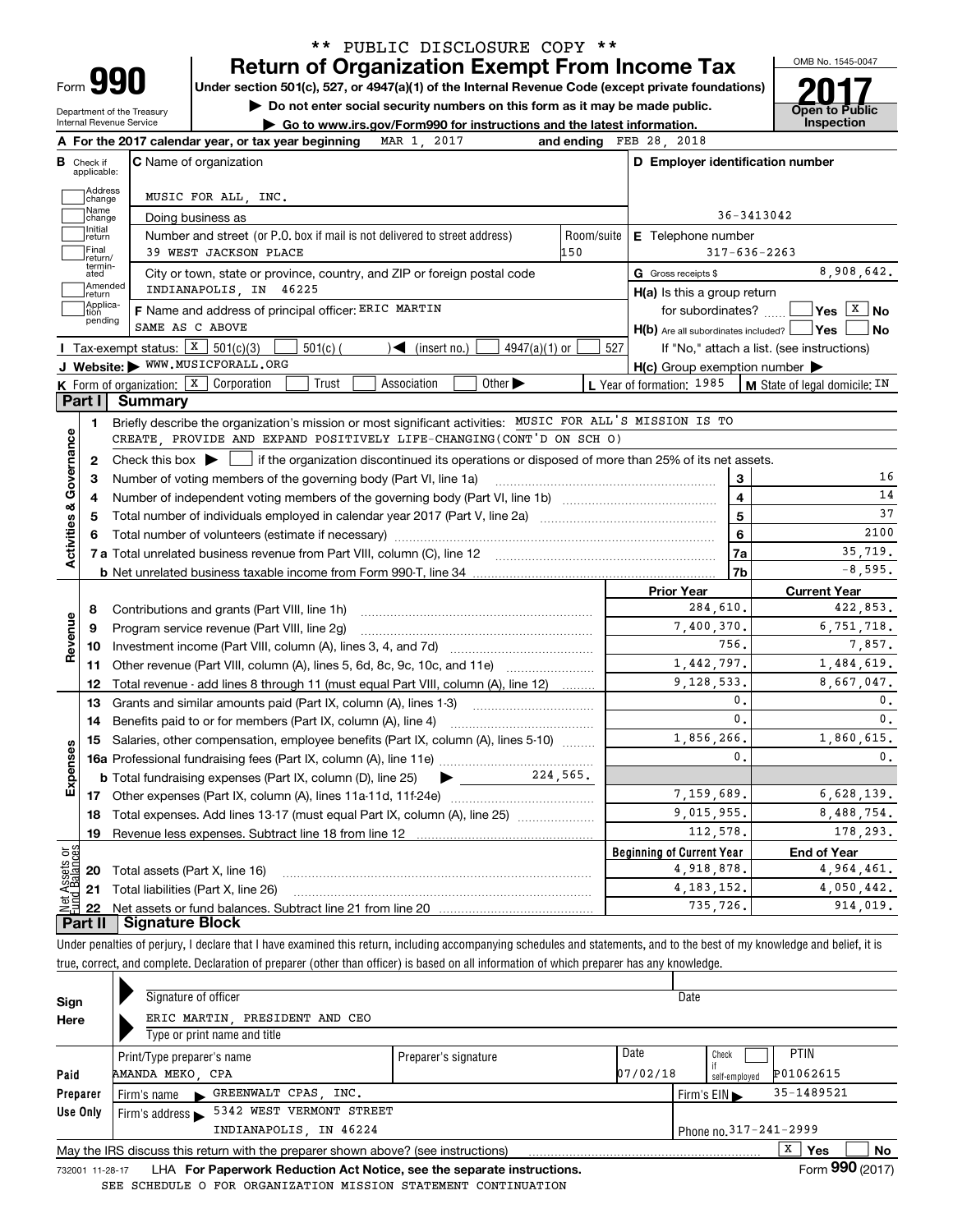|              | <b>Part III   Statement of Program Service Accomplishments</b>                                                                                                                     |                             |                                        |
|--------------|------------------------------------------------------------------------------------------------------------------------------------------------------------------------------------|-----------------------------|----------------------------------------|
|              |                                                                                                                                                                                    |                             | X                                      |
| $\mathbf{1}$ | Briefly describe the organization's mission:                                                                                                                                       |                             |                                        |
|              | THE MISSION OF MUSIC FOR ALL IS TO CREATE, PROVIDE AND EXPAND                                                                                                                      |                             |                                        |
|              | POSITIVELY LIFE-CHANGING EXPERIENCES THROUGH MUSIC FOR ALL.                                                                                                                        |                             |                                        |
|              | CONTINUED ONTO SCHEDULE O                                                                                                                                                          |                             |                                        |
| $\mathbf{2}$ | Did the organization undertake any significant program services during the year which were not listed on the                                                                       |                             |                                        |
|              |                                                                                                                                                                                    |                             | $\sqrt{}$ Yes $\sqrt{X}$ No            |
|              | If "Yes," describe these new services on Schedule O.                                                                                                                               |                             |                                        |
| 3            | Did the organization cease conducting, or make significant changes in how it conducts, any program services?                                                                       |                             | $\sqrt{}$ Yes $\sqrt{}$ X $\sqrt{}$ No |
|              | If "Yes," describe these changes on Schedule O.                                                                                                                                    |                             |                                        |
| 4            | Describe the organization's program service accomplishments for each of its three largest program services, as measured by expenses.                                               |                             |                                        |
|              | Section 501(c)(3) and 501(c)(4) organizations are required to report the amount of grants and allocations to others, the total expenses, and                                       |                             |                                        |
|              | revenue, if any, for each program service reported.                                                                                                                                |                             |                                        |
| 4a           | $(\text{Code:})$ $(\text{Expenses $})$ $(\text{Expenses $})$                                                                                                                       |                             | 5,325,324.                             |
|              | BANDS OF AMERICA GRAND NATIONAL CHAMPIONSHIPS, INDIANAPOLIS, INDIANA,                                                                                                              |                             |                                        |
|              | LUCAS OIL STADIUM. NATIONAL CHAMPIONSHIP FOR HIGH SCHOOL MARCHING                                                                                                                  |                             |                                        |
|              | BANDS INDIANAPOLIS MARCHING BAND TOURNAMENT FUTURE MUSIC EDUCATOR                                                                                                                  |                             |                                        |
|              | WORKSHOP,, MUSIC EDUCATION ADVOCACY MEETINGS, AND STUDENT LEADERSHIP                                                                                                               |                             |                                        |
|              | WORKSHOP.                                                                                                                                                                          |                             |                                        |
|              |                                                                                                                                                                                    |                             |                                        |
|              | PARTICIPANTS SERVED: 16,592 STUDENTS FROM 105 SCHOOLS. TOTAL PROGRAM                                                                                                               |                             |                                        |
|              | ATTENDANCE: 91,693                                                                                                                                                                 |                             |                                        |
|              |                                                                                                                                                                                    |                             |                                        |
|              |                                                                                                                                                                                    |                             |                                        |
|              | CONTINUED ONTO SCHEDULE O                                                                                                                                                          |                             |                                        |
|              |                                                                                                                                                                                    |                             |                                        |
| 4b           | $(\text{Code:})$ $(\text{Expenses $})$ $(\text{Expenses $})$ $(\text{Expenses $})$ $(\text{Expenses $})$ $(\text{Expenses $})$                                                     |                             | 1,968,690.                             |
|              | MUSIC FOR ALL NATIONAL FESTIVAL, INDIANAPOLIS, INDIANA. FESTIVAL FOR                                                                                                               |                             |                                        |
|              | MIDDLE SCHOOL AND HIGH SCHOOL CONCERT BANDS, ORCHESTRAS, PERCUSSION                                                                                                                |                             |                                        |
|              | ENSEMBLES, CHAMBER ENSEMBLES, AND THREE NATIONAL HONOR ENSEMBLES,                                                                                                                  |                             |                                        |
|              | INDIANAPOLIS INDIANA. PROGRAMS PRESENTED AT THE MUSIC FOR ALL NATIONAL                                                                                                             |                             |                                        |
|              | FESTIVAL INCLUDE:                                                                                                                                                                  |                             |                                        |
|              |                                                                                                                                                                                    |                             |                                        |
|              | - NATIONAL CONCERT BAND FESTIVAL                                                                                                                                                   |                             |                                        |
|              | ORCHESTRA AMERICA NATIONAL FESTIVAL                                                                                                                                                |                             |                                        |
|              | SANDY FELDSTEIN NATIONAL PERCUSSION FESTIVAL                                                                                                                                       |                             |                                        |
|              | CHAMBER MUSIC NATIONAL FESTIVAL                                                                                                                                                    |                             |                                        |
|              | HONOR BAND OF AMERICA                                                                                                                                                              |                             |                                        |
|              | CONTINUED ONTO SCHEDULE O                                                                                                                                                          |                             |                                        |
| 4c           | 1,624,626. including grants of \$<br>$\left(\text{Code:}\begin{array}{c}\text{Code:}\end{array}\right)$ $\left(\text{Expenses $}\begin{array}{c}\text{EXpenses}\end{array}\right)$ | (Revenue \$ _ 1, 367, 039.) |                                        |
|              | MUSIC FOR ALL SUMMER SYMPOSIUM, MUNCIE, INDIANA, BALL STATE UNIVERSITY.                                                                                                            |                             |                                        |
|              | NATIONAL MUSIC CAMP FOR MIDDLE SCHOOL AND HIGH SCHOOL STUDENTS<br>TEACHERS, AND MUSIC PARENTS AND BOOSTERS. CURRICULUM OPTIONS INCLUDE                                             |                             |                                        |
|              |                                                                                                                                                                                    |                             |                                        |
|              | TEACHER ACADEMIES FOR HIGH SCHOOL AND MIDDLE SCHOOL TEACHERS,                                                                                                                      |                             |                                        |
|              | PERCUSSION INSTRUCTORS, COLOR GUARD INSTRUCTORS, YOUNG TEACHERS, AND<br>COLLEGIATE MUSIC STUDENTS. STUDENT DIVISIONS INCLUDE MARCHING BAND,                                        |                             |                                        |
|              | JAZZ BAND, CONCERT BAND, DRUM MAJOR INSTITUTE, COLOR GUARD, PERCUSSION,                                                                                                            |                             |                                        |
|              |                                                                                                                                                                                    |                             |                                        |
|              |                                                                                                                                                                                    |                             |                                        |
|              | ORCHESTRA, PEER TEACHING, AND LEADERSHIP. PARENTS AND MUSIC BOOSTER                                                                                                                |                             |                                        |
|              | TRAINING.                                                                                                                                                                          |                             |                                        |
|              |                                                                                                                                                                                    |                             |                                        |
|              | PARTICIPANTS SERVED: 1,497 STUDENTS, 271 TEACHERS AND PARENTS/MUSIC                                                                                                                |                             |                                        |
|              | BOOSTERS.<br>TOTAL PROGRAM ATTENDANCE: 27,499                                                                                                                                      |                             |                                        |
|              | Other program services (Describe in Schedule O.)                                                                                                                                   |                             |                                        |
| 4d -         | 119, 041. including grants of \$<br>(Expenses \$<br>) (Revenue \$                                                                                                                  | 5,994.                      |                                        |
| 4е           | 7,734,599.<br>Total program service expenses                                                                                                                                       |                             | Form 990 (2017)                        |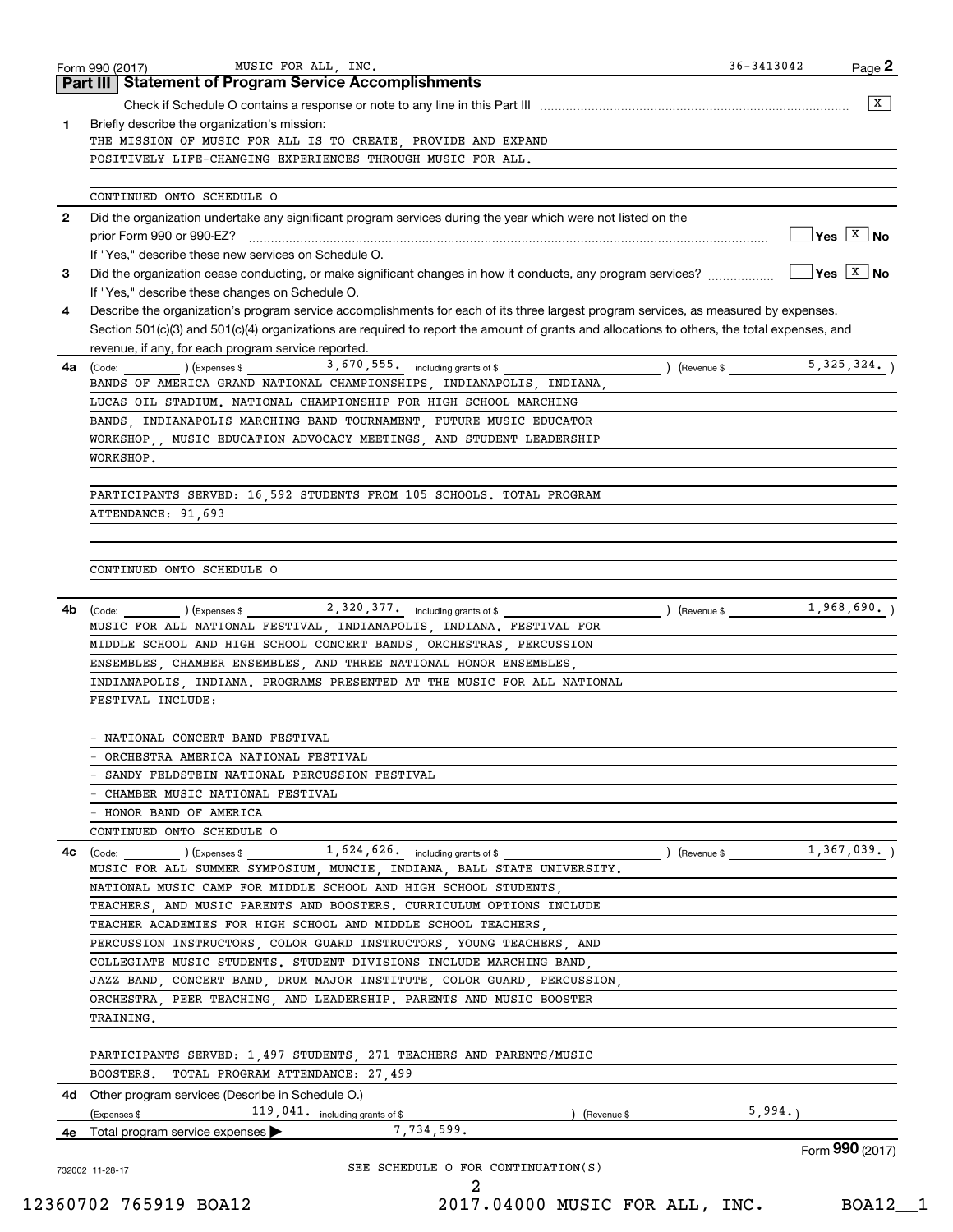|  | Form 990 (2017) |  |
|--|-----------------|--|

|     | 36-3413042<br>MUSIC FOR ALL, INC.<br>Form 990 (2017)                                                                             |                |     | Page $3$ |
|-----|----------------------------------------------------------------------------------------------------------------------------------|----------------|-----|----------|
|     | <b>Checklist of Required Schedules</b><br>Part IV                                                                                |                |     |          |
|     |                                                                                                                                  |                | Yes | No       |
| 1   | Is the organization described in section $501(c)(3)$ or $4947(a)(1)$ (other than a private foundation)?                          |                |     |          |
|     |                                                                                                                                  | 1              | х   |          |
| 2   |                                                                                                                                  | $\overline{2}$ | x   |          |
| З.  | Did the organization engage in direct or indirect political campaign activities on behalf of or in opposition to candidates for  |                |     |          |
|     |                                                                                                                                  | 3              |     | х        |
| 4   | Section 501(c)(3) organizations. Did the organization engage in lobbying activities, or have a section 501(h) election in effect |                |     |          |
|     |                                                                                                                                  | 4              |     | х        |
| 5   | Is the organization a section 501(c)(4), 501(c)(5), or 501(c)(6) organization that receives membership dues, assessments, or     |                |     |          |
|     |                                                                                                                                  | 5              |     | х        |
| 6   | Did the organization maintain any donor advised funds or any similar funds or accounts for which donors have the right to        |                |     |          |
|     | provide advice on the distribution or investment of amounts in such funds or accounts? If "Yes," complete Schedule D, Part I     | 6              |     | х        |
| 7   | Did the organization receive or hold a conservation easement, including easements to preserve open space,                        |                |     |          |
|     |                                                                                                                                  | $\overline{7}$ |     | х        |
| 8   | Did the organization maintain collections of works of art, historical treasures, or other similar assets? If "Yes," complete     |                |     |          |
|     |                                                                                                                                  | 8              |     | х        |
| 9   | Did the organization report an amount in Part X, line 21, for escrow or custodial account liability, serve as a custodian for    |                |     |          |
|     |                                                                                                                                  |                |     |          |
|     | amounts not listed in Part X; or provide credit counseling, debt management, credit repair, or debt negotiation services?        | 9              |     | х        |
|     |                                                                                                                                  |                |     |          |
| 10  | Did the organization, directly or through a related organization, hold assets in temporarily restricted endowments, permanent    |                | х   |          |
|     |                                                                                                                                  | 10             |     |          |
| 11  | If the organization's answer to any of the following questions is "Yes," then complete Schedule D, Parts VI, VII, VIII, IX, or X |                |     |          |
|     | as applicable.                                                                                                                   |                |     |          |
|     | a Did the organization report an amount for land, buildings, and equipment in Part X, line 10? If "Yes," complete Schedule D,    |                |     |          |
|     |                                                                                                                                  | 11a            | х   |          |
| b   | Did the organization report an amount for investments - other securities in Part X, line 12 that is 5% or more of its total      |                |     |          |
|     |                                                                                                                                  | 11b            |     | Χ        |
| c   | Did the organization report an amount for investments - program related in Part X, line 13 that is 5% or more of its total       |                |     |          |
|     |                                                                                                                                  | 11c            |     | х        |
|     | d Did the organization report an amount for other assets in Part X, line 15 that is 5% or more of its total assets reported in   |                |     |          |
|     |                                                                                                                                  | 11d            |     | х        |
|     | Did the organization report an amount for other liabilities in Part X, line 25? If "Yes," complete Schedule D, Part X            | <b>11e</b>     | х   |          |
|     | f Did the organization's separate or consolidated financial statements for the tax year include a footnote that addresses        |                |     |          |
|     | the organization's liability for uncertain tax positions under FIN 48 (ASC 740)? If "Yes," complete Schedule D, Part X           | 11f            |     | х        |
|     | 12a Did the organization obtain separate, independent audited financial statements for the tax year? If "Yes," complete          |                |     |          |
|     | Schedule D, Parts XI and XII                                                                                                     | 12a            |     | х        |
| b   | Was the organization included in consolidated, independent audited financial statements for the tax year?                        |                |     |          |
|     | If "Yes," and if the organization answered "No" to line 12a, then completing Schedule D, Parts XI and XII is optional manum      | 12b            | x   |          |
| 13  |                                                                                                                                  | 13             |     | х        |
| 14a | Did the organization maintain an office, employees, or agents outside of the United States?                                      | 14a            |     | х        |
| b   | Did the organization have aggregate revenues or expenses of more than \$10,000 from grantmaking, fundraising, business,          |                |     |          |
|     | investment, and program service activities outside the United States, or aggregate foreign investments valued at \$100,000       |                |     |          |
|     |                                                                                                                                  | 14b            |     | Χ        |
| 15  | Did the organization report on Part IX, column (A), line 3, more than \$5,000 of grants or other assistance to or for any        |                |     |          |
|     |                                                                                                                                  | 15             |     | х        |
| 16  | Did the organization report on Part IX, column (A), line 3, more than \$5,000 of aggregate grants or other assistance to         |                |     |          |
|     |                                                                                                                                  | 16             |     | Χ        |
| 17  | Did the organization report a total of more than \$15,000 of expenses for professional fundraising services on Part IX,          |                |     |          |
|     |                                                                                                                                  | 17             |     | х        |
| 18  | Did the organization report more than \$15,000 total of fundraising event gross income and contributions on Part VIII, lines     |                |     |          |
|     |                                                                                                                                  | 18             |     | Χ        |
| 19  | Did the organization report more than \$15,000 of gross income from gaming activities on Part VIII, line 9a? If "Yes."           |                |     |          |
|     |                                                                                                                                  | 19             |     | х        |

Form 990 (2017)

732003 11-28-17

 $Page 3$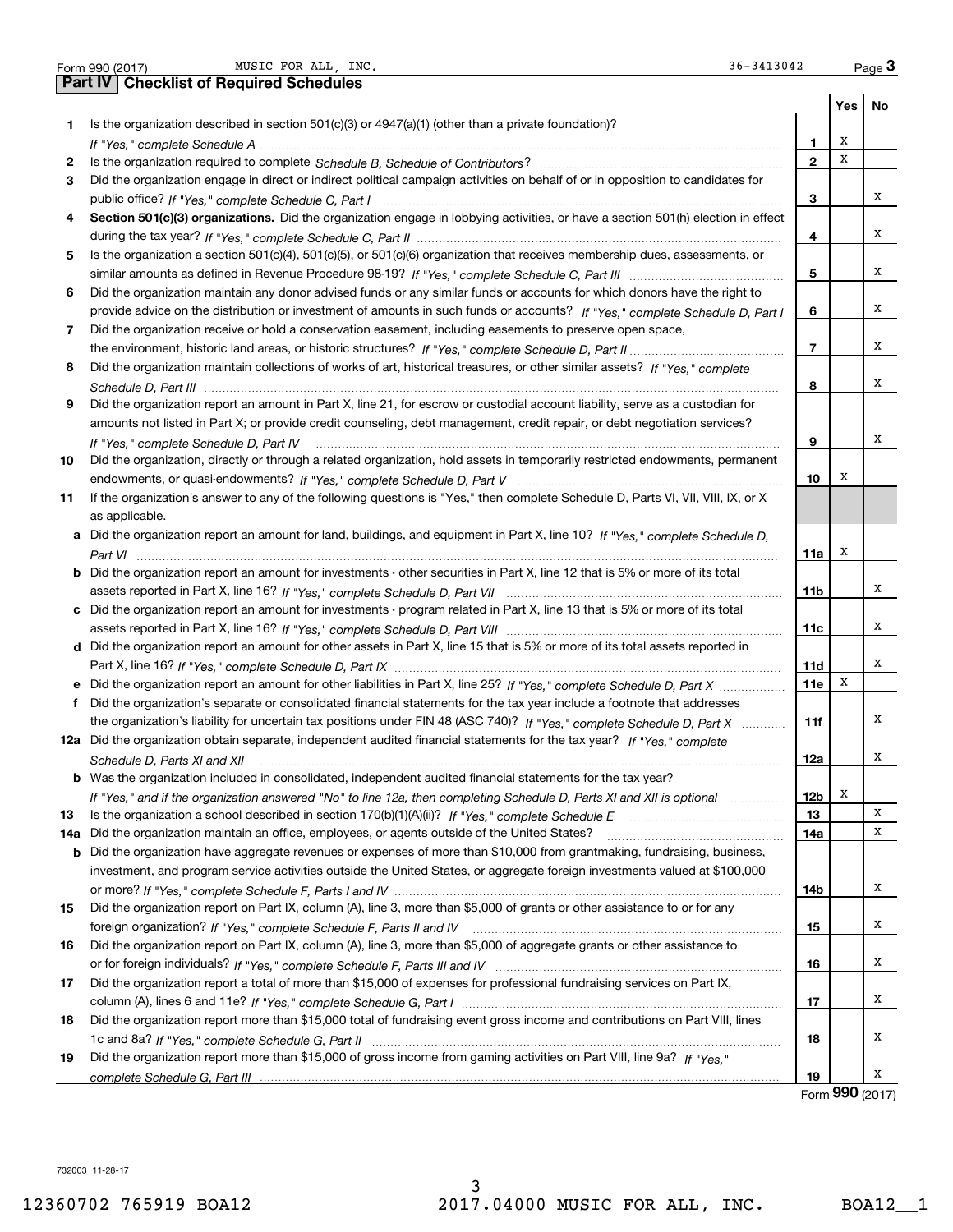|    | 36-3413042<br>MUSIC FOR ALL, INC.<br>Form 990 (2017)                                                                              |                 |        | Page 4          |
|----|-----------------------------------------------------------------------------------------------------------------------------------|-----------------|--------|-----------------|
|    | <b>Checklist of Required Schedules (continued)</b><br><b>Part IV</b>                                                              |                 |        |                 |
|    |                                                                                                                                   |                 | Yes    | No              |
|    |                                                                                                                                   | 20a             |        | х               |
|    | b If "Yes" to line 20a, did the organization attach a copy of its audited financial statements to this return?                    | 20 <sub>b</sub> |        |                 |
| 21 | Did the organization report more than \$5,000 of grants or other assistance to any domestic organization or                       |                 |        |                 |
|    |                                                                                                                                   | 21              |        | х               |
| 22 | Did the organization report more than \$5,000 of grants or other assistance to or for domestic individuals on                     |                 |        |                 |
|    |                                                                                                                                   | 22              |        | х               |
| 23 | Did the organization answer "Yes" to Part VII, Section A, line 3, 4, or 5 about compensation of the organization's current        |                 |        |                 |
|    | and former officers, directors, trustees, key employees, and highest compensated employees? If "Yes," complete                    |                 |        |                 |
|    |                                                                                                                                   | 23              | Х      |                 |
|    | 24a Did the organization have a tax-exempt bond issue with an outstanding principal amount of more than \$100,000 as of the       |                 |        |                 |
|    | last day of the year, that was issued after December 31, 2002? If "Yes," answer lines 24b through 24d and complete                |                 |        |                 |
|    | Schedule K. If "No", go to line 25a                                                                                               | 24a             |        | X               |
|    |                                                                                                                                   | 24b             |        |                 |
|    | c Did the organization maintain an escrow account other than a refunding escrow at any time during the year to defease            |                 |        |                 |
|    |                                                                                                                                   | 24c             |        |                 |
|    | d Did the organization act as an "on behalf of" issuer for bonds outstanding at any time during the year?                         | 24d             |        |                 |
|    | 25a Section 501(c)(3), 501(c)(4), and 501(c)(29) organizations. Did the organization engage in an excess benefit                  |                 |        |                 |
|    |                                                                                                                                   | 25a             |        | х               |
|    | b Is the organization aware that it engaged in an excess benefit transaction with a disqualified person in a prior year, and      |                 |        |                 |
|    | that the transaction has not been reported on any of the organization's prior Forms 990 or 990-EZ? If "Yes," complete             |                 |        |                 |
|    | Schedule L, Part I                                                                                                                | 25b             |        | Χ               |
| 26 | Did the organization report any amount on Part X, line 5, 6, or 22 for receivables from or payables to any current or             |                 |        |                 |
|    | former officers, directors, trustees, key employees, highest compensated employees, or disqualified persons? If "Yes."            |                 |        |                 |
|    |                                                                                                                                   | 26              |        | Χ               |
| 27 | Did the organization provide a grant or other assistance to an officer, director, trustee, key employee, substantial              |                 |        |                 |
|    | contributor or employee thereof, a grant selection committee member, or to a 35% controlled entity or family member               |                 |        |                 |
|    |                                                                                                                                   | 27              |        | х               |
| 28 | Was the organization a party to a business transaction with one of the following parties (see Schedule L, Part IV                 |                 |        |                 |
|    | instructions for applicable filing thresholds, conditions, and exceptions):                                                       |                 |        |                 |
|    |                                                                                                                                   | 28a             | Х      |                 |
|    | b A family member of a current or former officer, director, trustee, or key employee? If "Yes," complete Schedule L, Part IV      | 28b             |        | x               |
|    | c An entity of which a current or former officer, director, trustee, or key employee (or a family member thereof) was an officer, |                 |        |                 |
|    |                                                                                                                                   | 28c             | Х      |                 |
| 29 |                                                                                                                                   | 29              |        | х               |
| 30 | Did the organization receive contributions of art, historical treasures, or other similar assets, or qualified conservation       |                 |        |                 |
|    |                                                                                                                                   | 30              |        | х               |
| 31 | Did the organization liquidate, terminate, or dissolve and cease operations?                                                      |                 |        |                 |
|    |                                                                                                                                   | 31              |        | x               |
| 32 | Did the organization sell, exchange, dispose of, or transfer more than 25% of its net assets? If "Yes," complete                  |                 |        |                 |
|    |                                                                                                                                   | 32              |        | х               |
| 33 | Did the organization own 100% of an entity disregarded as separate from the organization under Regulations                        |                 |        | X               |
|    |                                                                                                                                   | 33              |        |                 |
| 34 | Was the organization related to any tax-exempt or taxable entity? If "Yes," complete Schedule R, Part II, III, or IV, and         |                 |        |                 |
|    |                                                                                                                                   | 34              | х<br>х |                 |
|    | 35a Did the organization have a controlled entity within the meaning of section 512(b)(13)?                                       | <b>35a</b>      |        |                 |
|    | b If "Yes" to line 35a, did the organization receive any payment from or engage in any transaction with a controlled entity       |                 | х      |                 |
|    |                                                                                                                                   | 35b             |        |                 |
| 36 | Section 501(c)(3) organizations. Did the organization make any transfers to an exempt non-charitable related organization?        |                 |        | X               |
|    |                                                                                                                                   | 36              |        |                 |
| 37 | Did the organization conduct more than 5% of its activities through an entity that is not a related organization                  |                 |        | х               |
|    |                                                                                                                                   | 37              |        |                 |
| 38 | Did the organization complete Schedule O and provide explanations in Schedule O for Part VI, lines 11b and 19?                    |                 | х      |                 |
|    | Note. All Form 990 filers are required to complete Schedule O                                                                     | 38              |        | Form 990 (2017) |
|    |                                                                                                                                   |                 |        |                 |

732004 11-28-17

4 12360702 765919 BOA12 2017.04000 MUSIC FOR ALL, INC. BOA12\_\_1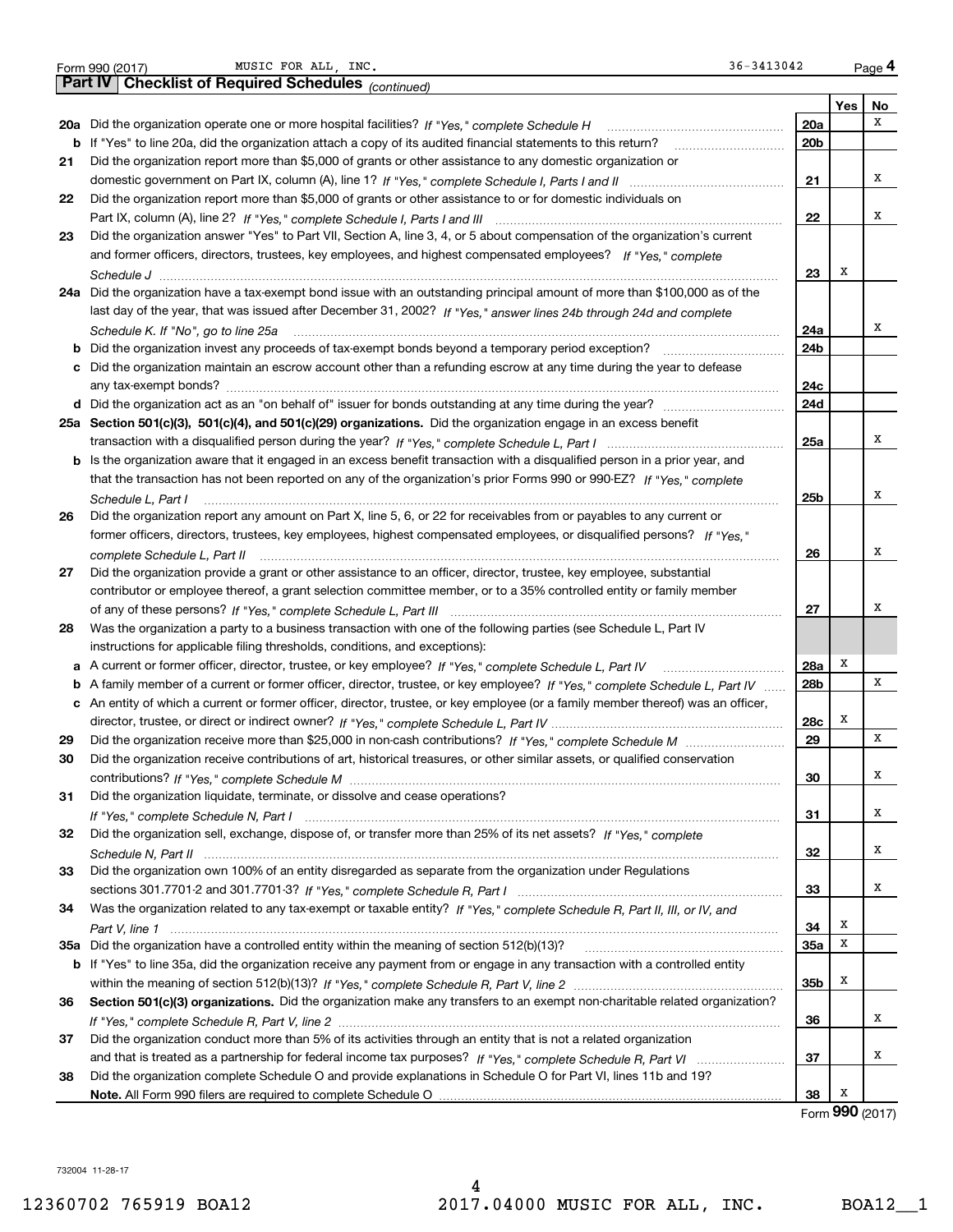|               | 36-3413042<br>MUSIC FOR ALL. INC.<br>Form 990 (2017)                                                                                                                                  |                |                                | Page $5$ |
|---------------|---------------------------------------------------------------------------------------------------------------------------------------------------------------------------------------|----------------|--------------------------------|----------|
| <b>Part V</b> | <b>Statements Regarding Other IRS Filings and Tax Compliance</b>                                                                                                                      |                |                                |          |
|               | Check if Schedule O contains a response or note to any line in this Part V                                                                                                            |                |                                |          |
|               |                                                                                                                                                                                       |                | Yes                            | No       |
|               | 308<br>1a                                                                                                                                                                             |                |                                |          |
| b             | $\mathbf 0$<br>1 <sub>b</sub><br>Enter the number of Forms W-2G included in line 1a. Enter -0- if not applicable                                                                      |                |                                |          |
| c             | Did the organization comply with backup withholding rules for reportable payments to vendors and reportable gaming                                                                    |                |                                |          |
|               |                                                                                                                                                                                       | 1c             | X                              |          |
|               | 2a Enter the number of employees reported on Form W-3, Transmittal of Wage and Tax Statements,                                                                                        |                |                                |          |
|               | 37<br>filed for the calendar year ending with or within the year covered by this return<br>2a                                                                                         |                |                                |          |
|               | <b>b</b> If at least one is reported on line 2a, did the organization file all required federal employment tax returns?                                                               | 2 <sub>b</sub> | X                              |          |
|               |                                                                                                                                                                                       |                |                                |          |
|               | 3a Did the organization have unrelated business gross income of \$1,000 or more during the year?                                                                                      | 3a             | X                              |          |
| b             |                                                                                                                                                                                       | 3b             | X                              |          |
|               | 4a At any time during the calendar year, did the organization have an interest in, or a signature or other authority over, a                                                          |                |                                |          |
|               |                                                                                                                                                                                       | 4a             |                                | х        |
|               | <b>b</b> If "Yes," enter the name of the foreign country: $\blacktriangleright$                                                                                                       |                |                                |          |
|               | See instructions for filing requirements for FinCEN Form 114, Report of Foreign Bank and Financial Accounts (FBAR).                                                                   |                |                                |          |
| 5a            | Was the organization a party to a prohibited tax shelter transaction at any time during the tax year?                                                                                 | 5a             |                                | x        |
| b             | Did any taxable party notify the organization that it was or is a party to a prohibited tax shelter transaction?                                                                      | 5 <sub>b</sub> |                                | х        |
| c             |                                                                                                                                                                                       | 5 <sub>c</sub> |                                |          |
| 6a            | Does the organization have annual gross receipts that are normally greater than \$100,000, and did the organization solicit                                                           |                |                                |          |
|               | any contributions that were not tax deductible as charitable contributions?                                                                                                           | 6a             |                                | x        |
| b             | If "Yes," did the organization include with every solicitation an express statement that such contributions or gifts                                                                  |                |                                |          |
|               | were not tax deductible?                                                                                                                                                              | 6b             |                                |          |
| 7             | Organizations that may receive deductible contributions under section 170(c).                                                                                                         |                |                                |          |
| а             | Did the organization receive a payment in excess of \$75 made partly as a contribution and partly for goods and services provided to the payor?                                       | 7a             |                                | х        |
| b             | If "Yes," did the organization notify the donor of the value of the goods or services provided?                                                                                       | 7b             |                                |          |
| c             | Did the organization sell, exchange, or otherwise dispose of tangible personal property for which it was required                                                                     |                |                                |          |
|               | to file Form 8282?                                                                                                                                                                    | 7с             |                                | х        |
|               | 7d<br>d If "Yes," indicate the number of Forms 8282 filed during the year manufactured in the set of the number of Forms 8282 filed during the year manufactured in the substitution. |                |                                |          |
| е             | Did the organization receive any funds, directly or indirectly, to pay premiums on a personal benefit contract?                                                                       | 7e             |                                | х        |
|               | Did the organization, during the year, pay premiums, directly or indirectly, on a personal benefit contract?                                                                          | 7f             |                                | х        |
|               | If the organization received a contribution of qualified intellectual property, did the organization file Form 8899 as required?                                                      | 7g             | N/A                            |          |
| h             | If the organization received a contribution of cars, boats, airplanes, or other vehicles, did the organization file a Form 1098-C?                                                    | 7h             | N/A                            |          |
| 8             | N/A<br>Sponsoring organizations maintaining donor advised funds. Did a donor advised fund maintained by the                                                                           |                |                                |          |
|               | sponsoring organization have excess business holdings at any time during the year?                                                                                                    | 8              |                                |          |
| 9             | Sponsoring organizations maintaining donor advised funds.                                                                                                                             |                |                                |          |
| а             | N/A<br>Did the sponsoring organization make any taxable distributions under section 4966?                                                                                             | 9а             |                                |          |
| b             | N/A<br>Did the sponsoring organization make a distribution to a donor, donor advisor, or related person?                                                                              | 9b             |                                |          |
| 10            | Section 501(c)(7) organizations. Enter:                                                                                                                                               |                |                                |          |
| а             | N/A<br>10a<br>Initiation fees and capital contributions included on Part VIII, line 12                                                                                                |                |                                |          |
| b             | 10 <sub>b</sub><br>Gross receipts, included on Form 990, Part VIII, line 12, for public use of club facilities                                                                        |                |                                |          |
| 11            | Section 501(c)(12) organizations. Enter:                                                                                                                                              |                |                                |          |
| а             | N/A<br>11a<br>Gross income from members or shareholders                                                                                                                               |                |                                |          |
| b             | Gross income from other sources (Do not net amounts due or paid to other sources against                                                                                              |                |                                |          |
|               | 11b<br>amounts due or received from them.)                                                                                                                                            |                |                                |          |
|               | 12a Section 4947(a)(1) non-exempt charitable trusts. Is the organization filing Form 990 in lieu of Form 1041?                                                                        | 12a            |                                |          |
| b             | 12b                                                                                                                                                                                   |                |                                |          |
| 13            | Section 501(c)(29) qualified nonprofit health insurance issuers.                                                                                                                      |                |                                |          |
| а             | N/A<br>Is the organization licensed to issue qualified health plans in more than one state?                                                                                           | 13а            |                                |          |
|               | Note. See the instructions for additional information the organization must report on Schedule O.                                                                                     |                |                                |          |
|               | <b>b</b> Enter the amount of reserves the organization is required to maintain by the states in which the                                                                             |                |                                |          |
|               | 13 <sub>b</sub>                                                                                                                                                                       |                |                                |          |
| c             | 13c                                                                                                                                                                                   |                |                                |          |
|               | 14a Did the organization receive any payments for indoor tanning services during the tax year?                                                                                        | 14a            |                                | х        |
|               |                                                                                                                                                                                       | 14b            | $\mathbf{QQ} \cap \mathbf{QQ}$ |          |

Form 990 (2017)

732005 11-28-17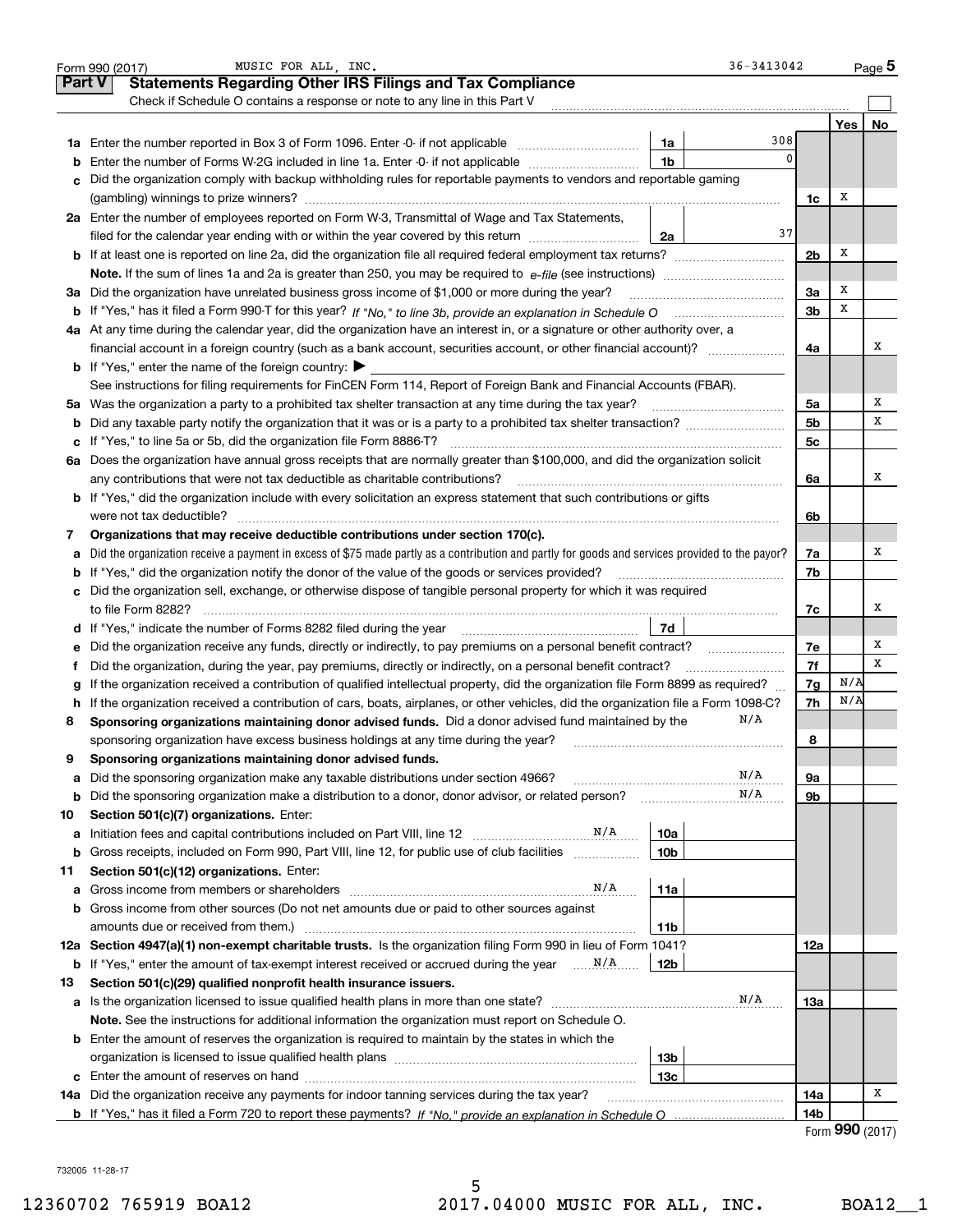|    | Check if Schedule O contains a response or note to any line in this Part VI [11] [12] Check if Schedule O contains a response or note to any line in this Part VI          |    |    |                 |             | X  |
|----|----------------------------------------------------------------------------------------------------------------------------------------------------------------------------|----|----|-----------------|-------------|----|
|    | <b>Section A. Governing Body and Management</b>                                                                                                                            |    |    |                 |             |    |
|    |                                                                                                                                                                            |    |    |                 | Yes         | No |
|    | 1a Enter the number of voting members of the governing body at the end of the tax year <i>manumum</i>                                                                      | 1a | 16 |                 |             |    |
|    | If there are material differences in voting rights among members of the governing body, or if the governing                                                                |    |    |                 |             |    |
|    | body delegated broad authority to an executive committee or similar committee, explain in Schedule O.                                                                      |    |    |                 |             |    |
| b  | Enter the number of voting members included in line 1a, above, who are independent                                                                                         | 1b | 14 |                 |             |    |
| 2  | Did any officer, director, trustee, or key employee have a family relationship or a business relationship with any other                                                   |    |    |                 |             |    |
|    | officer, director, trustee, or key employee?                                                                                                                               |    |    | $\mathbf{2}$    |             | x  |
| з  | Did the organization delegate control over management duties customarily performed by or under the direct supervision                                                      |    |    |                 |             | x  |
|    |                                                                                                                                                                            |    |    | з<br>4          |             | X  |
| 4  | Did the organization make any significant changes to its governing documents since the prior Form 990 was filed?                                                           |    |    | 5               |             | х  |
| 5  | Did the organization have members or stockholders?                                                                                                                         |    |    | 6               |             | х  |
| 6  | Did the organization have members, stockholders, or other persons who had the power to elect or appoint one or                                                             |    |    |                 |             |    |
| 7a |                                                                                                                                                                            |    |    |                 |             | x  |
|    | b Are any governance decisions of the organization reserved to (or subject to approval by) members, stockholders, or                                                       |    |    | 7a              |             |    |
|    | persons other than the governing body?                                                                                                                                     |    |    | 7b              |             | х  |
| 8  | Did the organization contemporaneously document the meetings held or written actions undertaken during the year by the following:                                          |    |    |                 |             |    |
|    |                                                                                                                                                                            |    |    | 8a              | x           |    |
|    |                                                                                                                                                                            |    |    | 8b              | X           |    |
| 9  | Is there any officer, director, trustee, or key employee listed in Part VII, Section A, who cannot be reached at the                                                       |    |    |                 |             |    |
|    |                                                                                                                                                                            |    |    | 9               |             | x  |
|    | Section B. Policies (This Section B requests information about policies not required by the Internal Revenue Code.)                                                        |    |    |                 |             |    |
|    |                                                                                                                                                                            |    |    |                 | Yes         | No |
|    |                                                                                                                                                                            |    |    | 10a             |             | х  |
|    | b If "Yes," did the organization have written policies and procedures governing the activities of such chapters, affiliates,                                               |    |    |                 |             |    |
|    | and branches to ensure their operations are consistent with the organization's exempt purposes?                                                                            |    |    | 10 <sub>b</sub> |             |    |
|    | 11a Has the organization provided a complete copy of this Form 990 to all members of its governing body before filing the form?                                            |    |    | 11a             | х           |    |
|    | <b>b</b> Describe in Schedule O the process, if any, used by the organization to review this Form 990.                                                                     |    |    |                 |             |    |
|    |                                                                                                                                                                            |    |    | 12a             | x           |    |
| b  |                                                                                                                                                                            |    |    | 12 <sub>b</sub> | x           |    |
|    | c Did the organization regularly and consistently monitor and enforce compliance with the policy? If "Yes," describe                                                       |    |    |                 |             |    |
|    | in Schedule O how this was done manufactured and contain an according to the state of the state of the state o                                                             |    |    | 12c             | x           |    |
| 13 |                                                                                                                                                                            |    |    | 13              | $\mathbf x$ |    |
| 14 | Did the organization have a written document retention and destruction policy? manufactured and the organization have a written document retention and destruction policy? |    |    | 14              | X           |    |
| 15 | Did the process for determining compensation of the following persons include a review and approval by independent                                                         |    |    |                 |             |    |
|    | persons, comparability data, and contemporaneous substantiation of the deliberation and decision?                                                                          |    |    |                 |             |    |
|    |                                                                                                                                                                            |    |    | 15a             | х           |    |
|    | <b>b</b> Other officers or key employees of the organization                                                                                                               |    |    | 15b             | X           |    |
|    | If "Yes" to line 15a or 15b, describe the process in Schedule O (see instructions).                                                                                        |    |    |                 |             |    |
|    | 16a Did the organization invest in, contribute assets to, or participate in a joint venture or similar arrangement with a                                                  |    |    |                 |             |    |
|    | taxable entity during the year?                                                                                                                                            |    |    | 16a             |             | х  |
|    | <b>b</b> If "Yes," did the organization follow a written policy or procedure requiring the organization to evaluate its participation                                      |    |    |                 |             |    |
|    | in joint venture arrangements under applicable federal tax law, and take steps to safeguard the organization's                                                             |    |    |                 |             |    |
|    | exempt status with respect to such arrangements?                                                                                                                           |    |    | 16b             |             |    |
|    | <b>Section C. Disclosure</b>                                                                                                                                               |    |    |                 |             |    |
| 17 | List the states with which a copy of this Form 990 is required to be filed $\triangleright$ IN, IL                                                                         |    |    |                 |             |    |
| 18 | Section 6104 requires an organization to make its Forms 1023 (or 1024 if applicable), 990, and 990-T (Section 501(c)(3)s only) available                                   |    |    |                 |             |    |
|    | for public inspection. Indicate how you made these available. Check all that apply.                                                                                        |    |    |                 |             |    |
|    | $\boxed{\text{x}}$ Own website<br>$X$ Upon request<br>Another's website<br>Other (explain in Schedule O)                                                                   |    |    |                 |             |    |
| 19 | Describe in Schedule O whether (and if so, how) the organization made its governing documents, conflict of interest policy, and financial                                  |    |    |                 |             |    |
|    | statements available to the public during the tax year.                                                                                                                    |    |    |                 |             |    |
| 20 | State the name, address, and telephone number of the person who possesses the organization's books and records:                                                            |    |    |                 |             |    |
|    | NANCY CARLSON - 317-636-2263                                                                                                                                               |    |    |                 |             |    |
|    | 39 WEST JACKSON PLACE ST. #150, INDIANAPOLIS, IN 46225                                                                                                                     |    |    |                 |             |    |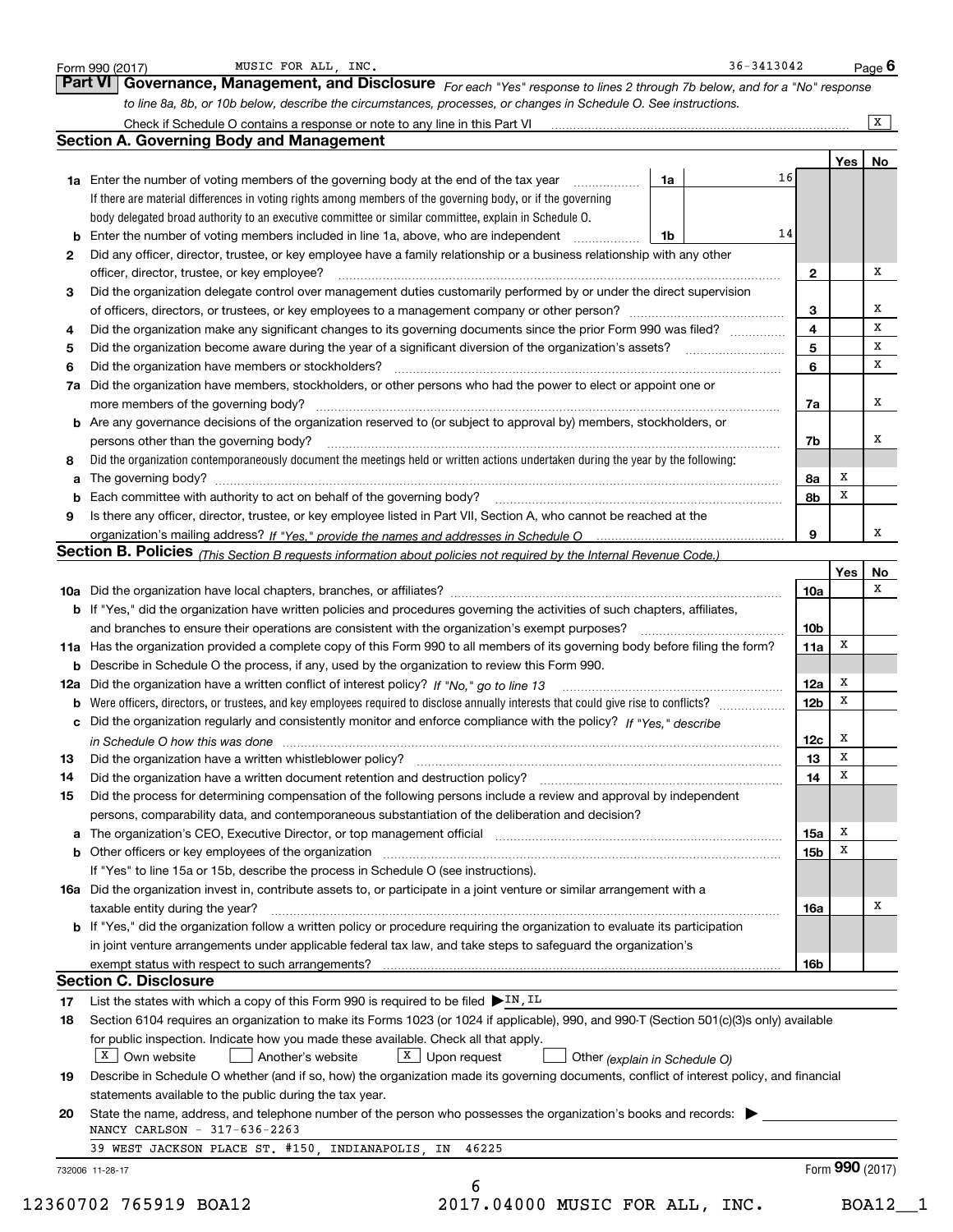$\begin{array}{c} \hline \end{array}$ 

| Part VII Compensation of Officers, Directors, Trustees, Key Employees, Highest Compensated |
|--------------------------------------------------------------------------------------------|
| <b>Employees, and Independent Contractors</b>                                              |

Check if Schedule O contains a response or note to any line in this Part VII

Section A. Officers, Directors, Trustees, Key Employees, and Highest Compensated Employees

1a Complete this table for all persons required to be listed. Report compensation for the calendar year ending with or within the organization's tax year.

Ist all of the organization's current officers, directors, trustees (whether individuals or organizations), regardless of amount of compensation.

Enter -0- in columns  $(D)$ ,  $(E)$ , and  $(F)$  if no compensation was paid.

**Examber 1 List all of the organization's current** key employees, if any. See instructions for definition of "key employee."

Ist the organization's five current highest compensated employees (other than an officer, director, trustee, or key employee) who received reportable compensation (Box 5 of Form W-2 and/or Box 7 of Form 1099-MISC) of more than \$100,000 from the organization and any related organizations.

 $\bullet$  List all of the organization's former officers, key employees, and highest compensated employees who received more than \$100,000 of reportable compensation from the organization and any related organizations.

• List all of the organization's former directors or trustees that received, in the capacity as a former director or trustee of the organization, more than \$10,000 of reportable compensation from the organization and any related organizations.

List persons in the following order: individual trustees or directors; institutional trustees; officers; key employees; highest compensated employees; and former such persons.

Check this box if neither the organization nor any related organization compensated any current officer, director, or trustee.  $\Box$ 

| (A)                            | (B)                  |                                |                                                                          | (C)     |              |                                   |        | (D)                        | (E)                        | (F)                    |
|--------------------------------|----------------------|--------------------------------|--------------------------------------------------------------------------|---------|--------------|-----------------------------------|--------|----------------------------|----------------------------|------------------------|
| Name and Title                 | Average<br>hours per |                                | Position<br>(do not check more than one<br>box, unless person is both an |         |              |                                   |        | Reportable<br>compensation | Reportable<br>compensation | Estimated<br>amount of |
|                                | week                 |                                | officer and a director/trustee)                                          |         |              |                                   |        | from                       | from related               | other                  |
|                                | (list any            |                                |                                                                          |         |              |                                   |        | the                        | organizations              | compensation           |
|                                | hours for            |                                |                                                                          |         |              |                                   |        | organization               | (W-2/1099-MISC)            | from the               |
|                                | related              |                                |                                                                          |         |              |                                   |        | (W-2/1099-MISC)            |                            | organization           |
|                                | organizations        |                                |                                                                          |         |              |                                   |        |                            |                            | and related            |
|                                | below<br>line)       | Individual trustee or director | Institutional trustee                                                    | Officer | Key employee | Highest compensated<br>  employee | Former |                            |                            | organizations          |
| (1)<br>GAYL DOSTER             | 7.00                 |                                |                                                                          |         |              |                                   |        |                            |                            |                        |
| CHAIRMAN                       |                      | X                              |                                                                          |         |              |                                   |        | $\mathbf{0}$ .             | $\mathbf{0}$ .             | $\mathbf 0$ .          |
| DOUG PILERI<br>(2)             | 4,00                 |                                |                                                                          |         |              |                                   |        |                            |                            |                        |
| VICE CHAIRMAN                  |                      | X                              |                                                                          |         |              |                                   |        | 37,500                     | $\mathbf{0}$ .             | $\mathbf 0$ .          |
| DAVID SIMONS<br>(3)            | 1.00                 |                                |                                                                          |         |              |                                   |        |                            |                            |                        |
| <b>DIRECTOR</b>                |                      | x                              |                                                                          |         |              |                                   |        | $\mathbf{0}$               | $\mathbf{0}$ .             | $\mathsf{0}\,.$        |
| PATRICK BURLEY<br>(4)          | 2,50                 |                                |                                                                          |         |              |                                   |        |                            |                            |                        |
| TREASURER & SECRETARY          |                      | x                              |                                                                          |         |              |                                   |        | $\mathbf{0}$ .             | $\mathbf{0}$ .             | $\mathbf{0}$ .         |
| SAMUEL HODSON<br>(5)           | 2.50                 |                                |                                                                          |         |              |                                   |        |                            |                            |                        |
| <b>DIRECTOR</b>                |                      | x                              |                                                                          |         |              |                                   |        | $\mathbf{0}$ .             | $\mathbf{0}$ .             | $\mathbf{0}$ .         |
| V SAMUEL LAURIN<br>(6)         | 1.00                 |                                |                                                                          |         |              |                                   |        |                            |                            |                        |
| <b>DIRECTOR</b>                |                      | x                              |                                                                          |         |              |                                   |        | $\mathbf{0}$ .             | $\mathbf{0}$ .             | $\mathbf 0$ .          |
| ANMOL MEHRA<br>(7)             | 1.00                 |                                |                                                                          |         |              |                                   |        |                            |                            |                        |
| <b>DIRECTOR</b>                |                      | x                              |                                                                          |         |              |                                   |        | $\mathbf{0}$ .             | $\mathbf{0}$ .             | $\mathbf 0$ .          |
| MARLENE MILLER<br>(8)          | 1.00                 |                                |                                                                          |         |              |                                   |        |                            |                            |                        |
| <b>DIRECTOR</b>                |                      | x                              |                                                                          |         |              |                                   |        | $\mathbf{0}$ .             | $\mathbf{0}$ .             | $\mathbf 0$ .          |
| <b>GARRETT SCHARTON</b><br>(9) | 1.00                 |                                |                                                                          |         |              |                                   |        |                            |                            |                        |
| <b>DIRECTOR</b>                |                      | X                              |                                                                          |         |              |                                   |        | $\mathbf{0}$ .             | $\mathbf{0}$ .             | $\mathbf 0$ .          |
| (10) GARTH GILMAN              | 1.00                 |                                |                                                                          |         |              |                                   |        |                            |                            |                        |
| <b>DIRECTOR</b>                |                      | X                              |                                                                          |         |              |                                   |        | $\mathbf{0}$ .             | $\mathbf{0}$ .             | $\mathbf{0}$ .         |
| (11) RICHARD FLOYD             | 1.00                 |                                |                                                                          |         |              |                                   |        |                            |                            |                        |
| <b>DIRECTOR</b>                |                      | X                              |                                                                          |         |              |                                   |        | $\mathbf 0$ .              | $\mathbf{0}$ .             | $\mathbf{0}$ .         |
| (12) MARLA SMITH               | 1.00                 |                                |                                                                          |         |              |                                   |        |                            |                            |                        |
| <b>DIRECTOR</b>                |                      | x                              |                                                                          |         |              |                                   |        | $\mathbf 0$ .              | $\mathbf{0}$ .             | $\mathbf{0}$ .         |
| (13) HERMAN KNOLL              | 1.00                 |                                |                                                                          |         |              |                                   |        |                            |                            |                        |
| <b>DIRECTOR</b>                |                      | X                              |                                                                          |         |              |                                   |        | $\mathbf 0$ .              | $\mathbf{0}$ .             | $\mathbf 0$ .          |
| (14) ANTHONY TANG              | 1.00                 |                                |                                                                          |         |              |                                   |        |                            |                            |                        |
| <b>DIRECTOR</b>                |                      | x                              |                                                                          |         |              |                                   |        | $\mathbf{0}$ .             | $\mathbf{0}$ .             | $\mathbf{0}$ .         |
| (15) BARRY MORGAN              | 1.00                 |                                |                                                                          |         |              |                                   |        |                            |                            |                        |
| <b>DIRECTOR</b>                |                      | X                              |                                                                          |         |              |                                   |        | $\mathbf{0}$ .             | $\mathbf{0}$ .             | $\mathbf 0$ .          |
| (16) AYATAY SHABAZZ            | 1.00                 |                                |                                                                          |         |              |                                   |        |                            |                            |                        |
| <b>DIRECTOR</b>                |                      | x                              |                                                                          |         |              |                                   |        | $\mathbf{0}$ .             | $\mathbf{0}$ .             | $\mathbf{0}$ .         |
| (17) ERIC L. MARTIN            | 55.00                |                                |                                                                          |         |              |                                   |        |                            |                            |                        |
| PRESIDENT/CEO                  |                      |                                |                                                                          | X       |              |                                   |        | 193,450.                   | 0.                         | 23,753.                |

732007 11-28-17

Form **990** (2017)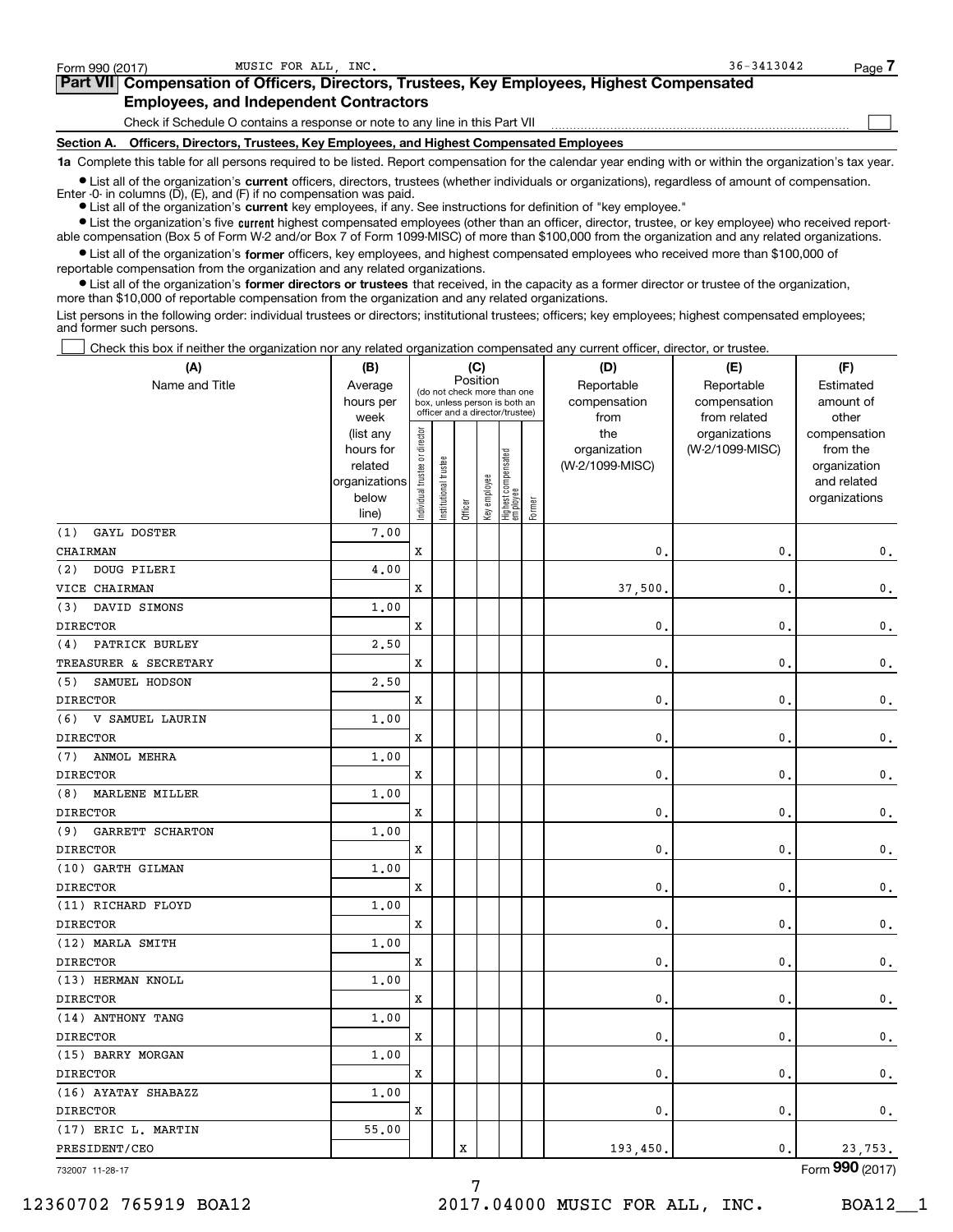|   | MUSIC FOR ALL, INC.<br>Form 990 (2017)                                                                                                                              |                                                                      |                                |                       |         |              |                                                                                                             |        |                                           | $36 - 3413042$                                    |                      |     |                                        | Page 8                                                                   |
|---|---------------------------------------------------------------------------------------------------------------------------------------------------------------------|----------------------------------------------------------------------|--------------------------------|-----------------------|---------|--------------|-------------------------------------------------------------------------------------------------------------|--------|-------------------------------------------|---------------------------------------------------|----------------------|-----|----------------------------------------|--------------------------------------------------------------------------|
|   | <b>Part VII</b><br>Section A. Officers, Directors, Trustees, Key Employees, and Highest Compensated Employees (continued)                                           |                                                                      |                                |                       |         |              |                                                                                                             |        |                                           |                                                   |                      |     |                                        |                                                                          |
|   | (A)<br>Name and title                                                                                                                                               | (B)<br>Average<br>hours per<br>week                                  |                                |                       |         |              | Position<br>(do not check more than one<br>box, unless person is both an<br>officer and a director/trustee) |        | (D)<br>Reportable<br>compensation<br>from | (E)<br>Reportable<br>compensation<br>from related |                      |     | (F)<br>Estimated<br>amount of<br>other |                                                                          |
|   |                                                                                                                                                                     | (list any<br>hours for<br>related<br>organizations<br>below<br>line) | Individual trustee or director | Institutional trustee | Officer | Key employee | Highest compensated<br>employee                                                                             | Former | the<br>organization<br>(W-2/1099-MISC)    | organizations<br>(W-2/1099-MISC)                  |                      |     |                                        | compensation<br>from the<br>organization<br>and related<br>organizations |
|   | (18) NANCY H. CARLSON                                                                                                                                               | 55.00                                                                |                                |                       |         |              |                                                                                                             |        |                                           |                                                   |                      |     |                                        |                                                                          |
|   | VICE PRESIDENT/CFO                                                                                                                                                  |                                                                      |                                |                       | x       |              |                                                                                                             |        | 134,091.                                  |                                                   | 0.                   |     |                                        | 29,207.                                                                  |
|   |                                                                                                                                                                     |                                                                      |                                |                       |         |              |                                                                                                             |        |                                           |                                                   |                      |     |                                        |                                                                          |
|   |                                                                                                                                                                     |                                                                      |                                |                       |         |              |                                                                                                             |        |                                           |                                                   |                      |     |                                        |                                                                          |
|   |                                                                                                                                                                     |                                                                      |                                |                       |         |              |                                                                                                             |        |                                           |                                                   |                      |     |                                        |                                                                          |
|   |                                                                                                                                                                     |                                                                      |                                |                       |         |              |                                                                                                             |        |                                           |                                                   |                      |     |                                        |                                                                          |
|   | 1b Sub-total<br>c Total from continuation sheets to Part VII, Section A [11, 11, 11, 11, 12]                                                                        |                                                                      |                                |                       |         |              |                                                                                                             |        | 365,041.<br>$\mathbf{0}$ .                |                                                   | $\mathbf{0}$ .<br>0. |     |                                        | 52,960.<br>0.                                                            |
|   |                                                                                                                                                                     |                                                                      |                                |                       |         |              |                                                                                                             |        | 365,041                                   |                                                   | $\mathbf{0}$ .       |     |                                        | 52,960.                                                                  |
| 2 | Total number of individuals (including but not limited to those listed above) who received more than \$100,000 of reportable                                        |                                                                      |                                |                       |         |              |                                                                                                             |        |                                           |                                                   |                      |     |                                        |                                                                          |
|   | compensation from the organization                                                                                                                                  |                                                                      |                                |                       |         |              |                                                                                                             |        |                                           |                                                   |                      |     |                                        | 2                                                                        |
| 3 | Did the organization list any former officer, director, or trustee, key employee, or highest compensated employee on                                                |                                                                      |                                |                       |         |              |                                                                                                             |        |                                           |                                                   |                      |     | Yes                                    | No.                                                                      |
|   |                                                                                                                                                                     |                                                                      |                                |                       |         |              |                                                                                                             |        |                                           |                                                   |                      | 3   |                                        | х                                                                        |
|   | For any individual listed on line 1a, is the sum of reportable compensation and other compensation from the organization                                            |                                                                      |                                |                       |         |              |                                                                                                             |        |                                           |                                                   |                      |     |                                        |                                                                          |
|   |                                                                                                                                                                     |                                                                      |                                |                       |         |              |                                                                                                             |        |                                           |                                                   |                      | 4   | х                                      |                                                                          |
| 5 | Did any person listed on line 1a receive or accrue compensation from any unrelated organization or individual for services                                          |                                                                      |                                |                       |         |              |                                                                                                             |        |                                           |                                                   |                      |     |                                        |                                                                          |
|   | <b>Section B. Independent Contractors</b>                                                                                                                           |                                                                      |                                |                       |         |              |                                                                                                             |        |                                           |                                                   |                      | 5   |                                        | х                                                                        |
| 1 | Complete this table for your five highest compensated independent contractors that received more than \$100,000 of compensation from                                |                                                                      |                                |                       |         |              |                                                                                                             |        |                                           |                                                   |                      |     |                                        |                                                                          |
|   | the organization. Report compensation for the calendar year ending with or within the organization's tax year.                                                      |                                                                      |                                |                       |         |              |                                                                                                             |        |                                           |                                                   |                      |     |                                        |                                                                          |
|   | (A)<br>Name and business address                                                                                                                                    |                                                                      |                                |                       |         |              |                                                                                                             |        | (B)<br>Description of services            |                                                   |                      | (C) |                                        |                                                                          |
|   |                                                                                                                                                                     |                                                                      | NONE                           |                       |         |              |                                                                                                             |        |                                           |                                                   |                      |     | Compensation                           |                                                                          |
|   |                                                                                                                                                                     |                                                                      |                                |                       |         |              |                                                                                                             |        |                                           |                                                   |                      |     |                                        |                                                                          |
|   |                                                                                                                                                                     |                                                                      |                                |                       |         |              |                                                                                                             |        |                                           |                                                   |                      |     |                                        |                                                                          |
|   |                                                                                                                                                                     |                                                                      |                                |                       |         |              |                                                                                                             |        |                                           |                                                   |                      |     |                                        |                                                                          |
|   |                                                                                                                                                                     |                                                                      |                                |                       |         |              |                                                                                                             |        |                                           |                                                   |                      |     |                                        |                                                                          |
| 2 | Total number of independent contractors (including but not limited to those listed above) who received more than<br>\$100,000 of compensation from the organization |                                                                      |                                |                       |         |              | 0                                                                                                           |        |                                           |                                                   |                      |     |                                        |                                                                          |
|   |                                                                                                                                                                     |                                                                      |                                |                       |         |              |                                                                                                             |        |                                           |                                                   |                      |     |                                        | Form 990 (2017)                                                          |

732008 11-28-17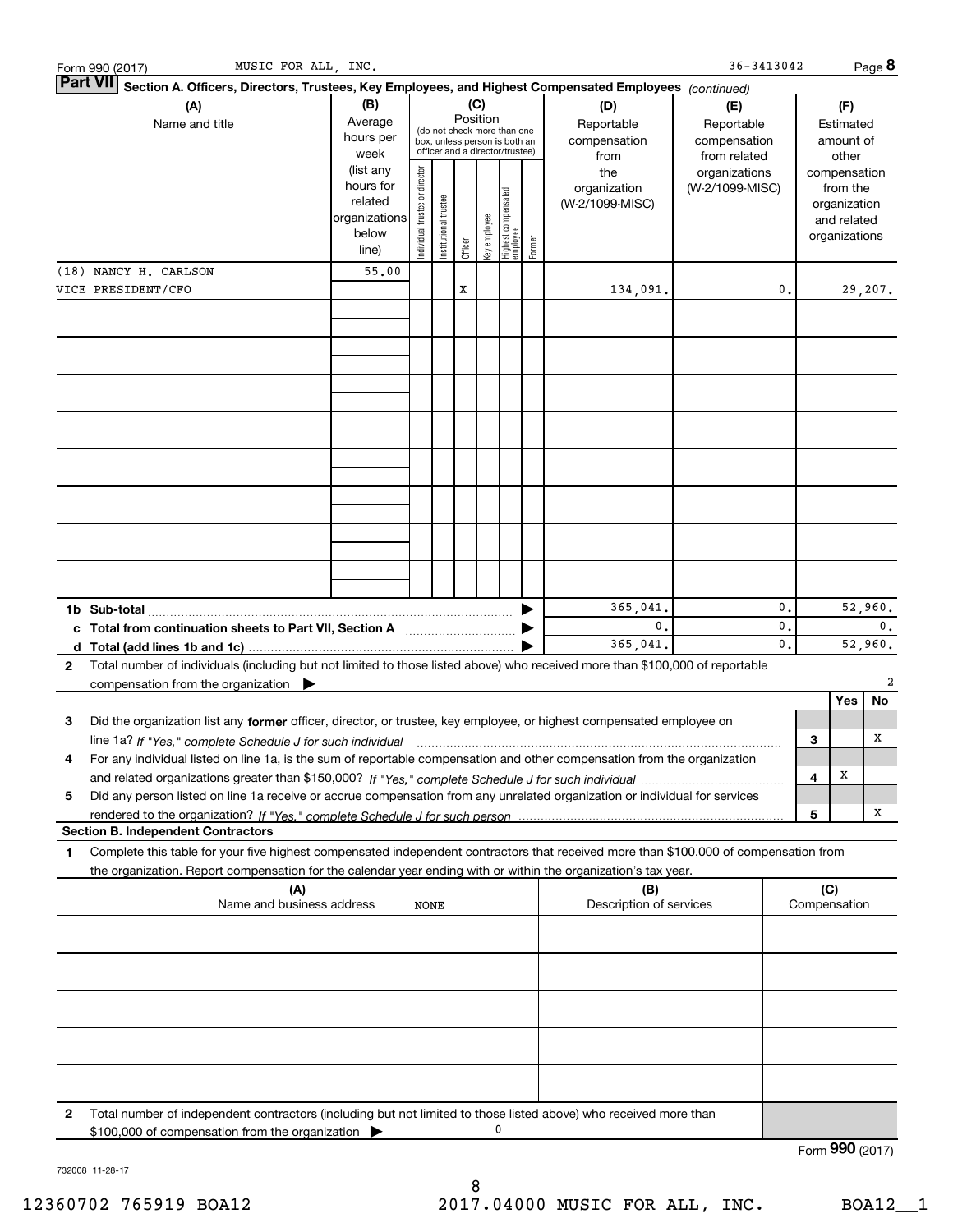| Form 990 (2017)                                           |      |                                                                                                                                                                                                                                          | MUSIC FOR ALL, INC. |                      |                      |                                                 | 36-3413042                              | Page 9                                                             |
|-----------------------------------------------------------|------|------------------------------------------------------------------------------------------------------------------------------------------------------------------------------------------------------------------------------------------|---------------------|----------------------|----------------------|-------------------------------------------------|-----------------------------------------|--------------------------------------------------------------------|
| <b>Part VIII</b>                                          |      | <b>Statement of Revenue</b>                                                                                                                                                                                                              |                     |                      |                      |                                                 |                                         |                                                                    |
|                                                           |      | Check if Schedule O contains a response or note to any line in this Part VIII                                                                                                                                                            |                     |                      | (A)<br>Total revenue | (B)<br>Related or<br>exempt function<br>revenue | (C)<br>Unrelated<br>business<br>revenue | (D)<br>Revenue excluded<br>from tax under<br>sections<br>512 - 514 |
|                                                           |      | 1 a Federated campaigns                                                                                                                                                                                                                  | 1a                  |                      |                      |                                                 |                                         |                                                                    |
| Contributions, Gifts, Grants<br>and Other Similar Amounts |      |                                                                                                                                                                                                                                          | 1 <sub>b</sub>      |                      |                      |                                                 |                                         |                                                                    |
|                                                           |      | c Fundraising events                                                                                                                                                                                                                     | 1c                  |                      |                      |                                                 |                                         |                                                                    |
|                                                           |      | d Related organizations                                                                                                                                                                                                                  | 1d                  |                      |                      |                                                 |                                         |                                                                    |
|                                                           |      | e Government grants (contributions)                                                                                                                                                                                                      | 1e                  | 259,446.             |                      |                                                 |                                         |                                                                    |
|                                                           |      | f All other contributions, gifts, grants, and                                                                                                                                                                                            |                     |                      |                      |                                                 |                                         |                                                                    |
|                                                           |      | similar amounts not included above                                                                                                                                                                                                       | 1f                  | 163,407.             |                      |                                                 |                                         |                                                                    |
|                                                           |      | <b>g</b> Noncash contributions included in lines 1a-1f: \$                                                                                                                                                                               |                     | 16,000.              |                      |                                                 |                                         |                                                                    |
|                                                           |      |                                                                                                                                                                                                                                          |                     |                      | 422,853.             |                                                 |                                         |                                                                    |
|                                                           |      |                                                                                                                                                                                                                                          |                     | <b>Business Code</b> |                      |                                                 |                                         |                                                                    |
|                                                           | 2 a  | TICKET FEES                                                                                                                                                                                                                              |                     | 711190               | 3,024,559.           | 3,024,559.                                      |                                         |                                                                    |
| Program Service<br>Revenue                                | b    | HOUSING AND MEAL FEES                                                                                                                                                                                                                    |                     | 711190               | 1,669,665.           |                                                 |                                         | 1,669,665.                                                         |
|                                                           |      | EVENT FEES                                                                                                                                                                                                                               |                     | 711190               | 1,120,062.           | 1,120,062.                                      |                                         |                                                                    |
|                                                           |      | <b>BAND FEES</b>                                                                                                                                                                                                                         |                     | 711190               | 648,825.             | 648,825.                                        |                                         |                                                                    |
|                                                           |      | HOTEL COMMISSIONS                                                                                                                                                                                                                        |                     | 711190               | 288,607.             |                                                 |                                         | 288,607.                                                           |
|                                                           |      |                                                                                                                                                                                                                                          |                     |                      |                      |                                                 |                                         |                                                                    |
|                                                           |      |                                                                                                                                                                                                                                          |                     |                      | 6,751,718.           |                                                 |                                         |                                                                    |
|                                                           | 3    | Investment income (including dividends, interest, and                                                                                                                                                                                    |                     |                      |                      |                                                 |                                         |                                                                    |
|                                                           |      |                                                                                                                                                                                                                                          |                     | ▶                    | 7,857.               |                                                 |                                         | 7,857.                                                             |
|                                                           | 4    | Income from investment of tax-exempt bond proceeds                                                                                                                                                                                       |                     |                      |                      |                                                 |                                         |                                                                    |
|                                                           | 5    |                                                                                                                                                                                                                                          |                     |                      |                      |                                                 |                                         |                                                                    |
|                                                           |      |                                                                                                                                                                                                                                          | (i) Real            | (ii) Personal        |                      |                                                 |                                         |                                                                    |
|                                                           |      | <b>6 a</b> Gross rents                                                                                                                                                                                                                   |                     |                      |                      |                                                 |                                         |                                                                    |
|                                                           |      | <b>b</b> Less: rental expenses                                                                                                                                                                                                           |                     |                      |                      |                                                 |                                         |                                                                    |
|                                                           |      | c Rental income or (loss)                                                                                                                                                                                                                |                     |                      |                      |                                                 |                                         |                                                                    |
|                                                           |      |                                                                                                                                                                                                                                          |                     |                      |                      |                                                 |                                         |                                                                    |
|                                                           |      | 7 a Gross amount from sales of                                                                                                                                                                                                           | (i) Securities      | (ii) Other           |                      |                                                 |                                         |                                                                    |
|                                                           |      | assets other than inventory                                                                                                                                                                                                              |                     |                      |                      |                                                 |                                         |                                                                    |
|                                                           |      | <b>b</b> Less: cost or other basis                                                                                                                                                                                                       |                     |                      |                      |                                                 |                                         |                                                                    |
|                                                           |      | and sales expenses                                                                                                                                                                                                                       |                     |                      |                      |                                                 |                                         |                                                                    |
|                                                           |      |                                                                                                                                                                                                                                          |                     |                      |                      |                                                 |                                         |                                                                    |
|                                                           |      |                                                                                                                                                                                                                                          |                     |                      |                      |                                                 |                                         |                                                                    |
|                                                           |      | 8 a Gross income from fundraising events (not                                                                                                                                                                                            |                     |                      |                      |                                                 |                                         |                                                                    |
|                                                           |      | including \$                                                                                                                                                                                                                             |                     |                      |                      |                                                 |                                         |                                                                    |
|                                                           |      | and the contract of the contract of the contract of the contract of the contract of the contract of the contract of<br>contributions reported on line 1c). See                                                                           |                     |                      |                      |                                                 |                                         |                                                                    |
|                                                           |      |                                                                                                                                                                                                                                          |                     |                      |                      |                                                 |                                         |                                                                    |
| <b>Other Revenue</b>                                      |      | <b>b</b> Less: direct expenses <i>managered</i> in the set of the set of the set of the set of the set of the set of the set of the set of the set of the set of the set of the set of the set of the set of the set of the set of the s | b                   |                      |                      |                                                 |                                         |                                                                    |
|                                                           |      | c Net income or (loss) from fundraising events                                                                                                                                                                                           |                     |                      |                      |                                                 |                                         |                                                                    |
|                                                           |      | 9 a Gross income from gaming activities. See                                                                                                                                                                                             |                     |                      |                      |                                                 |                                         |                                                                    |
|                                                           |      |                                                                                                                                                                                                                                          | a                   |                      |                      |                                                 |                                         |                                                                    |
|                                                           |      |                                                                                                                                                                                                                                          | b                   |                      |                      |                                                 |                                         |                                                                    |
|                                                           |      | c Net income or (loss) from gaming activities                                                                                                                                                                                            |                     | .                    |                      |                                                 |                                         |                                                                    |
|                                                           |      | 10 a Gross sales of inventory, less returns                                                                                                                                                                                              |                     |                      |                      |                                                 |                                         |                                                                    |
|                                                           |      |                                                                                                                                                                                                                                          | a                   | 887,463.             |                      |                                                 |                                         |                                                                    |
|                                                           |      |                                                                                                                                                                                                                                          | b                   | 241,595.             |                      |                                                 |                                         |                                                                    |
|                                                           |      | c Net income or (loss) from sales of inventory                                                                                                                                                                                           |                     |                      | 645,868.             | 645,868.                                        |                                         |                                                                    |
|                                                           |      | Miscellaneous Revenue                                                                                                                                                                                                                    |                     | <b>Business Code</b> |                      |                                                 |                                         |                                                                    |
|                                                           | 11 a | SPONSORSHIP REVENUE                                                                                                                                                                                                                      |                     | 541800               | 812, 163.            |                                                 | 35,719.                                 | 776,444.                                                           |
|                                                           | b    | MISCELLANEOUS REVENUE                                                                                                                                                                                                                    |                     | 900099               | 26,588.              | 26,588.                                         |                                         |                                                                    |
|                                                           |      |                                                                                                                                                                                                                                          |                     |                      |                      |                                                 |                                         |                                                                    |
|                                                           | c    |                                                                                                                                                                                                                                          |                     |                      |                      |                                                 |                                         |                                                                    |
|                                                           | d    |                                                                                                                                                                                                                                          |                     |                      | 838,751.             |                                                 |                                         |                                                                    |
|                                                           |      |                                                                                                                                                                                                                                          |                     | ▶                    | 8,667,047.           | 5,465,902.                                      | 35,719.                                 | 2,742,573.                                                         |
|                                                           | 12   |                                                                                                                                                                                                                                          |                     |                      |                      |                                                 |                                         | Form 990 (2017)                                                    |

732009 11-28-17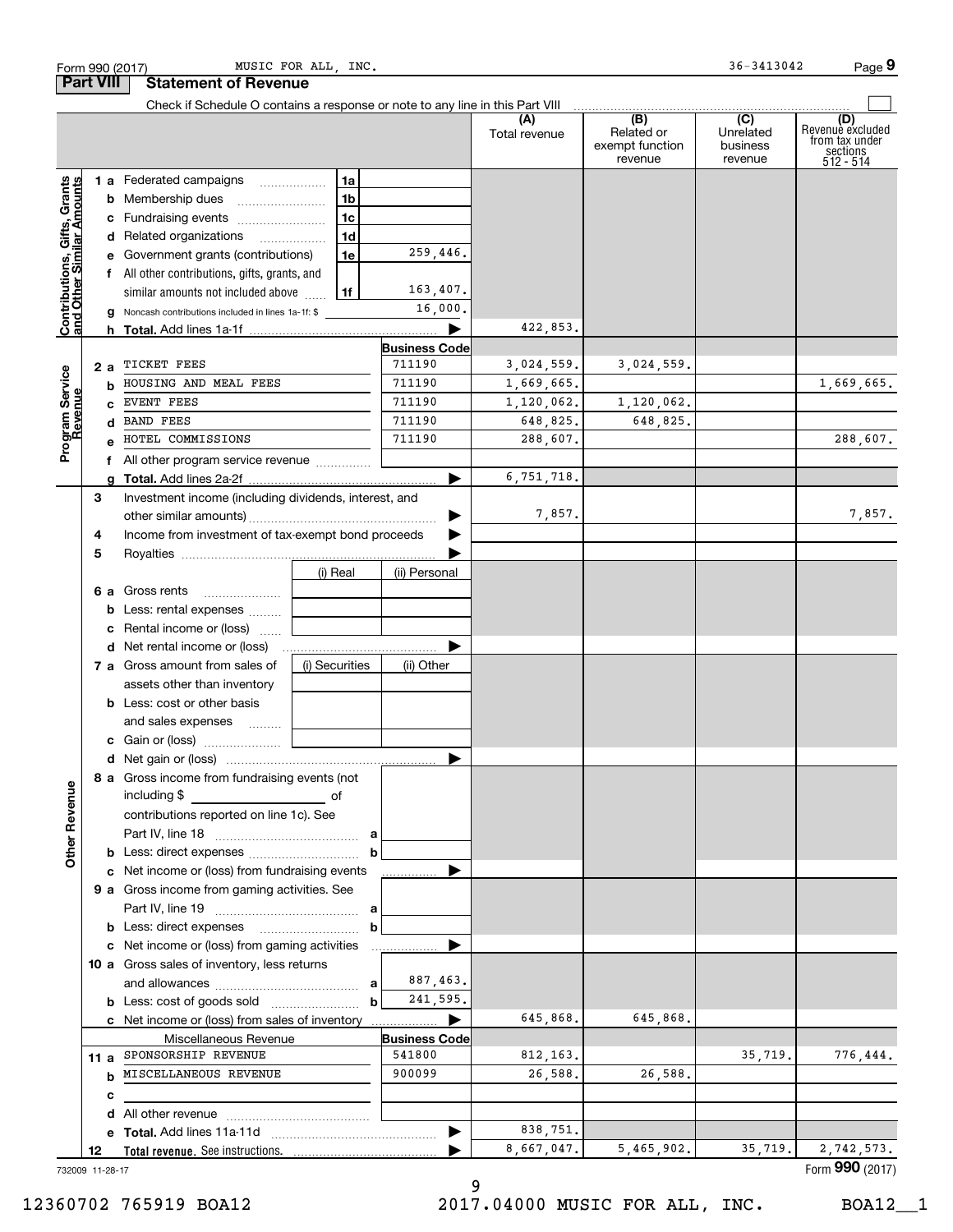1

2

3

4 5

6

7 8

9

17

a b c d e 25

Form 990 (2017) MUSIC FOR ALL,INC. 36-3413042 Page MUSIC FOR ALL INC.  $36-3413042$ 

Page 10

106,746. 26,686. 3,825. 92,057. 20,092. 7,476.

136,502. 38,919. 26,264. 149,924. 36,264. 743. 101,400. 20,591. 3,634.

191,859. 41,970. 5,995. 5,862. 3,575. 3,204.

23,138. 4,917. 868. 84,275. 17,908. 3,160.

1,207,114. 17,633. 6,037.

878,933. 32,483. 68,571. 7,734,599. 529,590. 224,565.

580. 145.

(A) (B) (C) (D) Section 501(c)(3) and 501(c)(4) organizations must complete all columns. All other organizations must complete column (A). Grants and other assistance to domestic organizations and domestic governments. See Part IV, line 21 Compensation not included above, to disqualified persons (as defined under section 4958(f)(1)) and persons described in section  $4958(c)(3)(B)$ Pension plan accruals and contributions (include section 401(k) and 403(b) employer contributions) Check if Schedule O contains a response or note to any line in this Part IX (C) (C) (C) (C) (C) (C) (A) (B)<br>Total expenses Program service expenses Management and general expenses Fundraising expenses .<br>... Grants and other assistance to domestic individuals. See Part IV, line 22 ..................... Grants and other assistance to foreign organizations, foreign governments, and foreign individuals. See Part IV, lines 15 and 16  $\ldots$ Benefits paid to or for members .................... Compensation of current officers, directors, trustees, and key employees  $\ldots$   $\ldots$   $\ldots$   $\ldots$   $\ldots$   $\ldots$ Other salaries and wages ~~~~~~~~~~ Do not include amounts reported on lines 6b, 7b, 8b, 9b, and 10b of Part VIII. **Part IX Statement of Functional Expenses**  $\boxed{\mathbf{X}}$ 361,150. 1,206,465. 36,118. 256,912. 64,228. 40,010. 954,732. 198,483. 53,250. 28,894. 5,696. 1,528.

> 137,257. 119,625.

> 201,685. 186,931. 125,625. 18,152. 239,824. 12,641.

> > 725.

28,923. 105,343.

10 11 a b c d Other employee benefits ~~~~~~~~~~ Payroll taxes ~~~~~~~~~~~~~~~~ Fees for services (non-employees): Management ~~~~~~~~~~~~~~~~ Legal ~~~~~~~~~~~~~~~~~~~~ Accounting ~~~~~~~~~~~~~~~~~ Lobbying ~~~~~~~~~~~~~~~~~~

e f g 12 13 14 15 16 Professional fundraising services. See Part IV, line 17 Other. (If line 11g amount exceeds 10% of line 25, column (A) amount, list line 11g expenses on Sch O.) Investment management fees ........................ Advertising and promotion *www.community.com* Office expenses ~~~~~~~~~~~~~~~ Information technology ~~~~~~~~~~~ Royalties ~~~~~~~~~~~~~~~~~~ Occupancy ~~~~~~~~~~~~~~~~~

18 19 20 21 22 23 24 Other expenses. Itemize expenses not covered above. (List miscellaneous expenses in line 24e. If line Travel ~~~~~~~~~~~~~~~~~~~ Payments of travel or entertainment expenses for any federal, state, or local public officials Conferences, conventions, and meetings Interest Payments to affiliates ~~~~~~~~~~~~ ~~~~~~~~~~~~~~~~~~ Depreciation, depletion, and amortization ...... Insurance ~~~~~~~~~~~~~~~~~

Total functional expenses. Add lines 1 through 24e 24e amount exceeds 10% of line 25, column (A) amount, list line 24e expenses on Schedule O.) All other expenses 1,674,473. 1,230,784. 1,033,752. 789,294. 979,987. 8,488,754. PARTICIPANT HOUSING AND CONTRACTED SERVICES CLINICIAN AND JUDGE FEE FACILITY RENTAL - EVENT SEE SCH O

If following SOP 98-2 (ASC 958-720) Joint costs. Complete this line only if the organization 26 reported in column (B) joint costs from a combined educational campaign and fundraising solicitation.  $\blacktriangleright$   $\sqcup$ 

732010 11-28-17

Form **990** (2017)

10 12360702 765919 BOA12 2017.04000 MUSIC FOR ALL, INC. BOA12\_\_1

1,674,473.

1,033,752. 789,294.

18,152.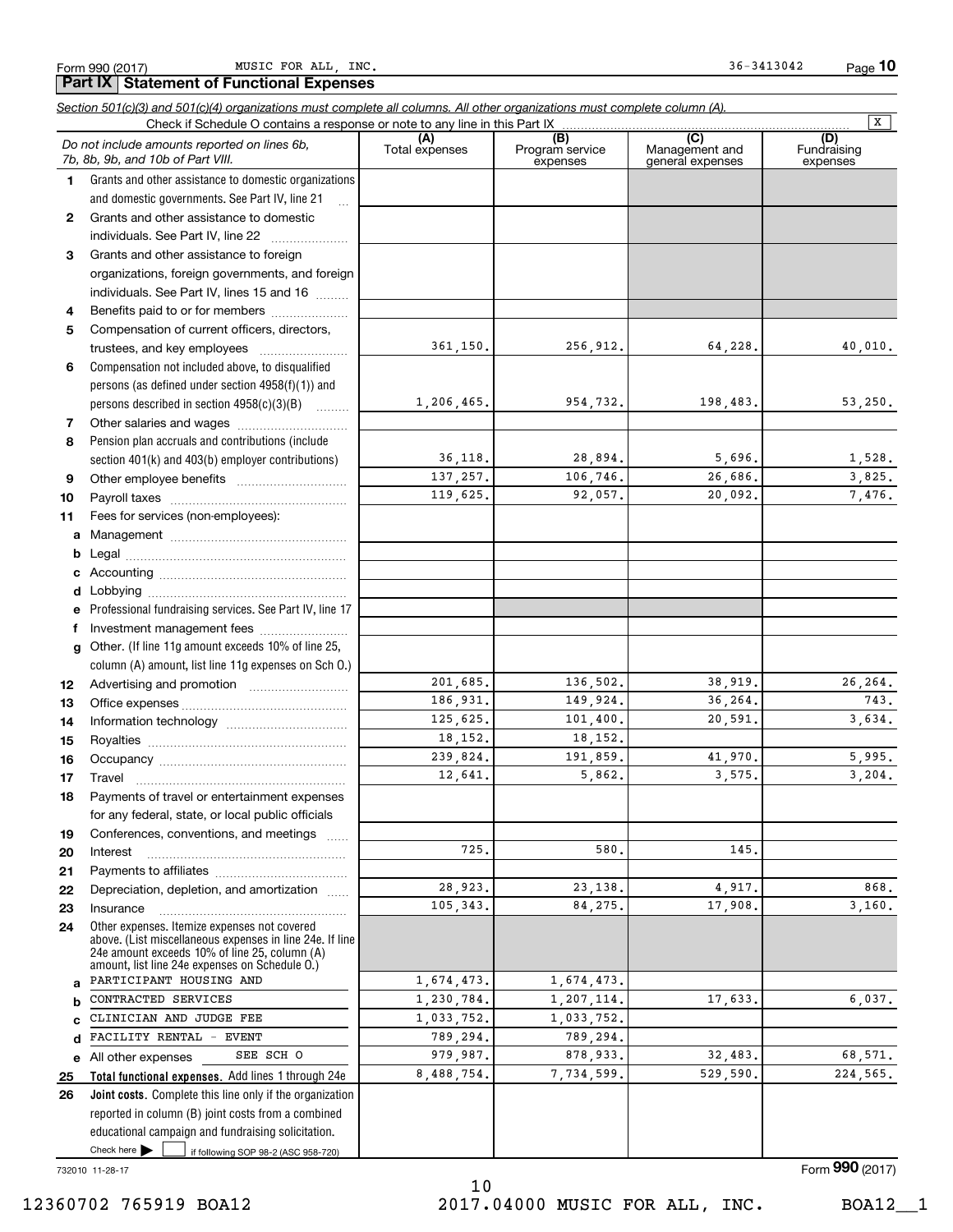11

Form 990 (2017) MUSIC FOR ALL, INC. Some of the set of the set of the set of the set of the Page Page 11

 $\boxed{\phantom{1}}$ 

|                   |    |                                                                                                                     |            |                             | (A)<br>Beginning of year |                 | (B)<br>End of year |
|-------------------|----|---------------------------------------------------------------------------------------------------------------------|------------|-----------------------------|--------------------------|-----------------|--------------------|
|                   | 1  | Cash - non-interest-bearing                                                                                         |            |                             | 2,780,913.               | 1               | 455,150.           |
|                   | 2  |                                                                                                                     |            |                             | 901,277.                 | $\mathbf{2}$    | 2,852,258.         |
|                   | з  |                                                                                                                     |            | 3                           |                          |                 |                    |
|                   | 4  |                                                                                                                     |            |                             | 758,710.                 | 4               | 832,589.           |
|                   | 5  | Loans and other receivables from current and former officers, directors,                                            |            |                             |                          |                 |                    |
|                   |    | trustees, key employees, and highest compensated employees. Complete                                                |            |                             |                          |                 |                    |
|                   |    |                                                                                                                     |            |                             |                          | 5               |                    |
|                   | 6  | Loans and other receivables from other disqualified persons (as defined under                                       |            |                             |                          |                 |                    |
|                   |    | section $4958(f)(1)$ , persons described in section $4958(c)(3)(B)$ , and contributing                              |            |                             |                          |                 |                    |
|                   |    | employers and sponsoring organizations of section 501(c)(9) voluntary                                               |            |                             |                          |                 |                    |
|                   |    | employees' beneficiary organizations (see instr). Complete Part II of Sch L                                         |            |                             |                          | 6               |                    |
| Assets            | 7  |                                                                                                                     |            |                             |                          | $\overline{7}$  |                    |
|                   | 8  |                                                                                                                     |            |                             | 19,477.                  | 8               |                    |
|                   | 9  | Prepaid expenses and deferred charges                                                                               |            |                             | 354,632.                 | 9               | 497,738.           |
|                   |    | <b>10a</b> Land, buildings, and equipment: cost or other                                                            |            |                             |                          |                 |                    |
|                   |    | basis. Complete Part VI of Schedule D    10a                                                                        |            | 1,661,667.                  |                          |                 |                    |
|                   |    | <u>  10b</u><br><b>b</b> Less: accumulated depreciation                                                             |            | 1,481,010.                  | 83.869.                  | 10 <sub>c</sub> | 180,657.           |
|                   | 11 |                                                                                                                     |            |                             |                          | 11              |                    |
|                   | 12 |                                                                                                                     |            |                             |                          | 12              |                    |
|                   | 13 |                                                                                                                     |            |                             |                          | 13              |                    |
|                   | 14 |                                                                                                                     |            |                             | 20,000.                  | 14              | 20,000.            |
|                   | 15 |                                                                                                                     |            |                             | 0.                       | 15              | 126,069.           |
|                   | 16 |                                                                                                                     |            |                             | 4,918,878.               | 16              | 4,964,461.         |
|                   | 17 |                                                                                                                     | 1,274,976. | 17                          | 496,798.                 |                 |                    |
|                   | 18 |                                                                                                                     |            |                             | 18                       |                 |                    |
|                   | 19 | Deferred revenue manual contracts and contracts are all the manual contracts and contracts are all the contracts of |            | 2,686,315.                  | 19                       | 3, 342, 619.    |                    |
|                   | 20 |                                                                                                                     |            |                             |                          | 20              |                    |
|                   | 21 | Escrow or custodial account liability. Complete Part IV of Schedule D                                               |            |                             |                          | 21              |                    |
|                   | 22 | Loans and other payables to current and former officers, directors, trustees,                                       |            |                             |                          |                 |                    |
| Liabilities       |    | key employees, highest compensated employees, and disqualified persons.                                             |            |                             |                          |                 |                    |
|                   |    |                                                                                                                     |            |                             |                          | 22              |                    |
|                   | 23 | Secured mortgages and notes payable to unrelated third parties                                                      |            |                             |                          | 23              |                    |
|                   | 24 | Unsecured notes and loans payable to unrelated third parties                                                        |            |                             |                          | 24              |                    |
|                   | 25 | Other liabilities (including federal income tax, payables to related third                                          |            |                             |                          |                 |                    |
|                   |    | parties, and other liabilities not included on lines 17-24). Complete Part X of                                     |            |                             |                          |                 |                    |
|                   |    | Schedule D                                                                                                          |            |                             | 221,861.                 | 25              | 211,025.           |
|                   | 26 | Total liabilities. Add lines 17 through 25                                                                          |            |                             | 4, 183, 152.             | 26              | 4,050,442.         |
|                   |    | Organizations that follow SFAS 117 (ASC 958), check here                                                            |            | $\boxed{\mathbf{x}}$<br>and |                          |                 |                    |
|                   |    | complete lines 27 through 29, and lines 33 and 34.                                                                  |            |                             |                          |                 |                    |
|                   | 27 |                                                                                                                     |            |                             | 685,726.                 | 27              | 700, 293.          |
|                   | 28 | Temporarily restricted net assets                                                                                   |            |                             | 50,000.                  | 28              | 213,726.           |
|                   | 29 | Permanently restricted net assets                                                                                   |            |                             |                          | 29              |                    |
|                   |    | Organizations that do not follow SFAS 117 (ASC 958), check here ▶ □                                                 |            |                             |                          |                 |                    |
| or Fund Balances  |    | and complete lines 30 through 34.                                                                                   |            |                             |                          |                 |                    |
|                   | 30 | Capital stock or trust principal, or current funds                                                                  |            |                             |                          | 30              |                    |
|                   | 31 | Paid-in or capital surplus, or land, building, or equipment fund                                                    |            |                             |                          | 31              |                    |
| <b>Net Assets</b> | 32 | Retained earnings, endowment, accumulated income, or other funds                                                    |            | 1.1.1.1.1.1.1.1.1.1         |                          | 32              |                    |
|                   | 33 | Total net assets or fund balances                                                                                   |            |                             | 735,726.                 | 33              | 914,019.           |
|                   | 34 |                                                                                                                     |            |                             | 4,918,878.               | 34              | 4,964,461.<br>nnn. |

Check if Schedule O contains a response or note to any line in this Part X

Form 990 (2017)  $\frac{M}{P}$  Part X | Balance Sheet

Form **990** (2017)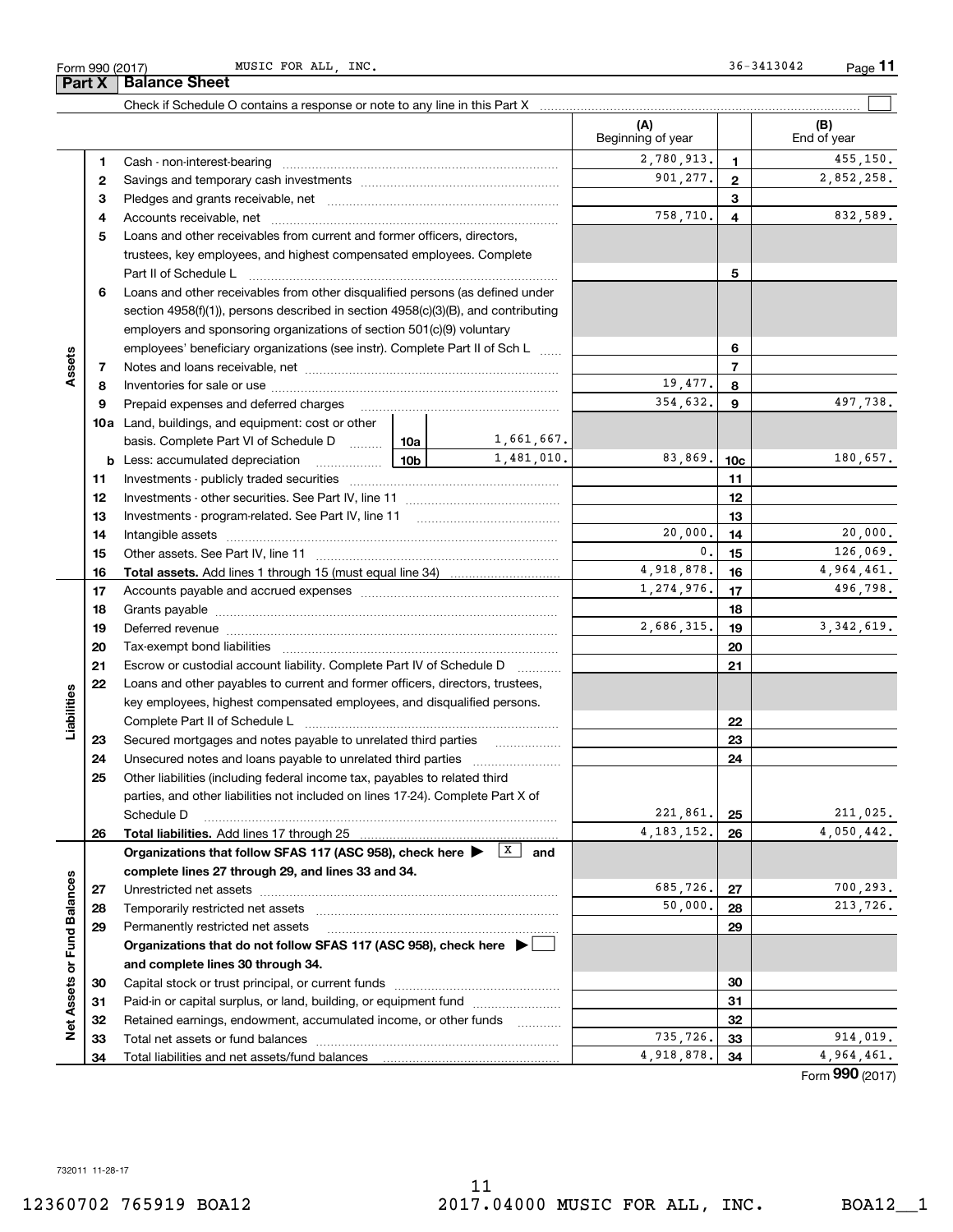|                | MUSIC FOR ALL, INC.<br>Form 990 (2017)                                                                                                                                                                                         | 36-3413042     |                |     | Page $12$      |
|----------------|--------------------------------------------------------------------------------------------------------------------------------------------------------------------------------------------------------------------------------|----------------|----------------|-----|----------------|
| <b>Part XI</b> | <b>Reconciliation of Net Assets</b>                                                                                                                                                                                            |                |                |     |                |
|                | Check if Schedule O contains a response or note to any line in this Part XI                                                                                                                                                    |                |                |     |                |
|                |                                                                                                                                                                                                                                |                |                |     |                |
| 1              | Total revenue (must equal Part VIII, column (A), line 12)                                                                                                                                                                      | 1              |                |     | 8,667,047.     |
| 2              |                                                                                                                                                                                                                                | $\mathbf{2}$   |                |     | 8,488,754.     |
| 3              | Revenue less expenses. Subtract line 2 from line 1                                                                                                                                                                             | 3              |                |     | 178,293.       |
| 4              |                                                                                                                                                                                                                                | 4              |                |     | 735,726.       |
| 5              | Net unrealized gains (losses) on investments [11] matter continuum matter of the state of the state of the state of the state of the state of the state of the state of the state of the state of the state of the state of th | 5              |                |     |                |
| 6              | Donated services and use of facilities                                                                                                                                                                                         | 6              |                |     |                |
| 7              | Investment expenses                                                                                                                                                                                                            | $\overline{7}$ |                |     |                |
| 8              | Prior period adjustments                                                                                                                                                                                                       | 8              |                |     |                |
| 9              | Other changes in net assets or fund balances (explain in Schedule O) [[11] [2000] [12] [2000] [2000] [2000] [2000] [2000] [2000] [2000] [2000] [2000] [2000] [2000] [2000] [2000] [2000] [2000] [2000] [2000] [2000] [2000] [2 | 9              |                |     | $\mathbf{0}$ . |
| 10             | Net assets or fund balances at end of year. Combine lines 3 through 9 (must equal Part X, line 33,                                                                                                                             |                |                |     |                |
|                | column (B))                                                                                                                                                                                                                    | 10             |                |     | 914,019.       |
|                | Part XII Financial Statements and Reporting                                                                                                                                                                                    |                |                |     |                |
|                |                                                                                                                                                                                                                                |                |                |     | x              |
|                |                                                                                                                                                                                                                                |                |                | Yes | No             |
| 1              | $X \mid \text{Accrual}$<br>Accounting method used to prepare the Form 990: <u>[</u> Cash<br>Other                                                                                                                              |                |                |     |                |
|                | If the organization changed its method of accounting from a prior year or checked "Other," explain in Schedule O.                                                                                                              |                |                |     |                |
|                | 2a Were the organization's financial statements compiled or reviewed by an independent accountant?                                                                                                                             |                | 2a             |     | х              |
|                | If "Yes," check a box below to indicate whether the financial statements for the year were compiled or reviewed on a                                                                                                           |                |                |     |                |
|                | separate basis, consolidated basis, or both:                                                                                                                                                                                   |                |                |     |                |
|                | Separate basis<br>Consolidated basis<br>Both consolidated and separate basis                                                                                                                                                   |                |                |     |                |
|                | <b>b</b> Were the organization's financial statements audited by an independent accountant?                                                                                                                                    |                | 2 <sub>b</sub> | х   |                |
|                | If "Yes," check a box below to indicate whether the financial statements for the year were audited on a separate basis,                                                                                                        |                |                |     |                |
|                | consolidated basis, or both:                                                                                                                                                                                                   |                |                |     |                |
|                | $\boxed{\texttt{X}}$ Consolidated basis<br>Separate basis<br>Both consolidated and separate basis                                                                                                                              |                |                |     |                |
|                | c If "Yes" to line 2a or 2b, does the organization have a committee that assumes responsibility for oversight of the audit,                                                                                                    |                |                |     |                |
|                |                                                                                                                                                                                                                                |                | 2c             | х   |                |
|                | If the organization changed either its oversight process or selection process during the tax year, explain in Schedule O.                                                                                                      |                |                |     |                |
|                | 3a As a result of a federal award, was the organization required to undergo an audit or audits as set forth in the Single Audit                                                                                                |                |                |     |                |
|                |                                                                                                                                                                                                                                |                | 3a             |     | х              |
|                | <b>b</b> If "Yes," did the organization undergo the required audit or audits? If the organization did not undergo the required audit                                                                                           |                |                |     |                |
|                |                                                                                                                                                                                                                                |                | 3b             |     | $990$ (2017)   |

Form **990** (2017)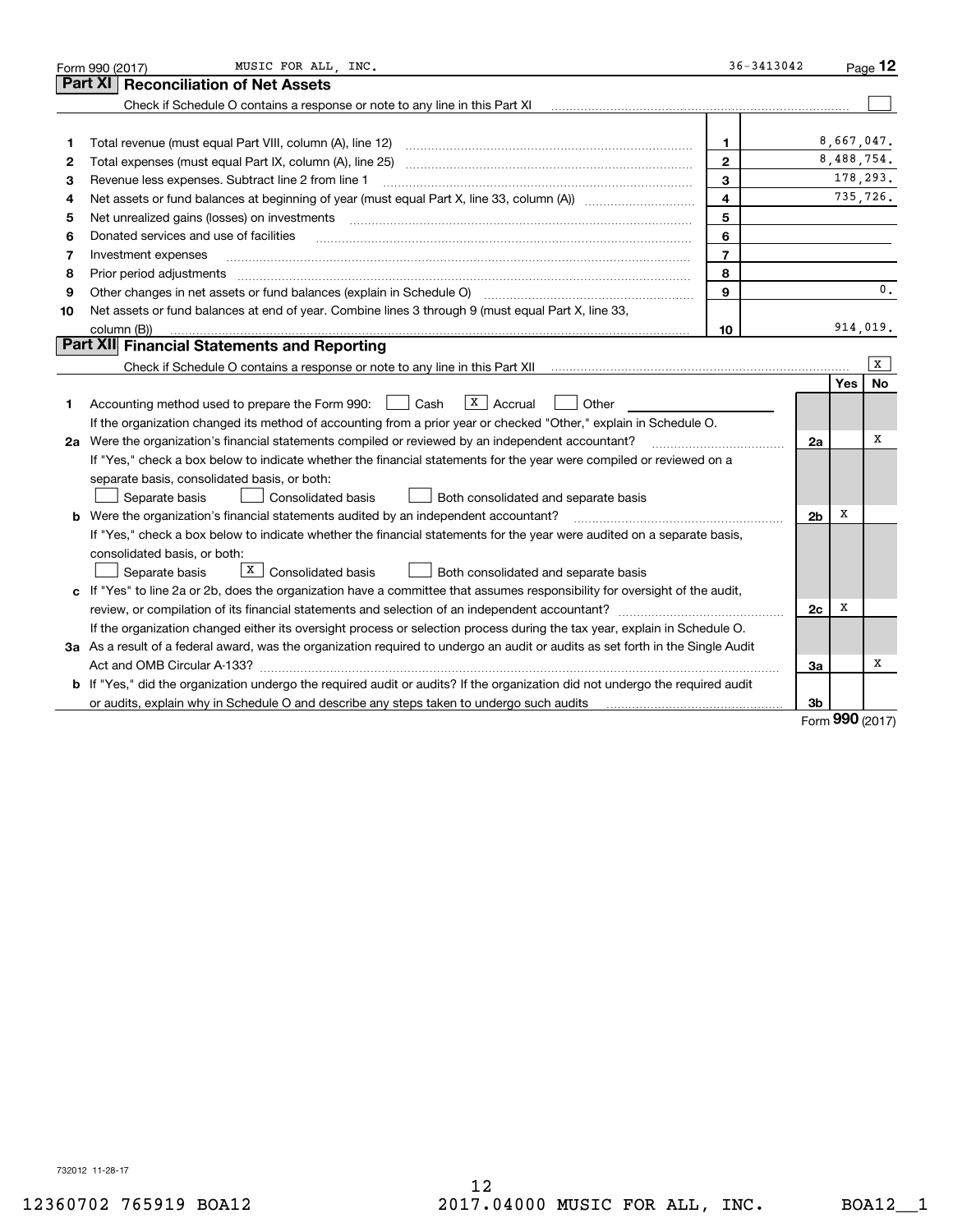|  |  |  | (Form 990 or 990-EZ) |
|--|--|--|----------------------|
|--|--|--|----------------------|

# Public Charity Status and Public Support

Complete if the organization is a section 501(c)(3) organization or a section 4947(a)(1) nonexempt charitable trust. | Attach to Form 990 or Form 990-EZ.

| $\cdot$ Go to www.irs.gov/Form990 for instructions and the latest information. |  |  |
|--------------------------------------------------------------------------------|--|--|
|--------------------------------------------------------------------------------|--|--|

| OMB No 1545-0047                    |
|-------------------------------------|
| O                                   |
| <b>Open to Public</b><br>Inspection |

|                   |               | Department of the Treasury<br>Internal Revenue Service |                                                                                    | Attach to Form 990 or Form 990-EZ.<br>Go to www.irs.gov/Form990 for instructions and the latest information.                                                                                                                                                                                                                                                                                                                                                                                                                                                       |                                    |                                 |                            | <b>Open to Public</b><br><b>Inspection</b> |
|-------------------|---------------|--------------------------------------------------------|------------------------------------------------------------------------------------|--------------------------------------------------------------------------------------------------------------------------------------------------------------------------------------------------------------------------------------------------------------------------------------------------------------------------------------------------------------------------------------------------------------------------------------------------------------------------------------------------------------------------------------------------------------------|------------------------------------|---------------------------------|----------------------------|--------------------------------------------|
|                   |               | Name of the organization                               |                                                                                    |                                                                                                                                                                                                                                                                                                                                                                                                                                                                                                                                                                    |                                    |                                 |                            | <b>Employer identification number</b>      |
|                   |               |                                                        | MUSIC FOR ALL, INC.                                                                |                                                                                                                                                                                                                                                                                                                                                                                                                                                                                                                                                                    |                                    |                                 |                            | 36-3413042                                 |
|                   | <b>Part I</b> |                                                        |                                                                                    | Reason for Public Charity Status (All organizations must complete this part.) See instructions.                                                                                                                                                                                                                                                                                                                                                                                                                                                                    |                                    |                                 |                            |                                            |
| 1.<br>2<br>3<br>4 |               | city, and state:                                       |                                                                                    | The organization is not a private foundation because it is: (For lines 1 through 12, check only one box.)<br>A church, convention of churches, or association of churches described in section 170(b)(1)(A)(i).<br>A school described in section 170(b)(1)(A)(ii). (Attach Schedule E (Form 990 or 990-EZ).)<br>A hospital or a cooperative hospital service organization described in section $170(b)(1)(A)(iii)$ .<br>A medical research organization operated in conjunction with a hospital described in section 170(b)(1)(A)(iii). Enter the hospital's name, |                                    |                                 |                            |                                            |
| 5                 |               |                                                        |                                                                                    | An organization operated for the benefit of a college or university owned or operated by a governmental unit described in                                                                                                                                                                                                                                                                                                                                                                                                                                          |                                    |                                 |                            |                                            |
|                   |               |                                                        | section 170(b)(1)(A)(iv). (Complete Part II.)                                      |                                                                                                                                                                                                                                                                                                                                                                                                                                                                                                                                                                    |                                    |                                 |                            |                                            |
| 6                 |               |                                                        |                                                                                    | A federal, state, or local government or governmental unit described in section 170(b)(1)(A)(v).                                                                                                                                                                                                                                                                                                                                                                                                                                                                   |                                    |                                 |                            |                                            |
| 7                 |               |                                                        |                                                                                    | An organization that normally receives a substantial part of its support from a governmental unit or from the general public described in                                                                                                                                                                                                                                                                                                                                                                                                                          |                                    |                                 |                            |                                            |
|                   |               |                                                        | section 170(b)(1)(A)(vi). (Complete Part II.)                                      |                                                                                                                                                                                                                                                                                                                                                                                                                                                                                                                                                                    |                                    |                                 |                            |                                            |
| 8                 |               |                                                        |                                                                                    | A community trust described in section 170(b)(1)(A)(vi). (Complete Part II.)                                                                                                                                                                                                                                                                                                                                                                                                                                                                                       |                                    |                                 |                            |                                            |
| 9                 |               |                                                        |                                                                                    | An agricultural research organization described in section 170(b)(1)(A)(ix) operated in conjunction with a land-grant college                                                                                                                                                                                                                                                                                                                                                                                                                                      |                                    |                                 |                            |                                            |
|                   |               |                                                        |                                                                                    | or university or a non-land-grant college of agriculture (see instructions). Enter the name, city, and state of the college or                                                                                                                                                                                                                                                                                                                                                                                                                                     |                                    |                                 |                            |                                            |
|                   |               | university:                                            |                                                                                    |                                                                                                                                                                                                                                                                                                                                                                                                                                                                                                                                                                    |                                    |                                 |                            |                                            |
| 10                | X             |                                                        | See section 509(a)(2). (Complete Part III.)                                        | An organization that normally receives: (1) more than 33 1/3% of its support from contributions, membership fees, and gross receipts from<br>activities related to its exempt functions - subject to certain exceptions, and (2) no more than 33 1/3% of its support from gross investment<br>income and unrelated business taxable income (less section 511 tax) from businesses acquired by the organization after June 30, 1975.                                                                                                                                |                                    |                                 |                            |                                            |
| 11                |               |                                                        |                                                                                    | An organization organized and operated exclusively to test for public safety. See section 509(a)(4).                                                                                                                                                                                                                                                                                                                                                                                                                                                               |                                    |                                 |                            |                                            |
| 12                |               |                                                        |                                                                                    | An organization organized and operated exclusively for the benefit of, to perform the functions of, or to carry out the purposes of one or                                                                                                                                                                                                                                                                                                                                                                                                                         |                                    |                                 |                            |                                            |
|                   |               |                                                        |                                                                                    | more publicly supported organizations described in section 509(a)(1) or section 509(a)(2). See section 509(a)(3). Check the box in                                                                                                                                                                                                                                                                                                                                                                                                                                 |                                    |                                 |                            |                                            |
|                   |               |                                                        |                                                                                    | lines 12a through 12d that describes the type of supporting organization and complete lines 12e, 12f, and 12g.                                                                                                                                                                                                                                                                                                                                                                                                                                                     |                                    |                                 |                            |                                            |
| a                 |               |                                                        |                                                                                    | Type I. A supporting organization operated, supervised, or controlled by its supported organization(s), typically by giving                                                                                                                                                                                                                                                                                                                                                                                                                                        |                                    |                                 |                            |                                            |
|                   |               |                                                        |                                                                                    | the supported organization(s) the power to regularly appoint or elect a majority of the directors or trustees of the supporting                                                                                                                                                                                                                                                                                                                                                                                                                                    |                                    |                                 |                            |                                            |
|                   |               |                                                        | organization. You must complete Part IV, Sections A and B.                         |                                                                                                                                                                                                                                                                                                                                                                                                                                                                                                                                                                    |                                    |                                 |                            |                                            |
| b                 |               |                                                        |                                                                                    | Type II. A supporting organization supervised or controlled in connection with its supported organization(s), by having                                                                                                                                                                                                                                                                                                                                                                                                                                            |                                    |                                 |                            |                                            |
|                   |               |                                                        |                                                                                    | control or management of the supporting organization vested in the same persons that control or manage the supported                                                                                                                                                                                                                                                                                                                                                                                                                                               |                                    |                                 |                            |                                            |
|                   |               |                                                        | organization(s). You must complete Part IV, Sections A and C.                      |                                                                                                                                                                                                                                                                                                                                                                                                                                                                                                                                                                    |                                    |                                 |                            |                                            |
| с                 |               |                                                        |                                                                                    | Type III functionally integrated. A supporting organization operated in connection with, and functionally integrated with,                                                                                                                                                                                                                                                                                                                                                                                                                                         |                                    |                                 |                            |                                            |
|                   |               |                                                        |                                                                                    | its supported organization(s) (see instructions). You must complete Part IV, Sections A, D, and E.                                                                                                                                                                                                                                                                                                                                                                                                                                                                 |                                    |                                 |                            |                                            |
| d                 |               |                                                        |                                                                                    | Type III non-functionally integrated. A supporting organization operated in connection with its supported organization(s)                                                                                                                                                                                                                                                                                                                                                                                                                                          |                                    |                                 |                            |                                            |
|                   |               |                                                        |                                                                                    | that is not functionally integrated. The organization generally must satisfy a distribution requirement and an attentiveness                                                                                                                                                                                                                                                                                                                                                                                                                                       |                                    |                                 |                            |                                            |
|                   |               |                                                        |                                                                                    | requirement (see instructions). You must complete Part IV, Sections A and D, and Part V.                                                                                                                                                                                                                                                                                                                                                                                                                                                                           |                                    |                                 |                            |                                            |
| е                 |               |                                                        |                                                                                    | Check this box if the organization received a written determination from the IRS that it is a Type I, Type II, Type III                                                                                                                                                                                                                                                                                                                                                                                                                                            |                                    |                                 |                            |                                            |
|                   |               |                                                        |                                                                                    | functionally integrated, or Type III non-functionally integrated supporting organization.                                                                                                                                                                                                                                                                                                                                                                                                                                                                          |                                    |                                 |                            |                                            |
|                   |               | Enter the number of supported organizations            |                                                                                    |                                                                                                                                                                                                                                                                                                                                                                                                                                                                                                                                                                    |                                    |                                 |                            |                                            |
|                   |               | (i) Name of supported                                  | Provide the following information about the supported organization(s).<br>(ii) EIN | (iii) Type of organization                                                                                                                                                                                                                                                                                                                                                                                                                                                                                                                                         |                                    | (iv) Is the organization listed | (v) Amount of monetary     | (vi) Amount of other                       |
|                   |               | organization                                           |                                                                                    | (described on lines 1-10<br>above (see instructions))                                                                                                                                                                                                                                                                                                                                                                                                                                                                                                              | in your governing document?<br>Yes | No                              | support (see instructions) | support (see instructions)                 |
|                   |               |                                                        |                                                                                    |                                                                                                                                                                                                                                                                                                                                                                                                                                                                                                                                                                    |                                    |                                 |                            |                                            |
|                   |               |                                                        |                                                                                    |                                                                                                                                                                                                                                                                                                                                                                                                                                                                                                                                                                    |                                    |                                 |                            |                                            |
|                   |               |                                                        |                                                                                    |                                                                                                                                                                                                                                                                                                                                                                                                                                                                                                                                                                    |                                    |                                 |                            |                                            |
|                   |               |                                                        |                                                                                    |                                                                                                                                                                                                                                                                                                                                                                                                                                                                                                                                                                    |                                    |                                 |                            |                                            |
|                   |               |                                                        |                                                                                    |                                                                                                                                                                                                                                                                                                                                                                                                                                                                                                                                                                    |                                    |                                 |                            |                                            |
|                   |               |                                                        |                                                                                    |                                                                                                                                                                                                                                                                                                                                                                                                                                                                                                                                                                    |                                    |                                 |                            |                                            |
|                   |               |                                                        |                                                                                    |                                                                                                                                                                                                                                                                                                                                                                                                                                                                                                                                                                    |                                    |                                 |                            |                                            |
|                   |               |                                                        |                                                                                    |                                                                                                                                                                                                                                                                                                                                                                                                                                                                                                                                                                    |                                    |                                 |                            |                                            |
| Total             |               |                                                        |                                                                                    |                                                                                                                                                                                                                                                                                                                                                                                                                                                                                                                                                                    |                                    |                                 |                            |                                            |
|                   |               |                                                        |                                                                                    |                                                                                                                                                                                                                                                                                                                                                                                                                                                                                                                                                                    |                                    |                                 |                            |                                            |

LHA For Paperwork Reduction Act Notice, see the Instructions for Form 990 or 990-EZ. 732021 10-06-17 Schedule A (Form 990 or 990-EZ) 2017 13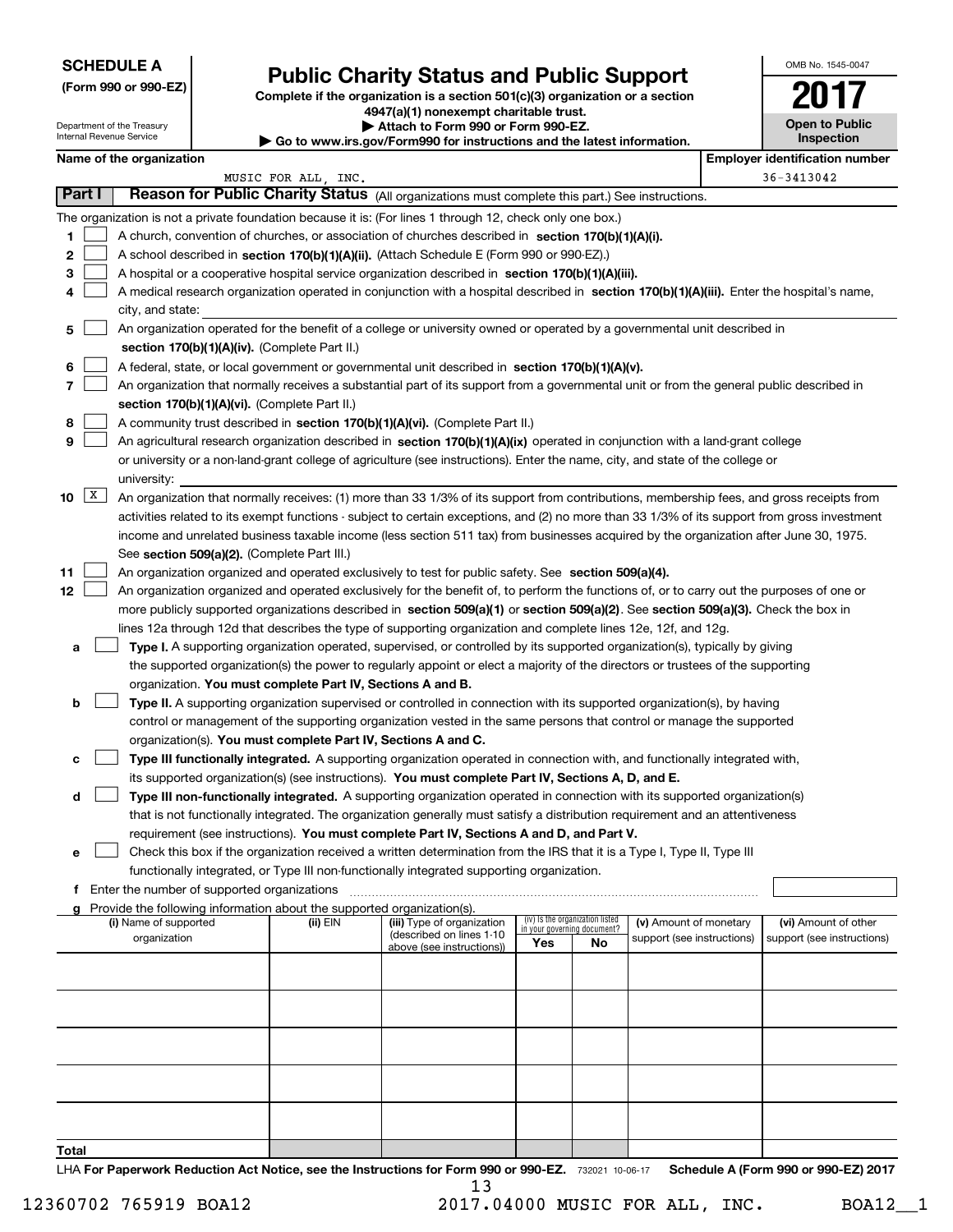|  | Schedule A (Form 990 or 990-EZ) 2017 | FOR ALL<br>MUSIC | INC. | 3413042<br>36. | Page |  |
|--|--------------------------------------|------------------|------|----------------|------|--|
|--|--------------------------------------|------------------|------|----------------|------|--|

36-3413042

(Complete only if you checked the box on line 5, 7, or 8 of Part I or if the organization failed to qualify under Part III. If the organization fails to qualify under the tests listed below, please complete Part III.) Part II | Support Schedule for Organizations Described in Sections 170(b)(1)(A)(iv) and 170(b)(1)(A)(vi)

|   | <b>Section A. Public Support</b>                                                                                                                                                                                                                                                             |          |          |            |            |          |               |
|---|----------------------------------------------------------------------------------------------------------------------------------------------------------------------------------------------------------------------------------------------------------------------------------------------|----------|----------|------------|------------|----------|---------------|
|   | Calendar year (or fiscal year beginning in) $\blacktriangleright$                                                                                                                                                                                                                            | (a) 2013 | (b) 2014 | $(c)$ 2015 | $(d)$ 2016 | (e) 2017 | (f) Total     |
|   | 1 Gifts, grants, contributions, and                                                                                                                                                                                                                                                          |          |          |            |            |          |               |
|   | membership fees received. (Do not                                                                                                                                                                                                                                                            |          |          |            |            |          |               |
|   | include any "unusual grants.")                                                                                                                                                                                                                                                               |          |          |            |            |          |               |
|   | 2 Tax revenues levied for the organ-                                                                                                                                                                                                                                                         |          |          |            |            |          |               |
|   | ization's benefit and either paid to                                                                                                                                                                                                                                                         |          |          |            |            |          |               |
|   | or expended on its behalf                                                                                                                                                                                                                                                                    |          |          |            |            |          |               |
|   | 3 The value of services or facilities                                                                                                                                                                                                                                                        |          |          |            |            |          |               |
|   | furnished by a governmental unit to                                                                                                                                                                                                                                                          |          |          |            |            |          |               |
|   | the organization without charge                                                                                                                                                                                                                                                              |          |          |            |            |          |               |
|   | <b>Total.</b> Add lines 1 through 3                                                                                                                                                                                                                                                          |          |          |            |            |          |               |
|   | The portion of total contributions                                                                                                                                                                                                                                                           |          |          |            |            |          |               |
|   | by each person (other than a                                                                                                                                                                                                                                                                 |          |          |            |            |          |               |
|   | governmental unit or publicly                                                                                                                                                                                                                                                                |          |          |            |            |          |               |
|   | supported organization) included                                                                                                                                                                                                                                                             |          |          |            |            |          |               |
|   | on line 1 that exceeds 2% of the                                                                                                                                                                                                                                                             |          |          |            |            |          |               |
|   | amount shown on line 11,                                                                                                                                                                                                                                                                     |          |          |            |            |          |               |
|   | column (f)                                                                                                                                                                                                                                                                                   |          |          |            |            |          |               |
|   | 6 Public support. Subtract line 5 from line 4.                                                                                                                                                                                                                                               |          |          |            |            |          |               |
|   | <b>Section B. Total Support</b>                                                                                                                                                                                                                                                              |          |          |            |            |          |               |
|   | Calendar year (or fiscal year beginning in)                                                                                                                                                                                                                                                  | (a) 2013 | (b) 2014 | $(c)$ 2015 | $(d)$ 2016 | (e) 2017 | (f) Total     |
|   | 7 Amounts from line 4                                                                                                                                                                                                                                                                        |          |          |            |            |          |               |
| 8 | Gross income from interest,                                                                                                                                                                                                                                                                  |          |          |            |            |          |               |
|   | dividends, payments received on                                                                                                                                                                                                                                                              |          |          |            |            |          |               |
|   | securities loans, rents, royalties,                                                                                                                                                                                                                                                          |          |          |            |            |          |               |
|   | and income from similar sources                                                                                                                                                                                                                                                              |          |          |            |            |          |               |
| 9 | Net income from unrelated business                                                                                                                                                                                                                                                           |          |          |            |            |          |               |
|   |                                                                                                                                                                                                                                                                                              |          |          |            |            |          |               |
|   | activities, whether or not the                                                                                                                                                                                                                                                               |          |          |            |            |          |               |
|   | business is regularly carried on                                                                                                                                                                                                                                                             |          |          |            |            |          |               |
|   | <b>10</b> Other income. Do not include gain                                                                                                                                                                                                                                                  |          |          |            |            |          |               |
|   | or loss from the sale of capital                                                                                                                                                                                                                                                             |          |          |            |            |          |               |
|   | assets (Explain in Part VI.)                                                                                                                                                                                                                                                                 |          |          |            |            |          |               |
|   | 11 Total support. Add lines 7 through 10                                                                                                                                                                                                                                                     |          |          |            |            |          |               |
|   | <b>12</b> Gross receipts from related activities, etc. (see instructions)                                                                                                                                                                                                                    |          |          |            |            | 12       |               |
|   | 13 First five years. If the Form 990 is for the organization's first, second, third, fourth, or fifth tax year as a section 501(c)(3)                                                                                                                                                        |          |          |            |            |          |               |
|   | organization, check this box and stop here manufactured and according to the state of the state of the state of the state of the state of the state of the state of the state of the state of the state of the state of the st<br><b>Section C. Computation of Public Support Percentage</b> |          |          |            |            |          |               |
|   | 14 Public support percentage for 2017 (line 6, column (f) divided by line 11, column (f) <i>mummention</i>                                                                                                                                                                                   |          |          |            |            | 14       | $\frac{0}{6}$ |
|   |                                                                                                                                                                                                                                                                                              |          |          |            |            | 15       | %             |
|   | 16a 33 1/3% support test - 2017. If the organization did not check the box on line 13, and line 14 is 33 1/3% or more, check this box and                                                                                                                                                    |          |          |            |            |          |               |
|   |                                                                                                                                                                                                                                                                                              |          |          |            |            |          |               |
|   | stop here. The organization qualifies as a publicly supported organization<br>b 33 1/3% support test - 2016. If the organization did not check a box on line 13 or 16a, and line 15 is 33 1/3% or more, check this box                                                                       |          |          |            |            |          |               |
|   | and stop here. The organization qualifies as a publicly supported organization                                                                                                                                                                                                               |          |          |            |            |          |               |
|   |                                                                                                                                                                                                                                                                                              |          |          |            |            |          |               |
|   | 17a 10% -facts-and-circumstances test - 2017. If the organization did not check a box on line 13, 16a, or 16b, and line 14 is 10% or more,                                                                                                                                                   |          |          |            |            |          |               |
|   | and if the organization meets the "facts-and-circumstances" test, check this box and stop here. Explain in Part VI how the organization                                                                                                                                                      |          |          |            |            |          |               |
|   | meets the "facts-and-circumstances" test. The organization qualifies as a publicly supported organization                                                                                                                                                                                    |          |          |            |            |          |               |
|   | <b>b 10% -facts-and-circumstances test - 2016.</b> If the organization did not check a box on line 13, 16a, 16b, or 17a, and line 15 is 10% or                                                                                                                                               |          |          |            |            |          |               |
|   | more, and if the organization meets the "facts-and-circumstances" test, check this box and stop here. Explain in Part VI how the                                                                                                                                                             |          |          |            |            |          |               |
|   | organization meets the "facts-and-circumstances" test. The organization qualifies as a publicly supported organization                                                                                                                                                                       |          |          |            |            |          |               |
|   | 18 Private foundation. If the organization did not check a box on line 13, 16a, 16b, 17a, or 17b, check this box and see instructions                                                                                                                                                        |          |          |            |            |          |               |

Schedule A (Form 990 or 990-EZ) 2017

732022 10-06-17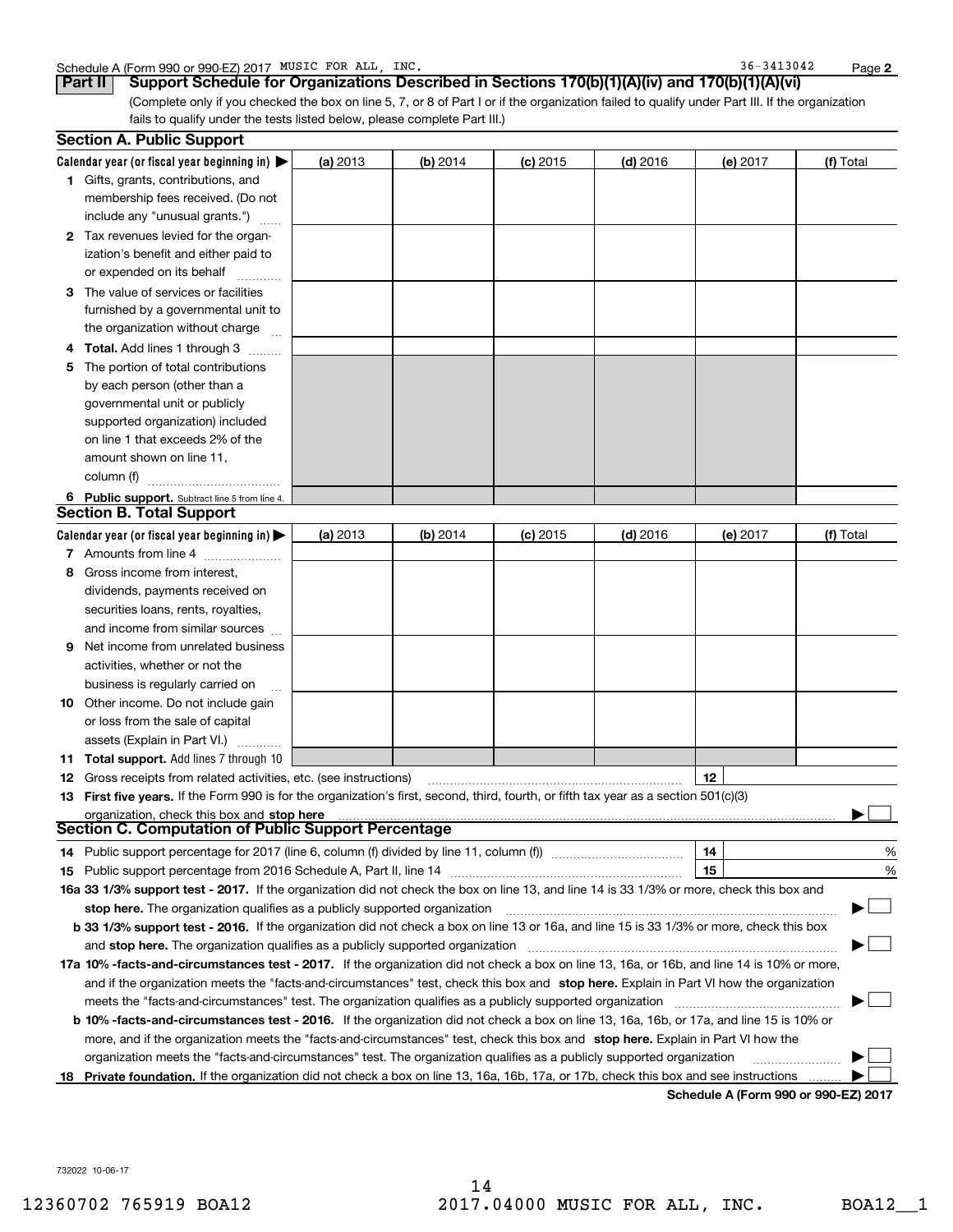## **Part III | Support Schedule for Organizations Described in Section 509(a)(2)**

Page 3

(Complete only if you checked the box on line 10 of Part I or if the organization failed to qualify under Part II. If the organization fails to qualify under the tests listed below, please complete Part II.)

| <b>Section A. Public Support</b>                                                                                                                                                                                                    |                          |                        |                          |                            |                                      |                                |
|-------------------------------------------------------------------------------------------------------------------------------------------------------------------------------------------------------------------------------------|--------------------------|------------------------|--------------------------|----------------------------|--------------------------------------|--------------------------------|
| Calendar year (or fiscal year beginning in)                                                                                                                                                                                         | (a) 2013                 | (b) 2014               | $(c)$ 2015               | $(d)$ 2016                 | (e) 2017                             | (f) Total                      |
| 1 Gifts, grants, contributions, and                                                                                                                                                                                                 |                          |                        |                          |                            |                                      |                                |
| membership fees received. (Do not                                                                                                                                                                                                   |                          |                        |                          |                            |                                      |                                |
| include any "unusual grants.")                                                                                                                                                                                                      | 205,246.                 | 230,445.               | 278,888.                 | 284,610.                   | 422,853.                             | 1,422,042.                     |
| 2 Gross receipts from admissions,<br>merchandise sold or services per-<br>formed, or facilities furnished in<br>any activity that is related to the<br>organization's tax-exempt purpose                                            | 4, 183, 908.             | 4,649,007.             | 5,019,981.               | 6, 247, 401.               | 6,457,352.                           | 26, 557, 649.                  |
| 3 Gross receipts from activities that                                                                                                                                                                                               |                          |                        |                          |                            |                                      |                                |
| are not an unrelated trade or bus-                                                                                                                                                                                                  |                          |                        |                          |                            |                                      |                                |
| iness under section 513                                                                                                                                                                                                             | 2,006,021.               | 2, 217, 964.           | 2, 314, 772.             | 2,821,828.                 | 2,734,716.                           | 12,095,301.                    |
| 4 Tax revenues levied for the organ-                                                                                                                                                                                                |                          |                        |                          |                            |                                      |                                |
| ization's benefit and either paid to<br>or expended on its behalf                                                                                                                                                                   |                          |                        |                          |                            |                                      |                                |
| 5 The value of services or facilities                                                                                                                                                                                               |                          |                        |                          |                            |                                      |                                |
| furnished by a governmental unit to                                                                                                                                                                                                 |                          |                        |                          |                            |                                      |                                |
| the organization without charge                                                                                                                                                                                                     |                          |                        |                          |                            |                                      |                                |
| 6 Total. Add lines 1 through 5                                                                                                                                                                                                      | 6, 395, 175.             | 7,097,416.             | 7,613,641.               | 9, 353, 839.               | 9,614,921.                           | 40,074,992.                    |
| 7a Amounts included on lines 1, 2, and<br>3 received from disqualified persons                                                                                                                                                      |                          |                        |                          |                            |                                      | 0.                             |
| <b>b</b> Amounts included on lines 2 and 3 received<br>from other than disqualified persons that<br>exceed the greater of \$5,000 or 1% of the                                                                                      |                          |                        |                          |                            |                                      |                                |
| amount on line 13 for the year                                                                                                                                                                                                      |                          |                        |                          |                            |                                      | 0.<br>$\mathbf{0}$ .           |
| c Add lines 7a and 7b                                                                                                                                                                                                               |                          |                        |                          |                            |                                      | 40,074,992.                    |
| 8 Public support. (Subtract line 7c from line 6.)<br><b>Section B. Total Support</b>                                                                                                                                                |                          |                        |                          |                            |                                      |                                |
|                                                                                                                                                                                                                                     |                          |                        |                          |                            |                                      |                                |
| Calendar year (or fiscal year beginning in)<br>9 Amounts from line 6                                                                                                                                                                | (a) 2013<br>6, 395, 175. | (b) 2014<br>7,097,416. | $(c)$ 2015<br>7,613,641. | $(d)$ 2016<br>9, 353, 839. | (e) 2017<br>9,614,921.               | (f) Total<br>40,074,992.       |
| 10a Gross income from interest,<br>dividends, payments received on<br>securities loans, rents, royalties,                                                                                                                           |                          |                        |                          |                            |                                      |                                |
| and income from similar sources                                                                                                                                                                                                     | 124,                     | 437.                   | 308.                     | 756.                       | 7,857.                               | 9,482.                         |
| <b>b</b> Unrelated business taxable income                                                                                                                                                                                          |                          |                        |                          |                            |                                      |                                |
| (less section 511 taxes) from businesses                                                                                                                                                                                            |                          |                        | 35,216.                  | 39,275.                    | 35,719.                              | 175,475.                       |
| acquired after June 30, 1975<br>.                                                                                                                                                                                                   | 30, 149.<br>30,273.      | 35,116.<br>35,553.     | 35,524.                  | 40,031.                    | 43,576.                              | 184,957.                       |
| c Add lines 10a and 10b<br>11 Net income from unrelated business<br>activities not included in line 10b,<br>whether or not the business is<br>regularly carried on                                                                  |                          |                        |                          |                            |                                      |                                |
| <b>12</b> Other income. Do not include gain<br>or loss from the sale of capital<br>assets (Explain in Part VI.)                                                                                                                     |                          |                        |                          |                            |                                      |                                |
| <b>13</b> Total support. (Add lines 9, 10c, 11, and 12.)                                                                                                                                                                            | 6,425,448.               | 7,132,969.             | 7,649,165.               | 9,393,870.                 | 9,658,497.                           | 40,259,949.                    |
| 14 First five years. If the Form 990 is for the organization's first, second, third, fourth, or fifth tax year as a section 501(c)(3) organization,                                                                                 |                          |                        |                          |                            |                                      |                                |
| check this box and <b>stop here</b> measurement contracts and a structure of the state of the state of the state of the state of the state of the state of the state of the state of the state of the state of the state of the sta |                          |                        |                          |                            |                                      |                                |
| <b>Section C. Computation of Public Support Percentage</b>                                                                                                                                                                          |                          |                        |                          |                            |                                      |                                |
|                                                                                                                                                                                                                                     |                          |                        |                          |                            | 15                                   | 99.54<br>%                     |
| 16 Public support percentage from 2016 Schedule A, Part III, line 15                                                                                                                                                                |                          |                        |                          |                            | 16                                   | 99.56<br>%                     |
| Section D. Computation of Investment Income Percentage                                                                                                                                                                              |                          |                        |                          |                            |                                      |                                |
|                                                                                                                                                                                                                                     |                          |                        |                          |                            | 17                                   | .46<br>%                       |
| 18 Investment income percentage from 2016 Schedule A, Part III, line 17                                                                                                                                                             |                          |                        |                          |                            | 18                                   | .44<br>%                       |
| 19a 33 1/3% support tests - 2017. If the organization did not check the box on line 14, and line 15 is more than 33 1/3%, and line 17 is not                                                                                        |                          |                        |                          |                            |                                      |                                |
| more than 33 1/3%, check this box and stop here. The organization qualifies as a publicly supported organization                                                                                                                    |                          |                        |                          |                            |                                      | $\blacktriangleright$ $\mid$ X |
| b 33 1/3% support tests - 2016. If the organization did not check a box on line 14 or line 19a, and line 16 is more than 33 1/3%, and                                                                                               |                          |                        |                          |                            |                                      |                                |
| line 18 is not more than 33 1/3%, check this box and stop here. The organization qualifies as a publicly supported organization                                                                                                     |                          |                        |                          |                            |                                      |                                |
| Private foundation. If the organization did not check a box on line 14, 19a, or 19b, check this box and see instructions<br>20                                                                                                      |                          |                        |                          |                            |                                      |                                |
| 732023 10-06-17                                                                                                                                                                                                                     |                          |                        |                          |                            | Schedule A (Form 990 or 990-EZ) 2017 |                                |
|                                                                                                                                                                                                                                     |                          | 15                     |                          |                            |                                      |                                |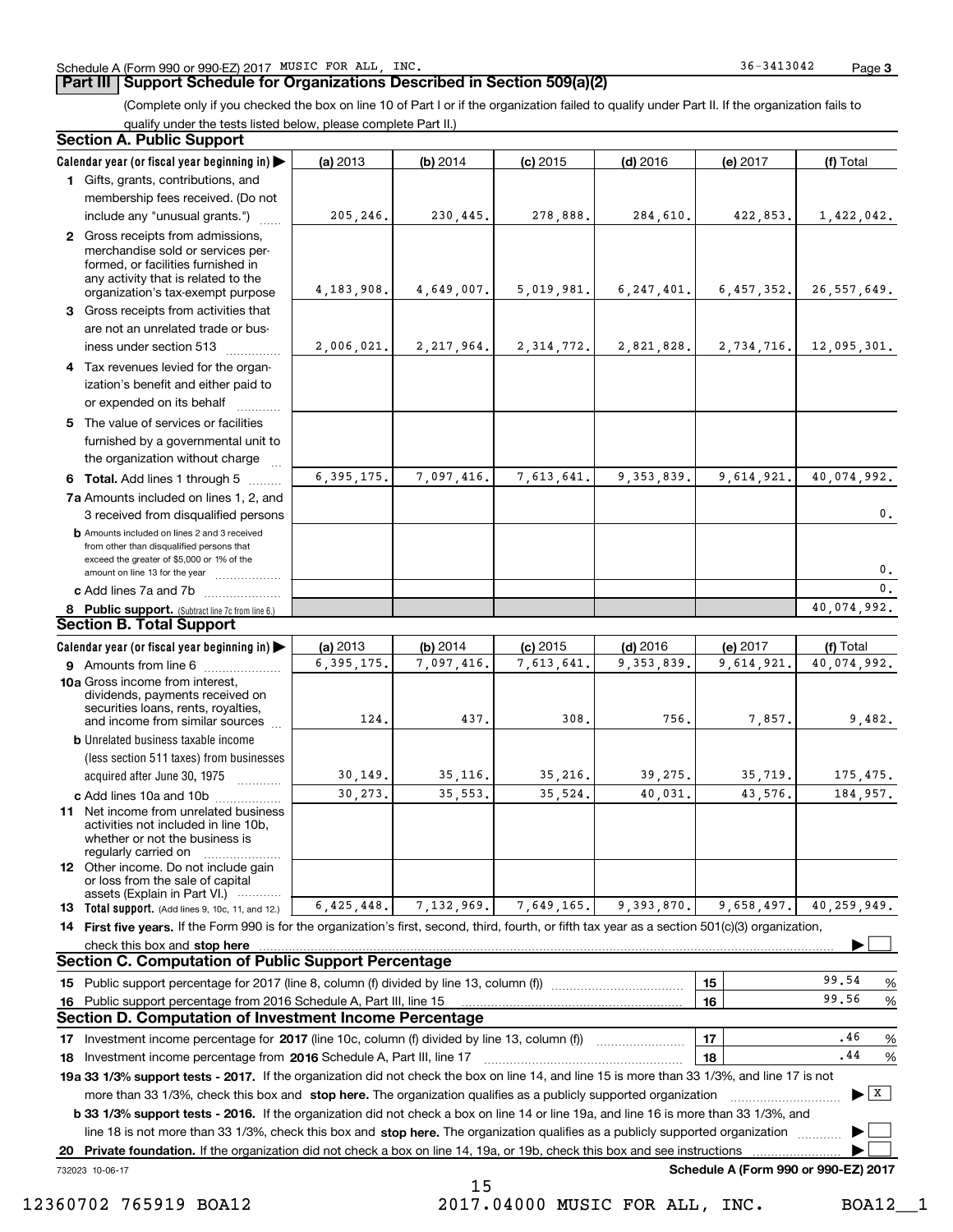## **Part IV** Supporting Organizations

(Complete only if you checked a box in line 12 on Part I. If you checked 12a of Part I, complete Sections A and B. If you checked 12b of Part I, complete Sections A and C. If you checked 12c of Part I, complete Sections A, D, and E. If you checked 12d of Part I, complete Sections A and D, and complete Part V.)

## Section A. All Supporting Organizations

- 1 Are all of the organization's supported organizations listed by name in the organization's governing documents? If "No," describe in Part VI how the supported organizations are designated. If designated by class or purpose, describe the designation. If historic and continuing relationship, explain.
- 2 Did the organization have any supported organization that does not have an IRS determination of status under section 509(a)(1) or (2)? If "Yes," explain in Part VI how the organization determined that the supported organization was described in section 509(a)(1) or (2).
- 3a Did the organization have a supported organization described in section 501(c)(4), (5), or (6)? If "Yes," answer (b) and (c) below.
- b Did the organization confirm that each supported organization qualified under section 501(c)(4), (5), or (6) and satisfied the public support tests under section 509(a)(2)? If "Yes," describe in Part VI when and how the organization made the determination.
- c Did the organization ensure that all support to such organizations was used exclusively for section 170(c)(2)(B) purposes? If "Yes," explain in Part VI what controls the organization put in place to ensure such use.
- 4a Was any supported organization not organized in the United States ("foreign supported organization")? If "Yes," and if you checked 12a or 12b in Part I, answer (b) and (c) below.
- b Did the organization have ultimate control and discretion in deciding whether to make grants to the foreign supported organization? If "Yes," describe in Part VI how the organization had such control and discretion despite being controlled or supervised by or in connection with its supported organizations.
- c Did the organization support any foreign supported organization that does not have an IRS determination under sections 501(c)(3) and 509(a)(1) or (2)? If "Yes," explain in Part VI what controls the organization used to ensure that all support to the foreign supported organization was used exclusively for section 170(c)(2)(B) purposes.
- 5a Did the organization add, substitute, or remove any supported organizations during the tax year? If "Yes," answer (b) and (c) below (if applicable). Also, provide detail in **Part VI,** including (i) the names and EIN numbers of the supported organizations added, substituted, or removed; (ii) the reasons for each such action; (iii) the authority under the organization's organizing document authorizing such action; and (iv) how the action was accomplished (such as by amendment to the organizing document).
- **b Type I or Type II only.** Was any added or substituted supported organization part of a class already designated in the organization's organizing document?
- c Substitutions only. Was the substitution the result of an event beyond the organization's control?
- 6 Did the organization provide support (whether in the form of grants or the provision of services or facilities) to Part VI. support or benefit one or more of the filing organization's supported organizations? If "Yes," provide detail in anyone other than (i) its supported organizations, (ii) individuals that are part of the charitable class benefited by one or more of its supported organizations, or (iii) other supporting organizations that also
- 7 Did the organization provide a grant, loan, compensation, or other similar payment to a substantial contributor regard to a substantial contributor? If "Yes," complete Part I of Schedule L (Form 990 or 990-EZ). (defined in section 4958(c)(3)(C)), a family member of a substantial contributor, or a 35% controlled entity with
- 8 Did the organization make a loan to a disqualified person (as defined in section 4958) not described in line 7? If "Yes," complete Part I of Schedule L (Form 990 or 990-EZ).
- **9a** Was the organization controlled directly or indirectly at any time during the tax year by one or more in section 509(a)(1) or (2))? If "Yes," provide detail in Part VI. disqualified persons as defined in section 4946 (other than foundation managers and organizations described
- b Did one or more disqualified persons (as defined in line 9a) hold a controlling interest in any entity in which the supporting organization had an interest? If "Yes," provide detail in Part VI.
- c Did a disqualified person (as defined in line 9a) have an ownership interest in, or derive any personal benefit from, assets in which the supporting organization also had an interest? If "Yes," provide detail in Part VI.
- 10a Was the organization subject to the excess business holdings rules of section 4943 because of section supporting organizations)? If "Yes," answer 10b below. 4943(f) (regarding certain Type II supporting organizations, and all Type III non-functionally integrated
- **b** Did the organization have any excess business holdings in the tax year? (Use Schedule C, Form 4720, to determine whether the organization had excess business holdings.)

732024 10-06-17

1 2 3a 3b 3c 4a 4b 4c 5a 5b 5c 6 7 8 9a 9b 9c

Schedule A (Form 990 or 990-EZ) 2017

10a

10b

Yes | No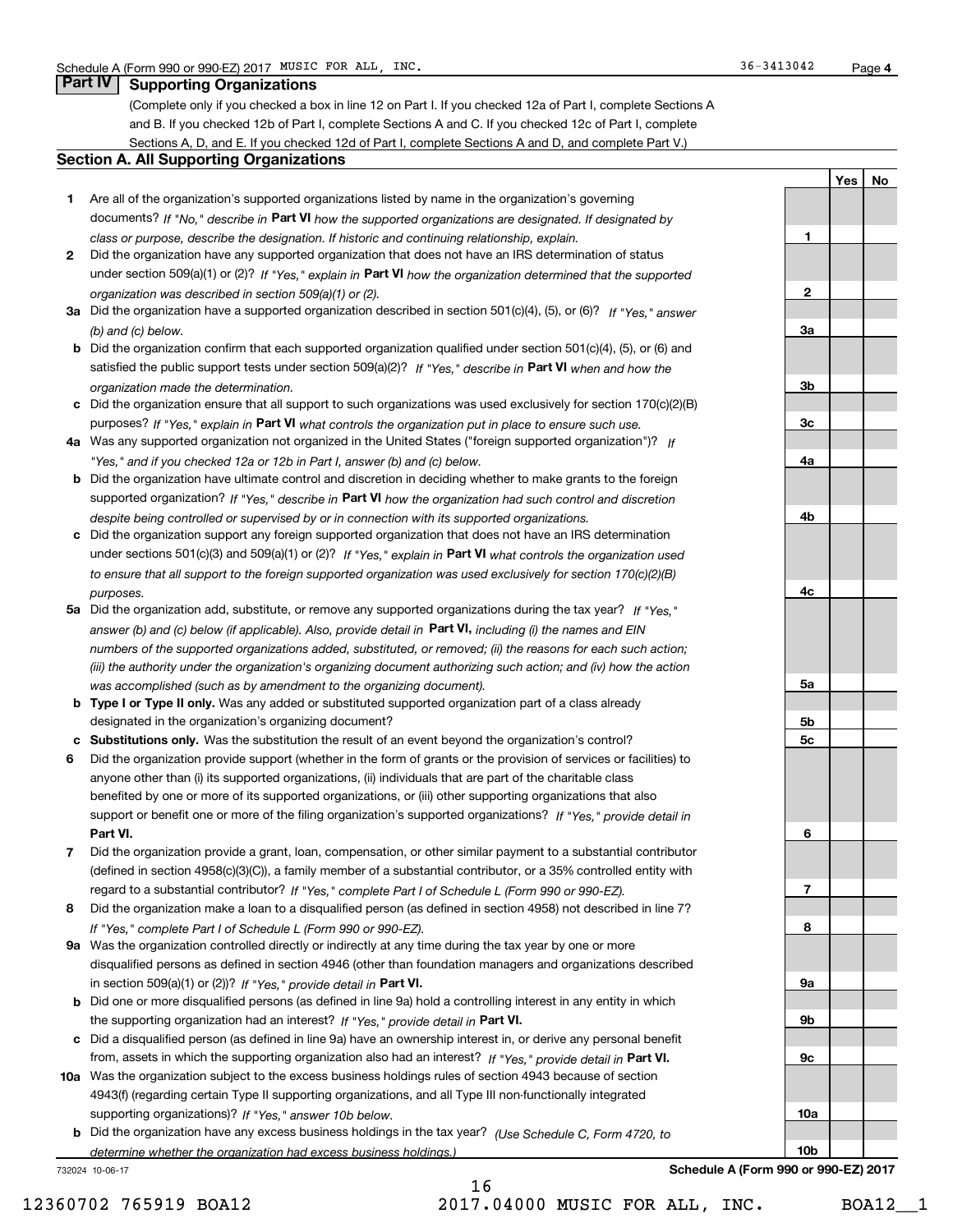Page 5

|    |                                                                                                                                   |                 | Yes | No |
|----|-----------------------------------------------------------------------------------------------------------------------------------|-----------------|-----|----|
| 11 | Has the organization accepted a gift or contribution from any of the following persons?                                           |                 |     |    |
|    | a A person who directly or indirectly controls, either alone or together with persons described in (b) and (c)                    |                 |     |    |
|    | below, the governing body of a supported organization?                                                                            | 11a             |     |    |
|    | <b>b</b> A family member of a person described in (a) above?                                                                      | 11 <sub>b</sub> |     |    |
|    | c A 35% controlled entity of a person described in (a) or (b) above? If "Yes" to a, b, or c, provide detail in Part VI.           | 11c             |     |    |
|    | <b>Section B. Type I Supporting Organizations</b>                                                                                 |                 |     |    |
|    |                                                                                                                                   |                 | Yes | No |
| 1. | Did the directors, trustees, or membership of one or more supported organizations have the power to                               |                 |     |    |
|    | regularly appoint or elect at least a majority of the organization's directors or trustees at all times during the                |                 |     |    |
|    |                                                                                                                                   |                 |     |    |
|    | tax year? If "No," describe in Part VI how the supported organization(s) effectively operated, supervised, or                     |                 |     |    |
|    | controlled the organization's activities. If the organization had more than one supported organization,                           |                 |     |    |
|    | describe how the powers to appoint and/or remove directors or trustees were allocated among the supported                         |                 |     |    |
|    | organizations and what conditions or restrictions, if any, applied to such powers during the tax year.                            | 1               |     |    |
| 2  | Did the organization operate for the benefit of any supported organization other than the supported                               |                 |     |    |
|    | organization(s) that operated, supervised, or controlled the supporting organization? If "Yes," explain in                        |                 |     |    |
|    | Part VI how providing such benefit carried out the purposes of the supported organization(s) that operated,                       |                 |     |    |
|    | supervised, or controlled the supporting organization.                                                                            | 2               |     |    |
|    | <b>Section C. Type II Supporting Organizations</b>                                                                                |                 |     |    |
|    |                                                                                                                                   |                 | Yes | No |
| 1. | Were a majority of the organization's directors or trustees during the tax year also a majority of the directors                  |                 |     |    |
|    | or trustees of each of the organization's supported organization(s)? If "No," describe in Part VI how control                     |                 |     |    |
|    | or management of the supporting organization was vested in the same persons that controlled or managed                            |                 |     |    |
|    | the supported organization(s).                                                                                                    | 1               |     |    |
|    | <b>Section D. All Type III Supporting Organizations</b>                                                                           |                 |     |    |
|    |                                                                                                                                   |                 | Yes | No |
| 1  | Did the organization provide to each of its supported organizations, by the last day of the fifth month of the                    |                 |     |    |
|    | organization's tax year, (i) a written notice describing the type and amount of support provided during the prior tax             |                 |     |    |
|    | year, (ii) a copy of the Form 990 that was most recently filed as of the date of notification, and (iii) copies of the            |                 |     |    |
|    | organization's governing documents in effect on the date of notification, to the extent not previously provided?                  | 1               |     |    |
| 2  | Were any of the organization's officers, directors, or trustees either (i) appointed or elected by the supported                  |                 |     |    |
|    | organization(s) or (ii) serving on the governing body of a supported organization? If "No," explain in Part VI how                |                 |     |    |
|    | the organization maintained a close and continuous working relationship with the supported organization(s).                       | 2               |     |    |
| 3  | By reason of the relationship described in (2), did the organization's supported organizations have a                             |                 |     |    |
|    | significant voice in the organization's investment policies and in directing the use of the organization's                        |                 |     |    |
|    | income or assets at all times during the tax year? If "Yes," describe in Part VI the role the organization's                      |                 |     |    |
|    | supported organizations played in this regard.                                                                                    | 3               |     |    |
|    | Section E. Type III Functionally Integrated Supporting Organizations                                                              |                 |     |    |
| 1. | Check the box next to the method that the organization used to satisfy the Integral Part Test during the year (see instructions). |                 |     |    |
| а  | The organization satisfied the Activities Test. Complete line 2 below.                                                            |                 |     |    |
| b  | The organization is the parent of each of its supported organizations. Complete line 3 below.                                     |                 |     |    |
| c  | The organization supported a governmental entity. Describe in Part VI how you supported a government entity (see instructions),   |                 |     |    |
| 2  | Activities Test. Answer (a) and (b) below.                                                                                        |                 | Yes | No |
| а  | Did substantially all of the organization's activities during the tax year directly further the exempt purposes of                |                 |     |    |
|    | the supported organization(s) to which the organization was responsive? If "Yes." then in Part VI identify                        |                 |     |    |
|    | those supported organizations and explain how these activities directly furthered their exempt purposes,                          |                 |     |    |
|    | how the organization was responsive to those supported organizations, and how the organization determined                         |                 |     |    |
|    | that these activities constituted substantially all of its activities.                                                            | 2a              |     |    |
| b  | Did the activities described in (a) constitute activities that, but for the organization's involvement, one or more               |                 |     |    |
|    | of the organization's supported organization(s) would have been engaged in? If "Yes," explain in Part VI the                      |                 |     |    |
|    | reasons for the organization's position that its supported organization(s) would have engaged in these                            |                 |     |    |
|    | activities but for the organization's involvement.                                                                                | 2b              |     |    |
| з  | Parent of Supported Organizations. Answer (a) and (b) below.                                                                      |                 |     |    |
| а  | Did the organization have the power to regularly appoint or elect a majority of the officers, directors, or                       |                 |     |    |
|    | trustees of each of the supported organizations? Provide details in Part VI.                                                      | За              |     |    |
|    | <b>b</b> Did the organization exercise a substantial degree of direction over the policies, programs, and activities of each      |                 |     |    |
|    | of its supported organizations? If "Yes," describe in Part VI the role played by the organization in this regard.                 | 3b              |     |    |
|    | Schedule A (Form 990 or 990-EZ) 2017<br>732025 10-06-17                                                                           |                 |     |    |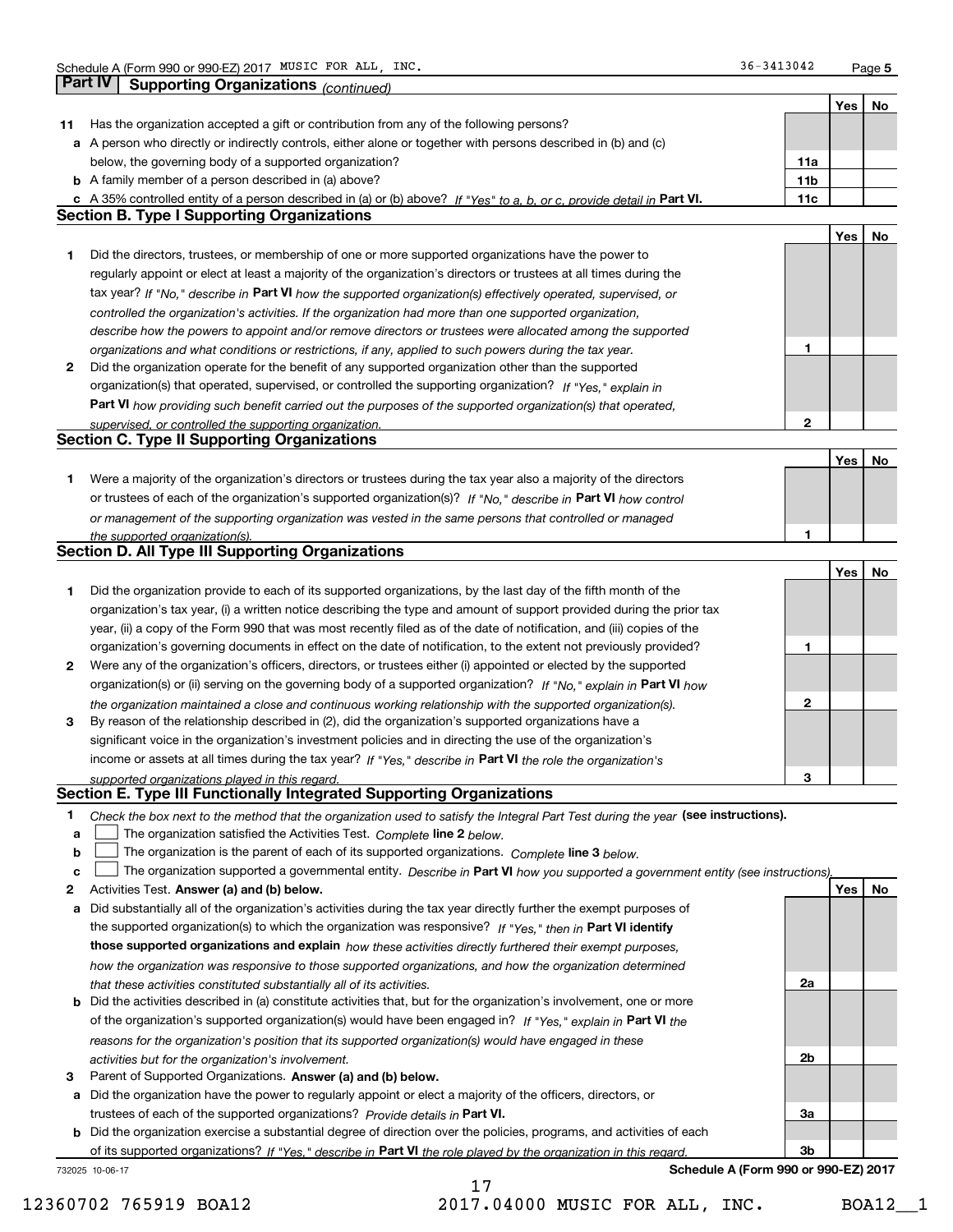|  | Schedule A (Form 990 or 990-EZ) 2017 | MUSIC FOR | ALL | INC. | $-3413042$<br>36- | Page |  |
|--|--------------------------------------|-----------|-----|------|-------------------|------|--|
|--|--------------------------------------|-----------|-----|------|-------------------|------|--|

1 Check here if the organization satisfied the Integral Part Test as a qualifying trust on Nov. 20, 1970 (explain in Part VI.) See instructions. All other Type III non-functionally integrated supporting organizations must complete Sections A through E. **Part V** Type III Non-Functionally Integrated 509(a)(3) Supporting Organizations

| Section A - Adjusted Net Income |                                                                                                                                   | (A) Prior Year | (B) Current Year<br>(optional) |                                |
|---------------------------------|-----------------------------------------------------------------------------------------------------------------------------------|----------------|--------------------------------|--------------------------------|
| 1                               | Net short-term capital gain                                                                                                       | 1              |                                |                                |
| $\mathbf{2}$                    | Recoveries of prior-year distributions                                                                                            | $\mathbf{2}$   |                                |                                |
| 3                               | Other gross income (see instructions)                                                                                             | 3              |                                |                                |
| 4                               | Add lines 1 through 3                                                                                                             | 4              |                                |                                |
| 5                               | Depreciation and depletion                                                                                                        | 5              |                                |                                |
| 6                               | Portion of operating expenses paid or incurred for production or                                                                  |                |                                |                                |
|                                 | collection of gross income or for management, conservation, or                                                                    |                |                                |                                |
|                                 | maintenance of property held for production of income (see instructions)                                                          | 6              |                                |                                |
| 7                               | Other expenses (see instructions)                                                                                                 | $\overline{7}$ |                                |                                |
| 8                               | Adjusted Net Income (subtract lines 5, 6, and 7 from line 4)                                                                      | 8              |                                |                                |
|                                 | <b>Section B - Minimum Asset Amount</b>                                                                                           |                | (A) Prior Year                 | (B) Current Year<br>(optional) |
| 1                               | Aggregate fair market value of all non-exempt-use assets (see                                                                     |                |                                |                                |
|                                 | instructions for short tax year or assets held for part of year):                                                                 |                |                                |                                |
|                                 | a Average monthly value of securities                                                                                             | 1a             |                                |                                |
|                                 | <b>b</b> Average monthly cash balances                                                                                            | 1 <sub>b</sub> |                                |                                |
|                                 | c Fair market value of other non-exempt-use assets                                                                                | 1c             |                                |                                |
|                                 | d Total (add lines 1a, 1b, and 1c)                                                                                                | 1d             |                                |                                |
|                                 | e Discount claimed for blockage or other                                                                                          |                |                                |                                |
|                                 | factors (explain in detail in Part VI):                                                                                           |                |                                |                                |
| 2                               | Acquisition indebtedness applicable to non-exempt-use assets                                                                      | $\mathbf{2}$   |                                |                                |
| 3                               | Subtract line 2 from line 1d                                                                                                      | 3              |                                |                                |
| 4                               | Cash deemed held for exempt use. Enter 1-1/2% of line 3 (for greater amount,                                                      |                |                                |                                |
|                                 | see instructions)                                                                                                                 | 4              |                                |                                |
| 5                               | Net value of non-exempt-use assets (subtract line 4 from line 3)                                                                  | 5              |                                |                                |
| 6                               | Multiply line 5 by .035                                                                                                           | 6              |                                |                                |
| 7                               | Recoveries of prior-year distributions                                                                                            | $\overline{7}$ |                                |                                |
| 8                               | Minimum Asset Amount (add line 7 to line 6)                                                                                       | 8              |                                |                                |
|                                 | <b>Section C - Distributable Amount</b>                                                                                           |                |                                | <b>Current Year</b>            |
| 1                               | Adjusted net income for prior year (from Section A, line 8, Column A)                                                             | 1              |                                |                                |
| $\mathbf{2}$                    | Enter 85% of line 1                                                                                                               | $\overline{2}$ |                                |                                |
| 3                               | Minimum asset amount for prior year (from Section B, line 8, Column A)                                                            | 3              |                                |                                |
| 4                               | Enter greater of line 2 or line 3                                                                                                 | 4              |                                |                                |
| 5                               | Income tax imposed in prior year                                                                                                  | 5              |                                |                                |
| 6                               | <b>Distributable Amount.</b> Subtract line 5 from line 4, unless subject to                                                       |                |                                |                                |
|                                 | emergency temporary reduction (see instructions)                                                                                  | 6              |                                |                                |
| 7                               | Check here if the current year is the organization's first as a non-functionally integrated Type III supporting organization (see |                |                                |                                |

instructions).

Schedule A (Form 990 or 990-EZ) 2017

732026 10-06-17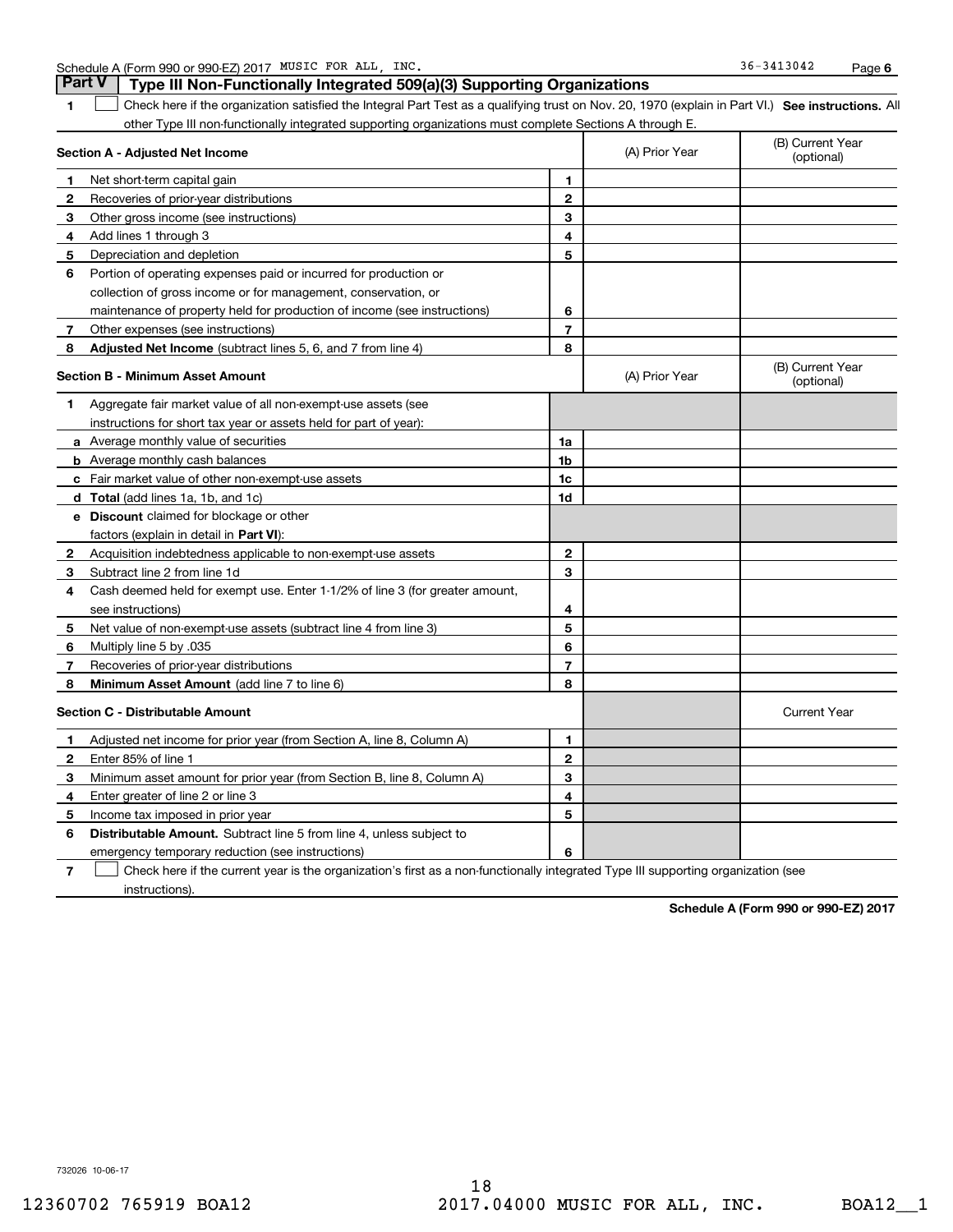| <b>Part V</b> | Type III Non-Functionally Integrated 509(a)(3) Supporting Organizations                    |                                    | (continued)                       |                               |
|---------------|--------------------------------------------------------------------------------------------|------------------------------------|-----------------------------------|-------------------------------|
|               | Section D - Distributions                                                                  |                                    |                                   | <b>Current Year</b>           |
| 1             | Amounts paid to supported organizations to accomplish exempt purposes                      |                                    |                                   |                               |
| $\mathbf{2}$  | Amounts paid to perform activity that directly furthers exempt purposes of supported       |                                    |                                   |                               |
|               | organizations, in excess of income from activity                                           |                                    |                                   |                               |
| 3             | Administrative expenses paid to accomplish exempt purposes of supported organizations      |                                    |                                   |                               |
| 4             | Amounts paid to acquire exempt-use assets                                                  |                                    |                                   |                               |
| 5             | Qualified set-aside amounts (prior IRS approval required)                                  |                                    |                                   |                               |
| 6             | Other distributions (describe in Part VI). See instructions.                               |                                    |                                   |                               |
| 7             | <b>Total annual distributions.</b> Add lines 1 through 6.                                  |                                    |                                   |                               |
| 8             | Distributions to attentive supported organizations to which the organization is responsive |                                    |                                   |                               |
|               | (provide details in Part VI). See instructions.                                            |                                    |                                   |                               |
| 9             | Distributable amount for 2017 from Section C, line 6                                       |                                    |                                   |                               |
| 10            | Line 8 amount divided by line 9 amount                                                     |                                    |                                   |                               |
|               | <b>Section E - Distribution Allocations (see instructions)</b>                             | (i)<br><b>Excess Distributions</b> | (ii)<br><b>Underdistributions</b> | (iii)<br><b>Distributable</b> |
|               |                                                                                            |                                    | <b>Pre-2017</b>                   | <b>Amount for 2017</b>        |
| 1             | Distributable amount for 2017 from Section C, line 6                                       |                                    |                                   |                               |
| $\mathbf{2}$  | Underdistributions, if any, for years prior to 2017 (reason-                               |                                    |                                   |                               |
|               | able cause required- explain in <b>Part VI</b> ). See instructions.                        |                                    |                                   |                               |
| 3             | Excess distributions carryover, if any, to 2017                                            |                                    |                                   |                               |
| а             |                                                                                            |                                    |                                   |                               |
|               | <b>b</b> From 2013                                                                         |                                    |                                   |                               |
|               | $c$ From 2014                                                                              |                                    |                                   |                               |
|               | <b>d</b> From 2015                                                                         |                                    |                                   |                               |
|               | e From 2016                                                                                |                                    |                                   |                               |
|               | <b>Total</b> of lines 3a through e                                                         |                                    |                                   |                               |
|               | <b>g</b> Applied to underdistributions of prior years                                      |                                    |                                   |                               |
|               | <b>h</b> Applied to 2017 distributable amount                                              |                                    |                                   |                               |
|               | Carryover from 2012 not applied (see instructions)                                         |                                    |                                   |                               |
|               | Remainder. Subtract lines 3g, 3h, and 3i from 3f.                                          |                                    |                                   |                               |
| 4             | Distributions for 2017 from Section D,                                                     |                                    |                                   |                               |
|               | line $7:$                                                                                  |                                    |                                   |                               |
|               | <b>a</b> Applied to underdistributions of prior years                                      |                                    |                                   |                               |
|               | <b>b</b> Applied to 2017 distributable amount                                              |                                    |                                   |                               |
| c             | Remainder. Subtract lines 4a and 4b from 4.                                                |                                    |                                   |                               |
| 5             | Remaining underdistributions for years prior to 2017, if                                   |                                    |                                   |                               |
|               | any. Subtract lines 3g and 4a from line 2. For result greater                              |                                    |                                   |                               |
|               | than zero, explain in Part VI. See instructions.                                           |                                    |                                   |                               |
| 6             | Remaining underdistributions for 2017. Subtract lines 3h                                   |                                    |                                   |                               |
|               | and 4b from line 1. For result greater than zero, explain in                               |                                    |                                   |                               |
|               | Part VI. See instructions.                                                                 |                                    |                                   |                               |
| 7             | Excess distributions carryover to 2018. Add lines 3j                                       |                                    |                                   |                               |
|               | and 4c.                                                                                    |                                    |                                   |                               |
| 8             | Breakdown of line 7:                                                                       |                                    |                                   |                               |
|               | a Excess from 2013                                                                         |                                    |                                   |                               |
|               | <b>b</b> Excess from 2014                                                                  |                                    |                                   |                               |
|               | c Excess from 2015                                                                         |                                    |                                   |                               |
|               | d Excess from 2016                                                                         |                                    |                                   |                               |
|               | e Excess from 2017                                                                         |                                    |                                   |                               |

Schedule A (Form 990 or 990-EZ) 2017

732027 10-06-17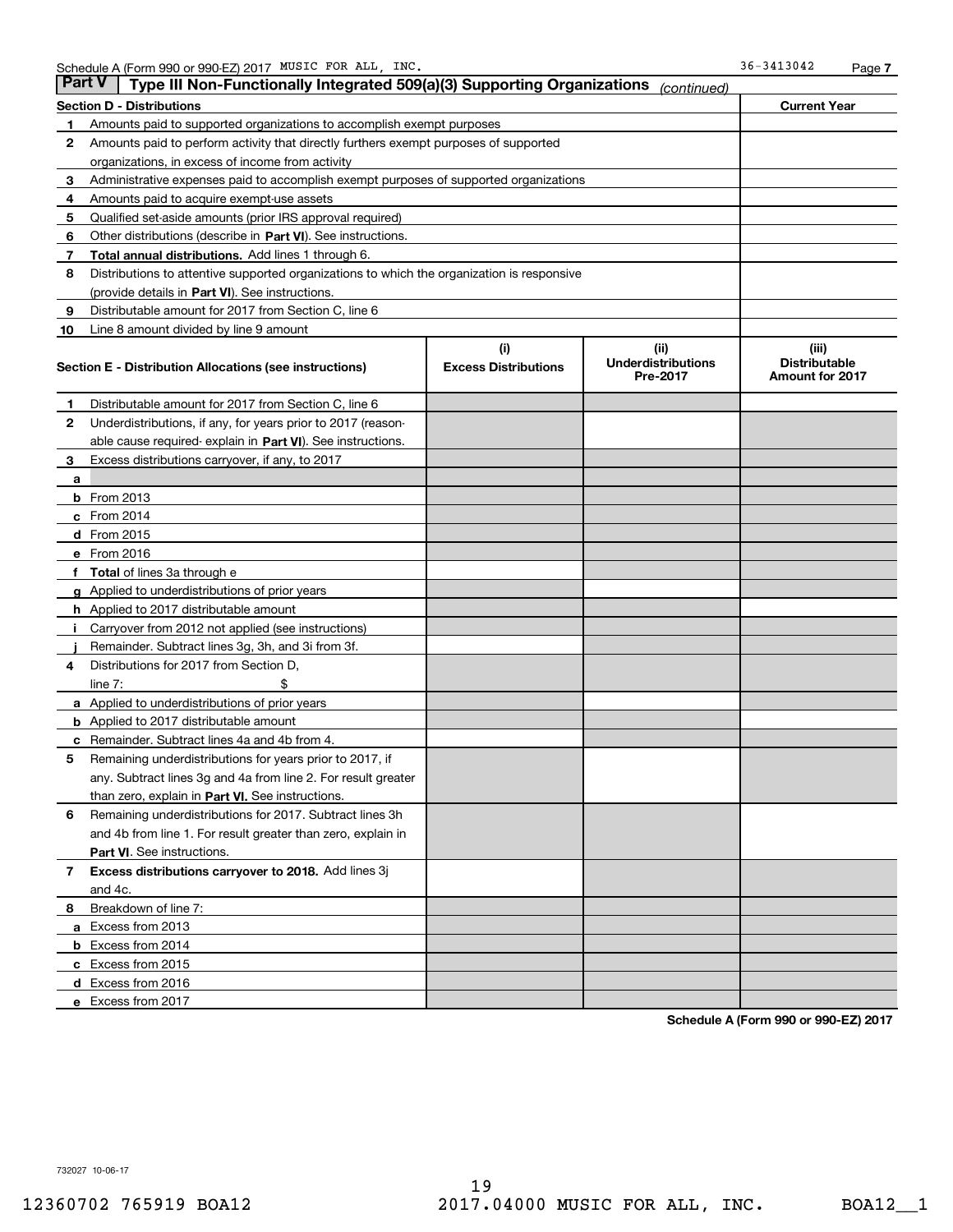| $36 - 3413042$ | Page 8 |
|----------------|--------|
|----------------|--------|

| <b>Part VI</b> | Supplemental Information. Provide the explanations required by Part II, line 10; Part II, line 17a or 17b; Part III, line 12;                    |
|----------------|--------------------------------------------------------------------------------------------------------------------------------------------------|
|                | Part IV, Section A, lines 1, 2, 3b, 3c, 4b, 4c, 5a, 6, 9a, 9b, 9c, 11a, 11b, and 11c; Part IV, Section B, lines 1 and 2; Part IV, Section C,     |
|                | line 1; Part IV, Section D, lines 2 and 3; Part IV, Section E, lines 1c, 2a, 2b, 3a, and 3b; Part V, line 1; Part V, Section B, line 1e; Part V, |
|                | Section D, lines 5, 6, and 8; and Part V, Section E, lines 2, 5, and 6. Also complete this part for any additional information.                  |
|                | (See instructions.)                                                                                                                              |
|                |                                                                                                                                                  |

| 732028 10-06-17 | $2\,0$ | Schedule A (Form 990 or 990-EZ) 2017 |
|-----------------|--------|--------------------------------------|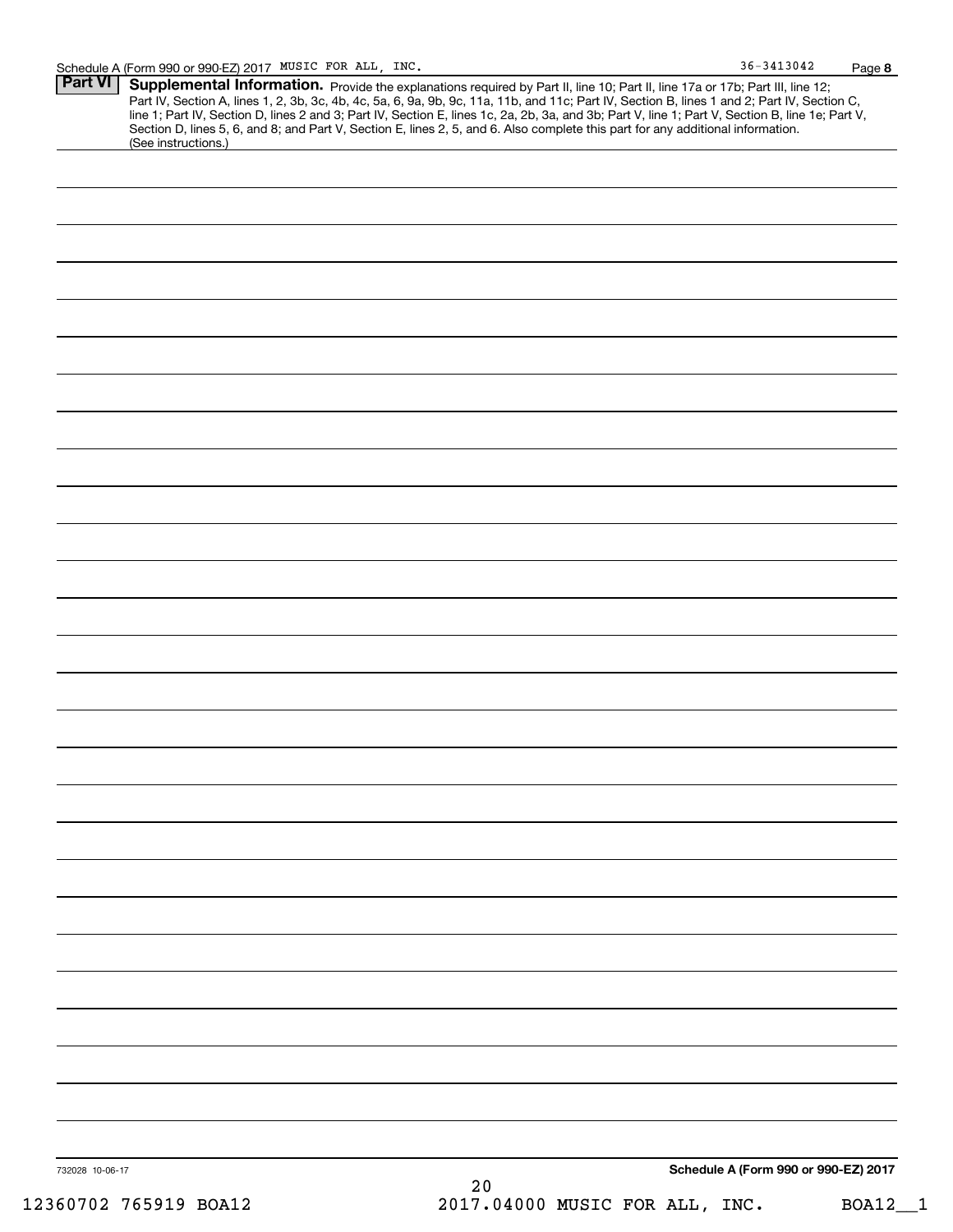\*\* PUBLIC DISCLOSURE COPY \*\*

# Schedule B The Schedule of Contributors

Attach to Form 990, Form 990-EZ, or Form 990-PF. | Go to www.irs.gov/Form990 for the latest information. OMB No. 1545-0047

2017

Name of the organization extensive properties and the organization number of the organization number

| Internal Revenue Service |
|--------------------------|
| Name of the organization |

Department of the Treasury

(Form 990, 990-EZ,<br>or 990-PF)

MUSIC FOR ALL, INC.  $36-3413042$ 

| <b>Organization type (check one):</b> |                                                                             |  |  |
|---------------------------------------|-----------------------------------------------------------------------------|--|--|
| Filers of:                            | Section:                                                                    |  |  |
| Form 990 or 990-EZ                    | X  <br>501(c)( $3$ ) (enter number) organization                            |  |  |
|                                       | $4947(a)(1)$ nonexempt charitable trust not treated as a private foundation |  |  |
|                                       | 527 political organization                                                  |  |  |
| Form 990-PF                           | 501(c)(3) exempt private foundation                                         |  |  |
|                                       | 4947(a)(1) nonexempt charitable trust treated as a private foundation       |  |  |
|                                       | 501(c)(3) taxable private foundation                                        |  |  |

Check if your organization is covered by the General Rule or a Special Rule. Note: Only a section 501(c)(7), (8), or (10) organization can check boxes for both the General Rule and a Special Rule. See instructions.

## General Rule

**K** For an organization filing Form 990, 990-EZ, or 990-PF that received, during the year, contributions totaling \$5,000 or more (in money or property) from any one contributor. Complete Parts I and II. See instructions for determining a contributor's total contributions.

### Special Rules

 $\begin{array}{c} \hline \end{array}$ 

| For an organization described in section 501(c)(3) filing Form 990 or 990-EZ that met the 33 1/3% support test of the regulations under               |
|-------------------------------------------------------------------------------------------------------------------------------------------------------|
| sections 509(a)(1) and 170(b)(1)(A)(vi), that checked Schedule A (Form 990 or 990-EZ), Part II, line 13, 16a, or 16b, and that received from          |
| any one contributor, during the year, total contributions of the greater of (1) \$5,000; or (2) 2% of the amount on (i) Form 990, Part VIII, line 1h; |
| or (ii) Form 990-EZ, line 1. Complete Parts I and II.                                                                                                 |

year, total contributions of more than \$1,000 *exclusively* for religious, charitable, scientific, literary, or educational purposes, or for For an organization described in section 501(c)(7), (8), or (10) filing Form 990 or 990-EZ that received from any one contributor, during the the prevention of cruelty to children or animals. Complete Parts I, II, and III.

purpose. Don't complete any of the parts unless the General Rule applies to this organization because it received nonexclusively year, contributions <sub>exclusively</sub> for religious, charitable, etc., purposes, but no such contributions totaled more than \$1,000. If this box is checked, enter here the total contributions that were received during the year for an exclusively religious, charitable, etc., For an organization described in section 501(c)(7), (8), or (10) filing Form 990 or 990-EZ that received from any one contributor, during the religious, charitable, etc., contributions totaling \$5,000 or more during the year  $\ldots$  $\ldots$  $\ldots$  $\ldots$  $\ldots$  $\ldots$ 

Caution: An organization that isn't covered by the General Rule and/or the Special Rules doesn't file Schedule B (Form 990, 990-EZ, or 990-PF), but it **must** answer "No" on Part IV, line 2, of its Form 990; or check the box on line H of its Form 990-EZ or on its Form 990-PF, Part I, line 2, to certify that it doesn't meet the filing requirements of Schedule B (Form 990, 990-EZ, or 990-PF).

Schedule B (Form 990, 990-EZ, or 990-PF) (2017) LHA For Paperwork Reduction Act Notice, see the instructions for Form 990, 990-EZ, or 990-PF.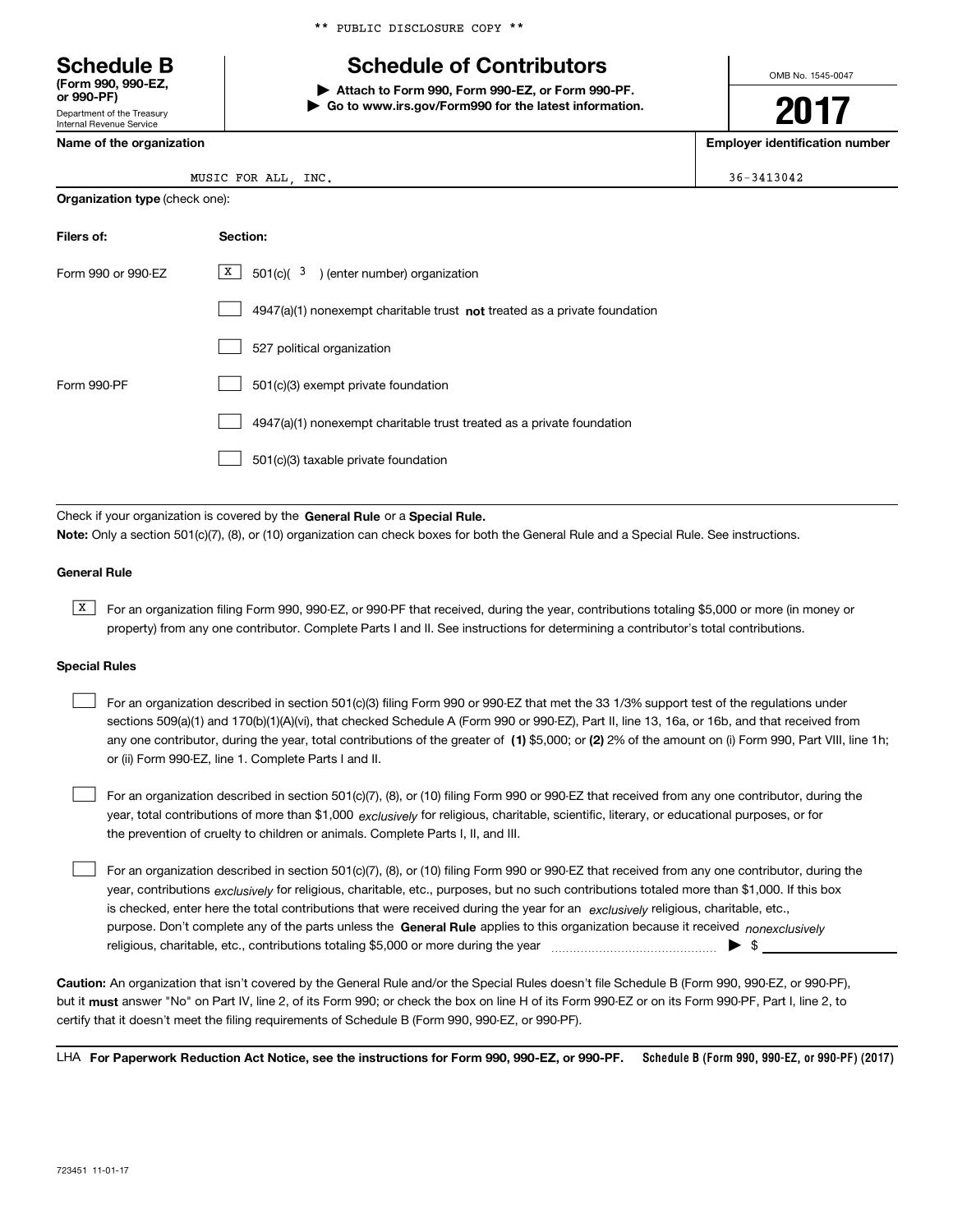|                      | Schedule B (Form 990, 990-EZ, or 990-PF) (2017)                                                |                                   | Page $2$                                                                                     |
|----------------------|------------------------------------------------------------------------------------------------|-----------------------------------|----------------------------------------------------------------------------------------------|
| Name of organization |                                                                                                |                                   | <b>Employer identification number</b>                                                        |
|                      | MUSIC FOR ALL, INC.                                                                            |                                   | $36 - 3413042$                                                                               |
| Part I               | Contributors (see instructions). Use duplicate copies of Part I if additional space is needed. |                                   |                                                                                              |
| (a)<br>No.           | (b)<br>Name, address, and ZIP + 4                                                              | (c)<br><b>Total contributions</b> | (d)<br>Type of contribution                                                                  |
| 1                    |                                                                                                | 15,000.<br>\$                     | x<br>Person<br>Payroll<br>Noncash<br>(Complete Part II for<br>noncash contributions.)        |
| (a)<br>No.           | (b)<br>Name, address, and ZIP + 4                                                              | (c)<br><b>Total contributions</b> | (d)<br>Type of contribution                                                                  |
| 2                    |                                                                                                | 10,000.<br>\$                     | x<br>Person<br>Payroll<br>Noncash<br>(Complete Part II for<br>noncash contributions.)        |
| (a)<br>No.           | (b)<br>Name, address, and ZIP + 4                                                              | (c)<br><b>Total contributions</b> | (d)<br>Type of contribution                                                                  |
| 3                    |                                                                                                | 25,000.<br>\$                     | x<br>Person<br>Payroll<br>Noncash<br>(Complete Part II for<br>noncash contributions.)        |
| (a)<br>No.           | (b)<br>Name, address, and ZIP + 4                                                              | (c)<br><b>Total contributions</b> | (d)<br>Type of contribution                                                                  |
| 4                    |                                                                                                | 20,000.<br>\$                     | X<br>Person<br>Payroll<br><b>Noncash</b><br>(Complete Part II for<br>noncash contributions.) |
| (a)<br>No.           | (b)<br>Name, address, and ZIP + 4                                                              | (c)<br><b>Total contributions</b> | (d)<br>Type of contribution                                                                  |
| 5                    |                                                                                                | 5,600.<br>\$                      | x<br>Person<br>Payroll<br>Noncash<br>(Complete Part II for<br>noncash contributions.)        |
| (a)<br>No.           | (b)<br>Name, address, and ZIP + 4                                                              | (c)<br><b>Total contributions</b> | (d)<br>Type of contribution                                                                  |
| 6                    |                                                                                                | 5,000.<br>\$                      | x<br>Person<br>Payroll<br>Noncash<br>(Complete Part II for<br>noncash contributions.)        |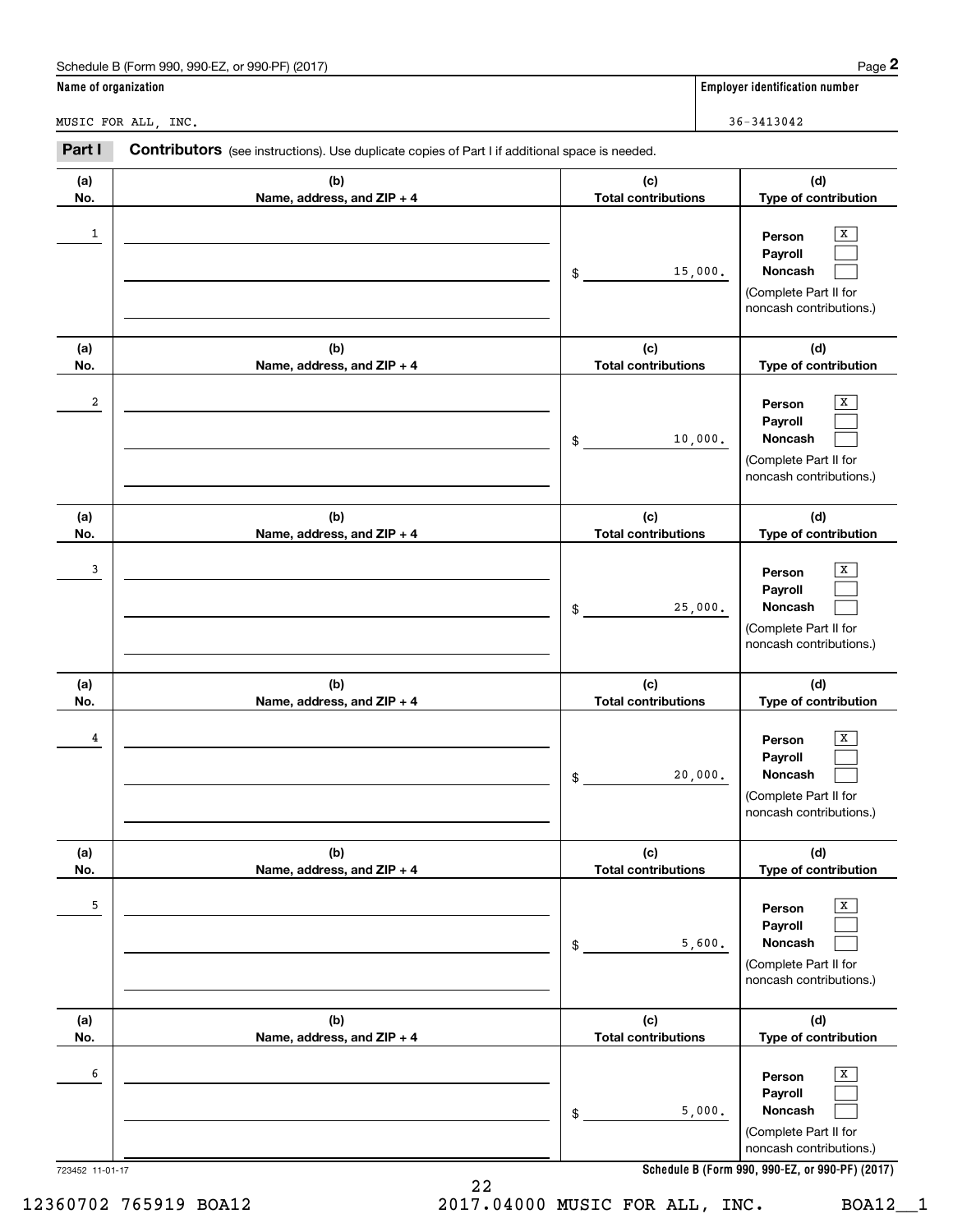|                      | Schedule B (Form 990, 990-EZ, or 990-PF) (2017)                                                |                                   | Page 2                                                                                           |
|----------------------|------------------------------------------------------------------------------------------------|-----------------------------------|--------------------------------------------------------------------------------------------------|
| Name of organization |                                                                                                |                                   | <b>Employer identification number</b>                                                            |
|                      | MUSIC FOR ALL, INC.                                                                            |                                   | 36-3413042                                                                                       |
| Part I               | Contributors (see instructions). Use duplicate copies of Part I if additional space is needed. |                                   |                                                                                                  |
| (a)<br>No.           | (b)<br>Name, address, and ZIP + 4                                                              | (c)<br><b>Total contributions</b> | (d)<br>Type of contribution                                                                      |
| $\sqrt{7}$           |                                                                                                | \$                                | x<br>Person<br>Payroll<br>Noncash<br>40,000.<br>(Complete Part II for<br>noncash contributions.) |
| (a)<br>No.           | (b)<br>Name, address, and ZIP + 4                                                              | (c)<br><b>Total contributions</b> | (d)<br>Type of contribution                                                                      |
| 8                    |                                                                                                | \$                                | x<br>Person<br>Payroll<br>Noncash<br>36,504.<br>(Complete Part II for<br>noncash contributions.) |
| (a)<br>No.           | (b)<br>Name, address, and ZIP + 4                                                              | (c)<br><b>Total contributions</b> | (d)<br>Type of contribution                                                                      |
| 9                    |                                                                                                | \$                                | Person<br>Payroll<br>Noncash<br>7,000.<br>(Complete Part II for<br>noncash contributions.)       |
| (a)<br>No.           | (b)<br>Name, address, and ZIP + 4                                                              | (c)<br><b>Total contributions</b> | (d)<br>Type of contribution                                                                      |
| 10                   |                                                                                                | \$                                | x<br>Person<br>Payroll<br>Noncash<br>96,992.<br>(Complete Part II for<br>noncash contributions.) |
| (a)<br>No.           | (b)<br>Name, address, and ZIP + 4                                                              | (c)<br><b>Total contributions</b> | (d)<br>Type of contribution                                                                      |
| 11                   |                                                                                                | $$\mathbb{S}$$                    | x<br>Person<br>Payroll<br>Noncash<br>7,500.<br>(Complete Part II for<br>noncash contributions.)  |
| (a)<br>No.           | (b)<br>Name, address, and ZIP + 4                                                              | (c)<br><b>Total contributions</b> | (d)<br>Type of contribution                                                                      |
| 12                   |                                                                                                | \$                                | x<br>Person<br>Payroll<br>Noncash<br>7,000.<br>(Complete Part II for<br>noncash contributions.)  |
| 723452 11-01-17      | 23                                                                                             |                                   | Schedule B (Form 990, 990-EZ, or 990-PF) (2017)                                                  |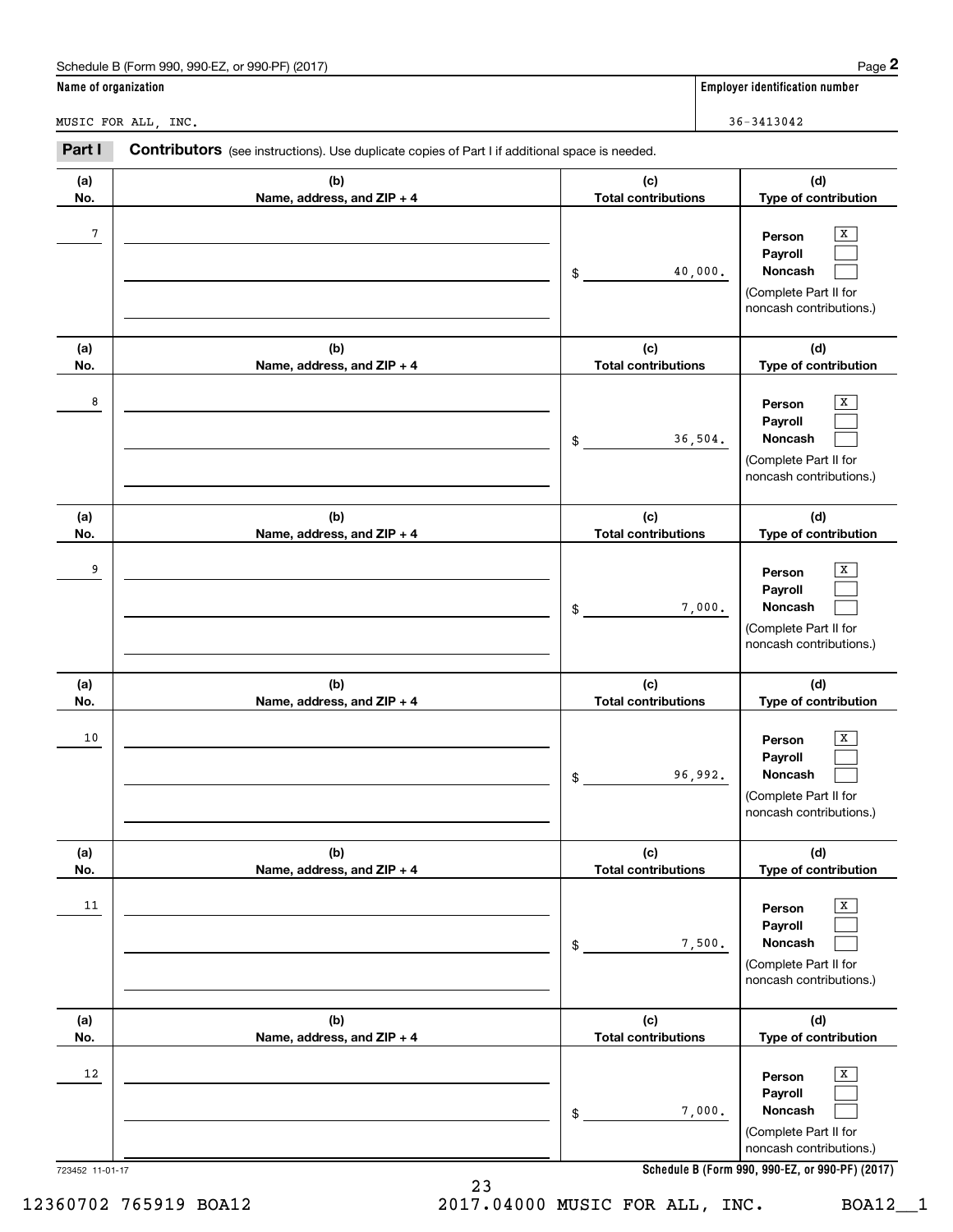|                      | Schedule B (Form 990, 990-EZ, or 990-PF) (2017)                                                |                                   | Page 2                                                                                                                              |
|----------------------|------------------------------------------------------------------------------------------------|-----------------------------------|-------------------------------------------------------------------------------------------------------------------------------------|
| Name of organization |                                                                                                |                                   | Employer identification number                                                                                                      |
|                      | MUSIC FOR ALL, INC.                                                                            |                                   | 36-3413042                                                                                                                          |
| Part I               | Contributors (see instructions). Use duplicate copies of Part I if additional space is needed. |                                   |                                                                                                                                     |
| (a)<br>No.           | (b)<br>Name, address, and ZIP + 4                                                              | (c)<br><b>Total contributions</b> | (d)<br>Type of contribution                                                                                                         |
| 13                   |                                                                                                | \$                                | x<br>Person<br>Payroll<br><b>Noncash</b><br>6,558.<br>(Complete Part II for<br>noncash contributions.)                              |
| (a)<br>No.           | (b)<br>Name, address, and ZIP + 4                                                              | (c)<br><b>Total contributions</b> | (d)<br>Type of contribution                                                                                                         |
| 14                   |                                                                                                | \$                                | x<br>Person<br>Payroll<br><b>Noncash</b><br>5,000.<br>(Complete Part II for<br>noncash contributions.)                              |
| (a)<br>No.           | (b)<br>Name, address, and ZIP + 4                                                              | (c)<br><b>Total contributions</b> | (d)<br>Type of contribution                                                                                                         |
| 15                   |                                                                                                | \$                                | Person<br>Payroll<br><b>Noncash</b><br>16,000.<br>X<br>(Complete Part II for<br>noncash contributions.)                             |
| (a)<br>No.           | (b)<br>Name, address, and ZIP + 4                                                              | (c)<br><b>Total contributions</b> | (d)<br>Type of contribution                                                                                                         |
|                      |                                                                                                | \$                                | Person<br>Payroll<br>Noncash<br>(Complete Part II for<br>noncash contributions.)                                                    |
| (a)<br>No.           | (b)<br>Name, address, and ZIP + 4                                                              | (c)<br><b>Total contributions</b> | (d)<br>Type of contribution                                                                                                         |
|                      |                                                                                                | \$                                | Person<br>Payroll<br>Noncash<br>(Complete Part II for<br>noncash contributions.)                                                    |
| (a)<br>No.           | (b)<br>Name, address, and ZIP + 4                                                              | (c)<br><b>Total contributions</b> | (d)<br>Type of contribution                                                                                                         |
|                      | 723452 11-01-17                                                                                | \$                                | Person<br>Payroll<br>Noncash<br>(Complete Part II for<br>noncash contributions.)<br>Schedule B (Form 990, 990-EZ, or 990-PF) (2017) |

24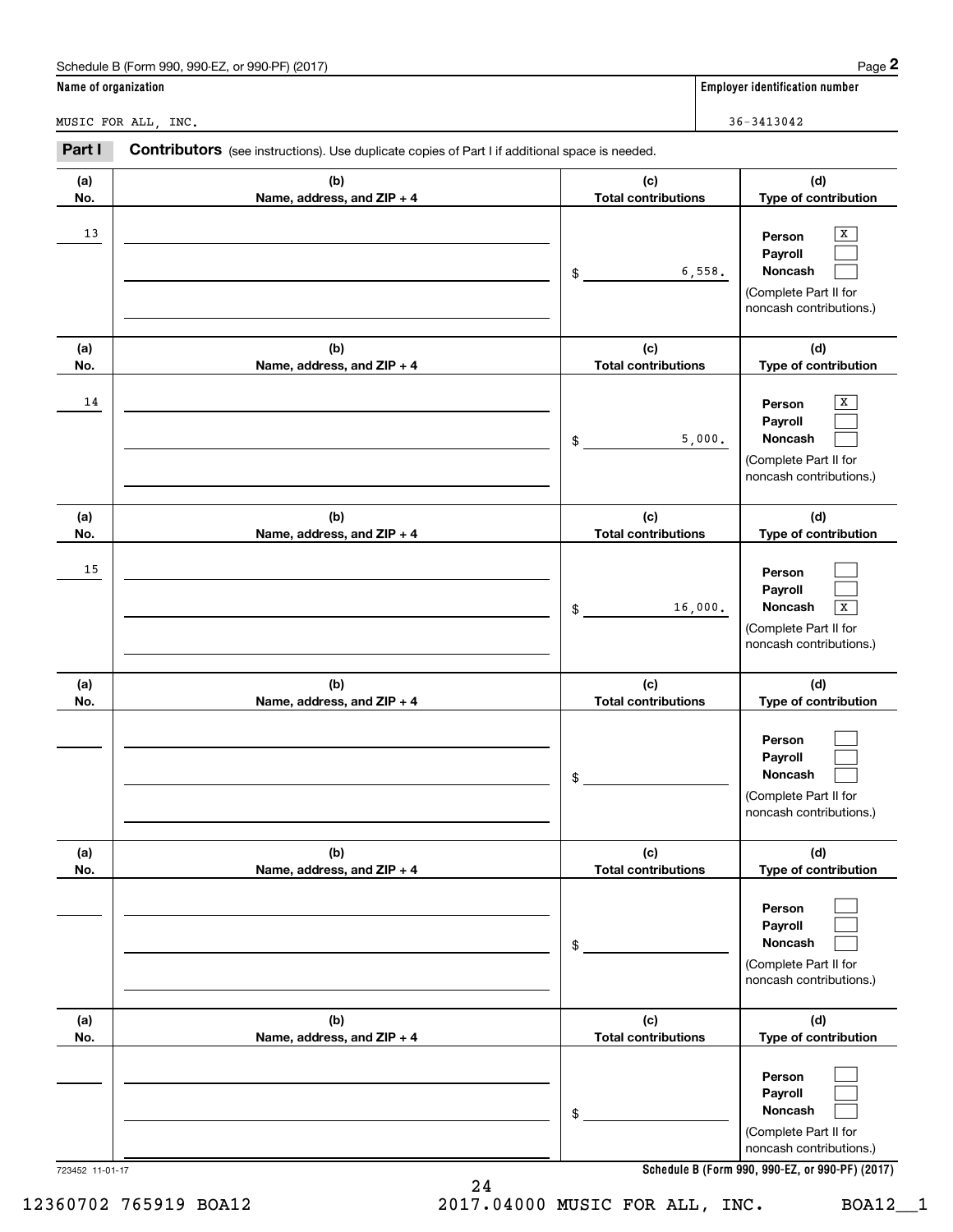|                              | Schedule B (Form 990, 990-EZ, or 990-PF) (2017)                                                     |                                                 |         | Page $3$                                        |
|------------------------------|-----------------------------------------------------------------------------------------------------|-------------------------------------------------|---------|-------------------------------------------------|
| Name of organization         |                                                                                                     |                                                 |         | <b>Employer identification number</b>           |
|                              | MUSIC FOR ALL, INC.                                                                                 |                                                 |         | $36 - 3413042$                                  |
| Part II                      | Noncash Property (see instructions). Use duplicate copies of Part II if additional space is needed. |                                                 |         |                                                 |
| (a)<br>No.<br>from<br>Part I | (b)<br>Description of noncash property given                                                        | (c)<br>FMV (or estimate)<br>(See instructions.) |         | (d)<br>Date received                            |
|                              | DRUMS                                                                                               |                                                 |         |                                                 |
| 15                           |                                                                                                     | \$                                              | 16,000. | 06/30/17                                        |
| (a)<br>No.<br>from<br>Part I | (b)<br>Description of noncash property given                                                        | (c)<br>FMV (or estimate)<br>(See instructions.) |         | (d)<br>Date received                            |
|                              |                                                                                                     | \$                                              |         |                                                 |
| (a)<br>No.<br>from<br>Part I | (b)<br>Description of noncash property given                                                        | (c)<br>FMV (or estimate)<br>(See instructions.) |         | (d)<br>Date received                            |
|                              |                                                                                                     | \$                                              |         |                                                 |
| (a)<br>No.<br>from<br>Part I | (b)<br>Description of noncash property given                                                        | (c)<br>FMV (or estimate)<br>(See instructions.) |         | (d)<br>Date received                            |
|                              |                                                                                                     | \$                                              |         |                                                 |
| (a)<br>No.<br>from<br>Part I | (b)<br>Description of noncash property given                                                        | (c)<br>FMV (or estimate)<br>(See instructions.) |         | (d)<br>Date received                            |
|                              |                                                                                                     | \$                                              |         |                                                 |
| (a)<br>No.<br>from<br>Part I | (b)<br>Description of noncash property given                                                        | (c)<br>FMV (or estimate)<br>(See instructions.) |         | (d)<br>Date received                            |
|                              |                                                                                                     | \$                                              |         |                                                 |
| 723453 11-01-17              | 25                                                                                                  |                                                 |         | Schedule B (Form 990, 990-EZ, or 990-PF) (2017) |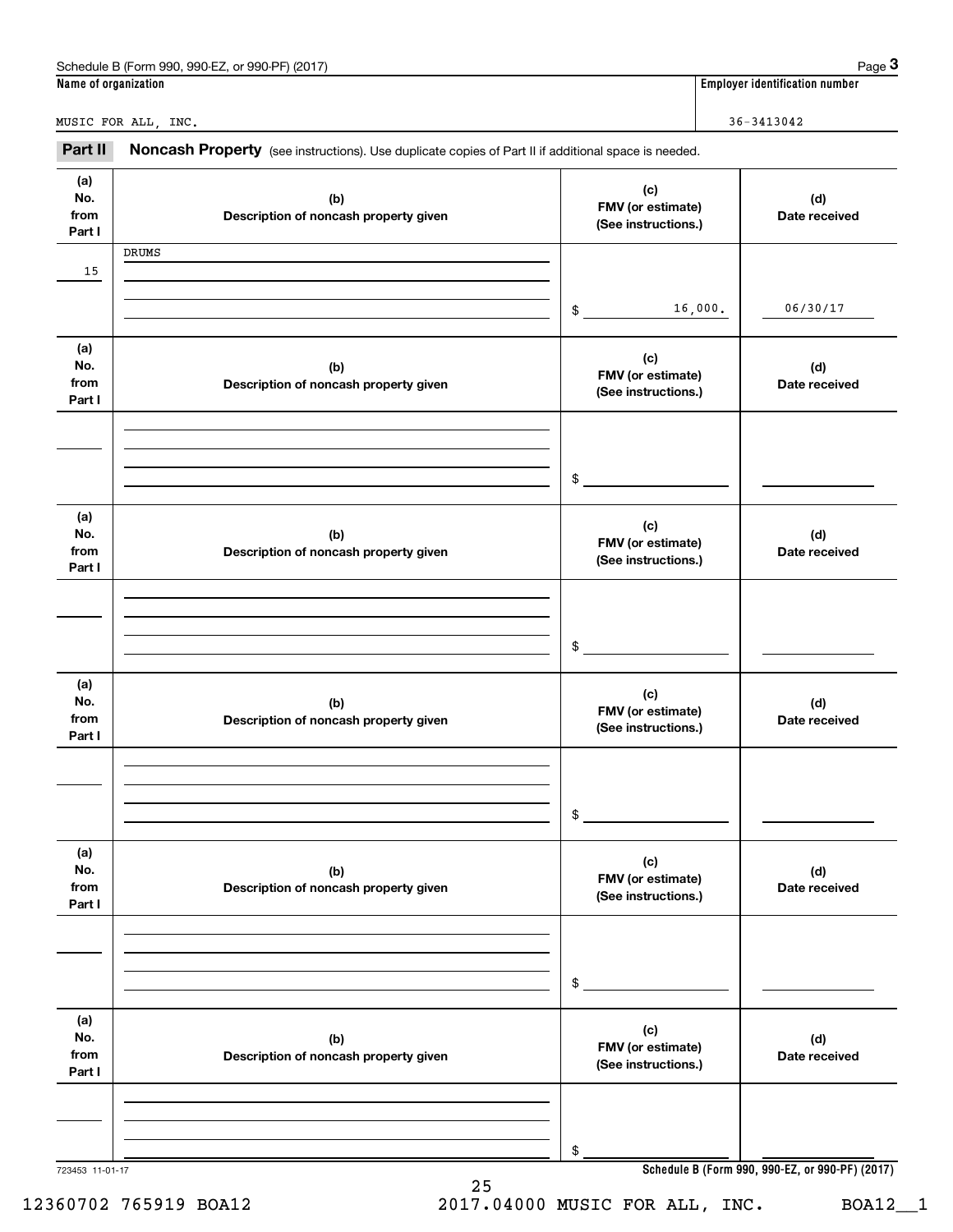| Name of organization       |                                                                                                                                                                                                                                                      |                      | <b>Employer identification number</b>                                                                                                                    |
|----------------------------|------------------------------------------------------------------------------------------------------------------------------------------------------------------------------------------------------------------------------------------------------|----------------------|----------------------------------------------------------------------------------------------------------------------------------------------------------|
|                            | MUSIC FOR ALL, INC.                                                                                                                                                                                                                                  |                      | 36-3413042                                                                                                                                               |
| <b>Part III</b>            | the year from any one contributor. Complete columns (a) through (e) and the following line entry. For organizations                                                                                                                                  |                      | Exclusively religious, charitable, etc., contributions to organizations described in section $501(c)(7)$ , (8), or (10) that total more than \$1,000 for |
|                            | completing Part III, enter the total of exclusively religious, charitable, etc., contributions of \$1,000 or less for the year. (Enter this info. once.) $\blacktriangleright$ \$<br>Use duplicate copies of Part III if additional space is needed. |                      |                                                                                                                                                          |
| (a) No.<br>from            |                                                                                                                                                                                                                                                      |                      |                                                                                                                                                          |
| Part I                     | (b) Purpose of gift                                                                                                                                                                                                                                  | (c) Use of gift      | (d) Description of how gift is held                                                                                                                      |
|                            |                                                                                                                                                                                                                                                      |                      |                                                                                                                                                          |
|                            |                                                                                                                                                                                                                                                      |                      |                                                                                                                                                          |
|                            |                                                                                                                                                                                                                                                      |                      |                                                                                                                                                          |
|                            |                                                                                                                                                                                                                                                      | (e) Transfer of gift |                                                                                                                                                          |
|                            | Transferee's name, address, and ZIP + 4                                                                                                                                                                                                              |                      | Relationship of transferor to transferee                                                                                                                 |
|                            |                                                                                                                                                                                                                                                      |                      |                                                                                                                                                          |
|                            |                                                                                                                                                                                                                                                      |                      |                                                                                                                                                          |
|                            |                                                                                                                                                                                                                                                      |                      |                                                                                                                                                          |
| (a) No.<br>`from<br>Part I | (b) Purpose of gift                                                                                                                                                                                                                                  | (c) Use of gift      | (d) Description of how gift is held                                                                                                                      |
|                            |                                                                                                                                                                                                                                                      |                      |                                                                                                                                                          |
|                            |                                                                                                                                                                                                                                                      |                      |                                                                                                                                                          |
|                            |                                                                                                                                                                                                                                                      |                      |                                                                                                                                                          |
|                            |                                                                                                                                                                                                                                                      | (e) Transfer of gift |                                                                                                                                                          |
|                            |                                                                                                                                                                                                                                                      |                      |                                                                                                                                                          |
|                            | Transferee's name, address, and ZIP + 4                                                                                                                                                                                                              |                      | Relationship of transferor to transferee                                                                                                                 |
|                            |                                                                                                                                                                                                                                                      |                      |                                                                                                                                                          |
|                            |                                                                                                                                                                                                                                                      |                      |                                                                                                                                                          |
| (a) No.<br>from            | (b) Purpose of gift                                                                                                                                                                                                                                  | (c) Use of gift      | (d) Description of how gift is held                                                                                                                      |
| Part I                     |                                                                                                                                                                                                                                                      |                      |                                                                                                                                                          |
|                            |                                                                                                                                                                                                                                                      |                      |                                                                                                                                                          |
|                            |                                                                                                                                                                                                                                                      |                      |                                                                                                                                                          |
|                            |                                                                                                                                                                                                                                                      | (e) Transfer of gift |                                                                                                                                                          |
|                            |                                                                                                                                                                                                                                                      |                      |                                                                                                                                                          |
|                            | Transferee's name, address, and ZIP + 4                                                                                                                                                                                                              |                      | Relationship of transferor to transferee                                                                                                                 |
|                            |                                                                                                                                                                                                                                                      |                      |                                                                                                                                                          |
|                            |                                                                                                                                                                                                                                                      |                      |                                                                                                                                                          |
| (a) No.<br>from            |                                                                                                                                                                                                                                                      |                      |                                                                                                                                                          |
| Part I                     | (b) Purpose of gift                                                                                                                                                                                                                                  | (c) Use of gift      | (d) Description of how gift is held                                                                                                                      |
|                            |                                                                                                                                                                                                                                                      |                      |                                                                                                                                                          |
|                            |                                                                                                                                                                                                                                                      |                      |                                                                                                                                                          |
|                            |                                                                                                                                                                                                                                                      |                      |                                                                                                                                                          |
|                            |                                                                                                                                                                                                                                                      | (e) Transfer of gift |                                                                                                                                                          |
|                            | Transferee's name, address, and ZIP + 4                                                                                                                                                                                                              |                      | Relationship of transferor to transferee                                                                                                                 |
|                            |                                                                                                                                                                                                                                                      |                      |                                                                                                                                                          |
|                            |                                                                                                                                                                                                                                                      |                      |                                                                                                                                                          |
|                            |                                                                                                                                                                                                                                                      |                      |                                                                                                                                                          |
| 723454 11-01-17            |                                                                                                                                                                                                                                                      | 26                   | Schedule B (Form 990, 990-EZ, or 990-PF) (2017)                                                                                                          |
|                            |                                                                                                                                                                                                                                                      |                      |                                                                                                                                                          |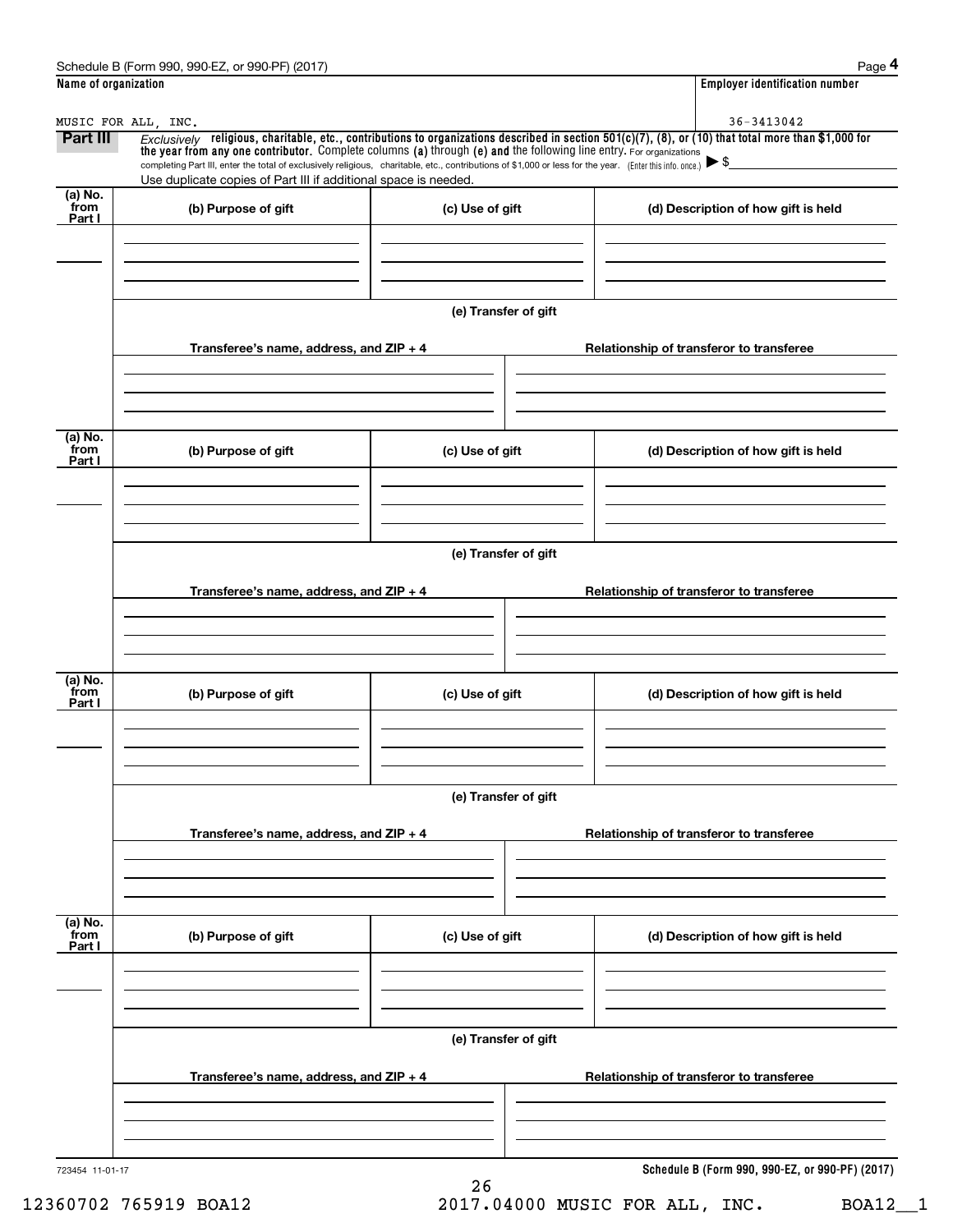| <b>SCHEDULE D</b> |  |
|-------------------|--|
|-------------------|--|

Department of the Treasury

| (Form 990) |  |
|------------|--|
|------------|--|

(Form 990) | Complete if the organization answered "Yes" on Form 990, Part IV, line 6, 7, 8, 9, 10, 11a, 11b, 11c, 11d, 11e, 11f, 12a, or 12b. SCHEDULE D Supplemental Financial Statements<br>
Form 990) Somplete if the organization answered "Yes" on Form 990,<br>
Part IV, line 6, 7, 8, 9, 10, 11a, 11b, 11c, 11d, 11e, 11f, 12a, or 12b.



| Attach to Form 990.                                                    |  |
|------------------------------------------------------------------------|--|
| Go to www.irs.gov/Form990 for instructions and the latest information. |  |

|         | יום מווטות טו מוט ווטמטמו<br>Internal Revenue Service                                                                                                                                                                         | Go to www.irs.gov/Form990 for instructions and the latest information. |                | Inspection                            |
|---------|-------------------------------------------------------------------------------------------------------------------------------------------------------------------------------------------------------------------------------|------------------------------------------------------------------------|----------------|---------------------------------------|
|         | Name of the organization                                                                                                                                                                                                      |                                                                        |                | <b>Employer identification number</b> |
|         | MUSIC FOR ALL, INC.                                                                                                                                                                                                           |                                                                        |                | 36-3413042                            |
| Part I  | Organizations Maintaining Donor Advised Funds or Other Similar Funds or Accounts. Complete if the                                                                                                                             |                                                                        |                |                                       |
|         | organization answered "Yes" on Form 990, Part IV, line 6.                                                                                                                                                                     | (a) Donor advised funds                                                |                | (b) Funds and other accounts          |
|         |                                                                                                                                                                                                                               |                                                                        |                |                                       |
| 1       |                                                                                                                                                                                                                               |                                                                        |                |                                       |
| 2       | Aggregate value of contributions to (during year)                                                                                                                                                                             |                                                                        |                |                                       |
| з<br>4  | Aggregate value of grants from (during year)                                                                                                                                                                                  |                                                                        |                |                                       |
| 5       | Did the organization inform all donors and donor advisors in writing that the assets held in donor advised funds                                                                                                              |                                                                        |                |                                       |
|         |                                                                                                                                                                                                                               |                                                                        |                | Yes<br>No                             |
| 6       | Did the organization inform all grantees, donors, and donor advisors in writing that grant funds can be used only                                                                                                             |                                                                        |                |                                       |
|         | for charitable purposes and not for the benefit of the donor or donor advisor, or for any other purpose conferring                                                                                                            |                                                                        |                |                                       |
|         |                                                                                                                                                                                                                               |                                                                        |                | Yes<br>No                             |
| Part II | Conservation Easements. Complete if the organization answered "Yes" on Form 990, Part IV, line 7.                                                                                                                             |                                                                        |                |                                       |
| 1       | Purpose(s) of conservation easements held by the organization (check all that apply).                                                                                                                                         |                                                                        |                |                                       |
|         | Preservation of land for public use (e.g., recreation or education)                                                                                                                                                           | Preservation of a historically important land area                     |                |                                       |
|         | Protection of natural habitat                                                                                                                                                                                                 | Preservation of a certified historic structure                         |                |                                       |
|         | Preservation of open space                                                                                                                                                                                                    |                                                                        |                |                                       |
| 2       | Complete lines 2a through 2d if the organization held a qualified conservation contribution in the form of a conservation easement on the last                                                                                |                                                                        |                |                                       |
|         | day of the tax year.                                                                                                                                                                                                          |                                                                        |                | Held at the End of the Tax Year       |
| a       |                                                                                                                                                                                                                               |                                                                        | 2a             |                                       |
| b       | Total acreage restricted by conservation easements                                                                                                                                                                            |                                                                        | 2 <sub>b</sub> |                                       |
| с       |                                                                                                                                                                                                                               |                                                                        | 2c             |                                       |
|         | d Number of conservation easements included in (c) acquired after 7/25/06, and not on a historic structure                                                                                                                    |                                                                        |                |                                       |
|         | listed in the National Register [111] in the Mational Register [11] in the Mation Matter of Alliance Matter and Matter and Matter and Matter and Matter and Matter and Matter and Matter and Matter and Matter and Matter and |                                                                        | 2d             |                                       |
| 3       | Number of conservation easements modified, transferred, released, extinguished, or terminated by the organization during the tax                                                                                              |                                                                        |                |                                       |
|         | $year \blacktriangleright$                                                                                                                                                                                                    |                                                                        |                |                                       |
| 4       | Number of states where property subject to conservation easement is located >                                                                                                                                                 |                                                                        |                |                                       |
| 5       | Does the organization have a written policy regarding the periodic monitoring, inspection, handling of                                                                                                                        |                                                                        |                |                                       |
| 6       | violations, and enforcement of the conservation easements it holds?<br>Staff and volunteer hours devoted to monitoring, inspecting, handling of violations, and enforcing conservation easements during the year              |                                                                        |                | Yes<br><b>No</b>                      |
|         |                                                                                                                                                                                                                               |                                                                        |                |                                       |
| 7       | Amount of expenses incurred in monitoring, inspecting, handling of violations, and enforcing conservation easements during the year                                                                                           |                                                                        |                |                                       |
|         | $\blacktriangleright$ s                                                                                                                                                                                                       |                                                                        |                |                                       |
| 8       | Does each conservation easement reported on line 2(d) above satisfy the requirements of section 170(h)(4)(B)(i)                                                                                                               |                                                                        |                |                                       |
|         |                                                                                                                                                                                                                               |                                                                        |                |                                       |
| 9       | In Part XIII, describe how the organization reports conservation easements in its revenue and expense statement, and balance sheet, and                                                                                       |                                                                        |                |                                       |
|         | include, if applicable, the text of the footnote to the organization's financial statements that describes the organization's accounting for                                                                                  |                                                                        |                |                                       |
|         | conservation easements.                                                                                                                                                                                                       |                                                                        |                |                                       |
|         | Organizations Maintaining Collections of Art, Historical Treasures, or Other Similar Assets.<br>Part III                                                                                                                      |                                                                        |                |                                       |
|         | Complete if the organization answered "Yes" on Form 990, Part IV, line 8.                                                                                                                                                     |                                                                        |                |                                       |
|         | 1a If the organization elected, as permitted under SFAS 116 (ASC 958), not to report in its revenue statement and balance sheet works of art,                                                                                 |                                                                        |                |                                       |
|         | historical treasures, or other similar assets held for public exhibition, education, or research in furtherance of public service, provide, in Part XIII,                                                                     |                                                                        |                |                                       |
|         | the text of the footnote to its financial statements that describes these items.                                                                                                                                              |                                                                        |                |                                       |
| b       | If the organization elected, as permitted under SFAS 116 (ASC 958), to report in its revenue statement and balance sheet works of art, historical                                                                             |                                                                        |                |                                       |
|         | treasures, or other similar assets held for public exhibition, education, or research in furtherance of public service, provide the following amounts                                                                         |                                                                        |                |                                       |
|         | relating to these items:                                                                                                                                                                                                      |                                                                        |                |                                       |
|         |                                                                                                                                                                                                                               |                                                                        | ▶              | $\frac{1}{2}$                         |
|         | (ii) Assets included in Form 990, Part X                                                                                                                                                                                      |                                                                        |                |                                       |
| 2       | If the organization received or held works of art, historical treasures, or other similar assets for financial gain, provide                                                                                                  |                                                                        |                |                                       |
|         | the following amounts required to be reported under SFAS 116 (ASC 958) relating to these items:                                                                                                                               |                                                                        |                |                                       |
| а       |                                                                                                                                                                                                                               |                                                                        |                | $\blacktriangleright$ \$              |
|         |                                                                                                                                                                                                                               |                                                                        |                |                                       |

732051 10-09-17

|   | 27 |  |   |  |
|---|----|--|---|--|
| ◢ | −  |  | . |  |

LHA For Paperwork Reduction Act Notice, see the Instructions for Form 990. Shand the Schedule D (Form 990) 2017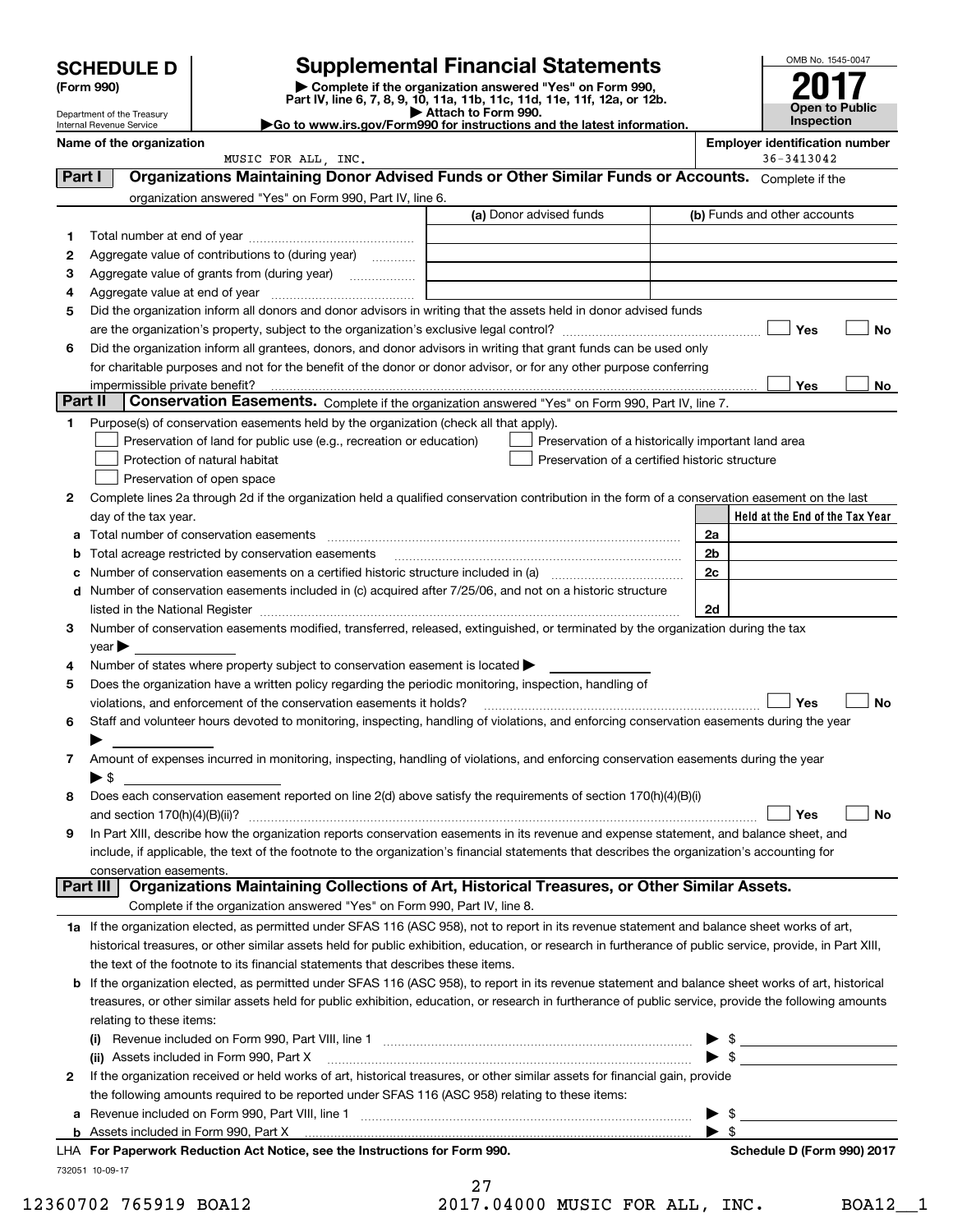|        | MUSIC FOR ALL, INC.<br>Schedule D (Form 990) 2017                                                                                                                                                                              |                                         |                |                                                                                                                                                                                                                               |                                 | 36-3413042                 |                     |          | Page 2 |
|--------|--------------------------------------------------------------------------------------------------------------------------------------------------------------------------------------------------------------------------------|-----------------------------------------|----------------|-------------------------------------------------------------------------------------------------------------------------------------------------------------------------------------------------------------------------------|---------------------------------|----------------------------|---------------------|----------|--------|
|        | Part III<br>Organizations Maintaining Collections of Art, Historical Treasures, or Other Similar Assets (continued)                                                                                                            |                                         |                |                                                                                                                                                                                                                               |                                 |                            |                     |          |        |
| 3      | Using the organization's acquisition, accession, and other records, check any of the following that are a significant use of its collection items                                                                              |                                         |                |                                                                                                                                                                                                                               |                                 |                            |                     |          |        |
|        | (check all that apply):                                                                                                                                                                                                        |                                         |                |                                                                                                                                                                                                                               |                                 |                            |                     |          |        |
| a      | Public exhibition                                                                                                                                                                                                              |                                         |                | Loan or exchange programs                                                                                                                                                                                                     |                                 |                            |                     |          |        |
| b      | Scholarly research                                                                                                                                                                                                             |                                         |                | Other and the contract of the contract of the contract of the contract of the contract of the contract of the contract of the contract of the contract of the contract of the contract of the contract of the contract of the |                                 |                            |                     |          |        |
| c      | Preservation for future generations                                                                                                                                                                                            |                                         |                |                                                                                                                                                                                                                               |                                 |                            |                     |          |        |
| 4      | Provide a description of the organization's collections and explain how they further the organization's exempt purpose in Part XIII.                                                                                           |                                         |                |                                                                                                                                                                                                                               |                                 |                            |                     |          |        |
| 5      | During the year, did the organization solicit or receive donations of art, historical treasures, or other similar assets                                                                                                       |                                         |                |                                                                                                                                                                                                                               |                                 |                            |                     |          |        |
|        | to be sold to raise funds rather than to be maintained as part of the organization's collection?                                                                                                                               |                                         |                |                                                                                                                                                                                                                               |                                 |                            | Yes                 |          | No     |
|        | <b>Part IV</b><br>Escrow and Custodial Arrangements. Complete if the organization answered "Yes" on Form 990, Part IV, line 9, or<br>reported an amount on Form 990, Part X, line 21.                                          |                                         |                |                                                                                                                                                                                                                               |                                 |                            |                     |          |        |
|        | 1a Is the organization an agent, trustee, custodian or other intermediary for contributions or other assets not included                                                                                                       |                                         |                |                                                                                                                                                                                                                               |                                 |                            |                     |          |        |
|        |                                                                                                                                                                                                                                |                                         |                |                                                                                                                                                                                                                               |                                 |                            | Yes                 |          | No     |
|        | b If "Yes," explain the arrangement in Part XIII and complete the following table:                                                                                                                                             |                                         |                |                                                                                                                                                                                                                               |                                 |                            |                     |          |        |
|        |                                                                                                                                                                                                                                |                                         |                |                                                                                                                                                                                                                               |                                 |                            | Amount              |          |        |
| c      | Beginning balance material content contracts and all the content of the content of the content of the content of the content of the content of the content of the content of the content of the content of the content of the  |                                         |                |                                                                                                                                                                                                                               | 1c                              |                            |                     |          |        |
|        | Additions during the year manufactured and an annual contract of the year manufactured and all the year manufactured and all the year manufactured and all the year manufactured and all the year manufactured and all the yea |                                         |                |                                                                                                                                                                                                                               | 1d                              |                            |                     |          |        |
| е      | Distributions during the year manufactured and an account of the state of the state of the state of the state o                                                                                                                |                                         |                |                                                                                                                                                                                                                               | 1e                              |                            |                     |          |        |
| f      |                                                                                                                                                                                                                                |                                         |                |                                                                                                                                                                                                                               | 1f                              |                            |                     |          |        |
|        | 2a Did the organization include an amount on Form 990, Part X, line 21, for escrow or custodial account liability?                                                                                                             |                                         |                |                                                                                                                                                                                                                               |                                 |                            | Yes                 |          | No     |
|        | <b>b</b> If "Yes," explain the arrangement in Part XIII. Check here if the explanation has been provided on Part XIII                                                                                                          |                                         |                |                                                                                                                                                                                                                               |                                 |                            |                     |          |        |
| Part V | Endowment Funds. Complete if the organization answered "Yes" on Form 990, Part IV, line 10.                                                                                                                                    |                                         |                |                                                                                                                                                                                                                               |                                 |                            |                     |          |        |
|        |                                                                                                                                                                                                                                | (a) Current year                        | (b) Prior year | (c) Two years back                                                                                                                                                                                                            |                                 | (d) Three years back       | (e) Four years back |          |        |
| 1a     | Beginning of year balance                                                                                                                                                                                                      | 176,927.                                | 146,923.       | 145,591.                                                                                                                                                                                                                      |                                 | 144,379.                   |                     | 143,099. |        |
| b      |                                                                                                                                                                                                                                | 16,090.                                 | 29,785.        | 1,203.                                                                                                                                                                                                                        |                                 | 1,102.                     |                     |          | 1,280. |
| с      | Net investment earnings, gains, and losses                                                                                                                                                                                     | 7,651.                                  | 7,333.         | 7,273.                                                                                                                                                                                                                        |                                 | 7,219.                     |                     |          |        |
| d      |                                                                                                                                                                                                                                |                                         |                |                                                                                                                                                                                                                               |                                 |                            |                     |          |        |
|        | e Other expenditures for facilities                                                                                                                                                                                            |                                         |                |                                                                                                                                                                                                                               |                                 |                            |                     |          |        |
|        | and programs                                                                                                                                                                                                                   | 7,339.                                  | 7,114.         | 7,144.                                                                                                                                                                                                                        |                                 | 7,109.                     |                     |          |        |
|        |                                                                                                                                                                                                                                |                                         |                |                                                                                                                                                                                                                               |                                 |                            |                     |          |        |
| g      | End of year balance                                                                                                                                                                                                            | 193,329.                                | 176,927.       | 146,923.                                                                                                                                                                                                                      |                                 | 145,591.                   |                     | 144,379. |        |
| 2      | Provide the estimated percentage of the current year end balance (line 1g, column (a)) held as:                                                                                                                                |                                         |                |                                                                                                                                                                                                                               |                                 |                            |                     |          |        |
| а      | Board designated or quasi-endowment                                                                                                                                                                                            |                                         | %              |                                                                                                                                                                                                                               |                                 |                            |                     |          |        |
|        | Permanent endowment<br>99.60                                                                                                                                                                                                   | %                                       |                |                                                                                                                                                                                                                               |                                 |                            |                     |          |        |
|        | <b>c</b> Temporarily restricted endowment $\blacktriangleright$                                                                                                                                                                | .40<br>%                                |                |                                                                                                                                                                                                                               |                                 |                            |                     |          |        |
|        | The percentages on lines 2a, 2b, and 2c should equal 100%.                                                                                                                                                                     |                                         |                |                                                                                                                                                                                                                               |                                 |                            |                     |          |        |
|        | 3a Are there endowment funds not in the possession of the organization that are held and administered for the organization                                                                                                     |                                         |                |                                                                                                                                                                                                                               |                                 |                            |                     |          |        |
|        | by:                                                                                                                                                                                                                            |                                         |                |                                                                                                                                                                                                                               |                                 |                            |                     | Yes      | No     |
|        | (i)                                                                                                                                                                                                                            |                                         |                |                                                                                                                                                                                                                               |                                 |                            | 3a(i)               |          | х      |
|        |                                                                                                                                                                                                                                |                                         |                |                                                                                                                                                                                                                               |                                 |                            | 3a(ii)              | x        |        |
|        |                                                                                                                                                                                                                                |                                         |                |                                                                                                                                                                                                                               |                                 |                            | 3b                  | X        |        |
| 4      | Describe in Part XIII the intended uses of the organization's endowment funds.                                                                                                                                                 |                                         |                |                                                                                                                                                                                                                               |                                 |                            |                     |          |        |
|        | Land, Buildings, and Equipment.<br>Part VI                                                                                                                                                                                     |                                         |                |                                                                                                                                                                                                                               |                                 |                            |                     |          |        |
|        | Complete if the organization answered "Yes" on Form 990, Part IV, line 11a. See Form 990, Part X, line 10.                                                                                                                     |                                         |                |                                                                                                                                                                                                                               |                                 |                            |                     |          |        |
|        | Description of property                                                                                                                                                                                                        | (a) Cost or other<br>basis (investment) |                | (b) Cost or other<br>basis (other)                                                                                                                                                                                            | (c) Accumulated<br>depreciation |                            | (d) Book value      |          |        |
|        |                                                                                                                                                                                                                                |                                         |                |                                                                                                                                                                                                                               |                                 |                            |                     |          |        |
| b      |                                                                                                                                                                                                                                |                                         |                |                                                                                                                                                                                                                               |                                 |                            |                     |          |        |
|        |                                                                                                                                                                                                                                |                                         |                | 764,818.                                                                                                                                                                                                                      |                                 | 760,075.                   |                     |          | 4,743. |
| d      |                                                                                                                                                                                                                                |                                         |                | 896,849.                                                                                                                                                                                                                      |                                 | 720,935.                   |                     | 175,914. |        |
|        | <b>e</b> Other                                                                                                                                                                                                                 |                                         |                |                                                                                                                                                                                                                               |                                 |                            |                     |          |        |
|        |                                                                                                                                                                                                                                |                                         |                |                                                                                                                                                                                                                               |                                 |                            |                     | 180,657. |        |
|        |                                                                                                                                                                                                                                |                                         |                |                                                                                                                                                                                                                               |                                 | Schedule D (Form 990) 2017 |                     |          |        |

732052 10-09-17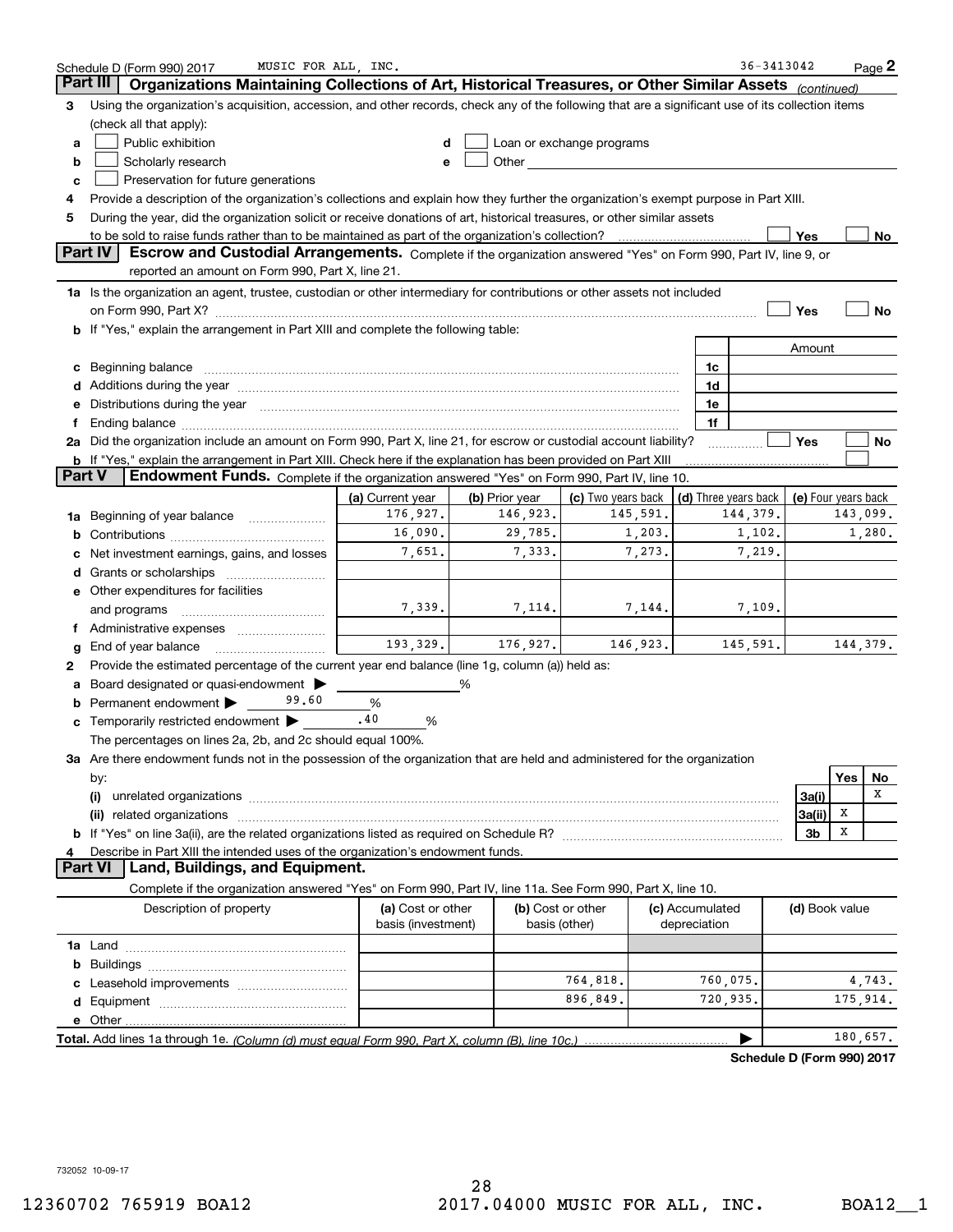| Complete if the organization answered "Yes" on Form 990, Part IV, line 11b. See Form 990, Part X, line 12.        |                 |                                                           |                |
|-------------------------------------------------------------------------------------------------------------------|-----------------|-----------------------------------------------------------|----------------|
| (a) Description of security or category (including name of security)                                              | (b) Book value  | (c) Method of valuation: Cost or end-of-year market value |                |
| (1) Financial derivatives                                                                                         |                 |                                                           |                |
|                                                                                                                   |                 |                                                           |                |
| $(3)$ Other                                                                                                       |                 |                                                           |                |
| (A)                                                                                                               |                 |                                                           |                |
| (B)                                                                                                               |                 |                                                           |                |
| (C)                                                                                                               |                 |                                                           |                |
| (D)                                                                                                               |                 |                                                           |                |
| (E)                                                                                                               |                 |                                                           |                |
| (F)                                                                                                               |                 |                                                           |                |
| (G)                                                                                                               |                 |                                                           |                |
| (H)                                                                                                               |                 |                                                           |                |
| Total. (Col. (b) must equal Form 990, Part X, col. (B) line $12$ .)                                               |                 |                                                           |                |
| Part VIII Investments - Program Related.                                                                          |                 |                                                           |                |
| Complete if the organization answered "Yes" on Form 990, Part IV, line 11c. See Form 990, Part X, line 13.        |                 |                                                           |                |
| (a) Description of investment                                                                                     | (b) Book value  | (c) Method of valuation: Cost or end-of-year market value |                |
|                                                                                                                   |                 |                                                           |                |
| (1)                                                                                                               |                 |                                                           |                |
| (2)                                                                                                               |                 |                                                           |                |
| (3)                                                                                                               |                 |                                                           |                |
| (4)                                                                                                               |                 |                                                           |                |
| (5)                                                                                                               |                 |                                                           |                |
| (6)                                                                                                               |                 |                                                           |                |
| (7)                                                                                                               |                 |                                                           |                |
| (8)                                                                                                               |                 |                                                           |                |
| (9)                                                                                                               |                 |                                                           |                |
| Total. (Col. (b) must equal Form 990, Part X, col. (B) line $13.$                                                 |                 |                                                           |                |
| Part IX<br><b>Other Assets.</b>                                                                                   |                 |                                                           |                |
| Complete if the organization answered "Yes" on Form 990, Part IV, line 11d. See Form 990, Part X, line 15.        |                 |                                                           |                |
|                                                                                                                   | (a) Description |                                                           | (b) Book value |
| (1)                                                                                                               |                 |                                                           |                |
| (2)                                                                                                               |                 |                                                           |                |
| (3)                                                                                                               |                 |                                                           |                |
| (4)                                                                                                               |                 |                                                           |                |
| (5)                                                                                                               |                 |                                                           |                |
| (6)                                                                                                               |                 |                                                           |                |
|                                                                                                                   |                 |                                                           |                |
| (7)                                                                                                               |                 |                                                           |                |
| (8)                                                                                                               |                 |                                                           |                |
| (9)                                                                                                               |                 |                                                           |                |
|                                                                                                                   |                 |                                                           |                |
| Part X<br><b>Other Liabilities.</b>                                                                               |                 |                                                           |                |
| Complete if the organization answered "Yes" on Form 990, Part IV, line 11e or 11f. See Form 990, Part X, line 25. |                 |                                                           |                |
| (a) Description of liability<br>1.                                                                                |                 | (b) Book value                                            |                |
| Federal income taxes<br>(1)                                                                                       |                 |                                                           |                |
| RESERVE FOR LICENSE FEES<br>(2)                                                                                   |                 | 178.779.                                                  |                |
| DEFERRED TRUST LIABILITY<br>(3)                                                                                   |                 | 32,246.                                                   |                |
| (4)                                                                                                               |                 |                                                           |                |
| (5)                                                                                                               |                 |                                                           |                |
|                                                                                                                   |                 |                                                           |                |
| (6)                                                                                                               |                 |                                                           |                |
| (7)                                                                                                               |                 |                                                           |                |
| (8)                                                                                                               |                 |                                                           |                |
| (9)<br><b>Total.</b> (Column (b) must equal Form 990, Part X, col. (B) line 25.)                                  |                 | 211,025.                                                  |                |

2. Liability for uncertain tax positions. In Part XIII, provide the text of the footnote to the organization's financial statements that reports the organization's liability for uncertain tax positions under FIN 48 (ASC 740). Check here if the text of the footnote has been provided in Part XIII  $\begin{array}{c} \hline \end{array}$ 

Schedule D (Form 990) 2017

732053 10-09-17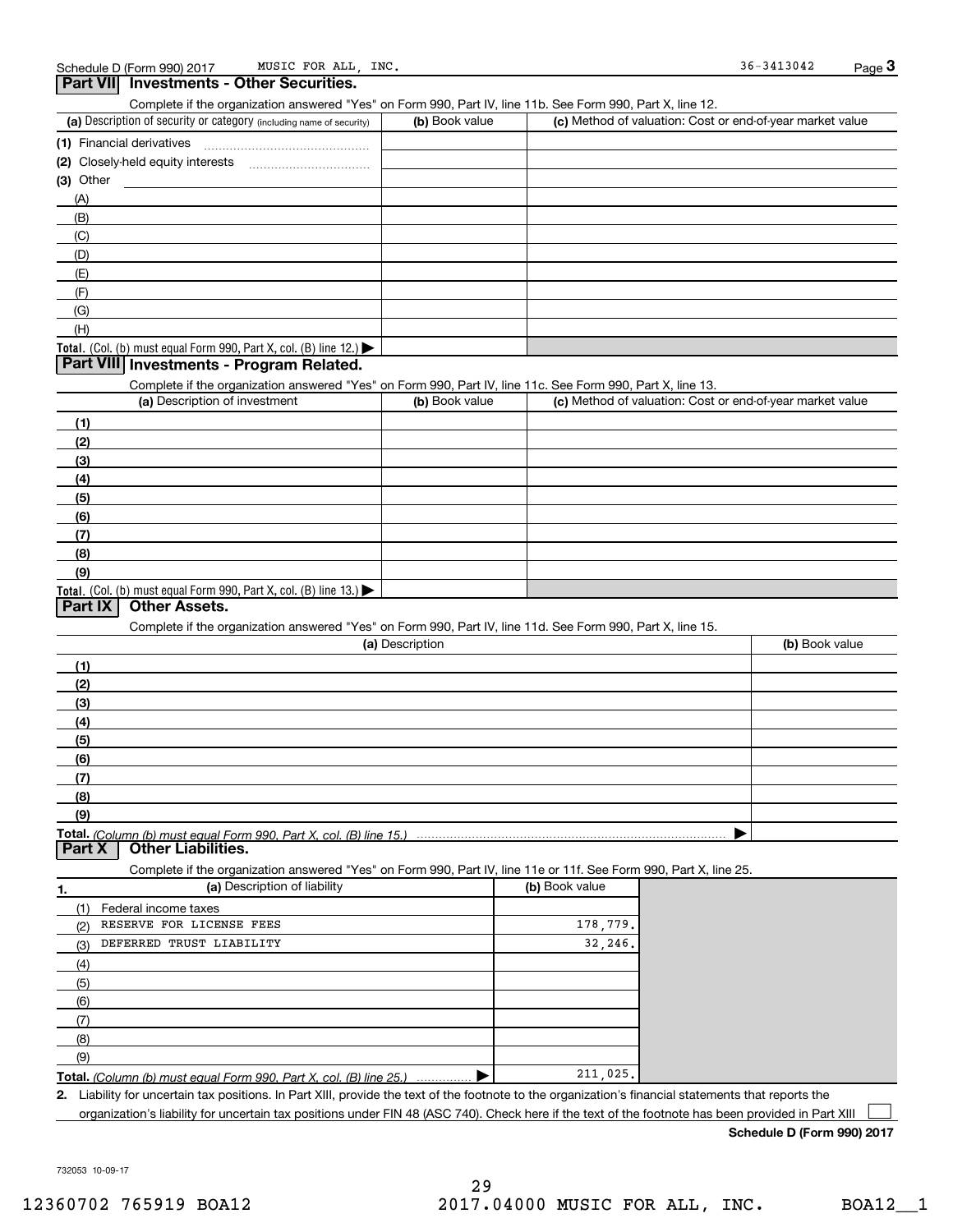|              | MUSIC FOR ALL, INC.<br>Schedule D (Form 990) 2017                                                                                                                      |                |             | 36-3413042  | Page 4      |
|--------------|------------------------------------------------------------------------------------------------------------------------------------------------------------------------|----------------|-------------|-------------|-------------|
|              | Reconciliation of Revenue per Audited Financial Statements With Revenue per Return.<br><b>Part XI</b>                                                                  |                |             |             |             |
|              | Complete if the organization answered "Yes" on Form 990, Part IV, line 12a.                                                                                            |                |             |             |             |
| 1            | Total revenue, gains, and other support per audited financial statements                                                                                               |                |             | $\mathbf 1$ | 9,127,464.  |
| $\mathbf{2}$ | Amounts included on line 1 but not on Form 990, Part VIII, line 12:                                                                                                    |                |             |             |             |
| a            |                                                                                                                                                                        | 2a             |             |             |             |
| b            |                                                                                                                                                                        | 2 <sub>b</sub> | 171,050.    |             |             |
| с            |                                                                                                                                                                        | 2 <sub>c</sub> |             |             |             |
| d            | Other (Describe in Part XIII.)                                                                                                                                         | 2d             | 47,773.     |             |             |
| е            | Add lines 2a through 2d                                                                                                                                                |                |             | 2e          | 218,823.    |
| З.           |                                                                                                                                                                        |                |             | 3           | 8,908,641.  |
| 4            | Amounts included on Form 990, Part VIII, line 12, but not on line 1:                                                                                                   |                |             |             |             |
| a            | Investment expenses not included on Form 990, Part VIII, line 7b                                                                                                       | 4a             |             |             |             |
| b            | Other (Describe in Part XIII.)                                                                                                                                         | 4b             | $-241,594.$ |             |             |
| c            | Add lines 4a and 4b                                                                                                                                                    |                |             | 4с          | $-241,594.$ |
| 5.           |                                                                                                                                                                        |                |             | 5           | 8,667,047.  |
|              | Part XII   Reconciliation of Expenses per Audited Financial Statements With Expenses per Return.                                                                       |                |             |             |             |
|              | Complete if the organization answered "Yes" on Form 990, Part IV, line 12a.                                                                                            |                |             |             |             |
| 1            |                                                                                                                                                                        |                |             | 1.          | 8,913,662.  |
| 2            | Amounts included on line 1 but not on Form 990, Part IX, line 25:                                                                                                      |                |             |             |             |
| a            |                                                                                                                                                                        | 2a             | 171,050.    |             |             |
| b            |                                                                                                                                                                        | 2b             |             |             |             |
| с            |                                                                                                                                                                        | 2 <sub>c</sub> |             |             |             |
| d            |                                                                                                                                                                        | 2d             | 12,264.     |             |             |
| е            | Add lines 2a through 2d                                                                                                                                                |                |             | 2e          | 183, 314.   |
| З.           |                                                                                                                                                                        |                |             | 3           | 8,730,348.  |
| 4            | Amounts included on Form 990, Part IX, line 25, but not on line 1:                                                                                                     |                |             |             |             |
| a            | Investment expenses not included on Form 990, Part VIII, line 7b                                                                                                       | 4a             |             |             |             |
| b            | Other (Describe in Part XIII.) [100] [100] [100] [100] [100] [100] [100] [100] [100] [100] [100] [100] [100] [                                                         | 4b             | $-241.594.$ |             |             |
|              | c Add lines 4a and 4b                                                                                                                                                  |                |             | 4c          | $-241,594.$ |
| 5.           | Total expenses. Add lines 3 and 4c. (This must equal Form 990. Part I. line 18.) <i>manumeroness.</i> Add lines 3 and 4c. (This must equal Form 990. Part I. line 18.) |                |             | 5           | 8,488,754.  |
|              | Part XIII Supplemental Information.                                                                                                                                    |                |             |             |             |
|              | Provide the descriptions required for Part II, lines 3, 5, and 9; Part III, lines 1a and 4; Part IV, lines 1b and 2b; Part V, line 4; Part X, line 2; Part XI,         |                |             |             |             |
|              | lines 2d and 4b; and Part XII, lines 2d and 4b. Also complete this part to provide any additional information.                                                         |                |             |             |             |
|              |                                                                                                                                                                        |                |             |             |             |
|              |                                                                                                                                                                        |                |             |             |             |
|              |                                                                                                                                                                        |                |             |             |             |
|              |                                                                                                                                                                        |                |             |             |             |
|              | PART XI, LINE 2D - OTHER ADJUSTMENTS:                                                                                                                                  |                |             |             |             |
|              |                                                                                                                                                                        |                |             |             |             |
|              | REVENUE REPORTED AS EIN 36-3991517                                                                                                                                     | 56,223.        |             |             |             |
|              |                                                                                                                                                                        |                |             |             |             |
|              | ELIMINATIONS                                                                                                                                                           | $-8,450.$      |             |             |             |
|              |                                                                                                                                                                        |                |             |             |             |
|              | TOTAL TO SCHEDULE D, PART XI, LINE 2D                                                                                                                                  | 47,773.        |             |             |             |
|              |                                                                                                                                                                        |                |             |             |             |
|              |                                                                                                                                                                        |                |             |             |             |
|              |                                                                                                                                                                        |                |             |             |             |
|              |                                                                                                                                                                        |                |             |             |             |

PART XI, LINE 4B - OTHER ADJUSTMENTS:

COST OF GOODS SOLD, NETTED WITH GROSS SALES REVENUE -241,594.

732054 10-09-17 Schedule D (Form 990) 2017 PART XII, LINE 2D - OTHER ADJUSTMENTS: EXPENSES REPORTED AS EIN 36-3991517 20,714. ELIMINATIONS -8,450. 30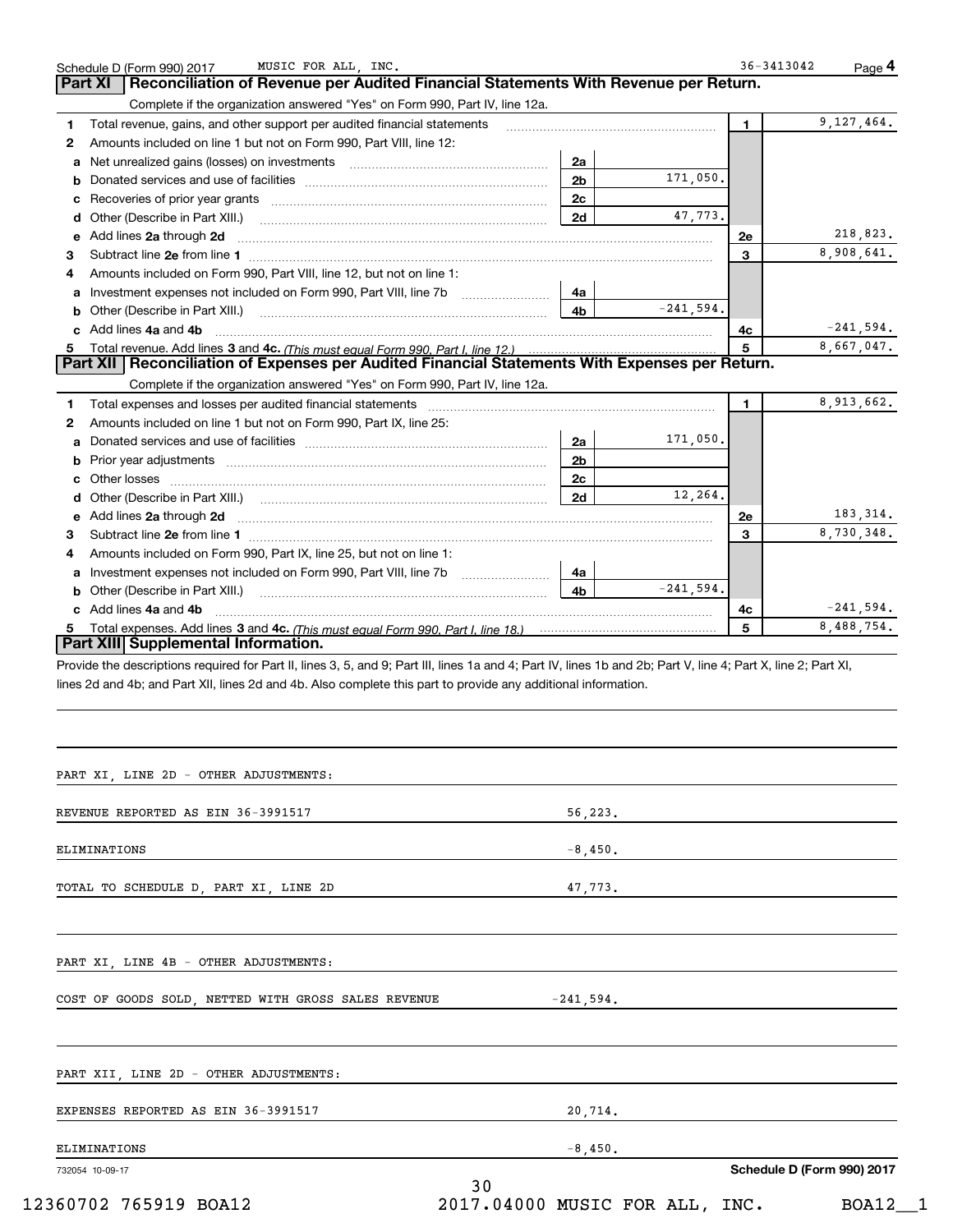## Part XIII Supplemental Information (continued)

TOTAL TO SCHEDULE D, PART XII, LINE 2D 12,264.

PART XII, LINE 4B - OTHER ADJUSTMENTS:

COST OF GOODS SOLD, NETTED WITH GROSS SALES REVENUE  $-241,594$ .

FORM 990, SCHDULE D, PART XI AND PART XII

THE AUDITED FINANCIAL STATEMENTS OF MUSIC FOR ALL, INC. INCLUDE THE

COMBINED ACTIVITY OF ITS AFFILIATE, MUSIC FOR ALL FOUNDATION (FOUNDATION),

EIN 36-3991517, AN ORGANIZATION AFFILIATED THROUGH COMMON CONTROL, WHICH

AWARDS GRANTS AND SCHOLARSHIPS TO FURTHER MUSIC EDUCATION. ALL SIGNIFICANT

TRANSACTIONS AND BALANCES BETWEEN THE ORGANIZATIONS HAVE BEEN ELIMINATED.

Schedule D (Form 990) 2017

732055 10-09-17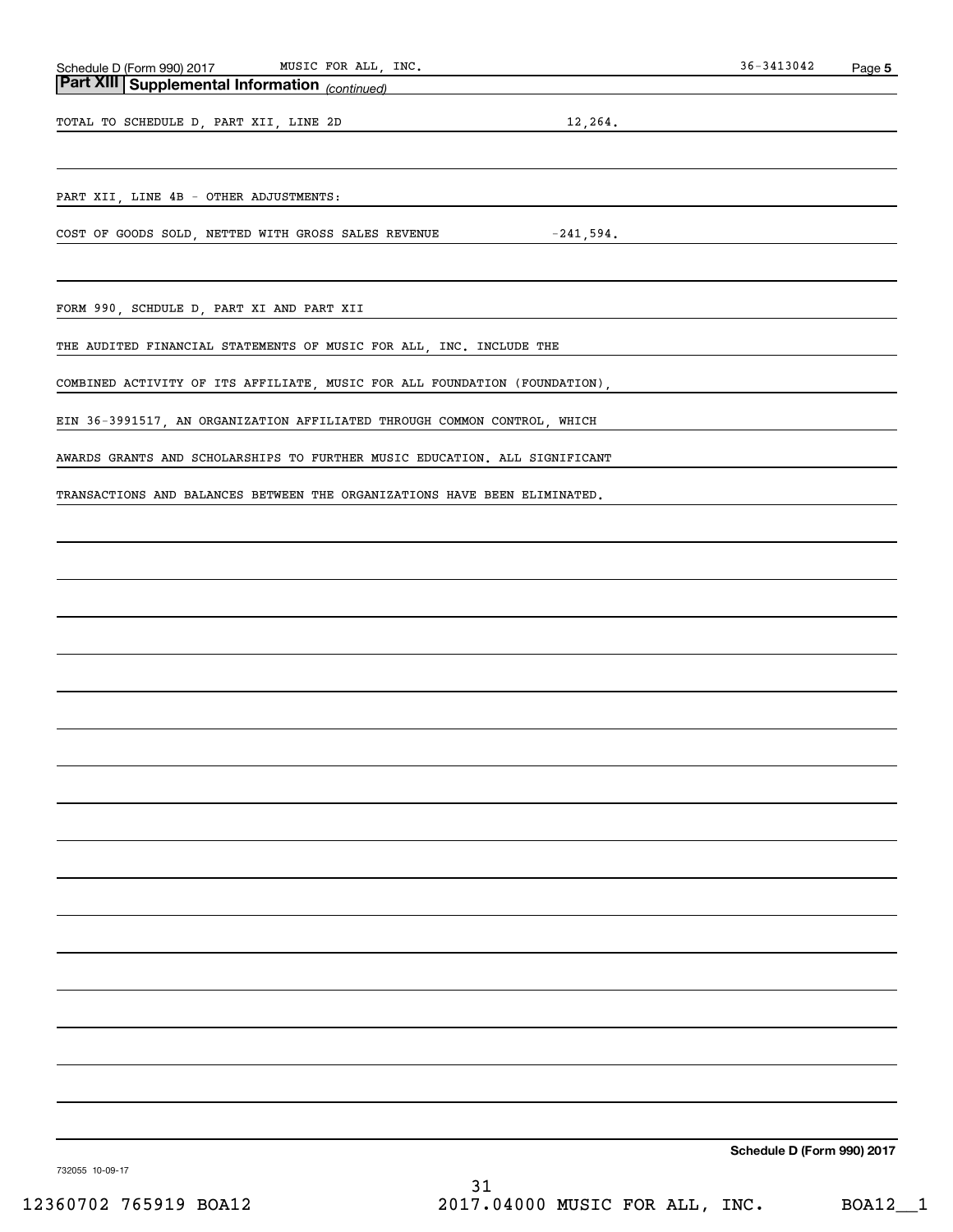|        | <b>SCHEDULE J</b>                                      |                                                                                                               | <b>Compensation Information</b>                                                                                                  |                                       | OMB No. 1545-0047          |     |    |
|--------|--------------------------------------------------------|---------------------------------------------------------------------------------------------------------------|----------------------------------------------------------------------------------------------------------------------------------|---------------------------------------|----------------------------|-----|----|
|        | (Form 990)                                             |                                                                                                               | For certain Officers, Directors, Trustees, Key Employees, and Highest                                                            |                                       |                            |     |    |
|        |                                                        |                                                                                                               | <b>Compensated Employees</b>                                                                                                     |                                       | 2017                       |     |    |
|        |                                                        |                                                                                                               | Complete if the organization answered "Yes" on Form 990, Part IV, line 23.<br>Attach to Form 990.                                |                                       | <b>Open to Public</b>      |     |    |
|        | Department of the Treasury<br>Internal Revenue Service |                                                                                                               | Go to www.irs.gov/Form990 for instructions and the latest information.                                                           |                                       | <b>Inspection</b>          |     |    |
|        | Name of the organization                               |                                                                                                               |                                                                                                                                  | <b>Employer identification number</b> |                            |     |    |
|        |                                                        | MUSIC FOR ALL, INC.                                                                                           |                                                                                                                                  |                                       | 36-3413042                 |     |    |
| Part I |                                                        | <b>Questions Regarding Compensation</b>                                                                       |                                                                                                                                  |                                       |                            |     |    |
|        |                                                        |                                                                                                               |                                                                                                                                  |                                       |                            | Yes | No |
|        |                                                        |                                                                                                               | <b>1a</b> Check the appropriate box(es) if the organization provided any of the following to or for a person listed on Form 990, |                                       |                            |     |    |
|        |                                                        | Part VII, Section A, line 1a. Complete Part III to provide any relevant information regarding these items.    |                                                                                                                                  |                                       |                            |     |    |
|        | First-class or charter travel                          |                                                                                                               | Housing allowance or residence for personal use                                                                                  |                                       |                            |     |    |
|        | Travel for companions                                  |                                                                                                               | Payments for business use of personal residence                                                                                  |                                       |                            |     |    |
|        |                                                        | Tax indemnification and gross-up payments                                                                     | Health or social club dues or initiation fees                                                                                    |                                       |                            |     |    |
|        |                                                        | Discretionary spending account                                                                                | Personal services (such as, maid, chauffeur, chef)                                                                               |                                       |                            |     |    |
|        |                                                        |                                                                                                               |                                                                                                                                  |                                       |                            |     |    |
|        |                                                        |                                                                                                               | <b>b</b> If any of the boxes on line 1a are checked, did the organization follow a written policy regarding payment or           |                                       |                            |     |    |
|        |                                                        |                                                                                                               |                                                                                                                                  |                                       | 1b                         |     |    |
| 2      |                                                        |                                                                                                               | Did the organization require substantiation prior to reimbursing or allowing expenses incurred by all directors,                 |                                       |                            |     |    |
|        |                                                        |                                                                                                               |                                                                                                                                  |                                       | $\mathbf{2}$               |     |    |
|        |                                                        |                                                                                                               |                                                                                                                                  |                                       |                            |     |    |
| З      |                                                        |                                                                                                               | Indicate which, if any, of the following the filing organization used to establish the compensation of the organization's        |                                       |                            |     |    |
|        |                                                        |                                                                                                               | CEO/Executive Director. Check all that apply. Do not check any boxes for methods used by a related organization to               |                                       |                            |     |    |
|        |                                                        | establish compensation of the CEO/Executive Director, but explain in Part III.                                |                                                                                                                                  |                                       |                            |     |    |
|        | X  <br>Compensation committee                          |                                                                                                               | Written employment contract                                                                                                      |                                       |                            |     |    |
|        |                                                        | Independent compensation consultant                                                                           | X<br>Compensation survey or study                                                                                                |                                       |                            |     |    |
|        | $X$ Form 990 of other organizations                    |                                                                                                               | X<br>Approval by the board or compensation committee                                                                             |                                       |                            |     |    |
|        |                                                        |                                                                                                               |                                                                                                                                  |                                       |                            |     |    |
| 4      |                                                        | During the year, did any person listed on Form 990, Part VII, Section A, line 1a, with respect to the filing  |                                                                                                                                  |                                       |                            |     |    |
|        | organization or a related organization:                |                                                                                                               |                                                                                                                                  |                                       |                            |     |    |
| а      |                                                        | Receive a severance payment or change-of-control payment?                                                     |                                                                                                                                  |                                       | 4a                         |     | Х  |
| b      |                                                        |                                                                                                               |                                                                                                                                  |                                       | 4b                         |     | х  |
| с      |                                                        |                                                                                                               |                                                                                                                                  |                                       | 4c                         |     | х  |
|        |                                                        | If "Yes" to any of lines 4a-c, list the persons and provide the applicable amounts for each item in Part III. |                                                                                                                                  |                                       |                            |     |    |
|        |                                                        |                                                                                                               |                                                                                                                                  |                                       |                            |     |    |
|        |                                                        | Only section 501(c)(3), 501(c)(4), and 501(c)(29) organizations must complete lines 5-9.                      |                                                                                                                                  |                                       |                            |     |    |
|        |                                                        |                                                                                                               | For persons listed on Form 990, Part VII, Section A, line 1a, did the organization pay or accrue any compensation                |                                       |                            |     |    |
|        | contingent on the revenues of:                         |                                                                                                               |                                                                                                                                  |                                       |                            |     |    |
|        |                                                        |                                                                                                               | a The organization? <b>Constitution</b> and the organization?                                                                    |                                       | 5a                         |     | х  |
|        |                                                        |                                                                                                               |                                                                                                                                  |                                       | 5b                         |     | х  |
|        |                                                        | If "Yes" on line 5a or 5b, describe in Part III.                                                              |                                                                                                                                  |                                       |                            |     |    |
| 6.     |                                                        |                                                                                                               | For persons listed on Form 990, Part VII, Section A, line 1a, did the organization pay or accrue any compensation                |                                       |                            |     |    |
|        | contingent on the net earnings of:                     |                                                                                                               |                                                                                                                                  |                                       |                            |     |    |
|        |                                                        |                                                                                                               |                                                                                                                                  |                                       | 6a                         |     | x  |
|        |                                                        |                                                                                                               |                                                                                                                                  |                                       | 6b                         |     | х  |
|        |                                                        | If "Yes" on line 6a or 6b, describe in Part III.                                                              |                                                                                                                                  |                                       |                            |     |    |
|        |                                                        |                                                                                                               | 7 For persons listed on Form 990, Part VII, Section A, line 1a, did the organization provide any nonfixed payments               |                                       |                            |     |    |
|        |                                                        |                                                                                                               |                                                                                                                                  |                                       | 7                          |     | Х  |
| 8      |                                                        |                                                                                                               | Were any amounts reported on Form 990, Part VII, paid or accrued pursuant to a contract that was subject to the                  |                                       |                            |     |    |
|        |                                                        | initial contract exception described in Regulations section 53.4958-4(a)(3)? If "Yes," describe in Part III   |                                                                                                                                  |                                       | 8                          |     | х  |
| 9      |                                                        | If "Yes" on line 8, did the organization also follow the rebuttable presumption procedure described in        |                                                                                                                                  |                                       |                            |     |    |
|        |                                                        |                                                                                                               |                                                                                                                                  |                                       | 9                          |     |    |
|        |                                                        | LHA For Paperwork Reduction Act Notice, see the Instructions for Form 990.                                    |                                                                                                                                  |                                       | Schedule J (Form 990) 2017 |     |    |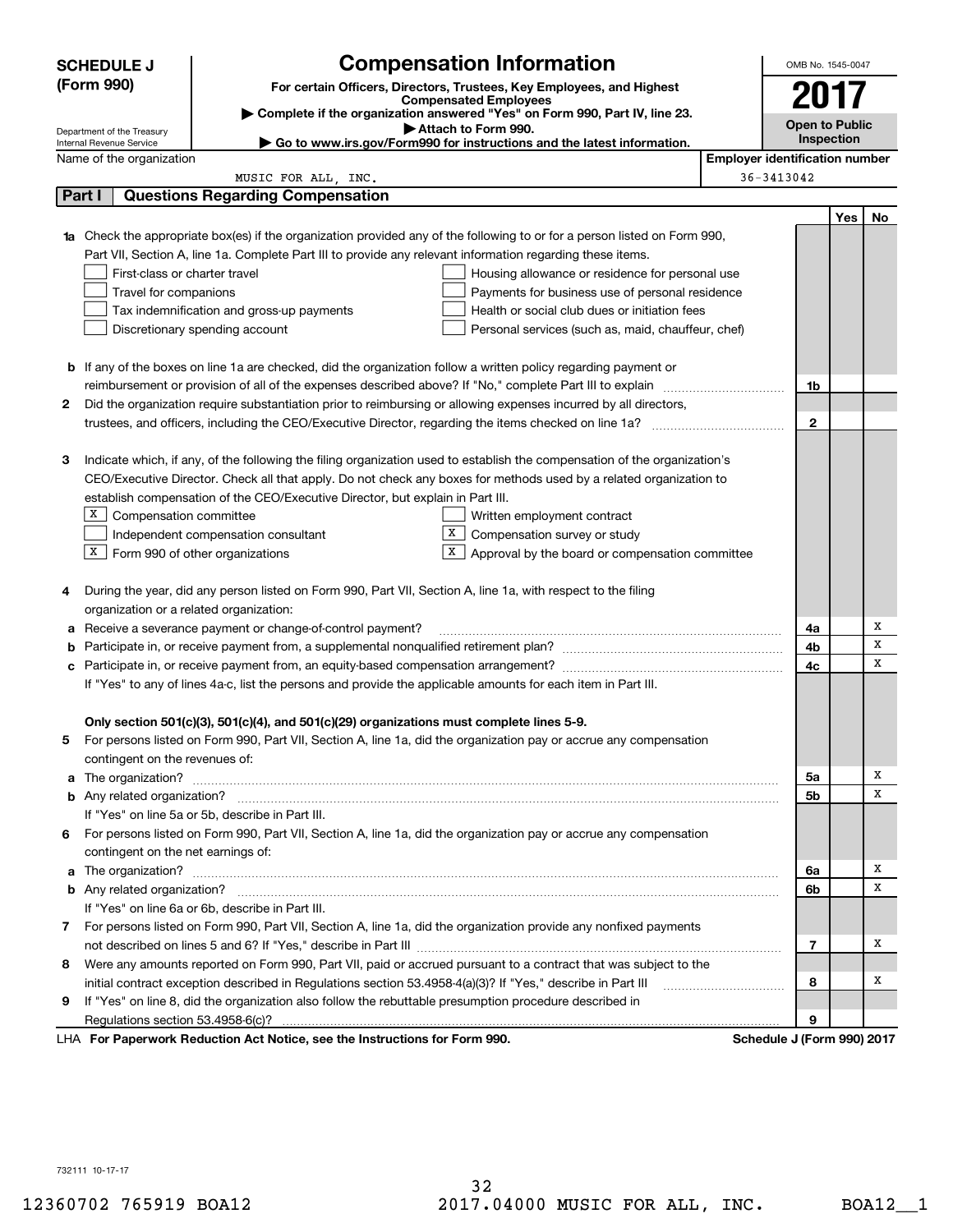| Schedule J (Form 990) 2017                |                                |                            |                                      |                                           |                                                    |                          | 71-57-01 17-17                                                                                                                                                                                                                                                                        |
|-------------------------------------------|--------------------------------|----------------------------|--------------------------------------|-------------------------------------------|----------------------------------------------------|--------------------------|---------------------------------------------------------------------------------------------------------------------------------------------------------------------------------------------------------------------------------------------------------------------------------------|
|                                           |                                |                            |                                      |                                           |                                                    |                          | (ii)                                                                                                                                                                                                                                                                                  |
|                                           |                                |                            |                                      |                                           |                                                    |                          | $\widehat{\phantom{a}}$                                                                                                                                                                                                                                                               |
|                                           |                                |                            |                                      |                                           |                                                    |                          | ι≣                                                                                                                                                                                                                                                                                    |
|                                           |                                |                            |                                      |                                           |                                                    |                          | $\mathrel{\widehat{=}}$                                                                                                                                                                                                                                                               |
|                                           |                                |                            |                                      |                                           |                                                    |                          | ≋                                                                                                                                                                                                                                                                                     |
|                                           |                                |                            |                                      |                                           |                                                    |                          | $\mathrel{\widehat{=}}$                                                                                                                                                                                                                                                               |
|                                           |                                |                            |                                      |                                           |                                                    |                          | ι≣                                                                                                                                                                                                                                                                                    |
|                                           |                                |                            |                                      |                                           |                                                    |                          | $\mathrel{\widehat{=}}$                                                                                                                                                                                                                                                               |
|                                           |                                |                            |                                      |                                           |                                                    |                          | ι≣                                                                                                                                                                                                                                                                                    |
|                                           |                                |                            |                                      |                                           |                                                    |                          | $\widehat{=}$                                                                                                                                                                                                                                                                         |
|                                           |                                |                            |                                      |                                           |                                                    |                          | ι≣                                                                                                                                                                                                                                                                                    |
|                                           |                                |                            |                                      |                                           |                                                    |                          | $\widehat{=}$                                                                                                                                                                                                                                                                         |
|                                           |                                |                            |                                      |                                           |                                                    |                          | ι≣                                                                                                                                                                                                                                                                                    |
|                                           |                                |                            |                                      |                                           |                                                    |                          | $\widehat{=}$                                                                                                                                                                                                                                                                         |
|                                           |                                |                            |                                      |                                           |                                                    |                          | ι≣                                                                                                                                                                                                                                                                                    |
|                                           |                                |                            |                                      |                                           |                                                    |                          | $\widehat{=}$                                                                                                                                                                                                                                                                         |
|                                           |                                |                            |                                      |                                           |                                                    |                          | ι≣                                                                                                                                                                                                                                                                                    |
|                                           |                                |                            |                                      |                                           |                                                    |                          | $\widehat{\phantom{a}}$                                                                                                                                                                                                                                                               |
|                                           |                                |                            |                                      |                                           |                                                    |                          | ≋                                                                                                                                                                                                                                                                                     |
|                                           |                                |                            |                                      |                                           |                                                    |                          | $\widehat{=}$                                                                                                                                                                                                                                                                         |
|                                           |                                |                            |                                      |                                           |                                                    |                          | ≋                                                                                                                                                                                                                                                                                     |
|                                           |                                |                            |                                      |                                           |                                                    |                          | $\mathrel{\widehat{=}}$                                                                                                                                                                                                                                                               |
|                                           |                                |                            |                                      |                                           |                                                    |                          | ≋                                                                                                                                                                                                                                                                                     |
|                                           |                                |                            |                                      |                                           |                                                    |                          | $\widehat{\phantom{a}}$                                                                                                                                                                                                                                                               |
|                                           |                                |                            |                                      |                                           |                                                    |                          | ι≣                                                                                                                                                                                                                                                                                    |
|                                           |                                |                            |                                      |                                           |                                                    |                          | $\widehat{=}$                                                                                                                                                                                                                                                                         |
|                                           |                                |                            |                                      |                                           |                                                    |                          | ≋                                                                                                                                                                                                                                                                                     |
|                                           |                                |                            |                                      |                                           |                                                    |                          | $\widehat{=}$                                                                                                                                                                                                                                                                         |
| $\cdot^{\circ}$                           | $\cdot$                        | $\cdot^{\circ}$            | $\ddot{\cdot}$                       | $\tilde{\cdot}$                           | $\tilde{\cdot}$                                    | .°                       | VICE PRESIDENT/CFO<br>ι≣                                                                                                                                                                                                                                                              |
| $\mathsf{e}_1$                            | 163,298.                       | 23.<br>.874.               | UЛ<br>່<br>3<br>3<br>•               | $\ddot{\circ}$                            | $\ddot{\circ}$                                     | 134,091.                 | (2)<br>NANCY H. CARLSON<br>$\widehat{\phantom{a}}$                                                                                                                                                                                                                                    |
| $\ddot{\cdot}$                            | $\cdot$                        | $\cdot$                    | $\cdot^{\circ}$                      | $\tilde{\cdot}$                           | $\tilde{\cdot}$                                    | $\cdot$                  | PRESIDENT/CEO<br>ι≣                                                                                                                                                                                                                                                                   |
| $ \raisebox{.4ex}{.}{\circ}$              | 217, 203.                      | $\overline{9}$<br>177.     | 7<br>$-576.$                         | $\ddot{\cdot}$                            | $\ddot{\circ}$                                     | 193,450.                 | (1)<br>ERIC L. MARTIN<br>$\widehat{\phantom{a}}$                                                                                                                                                                                                                                      |
| reported as deferred<br>on prior Form 990 |                                |                            | compensation                         | compensation<br>reportable<br>(iii) Other | compensation<br>(ii) Bonus &<br>incentive          | compensation<br>(i) Base | (A) Name and Title                                                                                                                                                                                                                                                                    |
| (F) Compensation<br>in column (B)         | (E) Total of columns<br>(0)(0) | (D) Nontaxable<br>benefits | (C) Retirement and<br>other deferred |                                           | (B) Breakdown of W-2 and/or 1099-MISC compensation |                          |                                                                                                                                                                                                                                                                                       |
|                                           |                                |                            |                                      |                                           |                                                    |                          | Note: The sum of columns (B)(i) if tor each listed individual must equal the total amount of Form 990, Part VII, Section A, line 1a, applicable column (D) and (E) amounts for that individual                                                                                        |
|                                           |                                |                            |                                      |                                           |                                                    |                          | Do not list any individuals that aren't listed on Form 990, Part VII.<br>For each individual whose compensation must be reported on Schedule J, report compensation from trom the organization on row (i) and from related organizations, described in the instructions, on row (ii). |
|                                           |                                |                            |                                      |                                           |                                                    |                          | <b>Part II</b><br>Officers, Directors, Trustees, Key Employees, and Highest Compensated Employees. Use duplicate copies if additional space is needed.                                                                                                                                |
| Page 2                                    |                                |                            | ω<br>$6 - 3413042$                   |                                           |                                                    | LNC.                     | Schedule J (Form 990) 2017<br>MUSIC FOR ALL,                                                                                                                                                                                                                                          |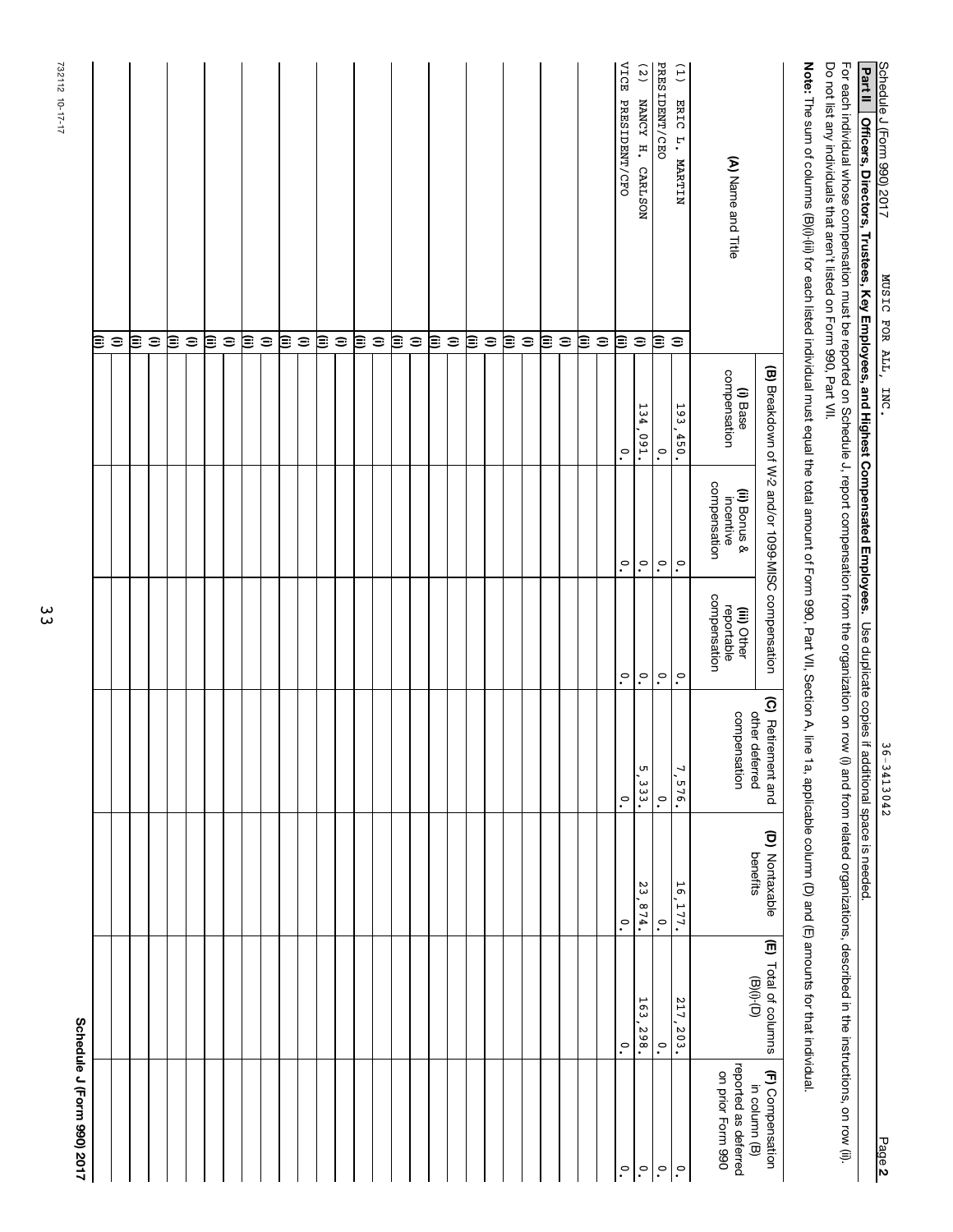|        | 732113 10-17-17                                                                                                                                                                                                                |  |
|--------|--------------------------------------------------------------------------------------------------------------------------------------------------------------------------------------------------------------------------------|--|
|        | Schedule J (Form 990) 2017                                                                                                                                                                                                     |  |
|        |                                                                                                                                                                                                                                |  |
|        |                                                                                                                                                                                                                                |  |
|        |                                                                                                                                                                                                                                |  |
|        |                                                                                                                                                                                                                                |  |
|        |                                                                                                                                                                                                                                |  |
|        |                                                                                                                                                                                                                                |  |
|        |                                                                                                                                                                                                                                |  |
|        |                                                                                                                                                                                                                                |  |
|        |                                                                                                                                                                                                                                |  |
|        |                                                                                                                                                                                                                                |  |
|        |                                                                                                                                                                                                                                |  |
|        |                                                                                                                                                                                                                                |  |
|        |                                                                                                                                                                                                                                |  |
|        |                                                                                                                                                                                                                                |  |
|        |                                                                                                                                                                                                                                |  |
|        |                                                                                                                                                                                                                                |  |
|        |                                                                                                                                                                                                                                |  |
|        |                                                                                                                                                                                                                                |  |
|        |                                                                                                                                                                                                                                |  |
|        | Provide the information, explanation, or descriptions required for Part I, lines 1a, 1b, 3, 4a, 4b, 53, 5b, 6a, 6b, 7, and 8, and for Part I, lines 1a, 4c, 5a, 6a, 6b, 7, and 8, and for Part II. Also complete this part for |  |
| Page 3 | Schedule J (Form 990) 2017<br>Part III   Supplemental Information<br>MUSIC FOR ALL,<br>INC.<br>36-3413042                                                                                                                      |  |
|        |                                                                                                                                                                                                                                |  |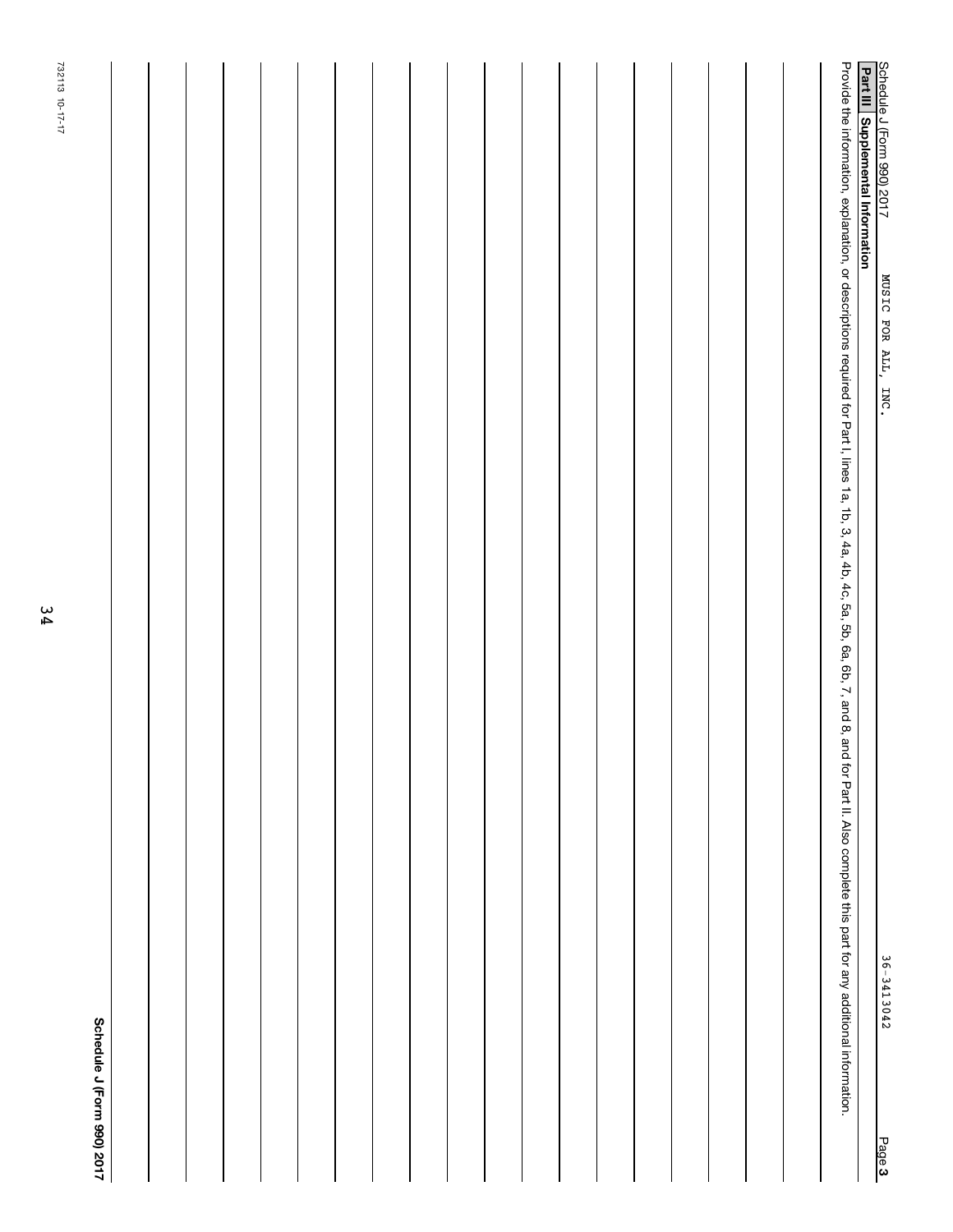| <b>SCHEDULE L</b>                                                                                             |                                                                            |                                           |                            | <b>Transactions With Interested Persons</b>                                                 |                                                                                                                                    |     |                      |                                       | OMB No. 1545-0047     |            |                           |
|---------------------------------------------------------------------------------------------------------------|----------------------------------------------------------------------------|-------------------------------------------|----------------------------|---------------------------------------------------------------------------------------------|------------------------------------------------------------------------------------------------------------------------------------|-----|----------------------|---------------------------------------|-----------------------|------------|---------------------------|
| (Form 990 or 990-EZ)                                                                                          |                                                                            |                                           |                            |                                                                                             | ▶ Complete if the organization answered "Yes" on Form 990, Part IV, line 25a, 25b, 26, 27, 28a,                                    |     |                      |                                       | 2017                  |            |                           |
| Department of the Treasury                                                                                    |                                                                            |                                           |                            | 28b, or 28c, or Form 990-EZ, Part V, line 38a or 40b.<br>Attach to Form 990 or Form 990-EZ. |                                                                                                                                    |     |                      |                                       | <b>Open To Public</b> |            |                           |
| Internal Revenue Service<br>Name of the organization                                                          |                                                                            |                                           |                            | $\cdot$ Go to www.irs.gov/Form990 for instructions and the latest information.              |                                                                                                                                    |     |                      | <b>Employer identification number</b> | Inspection            |            |                           |
|                                                                                                               | MUSIC FOR ALL, INC.                                                        |                                           |                            |                                                                                             |                                                                                                                                    |     |                      | 36-3413042                            |                       |            |                           |
| Part I                                                                                                        |                                                                            |                                           |                            |                                                                                             | Excess Benefit Transactions (section 501(c)(3), section 501(c)(4), and 501(c)(29) organizations only).                             |     |                      |                                       |                       |            |                           |
| 1.                                                                                                            |                                                                            | (b) Relationship between disqualified     |                            |                                                                                             | Complete if the organization answered "Yes" on Form 990, Part IV, line 25a or 25b, or Form 990-EZ, Part V, line 40b.               |     |                      |                                       |                       |            | (d) Corrected?            |
| (a) Name of disqualified person                                                                               |                                                                            | person and organization                   |                            |                                                                                             | (c) Description of transaction                                                                                                     |     |                      |                                       |                       | <b>Yes</b> | No                        |
|                                                                                                               |                                                                            |                                           |                            |                                                                                             |                                                                                                                                    |     |                      |                                       |                       |            |                           |
|                                                                                                               |                                                                            |                                           |                            |                                                                                             |                                                                                                                                    |     |                      |                                       |                       |            |                           |
|                                                                                                               |                                                                            |                                           |                            |                                                                                             |                                                                                                                                    |     |                      |                                       |                       |            |                           |
|                                                                                                               |                                                                            |                                           |                            |                                                                                             |                                                                                                                                    |     |                      |                                       |                       |            |                           |
| 2 Enter the amount of tax incurred by the organization managers or disqualified persons during the year under |                                                                            |                                           |                            |                                                                                             |                                                                                                                                    |     |                      |                                       |                       |            |                           |
| section 4958                                                                                                  |                                                                            |                                           |                            |                                                                                             |                                                                                                                                    |     |                      |                                       |                       |            |                           |
|                                                                                                               |                                                                            |                                           |                            |                                                                                             |                                                                                                                                    |     |                      |                                       |                       |            |                           |
| <b>Part II</b>                                                                                                | Loans to and/or From Interested Persons.                                   |                                           |                            |                                                                                             | Complete if the organization answered "Yes" on Form 990-EZ, Part V, line 38a or Form 990, Part IV, line 26; or if the organization |     |                      |                                       |                       |            |                           |
|                                                                                                               | reported an amount on Form 990, Part X, line 5, 6, or 22.                  |                                           |                            |                                                                                             |                                                                                                                                    |     |                      |                                       |                       |            |                           |
| (a) Name of<br>interested person                                                                              | (b) Relationship<br>with organization                                      | (c) Purpose<br>of loan                    | (d) Loan to or<br>from the | (e) Original<br>principal amount                                                            | (f) Balance due                                                                                                                    |     | $(g)$ In<br>default? | (h) Approved<br>`by board or          |                       |            | (i) Written<br>agreement? |
|                                                                                                               |                                                                            |                                           | organization?<br>To From   |                                                                                             |                                                                                                                                    | Yes | No                   | committee?<br>Yes                     | No                    | Yes l      | No                        |
|                                                                                                               |                                                                            |                                           |                            |                                                                                             |                                                                                                                                    |     |                      |                                       |                       |            |                           |
|                                                                                                               |                                                                            |                                           |                            |                                                                                             |                                                                                                                                    |     |                      |                                       |                       |            |                           |
|                                                                                                               |                                                                            |                                           |                            |                                                                                             |                                                                                                                                    |     |                      |                                       |                       |            |                           |
|                                                                                                               |                                                                            |                                           |                            |                                                                                             |                                                                                                                                    |     |                      |                                       |                       |            |                           |
|                                                                                                               |                                                                            |                                           |                            |                                                                                             |                                                                                                                                    |     |                      |                                       |                       |            |                           |
|                                                                                                               |                                                                            |                                           |                            |                                                                                             |                                                                                                                                    |     |                      |                                       |                       |            |                           |
|                                                                                                               |                                                                            |                                           |                            |                                                                                             |                                                                                                                                    |     |                      |                                       |                       |            |                           |
| Total                                                                                                         |                                                                            |                                           |                            | $\blacktriangleright$ \$                                                                    |                                                                                                                                    |     |                      |                                       |                       |            |                           |
| <b>Part III</b>                                                                                               | <b>Grants or Assistance Benefiting Interested Persons.</b>                 |                                           |                            |                                                                                             |                                                                                                                                    |     |                      |                                       |                       |            |                           |
| (a) Name of interested person                                                                                 | Complete if the organization answered "Yes" on Form 990, Part IV, line 27. | (b) Relationship between                  |                            | (c) Amount of                                                                               | (d) Type of                                                                                                                        |     |                      |                                       | (e) Purpose of        |            |                           |
|                                                                                                               |                                                                            | interested person and<br>the organization |                            | assistance                                                                                  | assistance                                                                                                                         |     |                      |                                       | assistance            |            |                           |
|                                                                                                               |                                                                            |                                           |                            |                                                                                             |                                                                                                                                    |     |                      |                                       |                       |            |                           |
|                                                                                                               |                                                                            |                                           |                            |                                                                                             |                                                                                                                                    |     |                      |                                       |                       |            |                           |
|                                                                                                               |                                                                            |                                           |                            |                                                                                             |                                                                                                                                    |     |                      |                                       |                       |            |                           |
|                                                                                                               |                                                                            |                                           |                            |                                                                                             |                                                                                                                                    |     |                      |                                       |                       |            |                           |
|                                                                                                               |                                                                            |                                           |                            |                                                                                             |                                                                                                                                    |     |                      |                                       |                       |            |                           |
|                                                                                                               |                                                                            |                                           |                            |                                                                                             |                                                                                                                                    |     |                      |                                       |                       |            |                           |
|                                                                                                               |                                                                            |                                           |                            |                                                                                             |                                                                                                                                    |     |                      |                                       |                       |            |                           |
|                                                                                                               |                                                                            |                                           |                            |                                                                                             |                                                                                                                                    |     |                      |                                       |                       |            |                           |

LHA For Paperwork Reduction Act Notice, see the Instructions for Form 990 or 990-EZ. Schedule L (Form 990 or 990-EZ) 2017

732131 10-18-17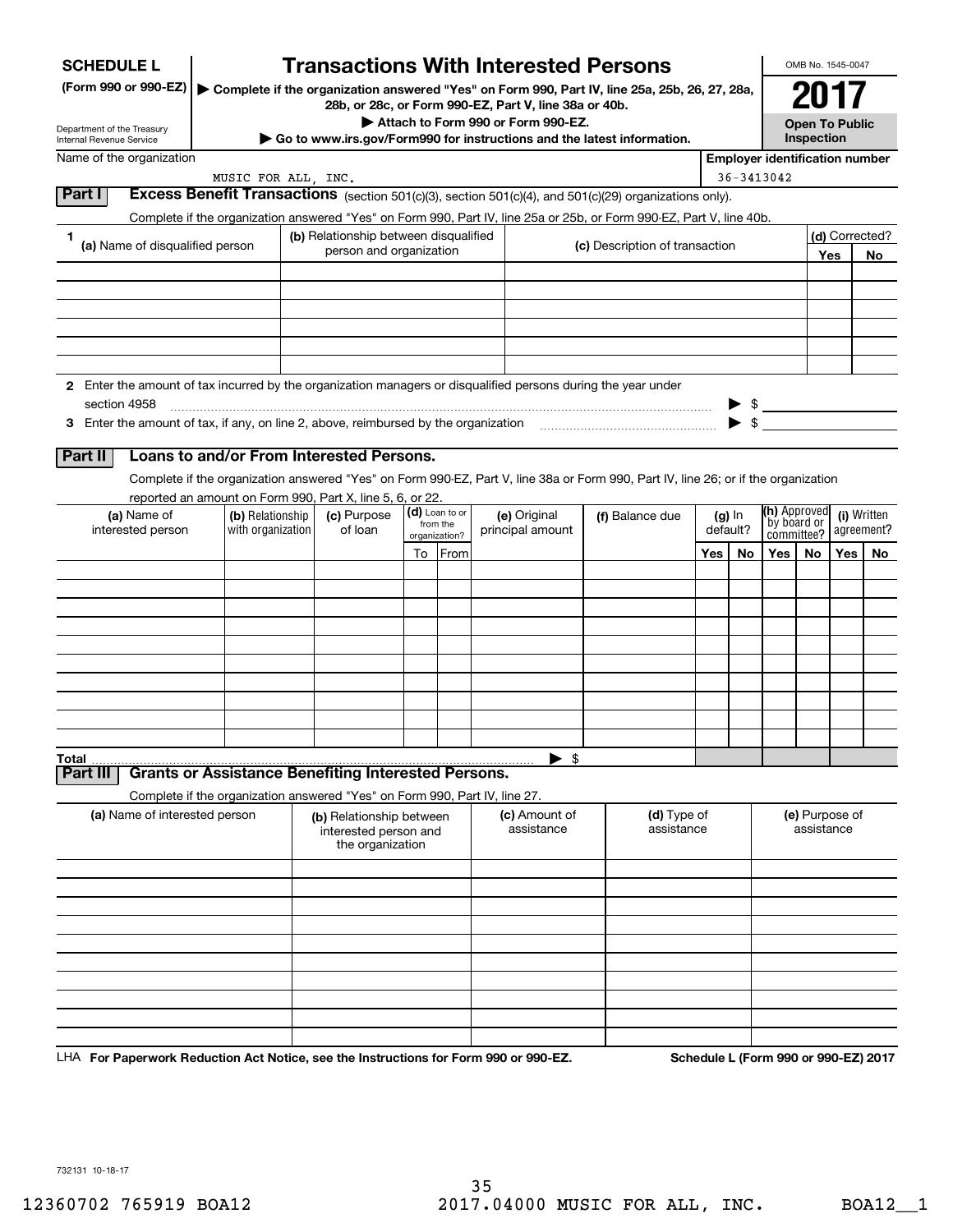## **Part IV | Business Transactions Involving Interested Persons.**

Complete if the organization answered "Yes" on Form 990, Part IV, line 28a, 28b, or 28c.

| (a) Name of interested person | (b) Relationship between interested<br>person and the organization | (c) Amount of<br>transaction | (d) Description of<br>transaction |     | (e) Sharing of<br>organization's<br>revenues? |
|-------------------------------|--------------------------------------------------------------------|------------------------------|-----------------------------------|-----|-----------------------------------------------|
|                               |                                                                    |                              |                                   | Yes | No                                            |
| MARLENE MILLER                | <b>BOARD MEMBER OF MUS</b>                                         |                              | 66.000. FRED J. MIL               |     | X                                             |
| DOUGLAS PILERI                | BOARD MEMBER OF MUS                                                |                              | 20.000. CONSULTING                |     | X                                             |
|                               |                                                                    |                              |                                   |     |                                               |
|                               |                                                                    |                              |                                   |     |                                               |
|                               |                                                                    |                              |                                   |     |                                               |
|                               |                                                                    |                              |                                   |     |                                               |
|                               |                                                                    |                              |                                   |     |                                               |
|                               |                                                                    |                              |                                   |     |                                               |
|                               |                                                                    |                              |                                   |     |                                               |
|                               |                                                                    |                              |                                   |     |                                               |

## **Part V** Supplemental Information

Provide additional information for responses to questions on Schedule L (see instructions).

SCH L, PART IV, BUSINESS TRANSACTIONS INVOLVING INTERESTED PERSONS:

(A) NAME OF PERSON: MARLENE MILLER

(B) RELATIONSHIP BETWEEN INTERESTED PERSON AND ORGANIZATION:

BOARD MEMBER OF MUSIC FOR ALL, INC. & PRESIDENT/CEO OF FRED J. MILLER, INC.

(D) DESCRIPTION OF TRANSACTION: FRED J. MILLER, INC. IS AN OFFICIAL

SPONSOR OF MUSIC FOR ALL, INC.

(A) NAME OF PERSON: DOUGLAS PILERI

(B) RELATIONSHIP BETWEEN INTERESTED PERSON AND ORGANIZATION:

BOARD MEMBER OF MUSIC FOR ALL, INC.

(D) DESCRIPTION OF TRANSACTION: CONSULTING SERVICES

Schedule L (Form 990 or 990-EZ) 2017

732132 10-18-17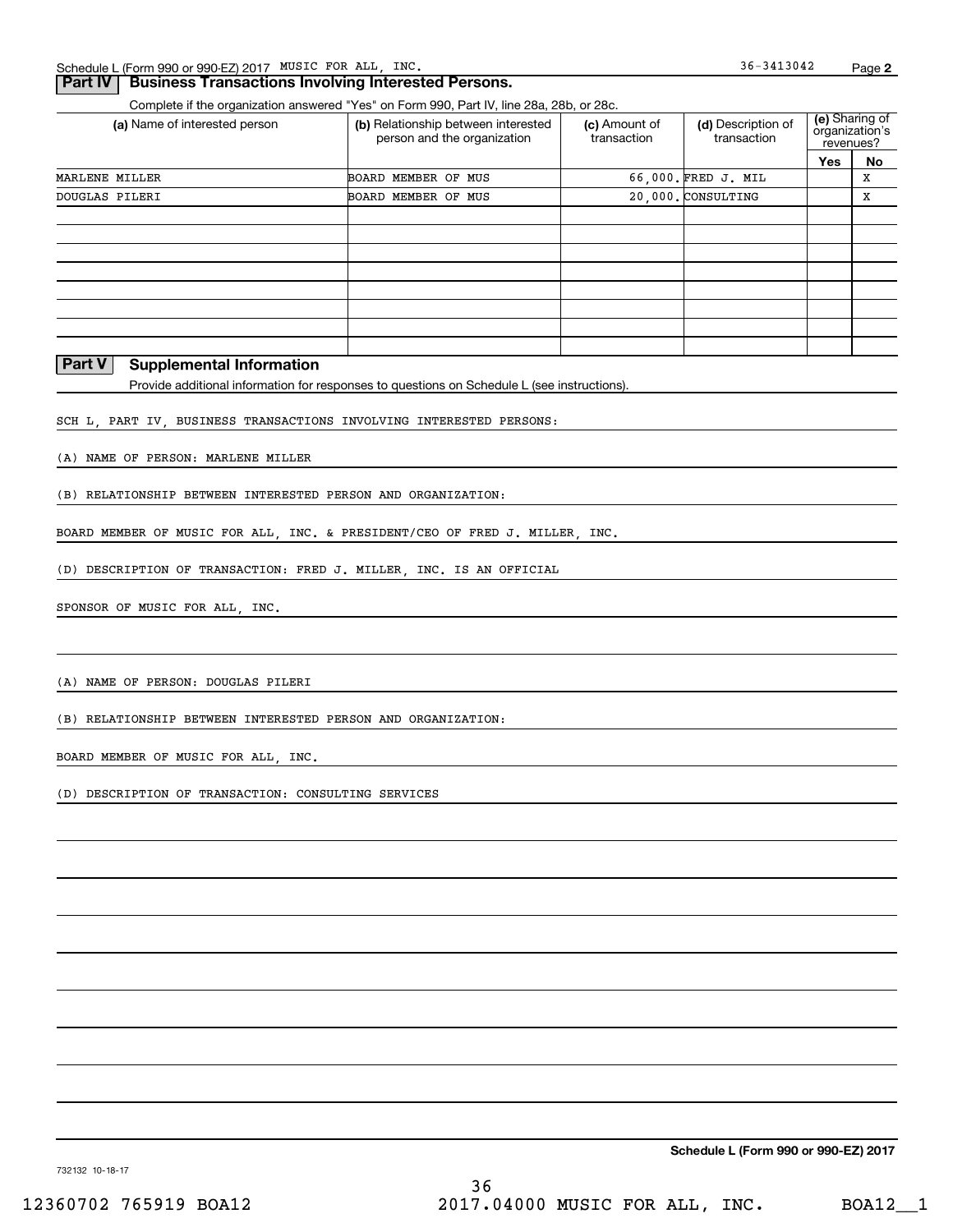(Form 990 or 990-EZ)

Department of the Treasury Internal Revenue Service Name of the organization

## SCHEDULE 0 | Supplemental Information to Form 990 or 990-EZ

Complete to provide information for responses to specific questions on Form 990 or 990-EZ or to provide any additional information. | Attach to Form 990 or 990-EZ. | Go to www.irs.gov/Form990 for the latest information.



Employer identification number

MUSIC FOR ALL INC.  $36-3413042$ 

FORM 990, PART I, LINE 1, DESCRIPTION OF ORGANIZATION MISSION:

EXPERIENCES THROUGH MUSIC FOR ALL.

THE VISION OF MUSIC FOR ALL IS TO BE A CATALYST TO ENSURE THAT EVERY

CHILD ACROSS AMERICA HAS ACCESS AND OPPORTUNITY TO PARTICIPATE IN

ACTIVE MUSIC MAKING IN HIS OR HER SCHOLASTIC ENVIRONMENT. WE USE OUR

RESOURCES TO PROVIDE NATIONAL PROGRAMS THAT RECOGNIZE AND SUPPORT MUSIC

STUDENTS' PERFORMANCE AND SUCCESS OFFER MUSIC EDUCATOR TRAINING AND

PROFESSIONAL DEVELOPMENT AND DELIVER TOOLS AND RESOURCES TO

PARTICIPANTS AND THEIR COMMUNITIES THAT WILL ASSIST THEM IN SUPPORTING

MUSIC EDUCATION BY PROMOTING AWARENESS OF MUSIC'S IMPACT ON STUDENT

GROWTH AND ACHIEVEMENT.

FORM 990, PART III, LINE 1, DESCRIPTION OF ORGANIZATION MISSION:

THE VISION OF MUSIC FOR ALL IS TO BE A CATALYST TO ENSURE THAT EVERY

CHILD ACROSS AMERICA HAS ACCESS AND OPPORTUNITY TO PARTICIPATE IN

ACTIVE MUSIC MAKING IN HIS OR HER SCHOLASTIC ENVIRONMENT. WE USE OUR

RESOURCES TO PROVIDE NATIONAL PROGRAMS THAT RECOGNIZE AND SUPPORT MUSIC

STUDENTS' PERFORMANCE AND SUCCESS OFFER MUSIC EDUCATOR TRAINING AND

PROFESSIONAL DEVELOPMENT, AND DELIVER TOOLS AND RESOURCES TO

PARTICIPANTS AND THEIR COMMUNITIES THAT WILL ASSIST THEM IN SUPPORTING

MUSIC EDUCATION BY PROMOTING AWARENESS OF MUSIC'S IMPACT ON STUDENT

GROWTH AND ACHIEVEMENT.

FORM 990, PART III, LINE 4A, PROGRAM SERVICE ACCOMPLISHMENTS:

732211 09-07-17 LHA For Paperwork Reduction Act Notice, see the Instructions for Form 990 or 990-EZ. Schedule O (Form 990 or 990-EZ) (2017) L 37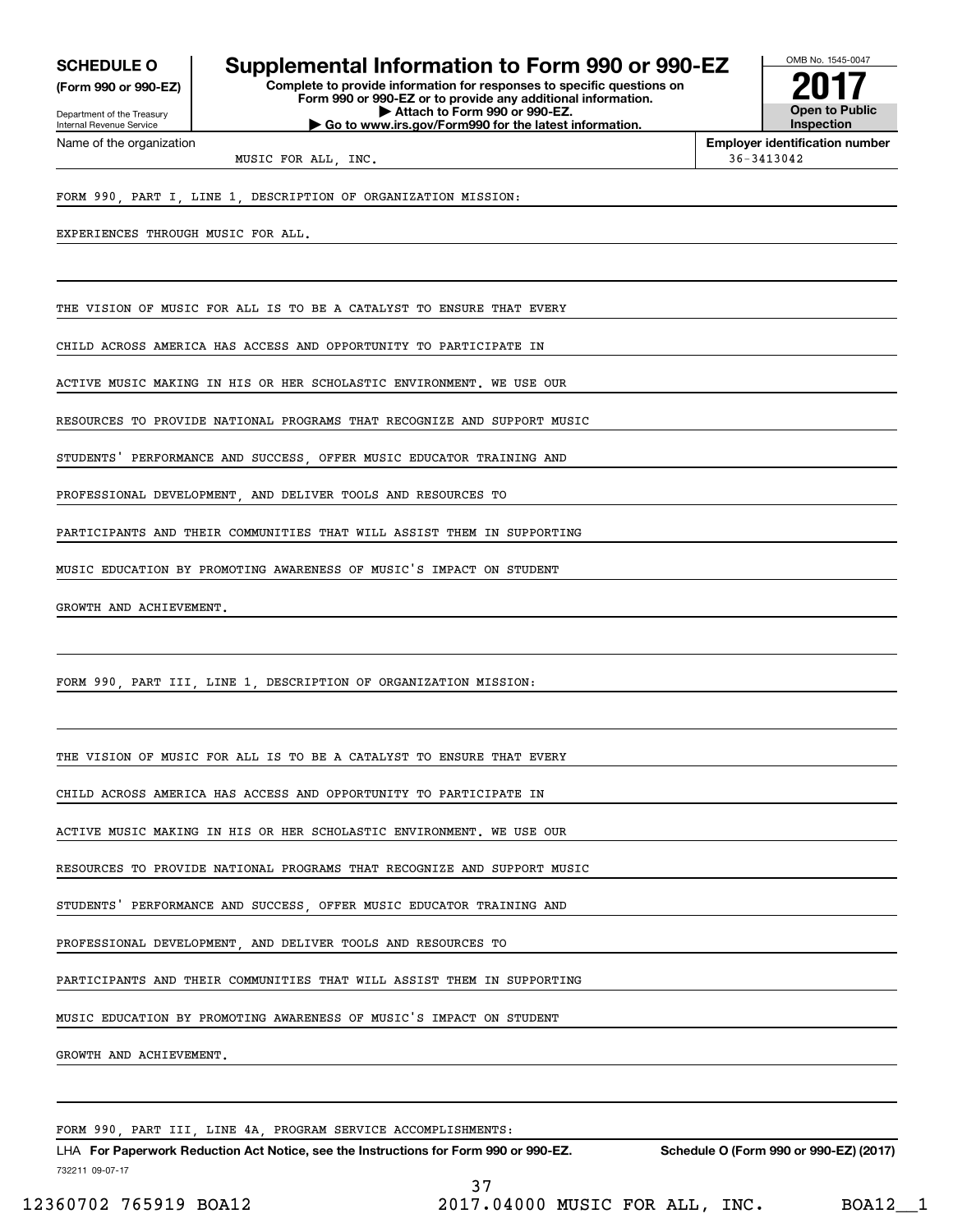| Name of the organization<br>36-3413042<br>MUSIC FOR ALL, INC.<br>SERIES OF 20 BANDS OF AMERICA SUPER REGIONAL AND REGIONAL CHAMPIONSHIPS<br>HELD IN: POWDER SPRINGS, GA; CANTON,OH; MCALLEN, TX; AUSTIN, TX;<br>CLARKSVILLE, TN; DAYTON, OH; CONROE, TX; TOLEDO, OH; JACKSONVILLE, AL;<br>PLANO, TX; WINSTON-SALEM, NC; NEWARK, DE; MIDLAND, TX; SAINT LOUIS, MO;<br>SAN JOSE, CA; ATLANTA, GA; SAINT GEORGE, UT; DOWNEY, CA; INDIANAPOLIS,<br>IN; SAN ANTONIO, TX.<br>PARTICIPANTS SERVED: 109,376 STUDENTS FROM 601 SCHOOLS. TOTAL PROGRAM<br>ATTENDANCE: 362,065<br>FORM 990, PART III, LINE 4B, PROGRAM SERVICE ACCOMPLISHMENTS:<br>- HONOR ORCHESTRA OF AMERICA<br>- JAZZ BAND OF AMERICA<br>- DIRECTORS' ACADEMY<br>- INDIANAPOLIS SCHOOL MUSIC FESTIVAL<br>PARTICIPANTS SERVED: 2,676 STUDENTS AND 129 TEACHERS.<br>TOTAL PROGRAM ATTENDANCE: 35,996<br>FORM 990, PART III, LINE 4D, OTHER PROGRAM SERVICES:<br>ADVOCACY PROGRAMS A SERIES OF PROGRAMS PROVIDING EDUCATIONAL AND<br>ADVOCACY RESOURCES, INCLUDING A SERIES OF AFFILIATED REGIONAL MUSIC<br>FESTIVALS. | Schedule O (Form 990 or 990-EZ) (2017) | Page 2                                |
|------------------------------------------------------------------------------------------------------------------------------------------------------------------------------------------------------------------------------------------------------------------------------------------------------------------------------------------------------------------------------------------------------------------------------------------------------------------------------------------------------------------------------------------------------------------------------------------------------------------------------------------------------------------------------------------------------------------------------------------------------------------------------------------------------------------------------------------------------------------------------------------------------------------------------------------------------------------------------------------------------------------------------------------------------------------------------|----------------------------------------|---------------------------------------|
|                                                                                                                                                                                                                                                                                                                                                                                                                                                                                                                                                                                                                                                                                                                                                                                                                                                                                                                                                                                                                                                                              |                                        | <b>Employer identification number</b> |
|                                                                                                                                                                                                                                                                                                                                                                                                                                                                                                                                                                                                                                                                                                                                                                                                                                                                                                                                                                                                                                                                              |                                        |                                       |
|                                                                                                                                                                                                                                                                                                                                                                                                                                                                                                                                                                                                                                                                                                                                                                                                                                                                                                                                                                                                                                                                              |                                        |                                       |
|                                                                                                                                                                                                                                                                                                                                                                                                                                                                                                                                                                                                                                                                                                                                                                                                                                                                                                                                                                                                                                                                              |                                        |                                       |
|                                                                                                                                                                                                                                                                                                                                                                                                                                                                                                                                                                                                                                                                                                                                                                                                                                                                                                                                                                                                                                                                              |                                        |                                       |
|                                                                                                                                                                                                                                                                                                                                                                                                                                                                                                                                                                                                                                                                                                                                                                                                                                                                                                                                                                                                                                                                              |                                        |                                       |
|                                                                                                                                                                                                                                                                                                                                                                                                                                                                                                                                                                                                                                                                                                                                                                                                                                                                                                                                                                                                                                                                              |                                        |                                       |
|                                                                                                                                                                                                                                                                                                                                                                                                                                                                                                                                                                                                                                                                                                                                                                                                                                                                                                                                                                                                                                                                              |                                        |                                       |
|                                                                                                                                                                                                                                                                                                                                                                                                                                                                                                                                                                                                                                                                                                                                                                                                                                                                                                                                                                                                                                                                              |                                        |                                       |
|                                                                                                                                                                                                                                                                                                                                                                                                                                                                                                                                                                                                                                                                                                                                                                                                                                                                                                                                                                                                                                                                              |                                        |                                       |
|                                                                                                                                                                                                                                                                                                                                                                                                                                                                                                                                                                                                                                                                                                                                                                                                                                                                                                                                                                                                                                                                              |                                        |                                       |
|                                                                                                                                                                                                                                                                                                                                                                                                                                                                                                                                                                                                                                                                                                                                                                                                                                                                                                                                                                                                                                                                              |                                        |                                       |
|                                                                                                                                                                                                                                                                                                                                                                                                                                                                                                                                                                                                                                                                                                                                                                                                                                                                                                                                                                                                                                                                              |                                        |                                       |
|                                                                                                                                                                                                                                                                                                                                                                                                                                                                                                                                                                                                                                                                                                                                                                                                                                                                                                                                                                                                                                                                              |                                        |                                       |
|                                                                                                                                                                                                                                                                                                                                                                                                                                                                                                                                                                                                                                                                                                                                                                                                                                                                                                                                                                                                                                                                              |                                        |                                       |
|                                                                                                                                                                                                                                                                                                                                                                                                                                                                                                                                                                                                                                                                                                                                                                                                                                                                                                                                                                                                                                                                              |                                        |                                       |
|                                                                                                                                                                                                                                                                                                                                                                                                                                                                                                                                                                                                                                                                                                                                                                                                                                                                                                                                                                                                                                                                              |                                        |                                       |
|                                                                                                                                                                                                                                                                                                                                                                                                                                                                                                                                                                                                                                                                                                                                                                                                                                                                                                                                                                                                                                                                              |                                        |                                       |
|                                                                                                                                                                                                                                                                                                                                                                                                                                                                                                                                                                                                                                                                                                                                                                                                                                                                                                                                                                                                                                                                              |                                        |                                       |
|                                                                                                                                                                                                                                                                                                                                                                                                                                                                                                                                                                                                                                                                                                                                                                                                                                                                                                                                                                                                                                                                              |                                        |                                       |
|                                                                                                                                                                                                                                                                                                                                                                                                                                                                                                                                                                                                                                                                                                                                                                                                                                                                                                                                                                                                                                                                              |                                        |                                       |
|                                                                                                                                                                                                                                                                                                                                                                                                                                                                                                                                                                                                                                                                                                                                                                                                                                                                                                                                                                                                                                                                              |                                        |                                       |
|                                                                                                                                                                                                                                                                                                                                                                                                                                                                                                                                                                                                                                                                                                                                                                                                                                                                                                                                                                                                                                                                              |                                        |                                       |
|                                                                                                                                                                                                                                                                                                                                                                                                                                                                                                                                                                                                                                                                                                                                                                                                                                                                                                                                                                                                                                                                              |                                        |                                       |
|                                                                                                                                                                                                                                                                                                                                                                                                                                                                                                                                                                                                                                                                                                                                                                                                                                                                                                                                                                                                                                                                              |                                        |                                       |
|                                                                                                                                                                                                                                                                                                                                                                                                                                                                                                                                                                                                                                                                                                                                                                                                                                                                                                                                                                                                                                                                              |                                        |                                       |
| A SERIES OF TWELVE AFFILIATE REGIONAL MUSIC FESTIVALS, PRESENTED BY                                                                                                                                                                                                                                                                                                                                                                                                                                                                                                                                                                                                                                                                                                                                                                                                                                                                                                                                                                                                          |                                        |                                       |
| LOCAL MUSIC PROGRAMS WITH SUPPORT FROM MUSIC FOR ALL. FESTIVALS                                                                                                                                                                                                                                                                                                                                                                                                                                                                                                                                                                                                                                                                                                                                                                                                                                                                                                                                                                                                              |                                        |                                       |
| INCLUDE:                                                                                                                                                                                                                                                                                                                                                                                                                                                                                                                                                                                                                                                                                                                                                                                                                                                                                                                                                                                                                                                                     |                                        |                                       |
|                                                                                                                                                                                                                                                                                                                                                                                                                                                                                                                                                                                                                                                                                                                                                                                                                                                                                                                                                                                                                                                                              |                                        |                                       |

732212 09-07-17

Schedule O (Form 990 or 990-EZ) (2017)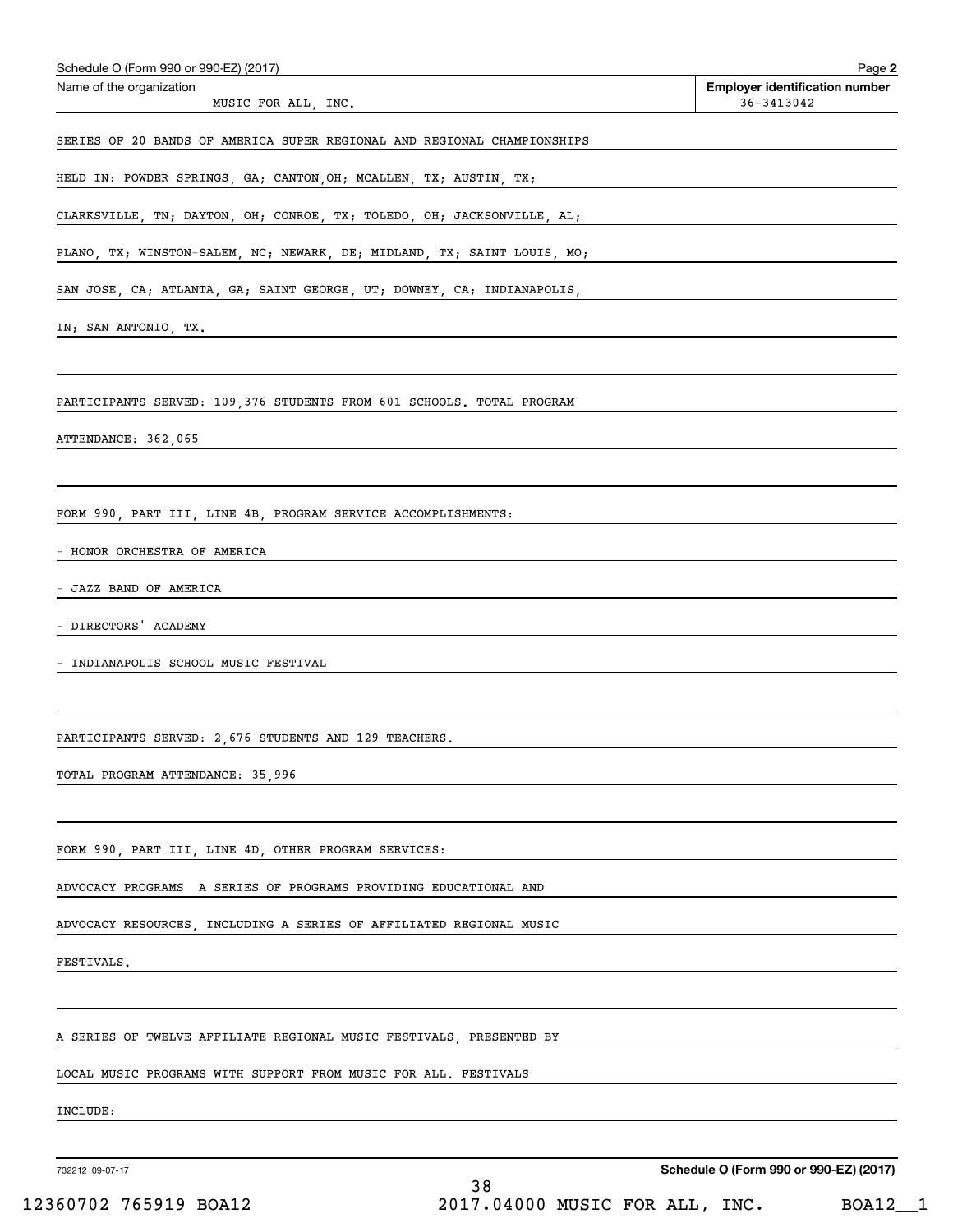| Schedule O (Form 990 or 990-EZ) (2017)                                                                                                            | Page 2                                              |
|---------------------------------------------------------------------------------------------------------------------------------------------------|-----------------------------------------------------|
| Name of the organization<br>MUSIC FOR ALL, INC.                                                                                                   | <b>Employer identification number</b><br>36-3413042 |
| - WESTERN REGIONAL CONCERT BAND FESTIVAL, UNIVERSITY OF UTAH, SALT LAKE                                                                           |                                                     |
| CITY, UT                                                                                                                                          |                                                     |
| - METRO EAST CONCERT BAND FESTIVAL, O'FALLON TOWNSHIP HIGH SCHOOL                                                                                 |                                                     |
| (MILBURN CAMPUS), O'FALLON, IL                                                                                                                    |                                                     |
| - CINCINNATI REGIONAL CONCERT BAND FESTIVAL, WILLIAM MASON HIGH SCHOOL,                                                                           |                                                     |
| MASON, OH                                                                                                                                         |                                                     |
| - NORTHWEST REGIONAL CONCERT BAND FESTIVAL, MOUNTAIN VIEW HIGH SCHOOL,                                                                            |                                                     |
| VANCOUVER, WA                                                                                                                                     |                                                     |
| - SOUTHEASTERN REGIONAL CONCERT FESTIVAL AT GEORGIA STATE UNIVERSITY,                                                                             |                                                     |
| GEORGIA STATE UNIVERSITY, ATLANTA, GA                                                                                                             |                                                     |
| - LOUISIANA CONCERT BAND INVITATIONAL, EAST BAYOU BAPTIST CHURCH,                                                                                 |                                                     |
| LAFAYETTE, LA                                                                                                                                     |                                                     |
| - SOUTHERN REGIONAL CONCERT FESTIVAL AT RUSSELLVILLE CENTER FOR THE                                                                               |                                                     |
| ARTS, ARKANSAS TECH UNIVERSITY, RUSSELLVILLE, AR                                                                                                  |                                                     |
| METROPOLITAN WIND BAND INVITATIONAL, ROXBURY HIGH SCHOOL, ROXBURY,                                                                                |                                                     |
| NJ                                                                                                                                                |                                                     |
| - CHICAGOLAND INVITATIONAL CONCERT BAND FESTIVAL, JOHN HERSEY HIGH                                                                                |                                                     |
| SCHOOL, ARLINGTON HEIGHTS, IL                                                                                                                     |                                                     |
| - SAN JOAQUIN VALLEY CONCERT BAND INVITATIONAL, CLOVIS NORTH HIGH                                                                                 |                                                     |
| SCHOOL, FRESNO, CA                                                                                                                                |                                                     |
| - SOUTHERN INVITATIONAL HIGH SCHOOL CHORAL COMPETITION & FESTIVAL, THE SOUTHERN INVITATIONAL HIGH SCHOOL CHORAL COMPETITION & FESTIVAL,           |                                                     |
| GEORGIA SOUTHERN UNIVERSITY, STATESBORO, GA                                                                                                       |                                                     |
| - KETTERING NATIONAL A CAPPELLA FESTIVAL, KETTERING FAIRMONT HIGH                                                                                 |                                                     |
| SCHOOL, KETTERING, OH                                                                                                                             |                                                     |
| STUDENTS SERVED: 13,163                                                                                                                           |                                                     |
| TOTAL ATTENDANCE: 19,102<br><u> 1989 - Andrea Station Barbara, actor a component de la componentación de la componentación de la componentaci</u> |                                                     |
|                                                                                                                                                   |                                                     |
| OTHER ADVOCACY PROGRAMS INCLUDE: PROFESSIONAL DEVELOPMENT TOOLS,                                                                                  |                                                     |
| 732212 09-07-17<br>39                                                                                                                             | Schedule O (Form 990 or 990-EZ) (2017)              |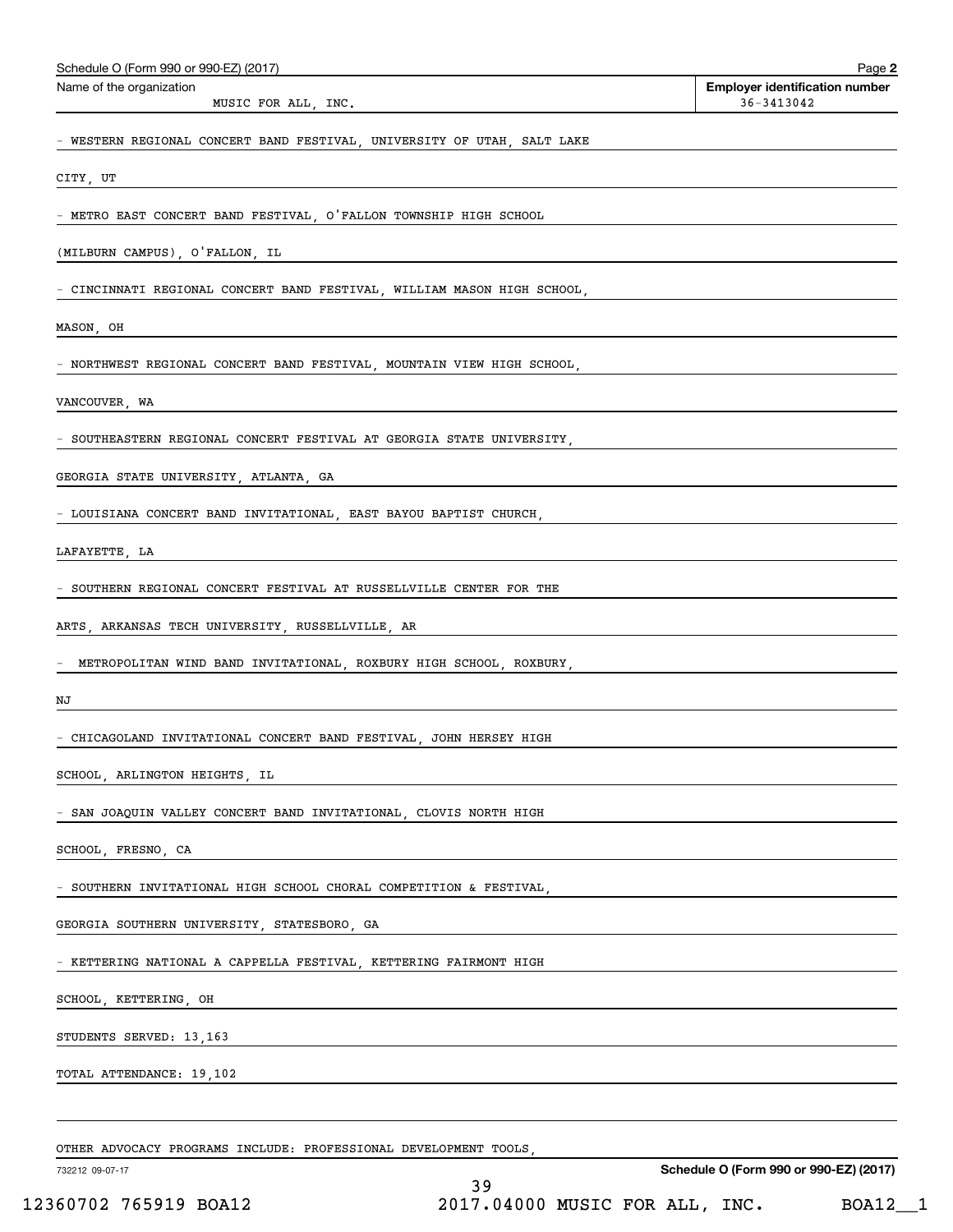| Schedule O (Form 990 or 990-EZ) (2017)<br>Schedule O (Form 990 or 990-EZ) (2017)              | Page 2<br><b>Employer identification number</b> |
|-----------------------------------------------------------------------------------------------|-------------------------------------------------|
| Name of the organization<br>MUSIC FOR ALL, INC.                                               | 36-3413042                                      |
| RECOGNITION TO SUPPORT MUSIC IN OUR SCHOOLS, WORKING TO ENSURE MUSIC                          |                                                 |
| EDUCATION IS AVAILABLE TO EVERY CHILD, WITH EMPHASIS ON INCREASING                            |                                                 |
| ACCESS TO MUSIC EDUCATION FOR STUDENTS AND TEACHERS IN SMALL, RURAL,                          |                                                 |
| AND URBAN SCHOOLS. MUSIC FOR ALL OFFERS THESE PROGRAMS INDEPENDENTLY                          |                                                 |
| AND ALSO COLLABORATES WITH A NUMBER OF OTHER PROGRAMS TO EXTEND THE                           |                                                 |
| REACH OF ITS ADVOCACY PROGRAMMING.                                                            |                                                 |
| EXPENSES \$ 94,624. INCLUDING GRANTS OF \$ 0. REVENUE \$ 0.                                   |                                                 |
|                                                                                               |                                                 |
| MUSIC FOR ALL NEWSLETTER A SERIES OF NEWSLETTERS CONTAINING                                   |                                                 |
| EDUCATIONAL ARTICLES, NEWS, AND INFORMATION ABOUT MUSIC FOR ALL                               |                                                 |
| PROGRAMS.                                                                                     |                                                 |
| TOTAL CIRCULATION: 33,400 E-MAIL, 19,400 DIRECT MAIL, 52,800 TOTAL.                           |                                                 |
| EXPENSES $\frac{24}{417}$ . INCLUDING GRANTS OF $\frac{2}{5}$ 0. REVENUE $\frac{2}{5}$ , 994. |                                                 |
|                                                                                               |                                                 |
| FORM 990, PART VI, SECTION B, LINE 11B:                                                       |                                                 |
| THE FORM 990 IS PREPARED BY THE INDEPENDENT ACCOUNTING FIRM, THEN REVIEWED                    |                                                 |
| BY THE CFO, CEO, AND FINANCE COMMITTEE. AFTER THIS FIRST REVIEW, THE DRAFT                    |                                                 |
| FORM 990 IS FORWARDED TO THE ENTIRE BOARD OF DIRECTORS FOR REVIEW AND                         |                                                 |
|                                                                                               |                                                 |
| COMMENT.<br>THE BOARD IS GIVEN THE OPPORTUNITY TO DISCUSS THE RETURN.<br>THE                  |                                                 |
| RETURN IS FILED ONLY AFTER REVIEW AND APPROVAL BY THE BOARD OF DIRECTORS.                     |                                                 |
|                                                                                               |                                                 |
| FORM 990, PART VI, SECTION B, LINE 12C:                                                       |                                                 |
| EACH BOARD MEMBER SUBMITS A SIGNED CONFLICT OF INTEREST STATEMENT UPON                        |                                                 |
| ELECTION TO THE BOARD. UPDATED STATEMENTS ARE SIGNED AND SUBMITTED AT EACH                    |                                                 |
| SUBSEQUENT ANNUAL MEETING. THE ANNUAL MEETINGS NORMALLY OCCURS DURING THE                     |                                                 |
| MONTH OF FEBRUARY EACH YEAR.                                                                  |                                                 |
|                                                                                               |                                                 |
| FORM 990, PART VI, SECTION B, LINE 15:                                                        |                                                 |

732212 09-07-17

Schedule O (Form 990 or 990-EZ) (2017)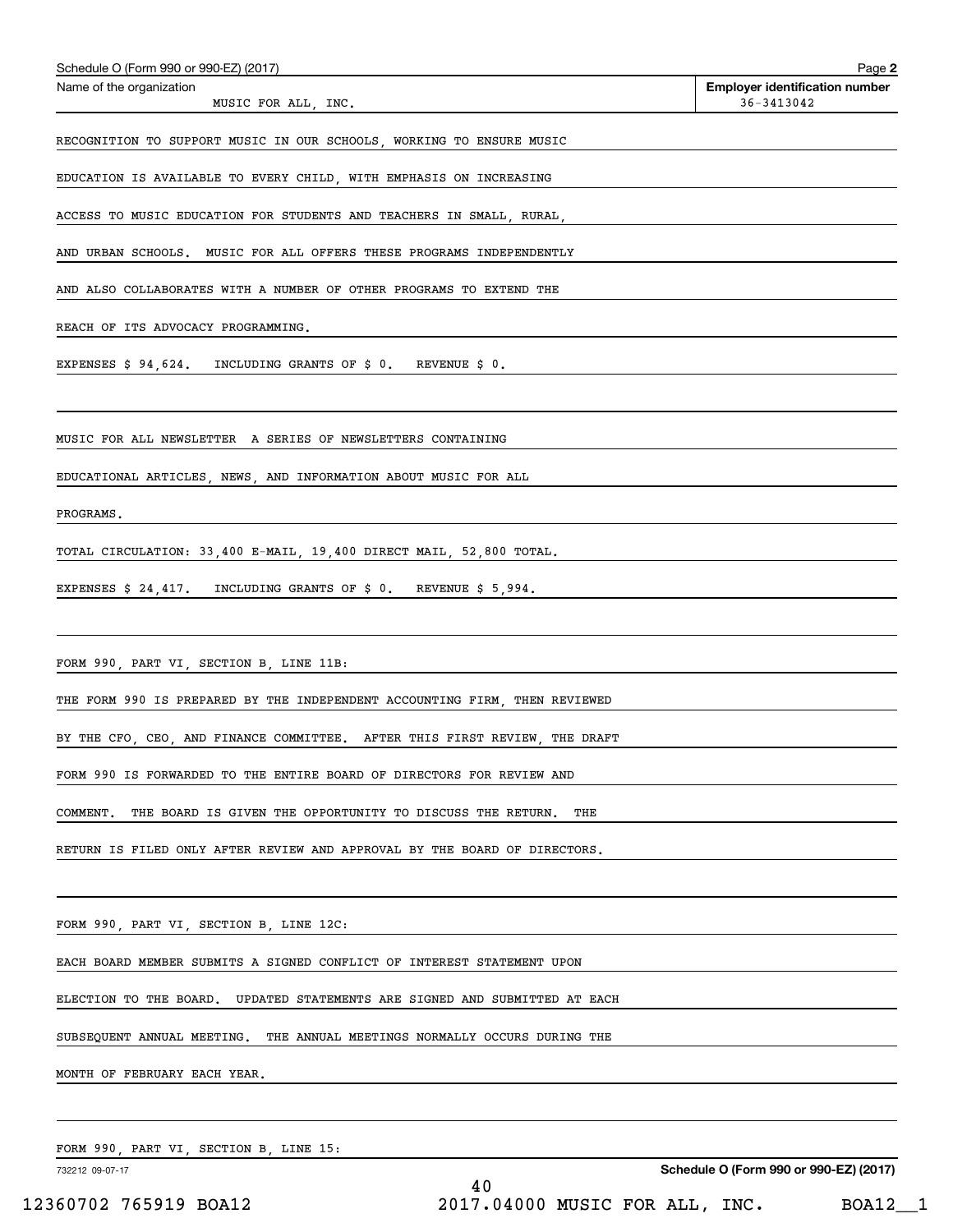| Name of the organization                                                                                                                                                                  | <b>Employer identification number</b> |  |
|-------------------------------------------------------------------------------------------------------------------------------------------------------------------------------------------|---------------------------------------|--|
| MUSIC FOR ALL, INC.                                                                                                                                                                       | 36-3413042                            |  |
| THE BOARD OF DIRECTORS IS RESPONSIBLE FOR DETERMINING THE COMPENSATION OF                                                                                                                 |                                       |  |
| THE CEO. THIS PROCESS INCLUDES AT LEAST AN ANNUAL REVIEW AND APPROVAL BY                                                                                                                  |                                       |  |
| INDEPENDENT BOARD MEMBERS, INCLUDING REVIEW OF COMPARABILITY DATA. THE CEO                                                                                                                |                                       |  |
| IS RESPONSIBLE FOR DETERMINING SALARY OF OTHER KEY EMPLOYEES. BASED ON                                                                                                                    |                                       |  |
|                                                                                                                                                                                           |                                       |  |
| PERFORMANCE AND REVIEW OF COMPENSATION SURVEY DATA FOR COMPARABLE                                                                                                                         |                                       |  |
| POSITIONS.                                                                                                                                                                                |                                       |  |
|                                                                                                                                                                                           |                                       |  |
| FORM 990, PART VI, SECTION C, LINE 19:                                                                                                                                                    |                                       |  |
| MUSIC FOR ALL, INC. MAKES ITS GOVERNING DOCUMENTS, CONFLICT OF INTEREST                                                                                                                   |                                       |  |
|                                                                                                                                                                                           |                                       |  |
| POLICY, AND FINANCIAL STATEMENTS AVAILABLE TO THE PUBLIC UPON REQUEST.                                                                                                                    |                                       |  |
| AUDITED FINANCIAL STATEMENTS AND FORM 990 ARE POSTED ON ORGANIZATION'S                                                                                                                    |                                       |  |
| WEBSITE.                                                                                                                                                                                  |                                       |  |
|                                                                                                                                                                                           |                                       |  |
|                                                                                                                                                                                           |                                       |  |
| FORM 990, PART IX, LINE 24E, ALL OTHER FUNCTIONAL EXPENSES:                                                                                                                               |                                       |  |
|                                                                                                                                                                                           |                                       |  |
| OTHER EVENTS EXPENSE:                                                                                                                                                                     |                                       |  |
|                                                                                                                                                                                           | 475,818.                              |  |
|                                                                                                                                                                                           | 14,269.                               |  |
|                                                                                                                                                                                           | 61,572.                               |  |
|                                                                                                                                                                                           |                                       |  |
|                                                                                                                                                                                           | 551,659.                              |  |
|                                                                                                                                                                                           |                                       |  |
|                                                                                                                                                                                           |                                       |  |
|                                                                                                                                                                                           | 189,487.                              |  |
| PROGRAM SERVICE EXPENSES<br>MANAGEMENT AND GENERAL EXPENSES<br>FUNDRAISING EXPENSES<br>TOTAL EXPENSES<br>EQUIPMENT RENTAL:<br>PROGRAM SERVICE EXPENSES<br>MANAGEMENT AND GENERAL EXPENSES | $\mathbf 0$ .                         |  |
|                                                                                                                                                                                           | 0.                                    |  |
| FUNDRAISING EXPENSES                                                                                                                                                                      |                                       |  |
|                                                                                                                                                                                           | 189,487.                              |  |
|                                                                                                                                                                                           |                                       |  |
| TOTAL EXPENSES<br>AWARD AND TROPHY EXPENSE:<br>PROGRAM SERVICE EXPENSES                                                                                                                   | 117,529.                              |  |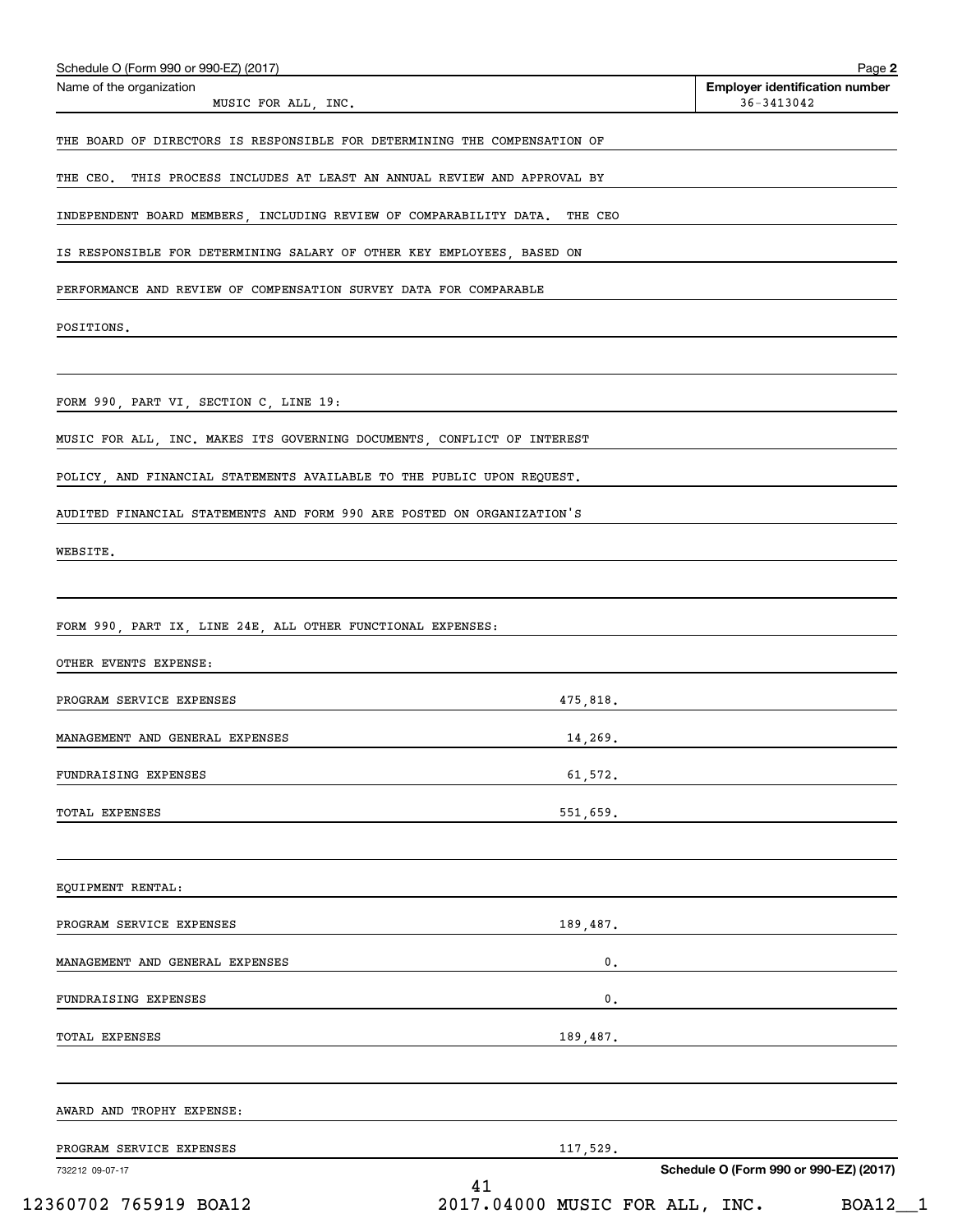| Name of the organization                                   |          | <b>Employer identification number</b>                                                                                                                                                                                                                                                                                                                                                                                                                                           |
|------------------------------------------------------------|----------|---------------------------------------------------------------------------------------------------------------------------------------------------------------------------------------------------------------------------------------------------------------------------------------------------------------------------------------------------------------------------------------------------------------------------------------------------------------------------------|
| MUSIC FOR ALL, INC.                                        |          | 36-3413042                                                                                                                                                                                                                                                                                                                                                                                                                                                                      |
| MANAGEMENT AND GENERAL EXPENSES                            | 0.       |                                                                                                                                                                                                                                                                                                                                                                                                                                                                                 |
| FUNDRAISING EXPENSES                                       |          |                                                                                                                                                                                                                                                                                                                                                                                                                                                                                 |
| <b>TOTAL EXPENSES</b>                                      |          | 120, 297.                                                                                                                                                                                                                                                                                                                                                                                                                                                                       |
| TELEPHONE:                                                 |          |                                                                                                                                                                                                                                                                                                                                                                                                                                                                                 |
| PROGRAM SERVICE EXPENSES                                   |          | 47,489.                                                                                                                                                                                                                                                                                                                                                                                                                                                                         |
| MANAGEMENT AND GENERAL EXPENSES                            |          | 10,092.                                                                                                                                                                                                                                                                                                                                                                                                                                                                         |
| FUNDRAISING EXPENSES                                       |          | 1,781.                                                                                                                                                                                                                                                                                                                                                                                                                                                                          |
| <b>TOTAL EXPENSES</b>                                      |          | 59,362.                                                                                                                                                                                                                                                                                                                                                                                                                                                                         |
| OTHER PERSONNEL RELATED EXPENSE:                           |          |                                                                                                                                                                                                                                                                                                                                                                                                                                                                                 |
| PROGRAM SERVICE EXPENSES                                   |          | 18,707.                                                                                                                                                                                                                                                                                                                                                                                                                                                                         |
| MANAGEMENT AND GENERAL EXPENSES                            |          | 4,677.                                                                                                                                                                                                                                                                                                                                                                                                                                                                          |
| FUNDRAISING EXPENSES                                       |          | 1,842.                                                                                                                                                                                                                                                                                                                                                                                                                                                                          |
| <b>TOTAL EXPENSES</b>                                      |          | 25,226.                                                                                                                                                                                                                                                                                                                                                                                                                                                                         |
| REPAIRS AND MAINTENANCE:                                   |          |                                                                                                                                                                                                                                                                                                                                                                                                                                                                                 |
| PROGRAM SERVICE EXPENSES                                   |          | 16,210.                                                                                                                                                                                                                                                                                                                                                                                                                                                                         |
| MANAGEMENT AND GENERAL EXPENSES                            |          | 3,445.                                                                                                                                                                                                                                                                                                                                                                                                                                                                          |
| FUNDRAISING EXPENSES                                       | 608.     |                                                                                                                                                                                                                                                                                                                                                                                                                                                                                 |
| <b>TOTAL EXPENSES</b>                                      | 20,263.  |                                                                                                                                                                                                                                                                                                                                                                                                                                                                                 |
| TAXES:                                                     |          |                                                                                                                                                                                                                                                                                                                                                                                                                                                                                 |
| PROGRAM SERVICE EXPENSES                                   |          | 13,693.                                                                                                                                                                                                                                                                                                                                                                                                                                                                         |
| MANAGEMENT AND GENERAL EXPENSES                            |          | $\overline{\phantom{a}}$ $\overline{\phantom{a}}$ $\overline{\phantom{a}}$ $\overline{\phantom{a}}$ $\overline{\phantom{a}}$ $\overline{\phantom{a}}$ $\overline{\phantom{a}}$ $\overline{\phantom{a}}$ $\overline{\phantom{a}}$ $\overline{\phantom{a}}$ $\overline{\phantom{a}}$ $\overline{\phantom{a}}$ $\overline{\phantom{a}}$ $\overline{\phantom{a}}$ $\overline{\phantom{a}}$ $\overline{\phantom{a}}$ $\overline{\phantom{a}}$ $\overline{\phantom{a}}$ $\overline{\$ |
| FUNDRAISING EXPENSES                                       |          | $\overline{\phantom{a}}$ $\overline{\phantom{a}}$ $\overline{\phantom{a}}$ $\overline{\phantom{a}}$ $\overline{\phantom{a}}$ $\overline{\phantom{a}}$ $\overline{\phantom{a}}$ $\overline{\phantom{a}}$ $\overline{\phantom{a}}$ $\overline{\phantom{a}}$ $\overline{\phantom{a}}$ $\overline{\phantom{a}}$ $\overline{\phantom{a}}$ $\overline{\phantom{a}}$ $\overline{\phantom{a}}$ $\overline{\phantom{a}}$ $\overline{\phantom{a}}$ $\overline{\phantom{a}}$ $\overline{\$ |
| TOTAL EXPENSES                                             |          |                                                                                                                                                                                                                                                                                                                                                                                                                                                                                 |
| TOTAL OTHER EXPENSES ON FORM 990, PART IX, LINE 24E, COL A | 979,987. |                                                                                                                                                                                                                                                                                                                                                                                                                                                                                 |
| 732212 09-07-17                                            | 42       | Schedule O (Form 990 or 990-EZ) (2017)                                                                                                                                                                                                                                                                                                                                                                                                                                          |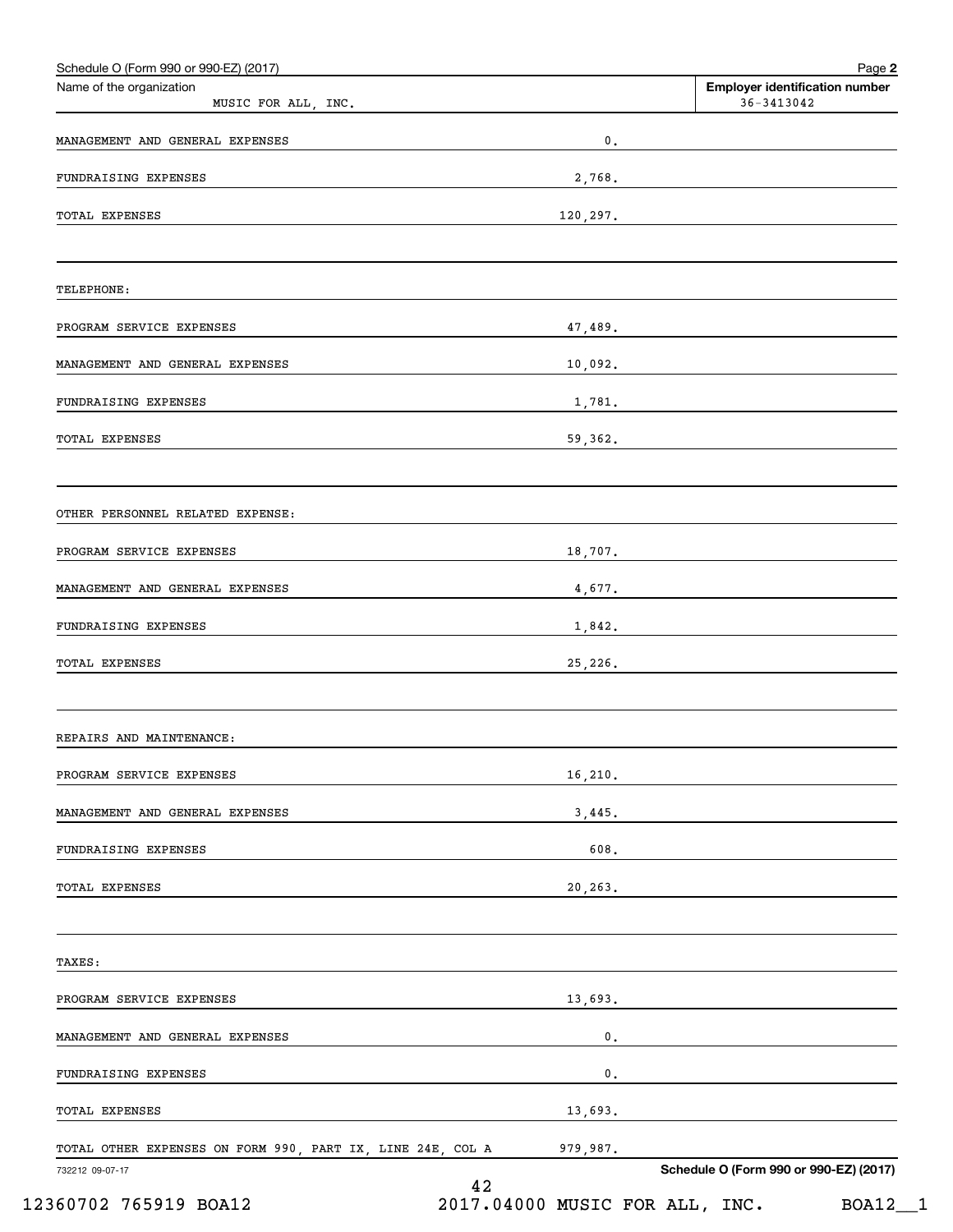Name of the organization

MUSIC FOR ALL, INC.  $36-3413042$ 

Page 2 Employer identification number

FORM 990, PART XI, LINE 2C

THE SELECTION OF AN INDEPENDENT ACCOUNTANT BEGINS BY EVALUATING

RECOMMENDATIONS FROM THE INDIANAPOLIS BUSINESS COMMUNITY, FOLLOWED BY

AN INTERVIEW PROCESS WITH MUSIC FOR ALL (MFA) MANAGEMENT. THE MFA BOARD

OF DIRECTORS APPROVES THE SELECTION BY MANAGEMENT. THE FINANCE

COMMITTEE OF THE BOARD OF DIRECTORS IS CHARGED WITH STRICT OVERSIGHT OF

FINANCIAL MATTERS OF MFA, INCLUDING THE AUDIT. IN ADDITION, THE ENTIRE

BOARD REMAINS ENGAGED IN THE REVIEW OF MFA FINANCES, INCLUDING THE

AUDIT.

732212 09-07-17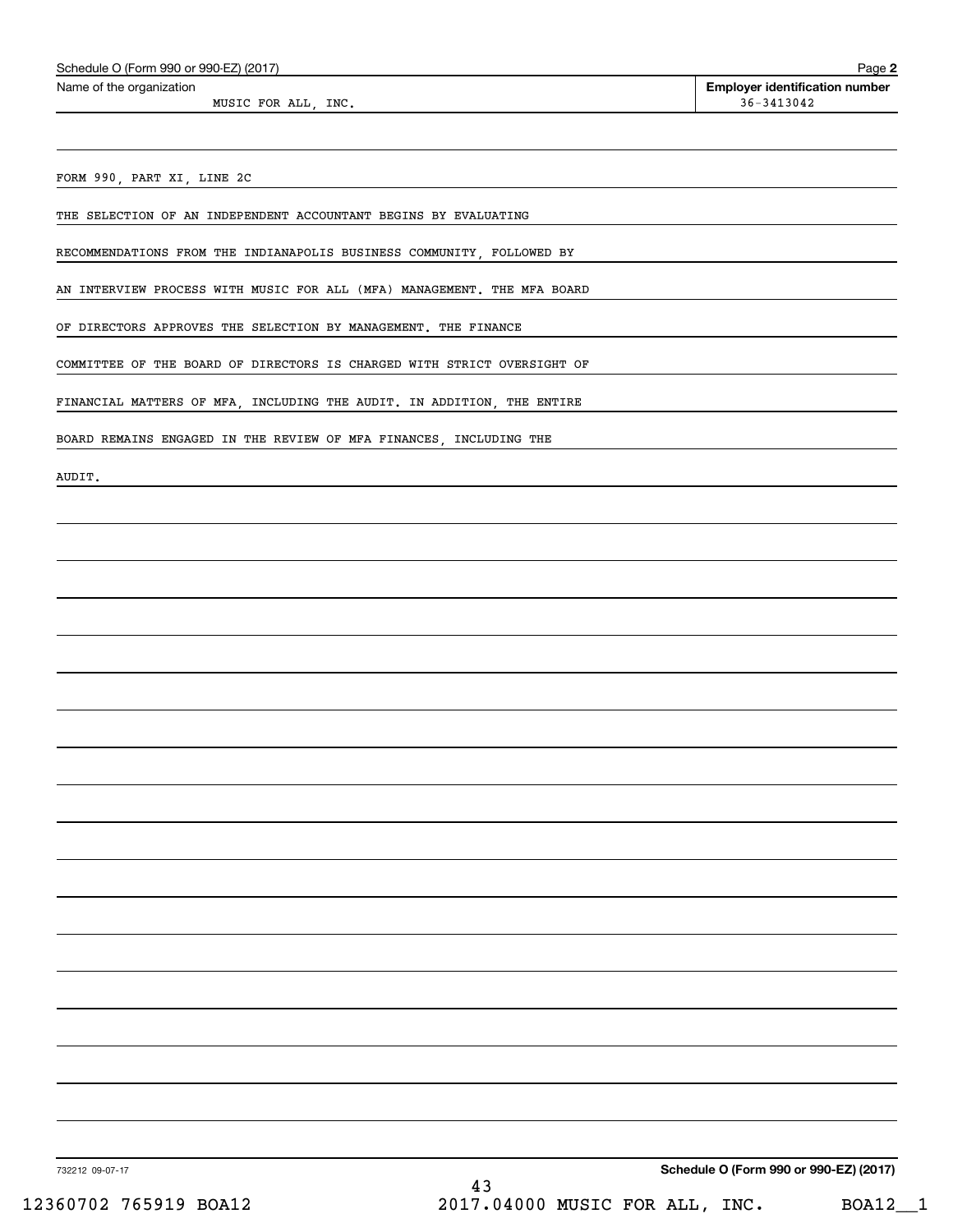| Schedule R (Form 990) 2017                                                |                                              |                                                                     |                                        |                                                                        |                                                                                                                                                    | For Paperwork Reduction Act Notice, see the Instructions for Form 990.                                                                                                                                            |                                                        |
|---------------------------------------------------------------------------|----------------------------------------------|---------------------------------------------------------------------|----------------------------------------|------------------------------------------------------------------------|----------------------------------------------------------------------------------------------------------------------------------------------------|-------------------------------------------------------------------------------------------------------------------------------------------------------------------------------------------------------------------|--------------------------------------------------------|
|                                                                           |                                              |                                                                     |                                        |                                                                        |                                                                                                                                                    |                                                                                                                                                                                                                   |                                                        |
|                                                                           |                                              |                                                                     |                                        |                                                                        |                                                                                                                                                    |                                                                                                                                                                                                                   |                                                        |
|                                                                           |                                              |                                                                     |                                        |                                                                        |                                                                                                                                                    |                                                                                                                                                                                                                   |                                                        |
| ×                                                                         |                                              | IV)(A)(A)(PI<br><b>N/A</b>                                          | 501(C)3                                | INDIANA                                                                | SCHOLARSHIPS TO FURTHER<br>DISTRIBUTE GRANTS AND<br>MUSIC EDUCATION                                                                                | JACKSON PLACE<br>FOUNDATION -<br>Ę<br>46202<br>36-3991517                                                                                                                                                         | MUSIC FOR ALL<br>39 W.<br>INDIANAPOLIS,                |
| (g)<br>Section 512(b)(13)<br>$\frac{1}{2}$<br>controlled<br>entity?<br>∣ह | Direct controlling<br>entity<br>Э            | status (if section<br>Public charity<br>501(c)(3))<br>$\widehat{e}$ | Exempt Code<br>section<br>ê            | Legal domicile (state or<br>foreign country)<br>$\widehat{\mathbf{c}}$ | Primary activity<br>$\widehat{\mathbf{c}}$                                                                                                         | Name, address, and EIN<br>of related organization<br>ම                                                                                                                                                            |                                                        |
|                                                                           |                                              |                                                                     |                                        |                                                                        |                                                                                                                                                    | Identification of Related Tax-Exempt Organizations. Complete if the organization answered "Yes" on Form 990, Pat IV, line 34, because it had one or more related tax-exempt<br>organizations during the tax year. | Part II                                                |
|                                                                           |                                              |                                                                     |                                        |                                                                        |                                                                                                                                                    |                                                                                                                                                                                                                   |                                                        |
|                                                                           |                                              |                                                                     |                                        |                                                                        |                                                                                                                                                    |                                                                                                                                                                                                                   |                                                        |
|                                                                           |                                              |                                                                     |                                        |                                                                        |                                                                                                                                                    |                                                                                                                                                                                                                   |                                                        |
|                                                                           |                                              |                                                                     |                                        |                                                                        |                                                                                                                                                    |                                                                                                                                                                                                                   |                                                        |
| Э                                                                         | Direct controlling<br>entity                 | End-of-year assets<br>ම                                             | Total income<br>$\widehat{\mathsf{e}}$ | Legal domicile (state o<br>foreign country)<br>$\widehat{\mathbf{c}}$  | Primary activity<br>$\widehat{\Xi}$                                                                                                                | Name, address, and EIN (if applicable)<br>of disregarded entity<br>$\mathbf{e}$                                                                                                                                   |                                                        |
|                                                                           |                                              |                                                                     |                                        |                                                                        |                                                                                                                                                    | <b>Identification of Disregarded Entities.</b> Complete if the organization answered "Yes" on Form 990, Part IV, line 33.                                                                                         | Part I                                                 |
|                                                                           | Employer identification number<br>36-3413042 |                                                                     |                                        |                                                                        |                                                                                                                                                    | Name of the organization<br>MUSIC FOR ALL,<br><b>INC</b>                                                                                                                                                          |                                                        |
| <b>Open to Public<br/>Inspection</b>                                      |                                              |                                                                     |                                        | Go to www.irs.gov/Form990 for instructions and the latest information. |                                                                                                                                                    |                                                                                                                                                                                                                   | Department of the Treasury<br>Internal Revenue Service |
| OMB No. 1545-0047<br><b>2017</b>                                          |                                              |                                                                     | tnerships                              | ▼ Attach to Horm 990.                                                  | ▶ Complete if the organization answered "Yes" on Form 990, Part IV, line 33, 34, 35b, 36, or 37.<br><b>Related Organizations and Unrelated Par</b> |                                                                                                                                                                                                                   | (Form 990)<br><b>SCHEDULER</b>                         |

732161 09-11-17 23161 09-11-17 LHA

44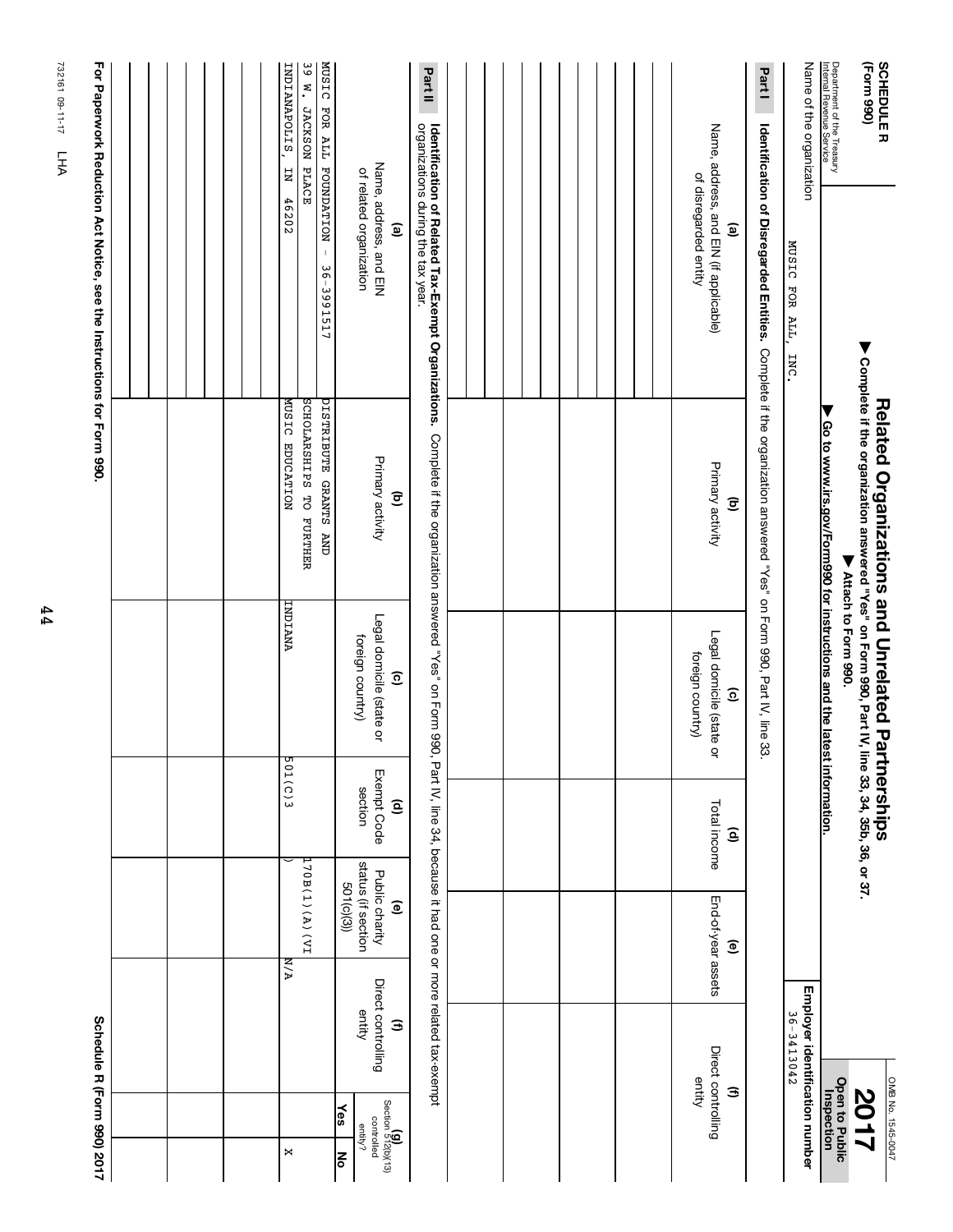|                                                                                                                                                         | Schedule R (Form 990) 2017                         |                                                                   |                                                        |                                   |                                                 |                                                                                                               |                                                                                            |                              |                                             |                              |                                                                                                                                                    | 732162 09-11-17 |
|---------------------------------------------------------------------------------------------------------------------------------------------------------|----------------------------------------------------|-------------------------------------------------------------------|--------------------------------------------------------|-----------------------------------|-------------------------------------------------|---------------------------------------------------------------------------------------------------------------|--------------------------------------------------------------------------------------------|------------------------------|---------------------------------------------|------------------------------|----------------------------------------------------------------------------------------------------------------------------------------------------|-----------------|
|                                                                                                                                                         |                                                    |                                                                   |                                                        |                                   |                                                 |                                                                                                               |                                                                                            |                              |                                             |                              |                                                                                                                                                    |                 |
|                                                                                                                                                         |                                                    |                                                                   |                                                        |                                   |                                                 |                                                                                                               |                                                                                            |                              |                                             |                              |                                                                                                                                                    |                 |
|                                                                                                                                                         |                                                    |                                                                   |                                                        |                                   |                                                 |                                                                                                               |                                                                                            |                              |                                             |                              |                                                                                                                                                    |                 |
|                                                                                                                                                         |                                                    |                                                                   |                                                        |                                   |                                                 |                                                                                                               |                                                                                            |                              |                                             |                              |                                                                                                                                                    |                 |
|                                                                                                                                                         |                                                    |                                                                   |                                                        |                                   |                                                 |                                                                                                               |                                                                                            |                              |                                             |                              |                                                                                                                                                    |                 |
|                                                                                                                                                         |                                                    |                                                                   |                                                        |                                   |                                                 |                                                                                                               |                                                                                            |                              |                                             |                              |                                                                                                                                                    |                 |
|                                                                                                                                                         |                                                    |                                                                   |                                                        |                                   |                                                 |                                                                                                               |                                                                                            |                              |                                             |                              |                                                                                                                                                    |                 |
|                                                                                                                                                         |                                                    |                                                                   |                                                        |                                   |                                                 |                                                                                                               |                                                                                            |                              |                                             |                              |                                                                                                                                                    |                 |
|                                                                                                                                                         |                                                    |                                                                   |                                                        |                                   |                                                 |                                                                                                               |                                                                                            |                              |                                             |                              |                                                                                                                                                    |                 |
|                                                                                                                                                         |                                                    |                                                                   |                                                        |                                   |                                                 |                                                                                                               |                                                                                            |                              |                                             |                              |                                                                                                                                                    |                 |
| $\frac{1}{2}$<br>$\begin{array}{r} \text{Section} \\ \text{Controlved} \\ \text{controlled} \\ \text{controlled} \\ \text{contrivial} \end{array}$<br>봉 | Percentage<br>ownership                            | end-of-year<br>assets<br>Share of                                 |                                                        | Share of total<br>income          | Type of entity<br>(C corp, S corp,<br>or trust) | Direct controlling<br>entity                                                                                  | Legal domicile<br>(state or<br>country)<br>foreign                                         | Primary activity             |                                             |                              | Name, address, and EIN<br>of related organization                                                                                                  |                 |
|                                                                                                                                                         | Ξ                                                  | ©                                                                 |                                                        | Э                                 | $\widehat{e}$                                   | $\widehat{\mathbf{e}}$                                                                                        | $\widehat{\mathbf{c}}$                                                                     | $\overline{\mathbf{e}}$      |                                             |                              | ම                                                                                                                                                  |                 |
|                                                                                                                                                         |                                                    | on Form 990, Part IV, line 34, because it had one or more related |                                                        |                                   |                                                 | Complete if the organization answered "Yes"                                                                   |                                                                                            |                              |                                             |                              | Identification of Related Organizations Taxable as a Corporation or Trust.<br>organizations treated as a corporation or trust during the tax year. | <b>Part IV</b>  |
|                                                                                                                                                         |                                                    |                                                                   |                                                        |                                   |                                                 |                                                                                                               |                                                                                            |                              |                                             |                              |                                                                                                                                                    |                 |
|                                                                                                                                                         |                                                    |                                                                   |                                                        |                                   |                                                 |                                                                                                               |                                                                                            |                              |                                             |                              |                                                                                                                                                    |                 |
|                                                                                                                                                         |                                                    |                                                                   |                                                        |                                   |                                                 |                                                                                                               |                                                                                            |                              |                                             |                              |                                                                                                                                                    |                 |
|                                                                                                                                                         |                                                    |                                                                   |                                                        |                                   |                                                 |                                                                                                               |                                                                                            |                              |                                             |                              |                                                                                                                                                    |                 |
|                                                                                                                                                         |                                                    |                                                                   |                                                        |                                   |                                                 |                                                                                                               |                                                                                            |                              |                                             |                              |                                                                                                                                                    |                 |
|                                                                                                                                                         |                                                    |                                                                   |                                                        |                                   |                                                 |                                                                                                               |                                                                                            |                              |                                             |                              |                                                                                                                                                    |                 |
|                                                                                                                                                         |                                                    |                                                                   |                                                        |                                   |                                                 |                                                                                                               |                                                                                            |                              |                                             |                              |                                                                                                                                                    |                 |
|                                                                                                                                                         |                                                    |                                                                   |                                                        |                                   |                                                 |                                                                                                               |                                                                                            |                              |                                             |                              |                                                                                                                                                    |                 |
|                                                                                                                                                         |                                                    |                                                                   |                                                        |                                   |                                                 |                                                                                                               |                                                                                            |                              |                                             |                              |                                                                                                                                                    |                 |
|                                                                                                                                                         |                                                    |                                                                   |                                                        |                                   |                                                 |                                                                                                               |                                                                                            |                              |                                             |                              |                                                                                                                                                    |                 |
|                                                                                                                                                         |                                                    |                                                                   |                                                        |                                   |                                                 |                                                                                                               |                                                                                            |                              |                                             |                              |                                                                                                                                                    |                 |
| Percentage<br>ownership                                                                                                                                 | <u>YesNo</u><br>General or<br>managing<br>partner? | Code V-UBI<br>amount in box<br>20 of Schedule<br>K-1 (Form 1065)  | Disproportionate<br>$\frac{1}{2}$<br>allocations?<br>ᅙ | end-of-year<br>assets<br>Share of |                                                 | Share of total<br>income                                                                                      | Predominant income<br>(related, unrelated,<br>excluded from tax under<br>sections 512-514) | Direct controlling<br>entity | Legal<br>(state or<br>(state or<br>country) | Primary activity             | Name, address, and EIN<br>of related organization                                                                                                  |                 |
| $\widehat{\mathcal{Z}}$                                                                                                                                 | ⊜                                                  | $\widehat{=}$                                                     | Ξ                                                      | ම                                 |                                                 | $\mathbf{E}$                                                                                                  | ම                                                                                          | $\widehat{\mathbf{e}}$       | $\overline{6}$                              | $\widehat{\mathbf{c}}$       | $\mathbf{e}$                                                                                                                                       |                 |
|                                                                                                                                                         |                                                    |                                                                   |                                                        |                                   |                                                 | Complete if the organization answered "Yes" on Form 990, Part IV, line 34, because it had one or more related |                                                                                            |                              |                                             |                              | organizations treated as a partnership during the tax year.<br>Identification of Related Organizations Taxable as a Partnership.                   | Part III        |
| Page 2                                                                                                                                                  |                                                    | 36-3413042                                                        |                                                        |                                   |                                                 |                                                                                                               |                                                                                            |                              |                                             | MUSIC FOR ALL,<br><b>INC</b> | Schedule R (Form 990) 2017                                                                                                                         |                 |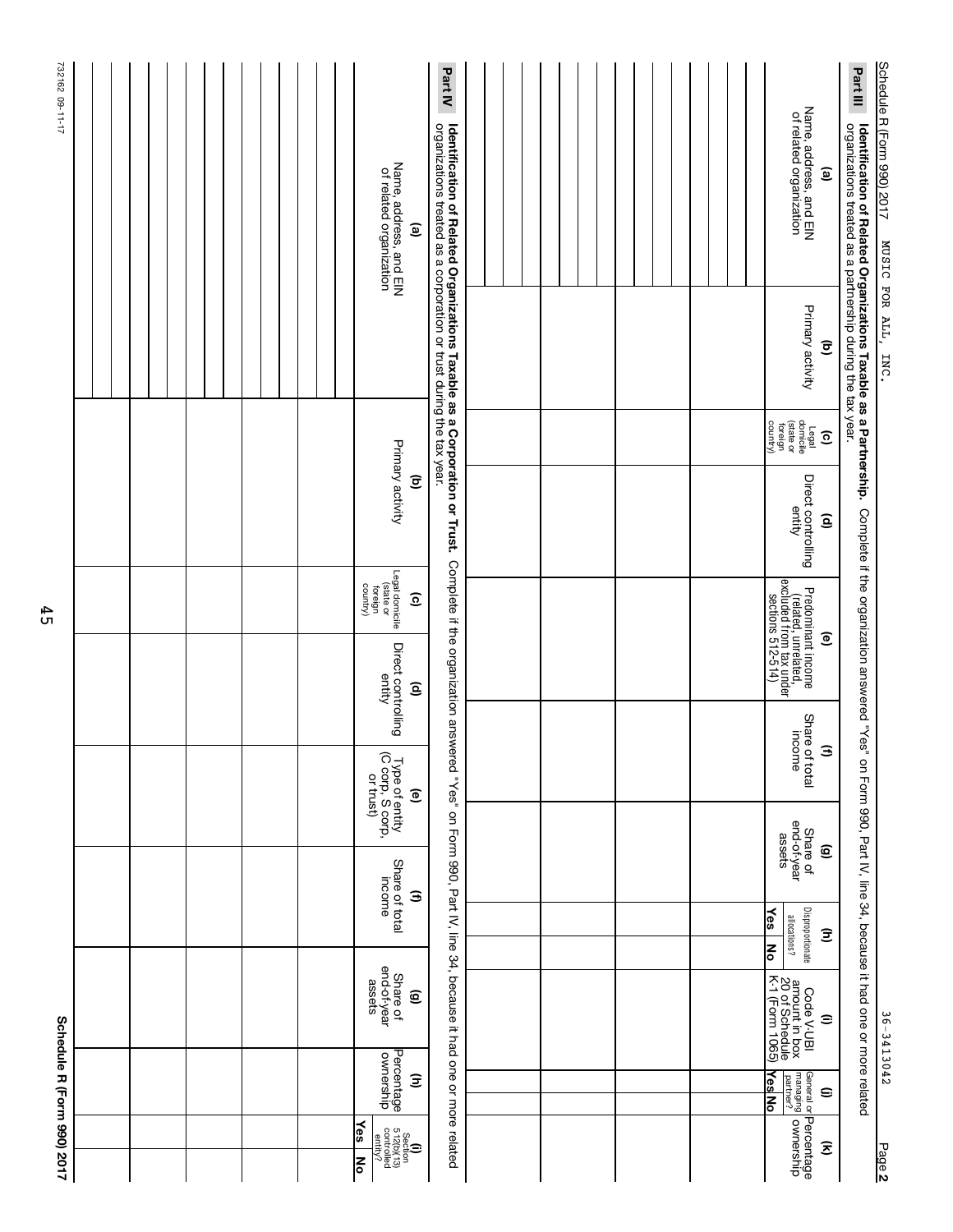|         |                       | Schedule R (Form 990) 2017                       |                                |                                                      | 732163 09-11-17                                                                                                                                                                                                                                                                                                                                                                                                                                                                                                                                                  |
|---------|-----------------------|--------------------------------------------------|--------------------------------|------------------------------------------------------|------------------------------------------------------------------------------------------------------------------------------------------------------------------------------------------------------------------------------------------------------------------------------------------------------------------------------------------------------------------------------------------------------------------------------------------------------------------------------------------------------------------------------------------------------------------|
|         |                       |                                                  |                                |                                                      | ම                                                                                                                                                                                                                                                                                                                                                                                                                                                                                                                                                                |
|         |                       |                                                  |                                |                                                      | তি                                                                                                                                                                                                                                                                                                                                                                                                                                                                                                                                                               |
|         |                       |                                                  |                                |                                                      | 闰                                                                                                                                                                                                                                                                                                                                                                                                                                                                                                                                                                |
|         |                       |                                                  |                                |                                                      | ত্র                                                                                                                                                                                                                                                                                                                                                                                                                                                                                                                                                              |
|         |                       | <b>ACCOUNT PAYABLE</b>                           | $\frac{1}{2}$<br>483.          | 団                                                    | $\frac{20 \text{ NUSIC}}{20 \text{ NUSIC}}$<br>FOR ALL FOUNDATION<br><b>INC</b>                                                                                                                                                                                                                                                                                                                                                                                                                                                                                  |
|         |                       | <b>GRANT</b><br>FOR<br>SUMMER SYMPOSIUM CAMP     | $\infty$<br>450.               | C                                                    | (1) MUSIC<br>FOR ALL FOUNDATION<br>INC.                                                                                                                                                                                                                                                                                                                                                                                                                                                                                                                          |
|         |                       | Method of determining amount involved<br>ê       | Amount involved<br>$\tilde{c}$ | Transaction<br>type (a-s)<br>$\overline{\mathbf{e}}$ | <b>(a)</b><br>Name of related organization                                                                                                                                                                                                                                                                                                                                                                                                                                                                                                                       |
|         |                       | covered relationships and transaction thresholds |                                |                                                      | N<br>If the answer to any of the above is "Yes," see the instructions for information on who must complete this line, including                                                                                                                                                                                                                                                                                                                                                                                                                                  |
| ×       | ¦≌                    |                                                  |                                |                                                      | ഗ<br>Other transfer of cash or property from related organization(s)                                                                                                                                                                                                                                                                                                                                                                                                                                                                                             |
| ×       | ≑                     |                                                  |                                |                                                      | $\overline{\phantom{a}}$<br>Other transfer of cash or property to related organization(s)                                                                                                                                                                                                                                                                                                                                                                                                                                                                        |
| ×       | 비                     |                                                  |                                |                                                      | ء<br>Reimbursement paid by related organization(s) for expenses                                                                                                                                                                                                                                                                                                                                                                                                                                                                                                  |
| ×       | 능                     |                                                  |                                |                                                      | $\bf \sigma$<br>Reimbursement paid to related organization(s) for expenses                                                                                                                                                                                                                                                                                                                                                                                                                                                                                       |
| ×       | 능                     |                                                  |                                |                                                      | ۰<br>Sharing of paid employees with related organization(s)<br>$\label{def:3} \begin{split} \mathcal{L}_{\mathcal{A}}(\mathcal{A})=\mathcal{L}_{\mathcal{A}}(\mathcal{A})=\mathcal{L}_{\mathcal{A}}(\mathcal{A})=\mathcal{L}_{\mathcal{A}}(\mathcal{A})=\mathcal{L}_{\mathcal{A}}(\mathcal{A})=\mathcal{L}_{\mathcal{A}}(\mathcal{A})=\mathcal{L}_{\mathcal{A}}(\mathcal{A})=\mathcal{L}_{\mathcal{A}}(\mathcal{A})=\mathcal{L}_{\mathcal{A}}(\mathcal{A})=\mathcal{L}_{\mathcal{A}}(\mathcal{A})=\mathcal{L}_{\mathcal{A}}(\mathcal{A})=\mathcal{L}_{\mathcal{$ |
| ×       | ∣≑                    |                                                  |                                |                                                      | Ξ<br>Sharing of facilities, equipment, mailing lists, or other assets with related organization(s)                                                                                                                                                                                                                                                                                                                                                                                                                                                               |
| ×       | ╞                     |                                                  |                                |                                                      | m Performance of services or membership or fundraising solicitations by related organization(s)                                                                                                                                                                                                                                                                                                                                                                                                                                                                  |
| $\Join$ | ≐                     |                                                  |                                |                                                      | -<br>Performance of services or membership or fundraising solicitations for related organization(s)                                                                                                                                                                                                                                                                                                                                                                                                                                                              |
| ×       | ∣≑                    |                                                  |                                |                                                      | ᅔ<br>Lease of facilities, equipment, or other assets from related organization(s)                                                                                                                                                                                                                                                                                                                                                                                                                                                                                |
| ×       | E                     |                                                  |                                |                                                      | <b>-</b><br>Lease of facilities, equipment, or other assets to related organization(s)                                                                                                                                                                                                                                                                                                                                                                                                                                                                           |
| ×       | ⊫                     |                                                  |                                |                                                      | ÷<br>Exchange of assets with related organization(s)                                                                                                                                                                                                                                                                                                                                                                                                                                                                                                             |
| ×       | ╞                     |                                                  |                                |                                                      | ᇰ<br>Purchase of assets from related organization(s)                                                                                                                                                                                                                                                                                                                                                                                                                                                                                                             |
| $\Join$ | 눕                     |                                                  |                                |                                                      | 6<br>Sale of assets to related organization(s)                                                                                                                                                                                                                                                                                                                                                                                                                                                                                                                   |
| ×       | ∣≠                    |                                                  |                                |                                                      | ÷<br>Dividends from related organization(s)                                                                                                                                                                                                                                                                                                                                                                                                                                                                                                                      |
|         | $\frac{1}{\Phi}$<br>× |                                                  |                                |                                                      | Φ<br>Loans or loan guarantees by related organization(s)                                                                                                                                                                                                                                                                                                                                                                                                                                                                                                         |
| ×       | 효                     |                                                  |                                |                                                      | o.<br>Loans or loan guarantees to or for related organization(s)                                                                                                                                                                                                                                                                                                                                                                                                                                                                                                 |
|         | ¦ನ<br>×               |                                                  |                                |                                                      | ດ<br>Gift, grant, or capital contribution from related organization(s)                                                                                                                                                                                                                                                                                                                                                                                                                                                                                           |
| ×       | ≑                     |                                                  |                                |                                                      | $\overline{\mathbf{o}}$<br>Gift, grant, or capital contribution to related organization(s)                                                                                                                                                                                                                                                                                                                                                                                                                                                                       |
| ×       | †¤                    |                                                  |                                |                                                      | Q<br>Receipt of (i) interest, (ii) annuities, (iii) royalties, or (iv) rent from a controlled entity                                                                                                                                                                                                                                                                                                                                                                                                                                                             |
|         |                       |                                                  |                                |                                                      | ∸<br>During the tax year, did the organization engage in any of the following transactions with one or more related organizations listed in Parts II-IV?                                                                                                                                                                                                                                                                                                                                                                                                         |
| Ι₹      | ∤ङ                    |                                                  |                                |                                                      | Note: Complete line 1 if any entity is listed in Parts II, III, or IV of this schedule.                                                                                                                                                                                                                                                                                                                                                                                                                                                                          |
|         |                       |                                                  | le 34, 35b, or 36              |                                                      | Part V<br>Transactions With Related Organizations. Complete if the organization answered "Yes" on Form 990, Pat IV, lir                                                                                                                                                                                                                                                                                                                                                                                                                                          |
| Page 3  |                       | 36-3413042                                       |                                |                                                      | Schedule R (Form 990) 2017<br>MUSIC FOR ALL, INC                                                                                                                                                                                                                                                                                                                                                                                                                                                                                                                 |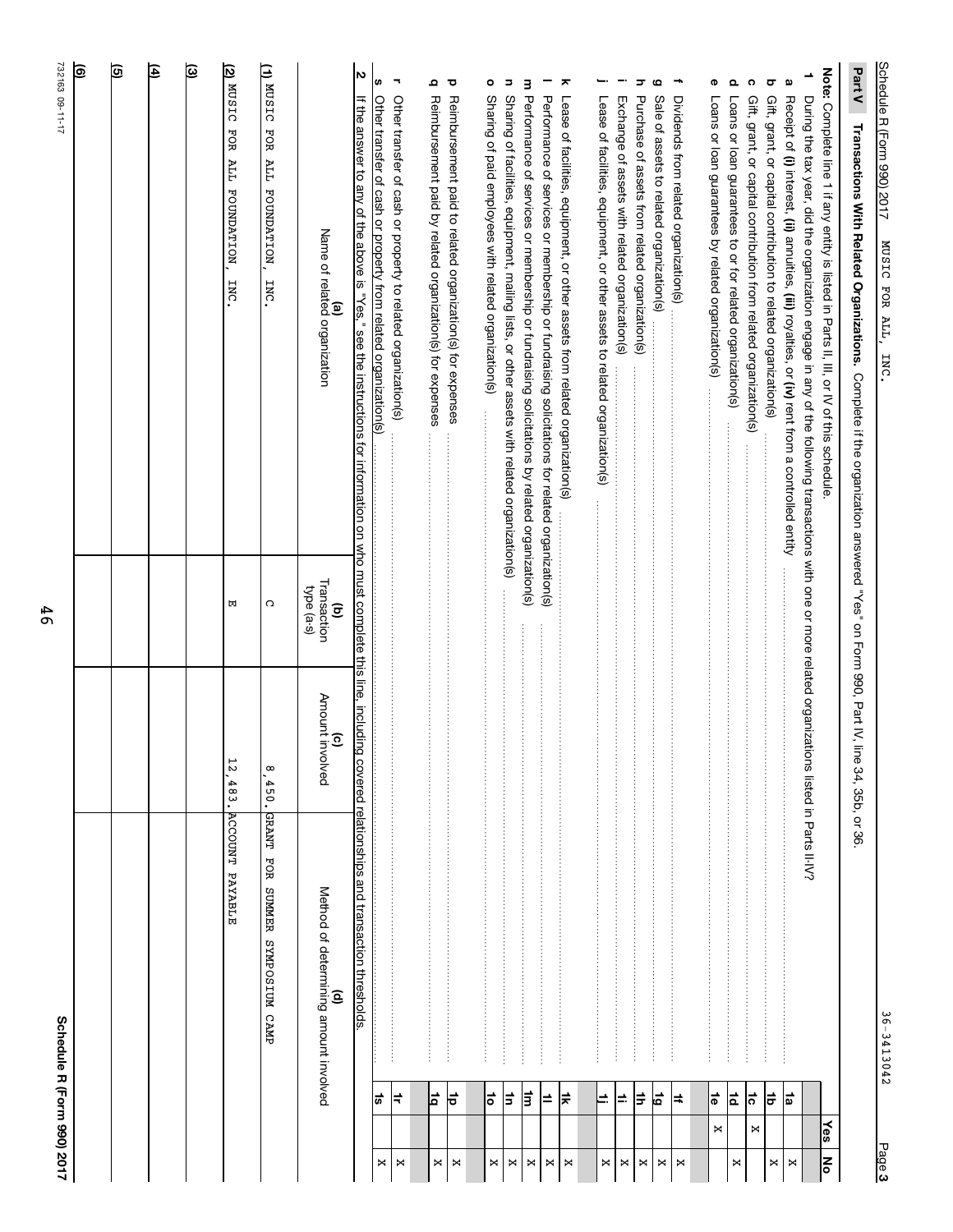| Part VI Unrelated Organizations Taxable as a Partnership. Complete if the organization answered "Yes" on Form 990, Part IV, line 37.                                                                                                                                                                                     |                                     |                                                                  |                                                                                                                      |                                                                                  |                                                       |                                                             |                    |                                                                                                                                                                               |                                           |                                                |
|--------------------------------------------------------------------------------------------------------------------------------------------------------------------------------------------------------------------------------------------------------------------------------------------------------------------------|-------------------------------------|------------------------------------------------------------------|----------------------------------------------------------------------------------------------------------------------|----------------------------------------------------------------------------------|-------------------------------------------------------|-------------------------------------------------------------|--------------------|-------------------------------------------------------------------------------------------------------------------------------------------------------------------------------|-------------------------------------------|------------------------------------------------|
| that was not a related organization. See instructions regarding exclusion for certain investment partnerships.<br>Provide the following information for each entity taxed as a partnership through which the organization conducted more than five percent of its activities (measured by total assets or gross revenue) |                                     |                                                                  |                                                                                                                      |                                                                                  |                                                       |                                                             |                    |                                                                                                                                                                               |                                           |                                                |
| Name, address, and EIN<br>of entity<br>ම                                                                                                                                                                                                                                                                                 | Primary activity<br>$\widehat{\Xi}$ | (state or foreign<br>Legal domicile<br>country)<br>$\widehat{c}$ | Predominant income<br>(related, unrelated,<br>excluded from tax under<br>sections 512-514)<br>sections 512-514)<br>ê | (e)<br>Areal<br>Artners sec.<br>$\frac{100(0)(3)}{501(0)(3)}$ .<br><b>Yes</b> No | Share of<br>income<br>latal<br>$\widehat{\mathbf{z}}$ | end-of-year<br>Share of<br>assets<br>$\widehat{\mathbf{e}}$ | <b>Yes</b> No<br>Ξ | Dispropor- Code V-UBI General or<br>Internate amrount in box 20 managing<br><u>aliocations?</u> of Schedule K-1 <u>partner?</u><br>Yes No (Form 1065) Yes No<br>$\widehat{=}$ | <u><b>Nes</b></u> No<br>$\mathbf{\Theta}$ | General or <b>Percentage</b><br>ownership<br>Ξ |
|                                                                                                                                                                                                                                                                                                                          |                                     |                                                                  |                                                                                                                      |                                                                                  |                                                       |                                                             |                    |                                                                                                                                                                               |                                           |                                                |
|                                                                                                                                                                                                                                                                                                                          |                                     |                                                                  |                                                                                                                      |                                                                                  |                                                       |                                                             |                    |                                                                                                                                                                               |                                           |                                                |
|                                                                                                                                                                                                                                                                                                                          |                                     |                                                                  |                                                                                                                      |                                                                                  |                                                       |                                                             |                    |                                                                                                                                                                               |                                           |                                                |
|                                                                                                                                                                                                                                                                                                                          |                                     |                                                                  |                                                                                                                      |                                                                                  |                                                       |                                                             |                    |                                                                                                                                                                               |                                           |                                                |
|                                                                                                                                                                                                                                                                                                                          |                                     |                                                                  |                                                                                                                      |                                                                                  |                                                       |                                                             |                    |                                                                                                                                                                               |                                           |                                                |
|                                                                                                                                                                                                                                                                                                                          |                                     |                                                                  |                                                                                                                      |                                                                                  |                                                       |                                                             |                    |                                                                                                                                                                               |                                           |                                                |
|                                                                                                                                                                                                                                                                                                                          |                                     |                                                                  |                                                                                                                      |                                                                                  |                                                       |                                                             |                    |                                                                                                                                                                               |                                           |                                                |
|                                                                                                                                                                                                                                                                                                                          |                                     |                                                                  |                                                                                                                      |                                                                                  |                                                       |                                                             |                    |                                                                                                                                                                               |                                           |                                                |
|                                                                                                                                                                                                                                                                                                                          |                                     |                                                                  |                                                                                                                      |                                                                                  |                                                       |                                                             |                    |                                                                                                                                                                               |                                           | Schedule R (Form 990) 2017                     |

Schedule R (Form 990) 2017 MUSIC FOR ALL, INC. Schedule R (Form 990) 2017 36-3413042 MUSIC FOR ALL, INC.